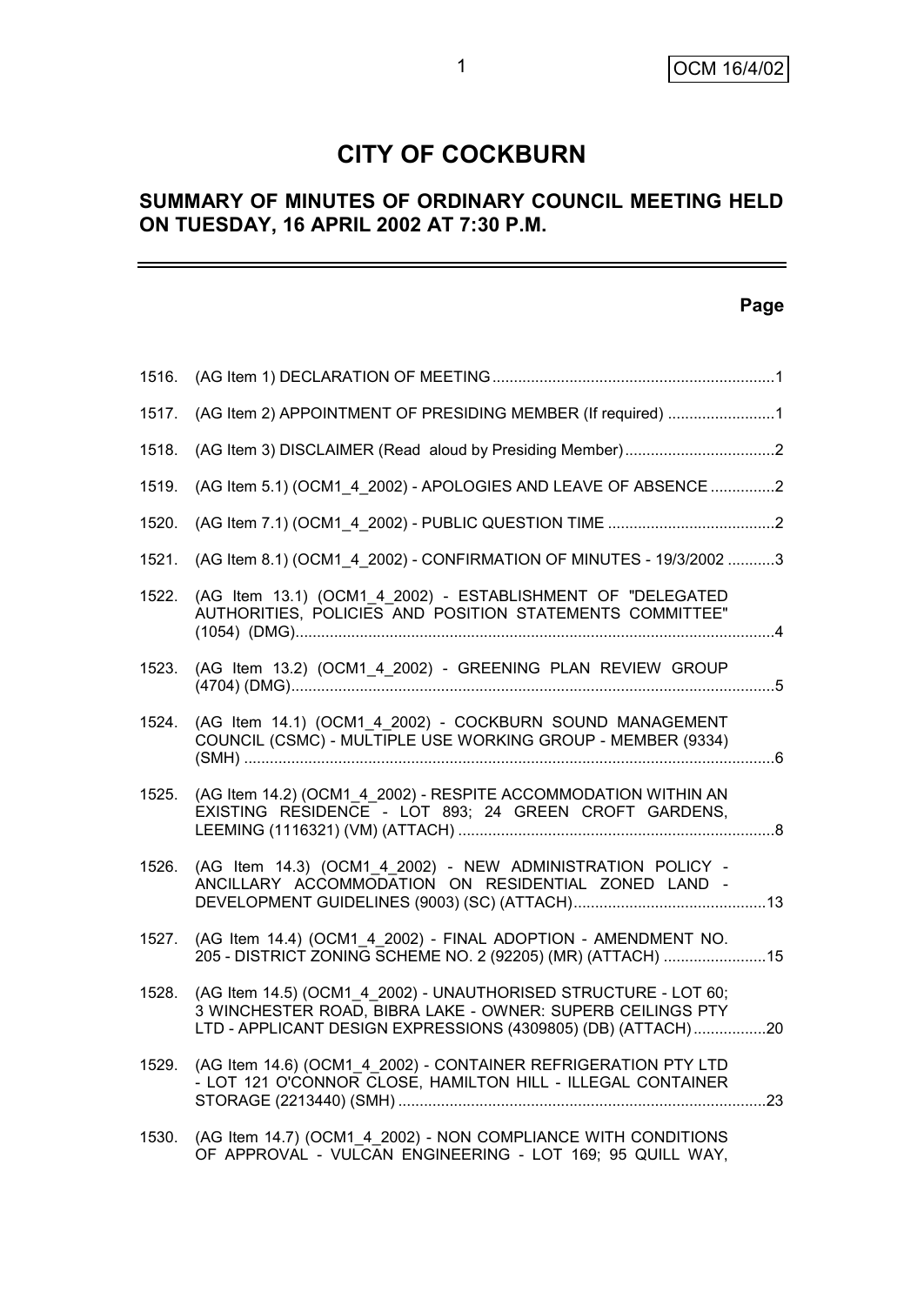|       | HENDERSON - OWNER: KATOP PTY LTD (T/AS VULCAN ENGINEERING)<br>- APPLICANT: GORDON VUKUSICH (3316799) (DB) (ATTACH)29                                                                    |  |
|-------|-----------------------------------------------------------------------------------------------------------------------------------------------------------------------------------------|--|
| 1531. | (AG Item 14.8) (OCM1 4 2002) - COOGEE BEACH - ESTABLISHMENT OF                                                                                                                          |  |
| 1532. | (AG Item 14.9) (OCM1 4 2002) - APPLICATION TO ESTABLISH AN<br>EXPORT FRUIT AND VEGETABLE PACKING FACILITY AT LOT 81<br>WATTLEUP ROAD, WATTLEUP - OWNER/APPLICANT: POWERWIDE             |  |
| 1533. | (AG Item 14.10) (OCM1 4 2002) - MINOR REVISIONS TO STRUCTURE<br>PLAN - ATWELL SOUTH - LOTS 210 & 211 LYON ROAD, ATWELL -<br>OWNER: LANDCORP - APPLICANT: ROBERTS DAY GROUP (9644) (SOS) |  |
| 1534. | (AG Item 14.11) (OCM1_4_2002) - PT LOT 7; 302 BEENYUP ROAD,<br>BANJUP - OWNER: JOHN LAWS NOMINEES PTY LTD - ILLEGAL                                                                     |  |
| 1535. | (AG Item 15.1) (OCM1_4_2002) - BUDGET REVIEW - PERIOD ENDING 28                                                                                                                         |  |
| 1536. | (AG Item 15.2) (OCM1_4_2002) - LIST OF CREDITORS PAID (5605) (KL)                                                                                                                       |  |
| 1537. | (AG Item 15.3) (OCM1 4 2002) - TENDER NO.70/2001 - LOCAL<br>GOVERNMENT SOFTWARE SYSTEM (1412) (ATC) (ATTACH) 52                                                                         |  |
| 1538. | (AG Item 15.4) (OCM1_4_2002) - REPORT ON FINANCIAL STATEMENTS                                                                                                                           |  |
| 1539. | (AG Item 16.1) (OCM1_4_2002) - PAINTED 50KPH ROAD SURFACE                                                                                                                               |  |
| 1540. | (AG Item 16.2) (OCM1 4 2002) - TENDER NO. 03/2002 - SUPPLY AND<br>INSTALLATION OF CAPPING SYSTEM TO HENDERSON LANDFILL (RNJ)                                                            |  |
|       | 1541. (AG Item 16.3) (OCM1 4 2002) - TENDER NO. 01/02 - CLEANING OF                                                                                                                     |  |
|       | 1542. (AG Item 16.4) (OCM1_4_2002) - CONSTRUCTION OF WASTE                                                                                                                              |  |
|       | 1543. (AG Item 17.1) (OCM1 4 2002) - PROPOSED DENTAL CLINIC - CIVIC                                                                                                                     |  |
| 1544. | (AG Item 17.2) (OCM1_4_2002) - LEASE - LOT 22 PROGRESS DRIVE,<br>BIBRA LAKE - CITY OF COCKBURN TO WA CROATIAN ASSOCIATION                                                               |  |
|       | 1545. (AG Item 17.3) (OCM1_4_2002) - REVISED POSITION STATEMENT<br>PSCS15 "GRAFFITI RESPONSE - NON COUNCIL OWNED PROPERTY"                                                              |  |
|       | 1546. (AG Item 17.4) (OCM1_4_2002) - BEELIAR (PANORAMA<br>GARDENS/BEELIAR HEIGHTS) SECURITY PATROLS (8957) (RA)                                                                         |  |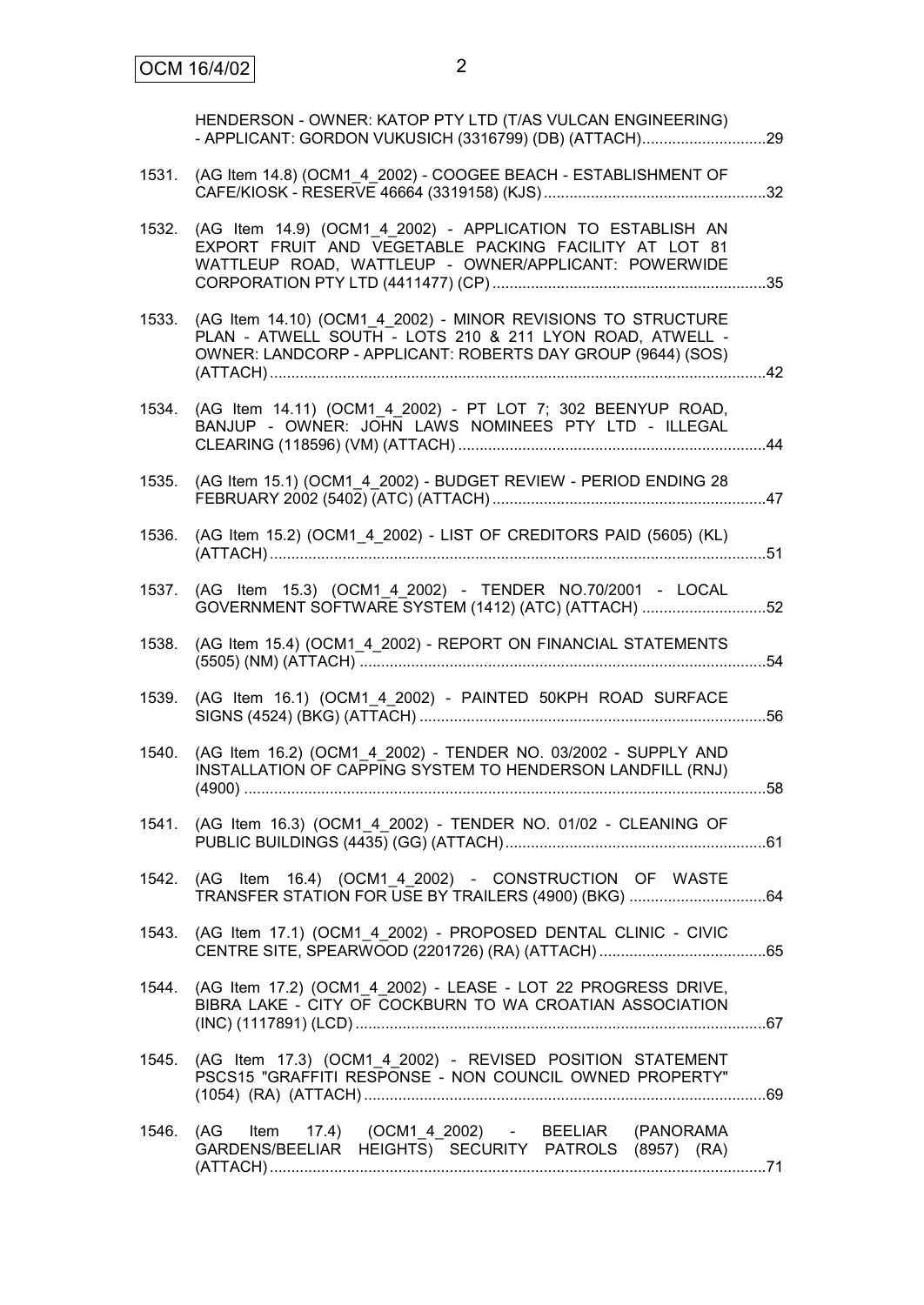| 1547. (AG Item 17.5) (OCM1 4 2002) - MEMORIAL HALL REDEVELOPMENT                                                               |  |
|--------------------------------------------------------------------------------------------------------------------------------|--|
| 1548. (AG Item 18.1) (OCM1_4_2002) - NEWSPAPER HEADLINES - "WEST<br>COCKBURN EYES FREMANTLE" - COUNCIL POSITION (RWB) (1035)77 |  |
| 1549. (AG Item 24.1) (OCM1_4_2002) - RESOLUTION OF COMPLIANCE (Section                                                         |  |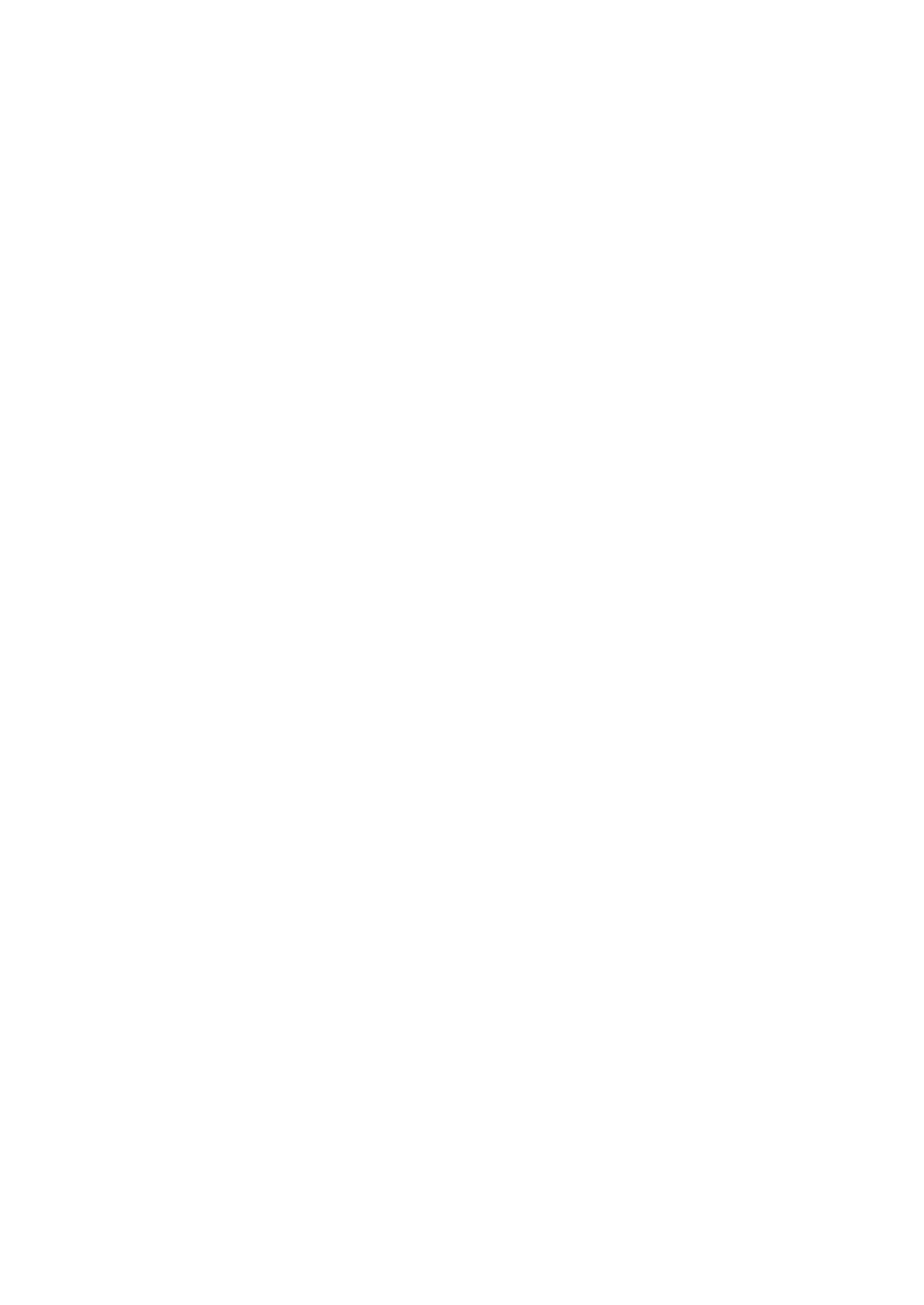# **CITY OF COCKBURN**

# **MINUTES OF ORDINARY COUNCIL MEETING HELD ON TUESDAY, 16 APRIL 2002 AT 7:30 P.M.**

#### **PRESENT:**

#### **ELECTED MEMBERS**

| Mr S Lee       | Mayor        |
|----------------|--------------|
| Mr R Graham    | Deputy Mayor |
| Ms A Tilbury   | Councillor   |
| Mr I Whitfield | Councillor   |
| Mr A Edwards   | Councillor   |
| Mr L Humphreys | Councillor   |
| Mrs N Waters   | Councillor   |
| Mrs V Oliver   | Councillor   |
|                |              |

#### **IN ATTENDANCE**

| Mr R. Brown    | <b>Chief Executive Officer</b>                 |
|----------------|------------------------------------------------|
| Mr D. Green    | <b>Director, Community Services</b>            |
| Mr A. Crothers | Director, Finance & Corporate Services         |
| Mr B. Greay    | Director, Engineering & Works                  |
| Mr A. Blood    | Manager, Strategic Planning Services           |
| Mrs S. Ellis   | Secretary to Chief Executive Officer           |
| Mrs V. Bacich  | <b>Assistant Secretary, Executive Division</b> |
| Mr T. Manno    | Manager, Information Services                  |
| Mr C. Ellis    | <b>Communications Manage</b>                   |

# **1516. (AG Item 1) DECLARATION OF MEETING**

The Presiding Member declared the meeting open at 7:30pm.

# **1517. (AG Item 2) APPOINTMENT OF PRESIDING MEMBER (If required)**

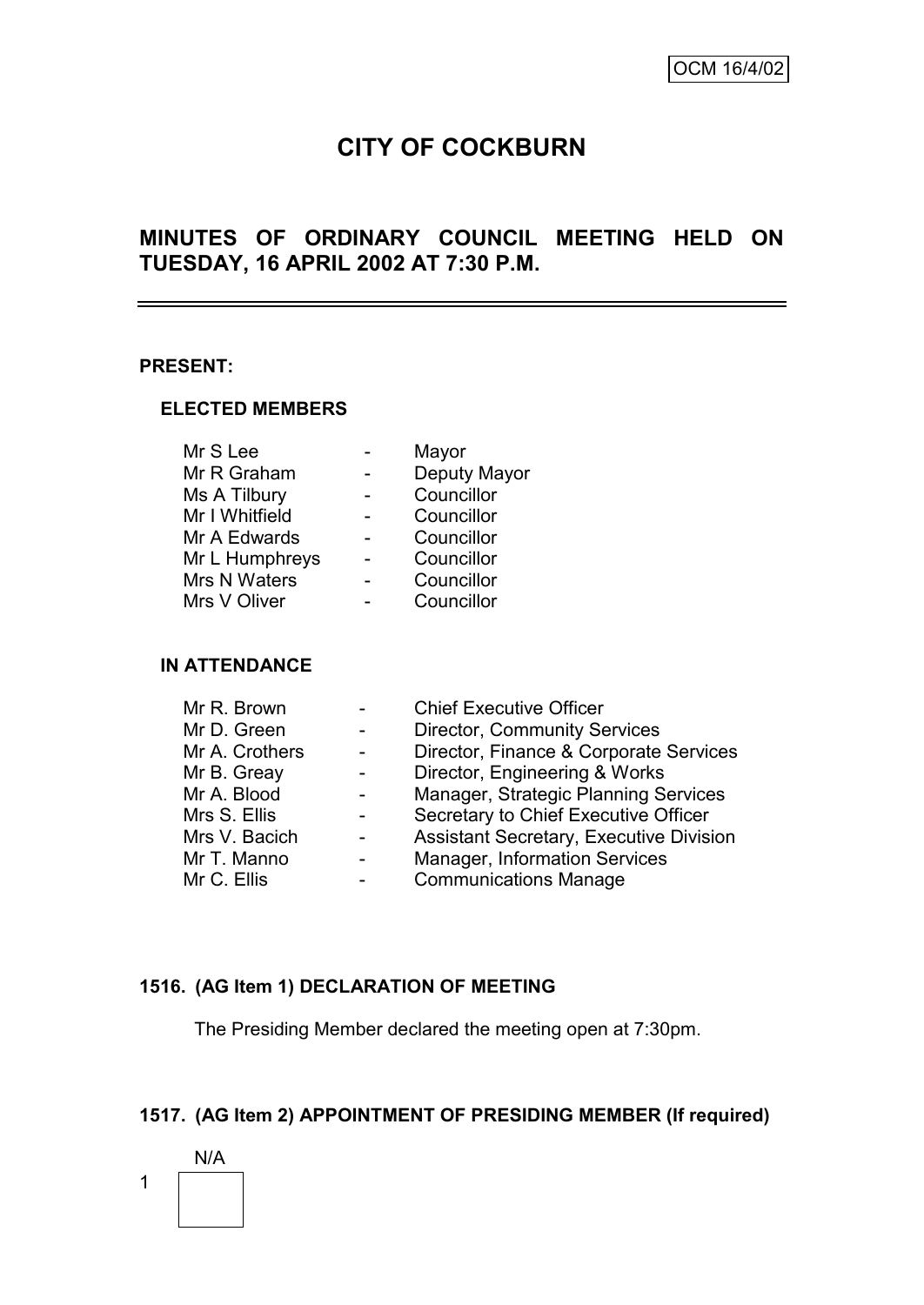**1518. (AG Item 3) DISCLAIMER (Read aloud by Presiding Member)** Members of the public who attend Council Meetings, should not act immediately on anything they hear at the Meetings, without first seeking clarification of Council's position. Persons are advised to wait for written advice from the Council prior to taking action on any matter that they may have before Council.

Before continuing, the Mayor called forward Mrs Margot Stretch, Chairperson of the Australian Red Cross WA and presented her with a donation of \$3,000 on behalf of the City of Cockburn.

Mrs Stretch thanked the Council and accepted the donation on behalf of Australian Red Cross WA. She gave a brief history on the Red Cross"s commitment to the community and spoke regarding the volunteers such as Mr Wally Hagan and his team, who donate their time to make the Red Cross Appeal successful. She informed the gallery that the Red Cross had raised a total of \$23,970 from the Appeal and over \$700,000 so far this year.

# **1519. (AG Item 5.1) (OCM1\_4\_2002) - APOLOGIES AND LEAVE OF ABSENCE**

| CIr M. Reeve-Fowkes | - | Apology |
|---------------------|---|---------|
| Clr K. Allen        | - | Apology |

#### **1520. (AG Item 7.1) (OCM1\_4\_2002) - PUBLIC QUESTION TIME**

**Eamon Ryan**, Yangebup tabled documents relating to item 14.11 (Pt Lot 7 Beenyup Road, Banjup) and gave a brief history of the property including that the majority of the clearing was done 15 years prior.

He advised Council that he was quite willing to arrange a contract that stated their acceptance to revegetate if it would assist in having the subdivision approved.

**Michael Hardy**, representing Container Refrigeration Pty Ltd, referred to item 14.6 on the agenda. He agreed with part of the officer"s report which was disappointed with the results of the recent mediation panel. He advised that the company is prepared to investigate options and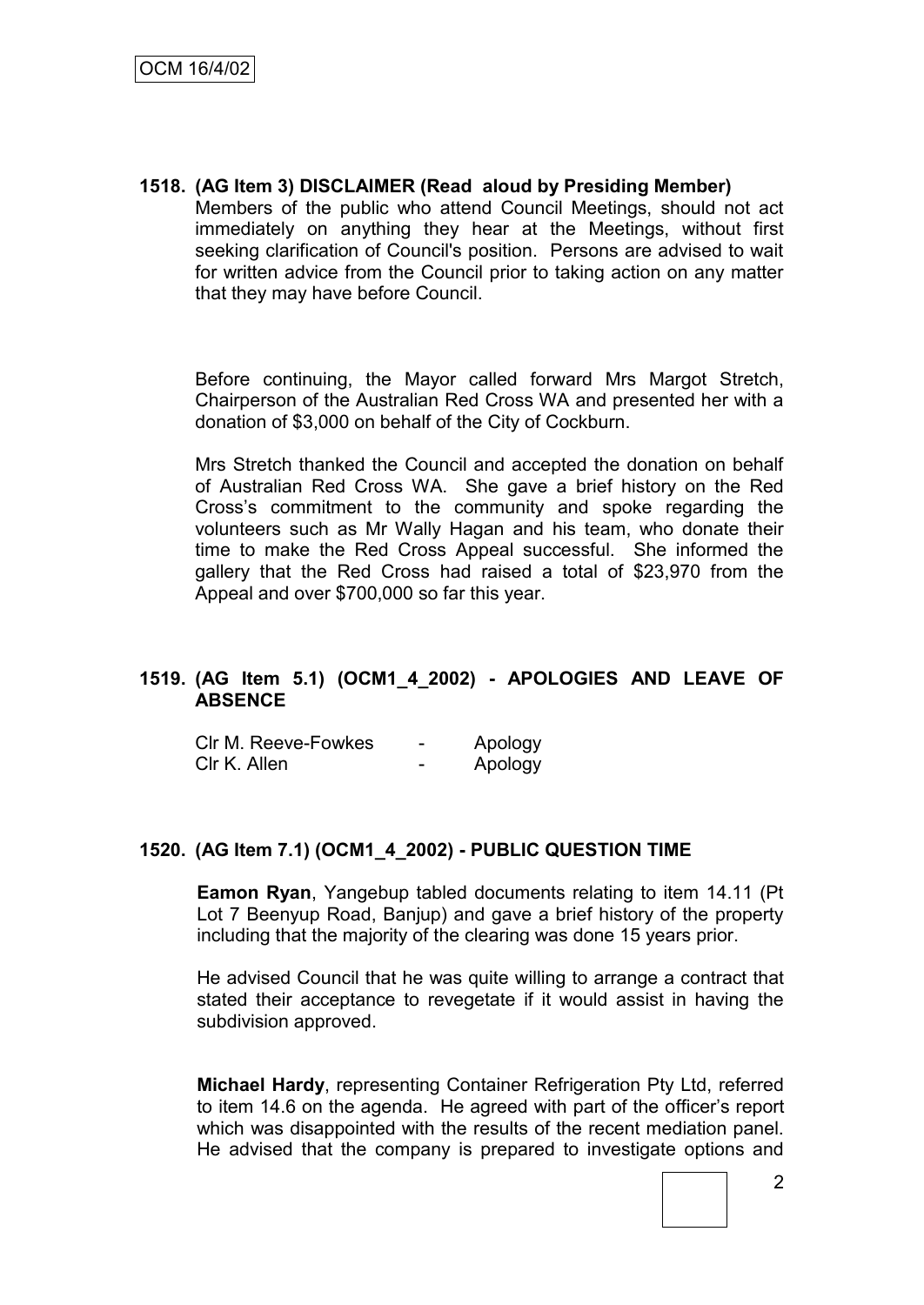alternatives and in due course, to relocate. Therefore he requested on their behalf, that the item be deferred to enable discussions to continue.

**Lisa Ness**, Wattleup in regards to item 14.9 (Application to Establish an Export Fruit and Vegetable Packing Facility in Wattleup) was concerned at the number of times this application had come to Council. The facility would be in close proximity to her property and was also concerned about the noise that would be generated by cooling rooms on a regular basis and by increased traffic to the area. She asked Council to remember the Strategic Plan and its statement "*to enhance the levels of amenity currently enjoyed by the community*".

**Gillian Garbin**, Hamilton Hill also spoke against item 14.9 and voiced concern for the environmental implications to storm water from septic waste in the area surrounding the facility and the possible effects it would have on the quality of drinking water. She was concerned that the development bordered on a future residential zone.

**Bert Renner**, Spearwood strongly agreed with the recommendation for item 18.1 but felt that it needed to be more detailed in its statement and should include *"… that any proposal, present or future, from the same group will be rejected*".

#### **1521. (AG Item 8.1) (OCM1\_4\_2002) - CONFIRMATION OF MINUTES - 19/3/2002**

#### **RECOMMENDATION**

That the Minutes of the Ordinary Council Meeting held on 19 March 2002 be accepted as a true and accurate record.

#### **COUNCIL DECISION**

MOVED Clr Humphreys SECONDED Clr Whitfield that the recommendation be adopted.

**CARRIED 8/0**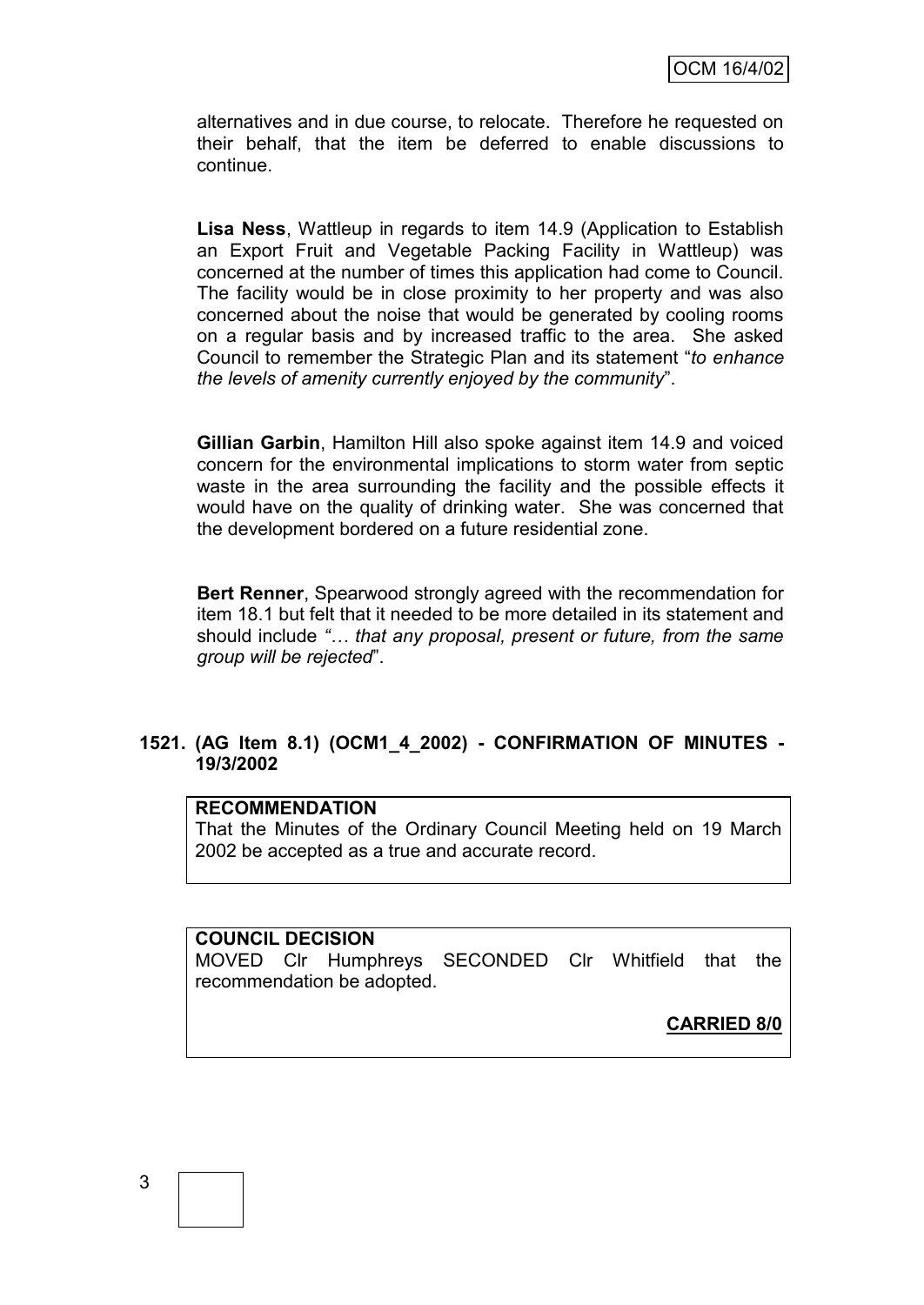### **1522. (AG Item 13.1) (OCM1\_4\_2002) - ESTABLISHMENT OF "DELEGATED AUTHORITIES, POLICIES AND POSITION STATEMENTS COMMITTEE" (1054) (DMG)**

# **RECOMMENDATION**

That Council:

- (1) pursuant to s5.8 of the Local Government Act 1995, establish the "Delegated Authorities, Policies and Position Statements Committee", to review the Delegated Authorities Register and Policies and Position Statement Registers; and
- (2) appoint four (4) Elected Members and the Director Community Services to be members of the Committee.

# **TO BE CARRIED BY ABSOLUTE MAJORITY OF COUNCIL**

# **COUNCIL DECISIO3N**

MOVED Clr Edwards SECONDED Clr Waters that Council:

- (1) pursuant to s5.8 of the Local Government Act 1995, establish the "Delegated Authorities, Policies and Position Statements Committee", to review the Delegated Authorities Register and Policies and Position Statement Registers; and
- (2) appoint Mayor Lee, Deputy Mayor Graham, Clr Waters, Clr Allen and the Director - Community Services to be members of the Committee.

# **CARRIED BY ABSOLUTE MAJORITY OF COUNCIL 8/0**

#### **Background**

Council is required to review its Delegation of Authority to Officers Register on an annual basis. As many delegations are directly related to Council Policy, it has been practice to review the Policy and Position Statements Manuals at the same time. During 2001, Council established a Committee to undertake the review process and recommend the Delegations/Policies and Position Statements to Council for adoption. Once this was achieved, the Committee was disbanded.

#### **Submission**

N/A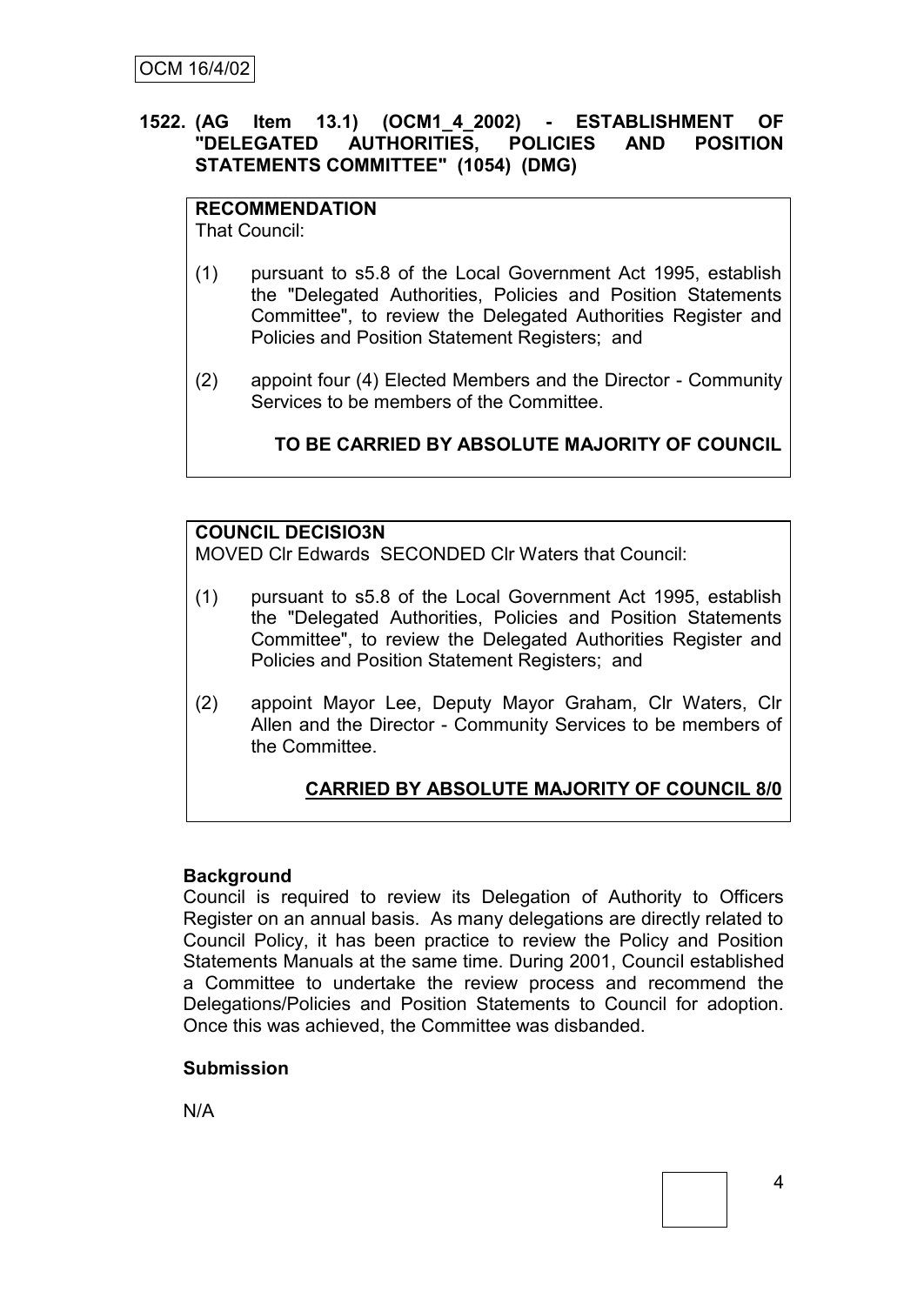# **Report**

It is considered beneficial to the review process to establish a monitoring Committee which can recommend changes to not only the content of the documents, but also such things as format, as well as additions and deletions, if thought necessary. The previous Committee Members appointed by Council were Mayor Lee, Deputy Mayor Graham, Clr Waters, Clr Edwards and Director - Community Services.

## **Strategic Plan/Policy Implications**

Key Result Area "Managing Your City" Refers.

#### **Budget / Financial Implications**

N/A

# **Implications of Section 3.18(3) Local Government Act, 1995**

Nil.

## **1523. (AG Item 13.2) (OCM1\_4\_2002) - GREENING PLAN REVIEW GROUP (4704) (DMG)**

**RECOMMENDATION** That Council appoint Clr Tilbury as a Member of the Greening Plan Review Group.

#### **COUNCIL DECISION** MOVED Clr Edwards SECONDED Clr Tilbury that the recommendation be adopted.

**CARRIED 8/0**

#### **Background**

In January 2001, Council established the Greening Plan Review Group as a replacement for the previous Arboricultural Committee. Inaugural membership comprised Mayor Lee and Clrs Reeve-Fowkes and Rennie.

#### **Submission**

That Clr Tilbury become an elected delegate on the Group.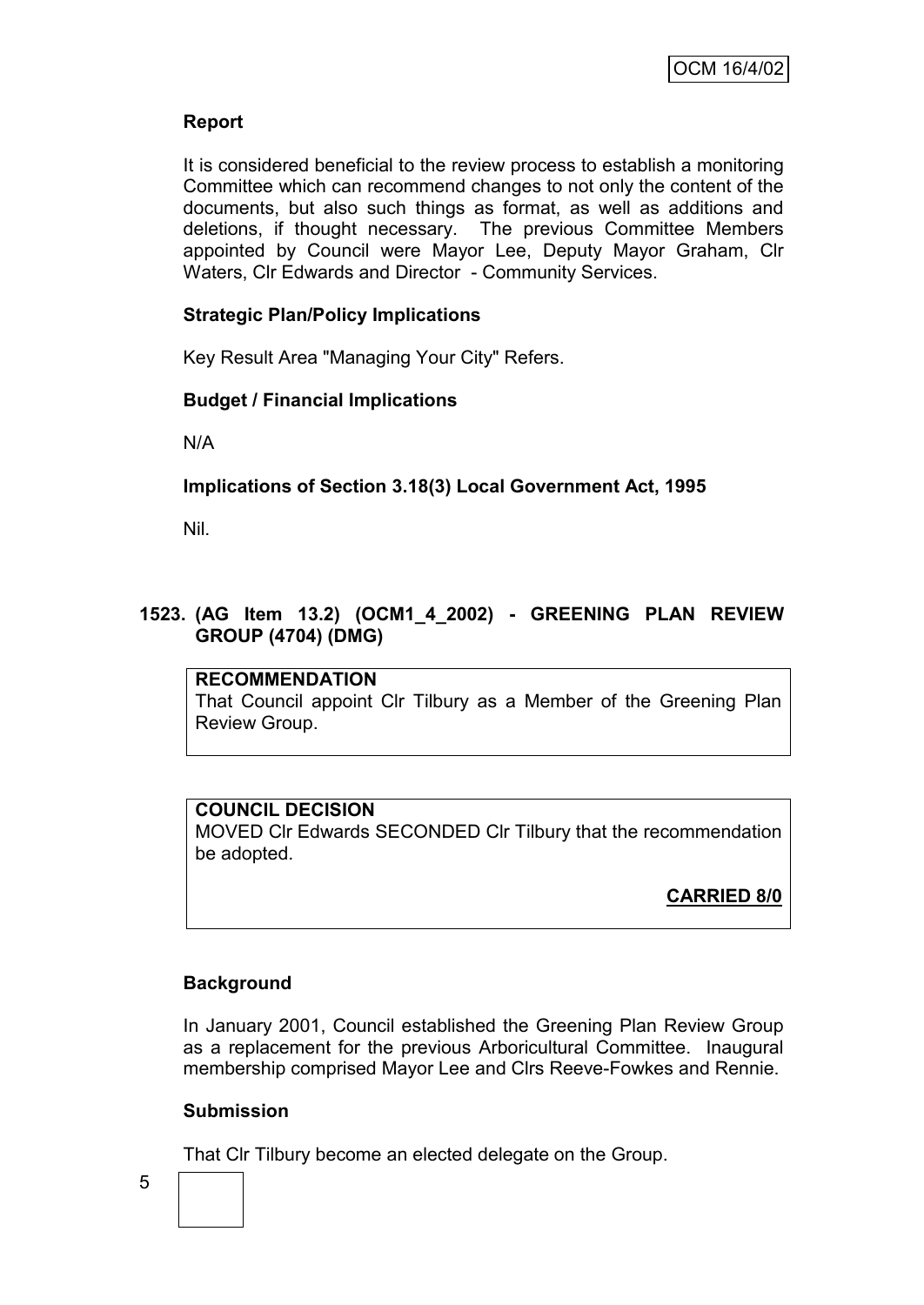# **Report**

Clr Rennie is no longer a member of Council and her replacement, Clr Tilbury, has expressed a desire to be a member of the Greening Plan Review Group. Council needs to endorse this appointment.

# **Strategic Plan/Policy Implications**

Key Result Area "Managing Your City" refers.

# **Budget/Financial Implications**

N/A

# **Implications of Section 3.18(3) Local Government Act, 1995**

Nil.

# **1524. (AG Item 14.1) (OCM1\_4\_2002) - COCKBURN SOUND MANAGEMENT COUNCIL (CSMC) - MULTIPLE USE WORKING GROUP - MEMBER (9334) (SMH)**

**RECOMMENDATION** That Council:

- (1) receive the request from the Cockburn Sound Management Council; and
- (2) be represented on the Multiple Use Working Group by  $\mathcal{L}=\mathcal{L}^{\mathcal{L}}$  . The set of the set of the set of the set of the set of the set of the set of the set of the set of the set of the set of the set of the set of the set of the set of the set of the set of the set of

#### **COUNCIL DECISION**

MOVED Mayor Lee SECONDED Clr Tilbury that Council:

- (1) receive the request from the Cockburn Sound Management Council; and
- (2) be represented on the Mulitple Use Working Group by Clr Reeve-Fowkes as its Delegate and Clr Humphreys as Deputy Delegate.

**CARRIED 8/0**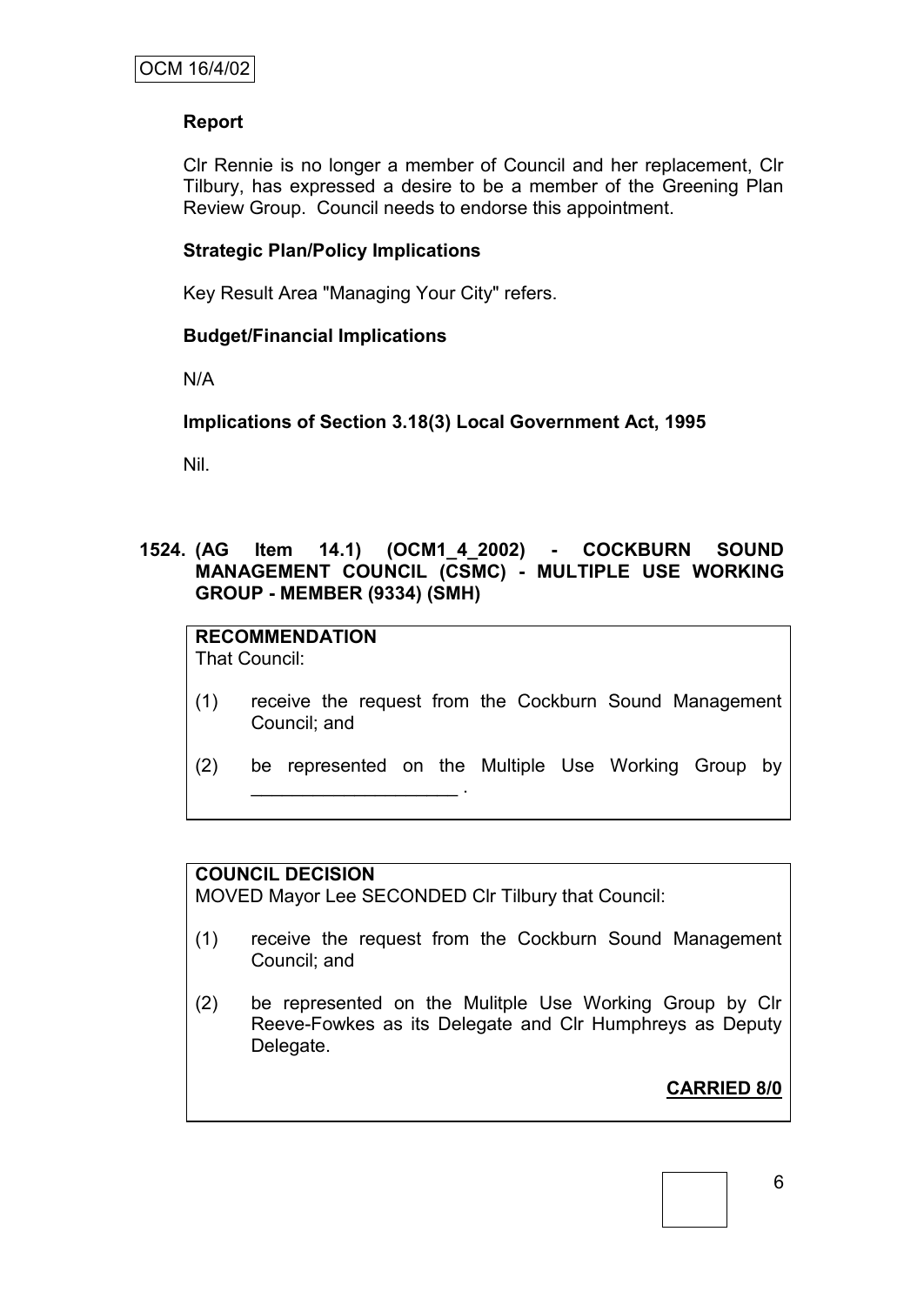#### **Background**

The Cockburn Sound Management Council (CSMC) has been established under the Chairmanship of Dr George Kailis. Council"s representative is Clr Martin Reeve-Fowkes.

#### **Submission**

On 7 March 2002, the Cockburn Sound Management Council wrote to the Council as follows:-

#### "*Multiple use management within the Kwinana foreshore area.*

*The Cockburn Sound Management Council (CSMC) has recently formed a small subcommittee to examine the opportunities and constraints of multiple use management along the eastern foreshore of Cockburn Sound.*

*The subcommittee is in the process of creating an inventory of existing industrial and recreational facilities along the foreshore, determining the nature of existing secondary uses and identifying the potential for future access points.*

*The CSMC and members of the multiple use working group would like to extend an invitation to the City of Cockburn to be represented on this working group. The Town of Kwinana and City of Rockingham are represented within the current membership consisting of:*

*Mr Norm Halse (Recfish West) Mr Cameron Schuster (CSBP Wesfarmers Dr Rod Lukatelich (Kwinana Industries Council) Cr Chris Elliott (City of Rockingham) Mr Doug Smith (Town of Kwinana) Ms Hazel Duggan (Com-Net Inc)*

*The subcommittee will meet on 3 or 4 occasions, approximately once every 6 weeks. Meetings will be arranged around members" schedules and usually held in the late afternoon or early evening. Between meetings, I will be providing support and working on initiatives developed by the subcommittee.*

*The next subcommittee meeting is scheduled for 5.00-6.00pm Tuesday, 12th March 2002 at the CSMC Council Office Shop 1/15 Railway Parade, Rockingham.*

*Please contact me at the CSMC Office on 9591 3837, after you have considered your capacity to be involved in this working group. Input from the City of Cockburn would certainly be valuable and appreciated."*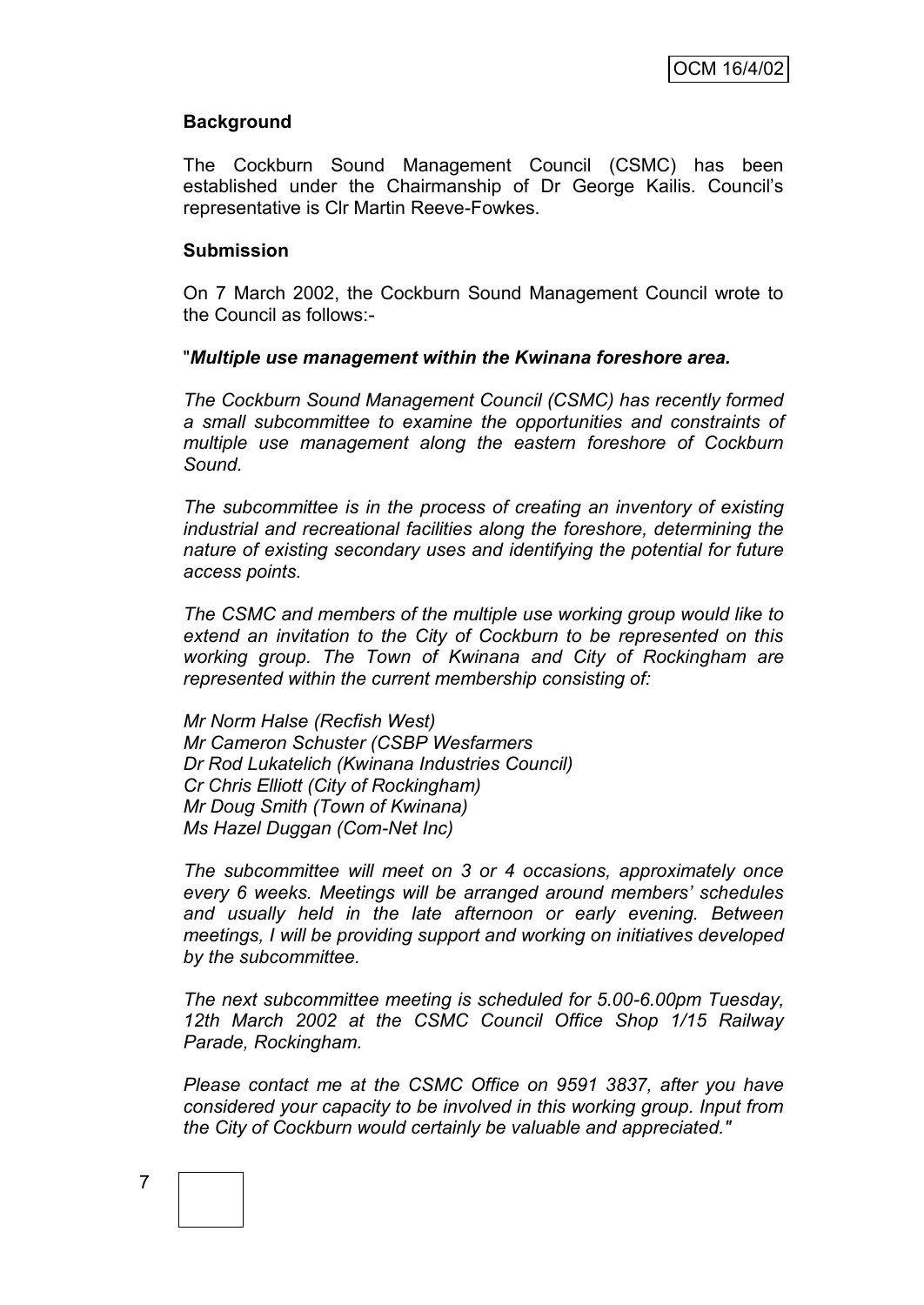# OCM 16/4/02

No one from the City of Cockburn attended the meeting on 12 March 2002, because of the short notice (received 11 March) together with the fact that the request had not been considered by Council.

#### **Report**

It appears that the group is already established and the Council is now seeking a representative from Cockburn.

According to an officer of the CSMC, the issue for Cockburn is the future of Challenger Beach and Woodman Point.

The current local government representation on the Group is an officer in the case of the Town of Kwinana and an Elected Member in the case of the City of Rockingham.

This means that Council could appoint either an officer or an Elected Member.

Currently, Clr Martin Reeve-Fowkes is Council"s representative, however Council could nominate another Councillor to represent it on the Group.

Should Council believe an officer should attend, then it should be an officer nominated by the Director – Planning & Development.

#### **Strategic Plan/Policy Implications**

N/A

**Budget/Financial Implications**

N/A

**Implications of Section 3.18(3) Local Government Act, 1995**

Nil.

#### **1525. (AG Item 14.2) (OCM1\_4\_2002) - RESPITE ACCOMMODATION WITHIN AN EXISTING RESIDENCE - LOT 893; 24 GREEN CROFT GARDENS, LEEMING (1116321) (VM) (ATTACH)**

# **RECOMMENDATION**

That Council:

(1) approve Respite Accommodation on Lot 893; 24 Green Croft Gardens, Leeming, in accordance with the submitted application received on 19 February 2001 by WASA - Cares Pty Ltd subject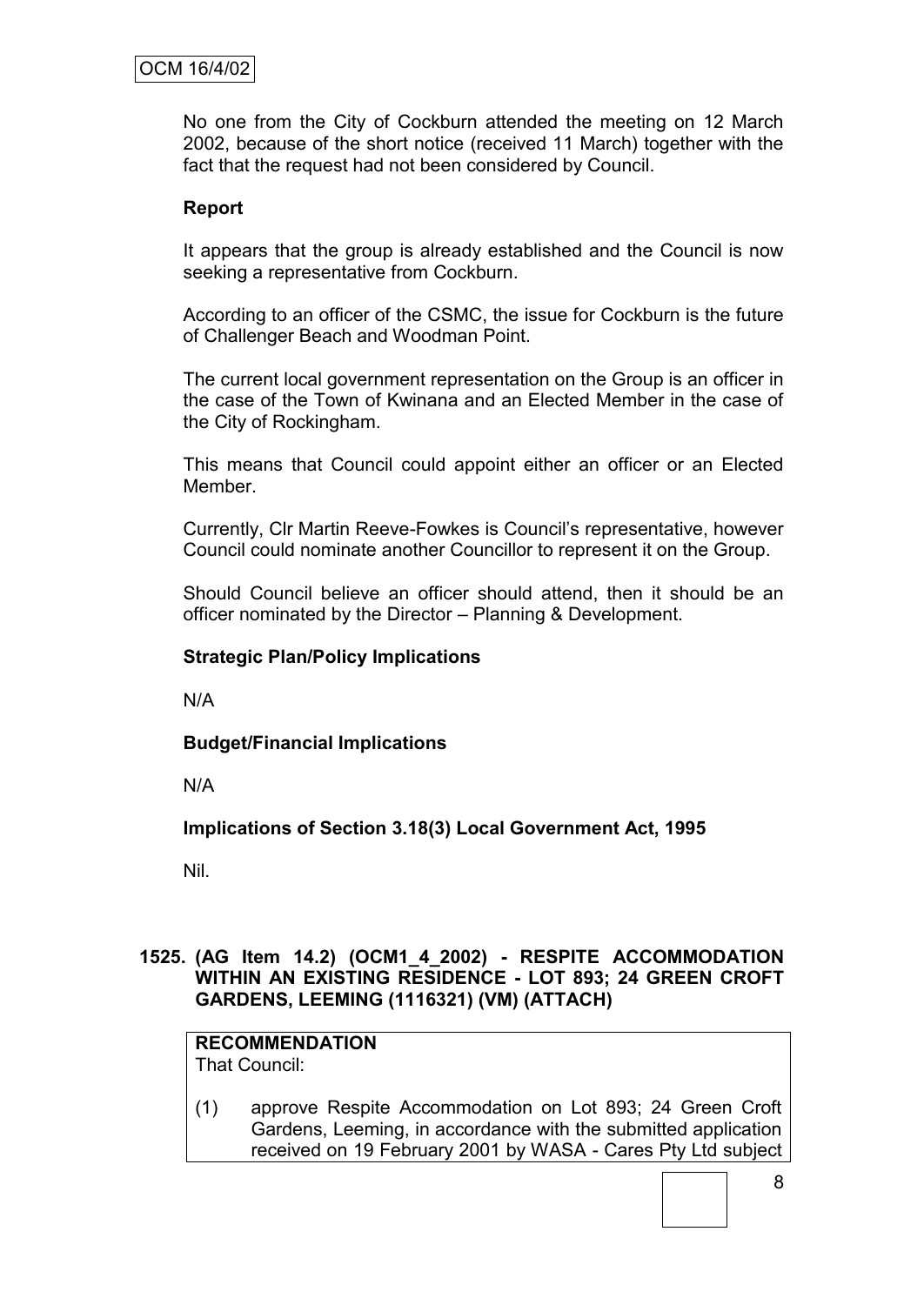to the following conditions:-

Standard Conditions

1. Standard Conditions and Footnotes as contained in Council Policy APD17 as determined appropriate to this application by the delegated officer under Clause 7.6 of the City of Cockburn District Zoning Scheme No. 2; and

Special Conditions

- 1. The proposed use is restricted to the care of five (5) individuals at any one time.
- 2. The type of care service to be solely for people with physical disabilities.
- 3. The visitors to the property being restricted to a maximum of five (5) vehicles per day including the Caretaker's vehicles.
- 4. No vehicles are permitted to park on the road verge and where possible vehicles are be screened from public view within the carport or driveway behind gates in accordance with the applicant's submission.
- 5. No signage is permitted to be erected on the property.

#### Footnote

- 1. The building will need to be modified to comply with the Building Code of Australia Class 3 building requirements. Thus modifications to the building to accommodate disabled access are required.
- (2) issue a MRS Form 2 Notice of Approval accordingly;
- (3) advise those people who made submissions of Council's decision accordingly.

# **TO BE CARRIED BY ABSOLUTE MAJORITY OF COUNCIL**

#### **COUNCIL DECISION**

MOVED Clr Whitfield SECONDED Clr Waters that the recommendation be adopted.

# **CARRIED BY ABSOLUTE MAJORITY OF COUNCIL 8/0**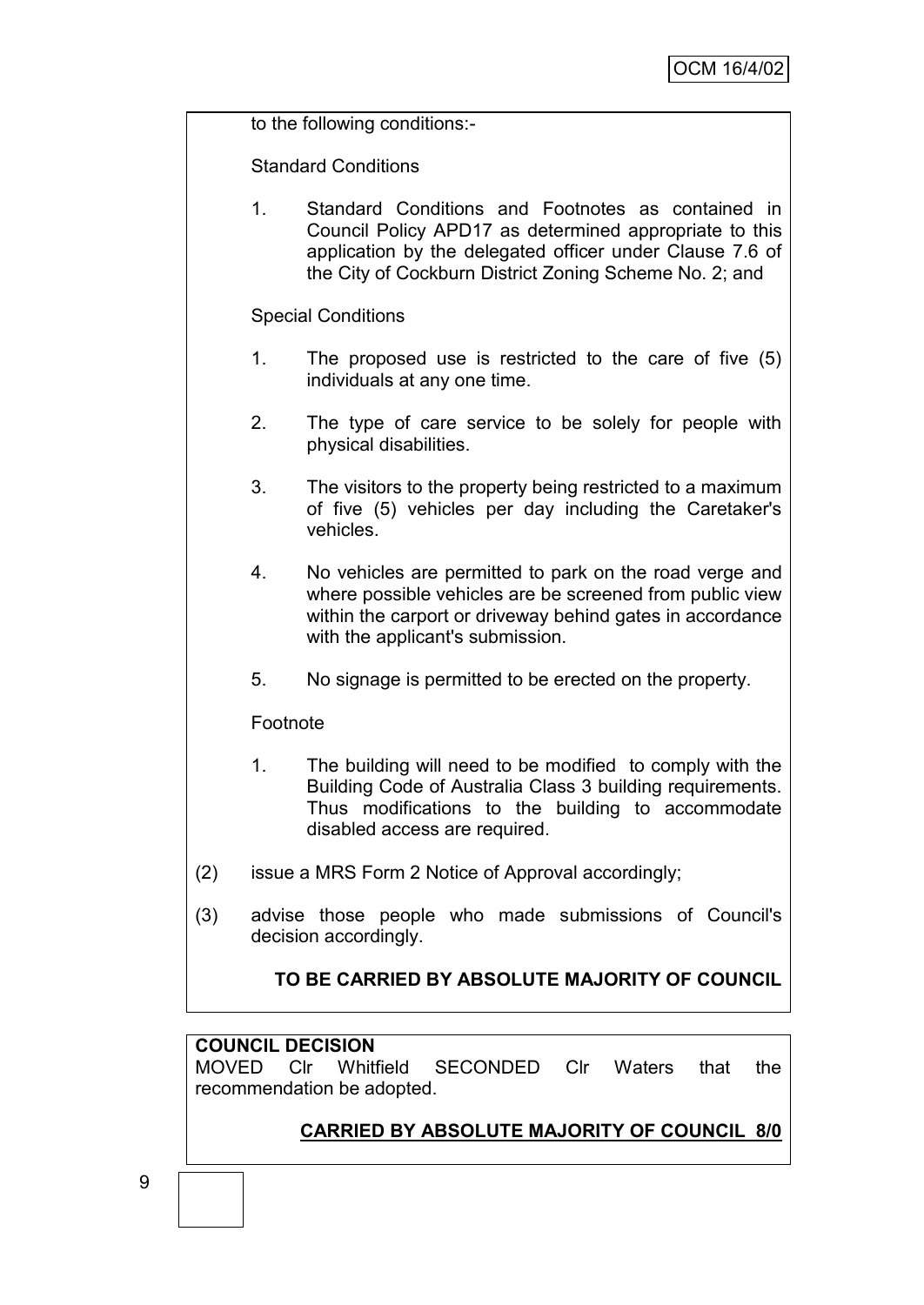# **Background**

| ZONING:                    | MRS:              | Urban                      |  |
|----------------------------|-------------------|----------------------------|--|
|                            | DZS:              | <b>Residential R20</b>     |  |
| LAND USE:                  | Single House      |                            |  |
| LOT SIZE:                  | 767m <sup>2</sup> |                            |  |
| 210m <sup>2</sup><br>AREA: |                   |                            |  |
| <b>USE CLASS:</b>          |                   | <b>SA - Use Not Listed</b> |  |

Council in late October 2001, received a phone call from an adjoining landowner raising the issue that a business was operating from the subject property and that the vehicular traffic was excessive, as up to six vehicles were parked on the verge. The City's Development Compliance Officer investigated and wrote to the applicant advising that a Planning Approval is required for the activity. The facility has been operating since September 2001 without a valid Planning Approval.

The applicant advised that they thought the land was within the City of Melville and made inquiries with the City of Melville.

After receiving the City's letter the owner applied to the City of Cockburn for Planning Approval.

#### **Submission**

The applicant seeks Council's permission to continue using the existing residence for respite accommodation.

The activity provides an alternative accommodation offering a homelike environment for respite as opposed to the more traditional institution accommodation. The applicant advises that there will be little increase in the vehicular traffic, as visitors will be minimal as the purpose of respite would be defeated if constant visiting were to occur. The applicant also advises that the activity will operate with one caretaker at all times and will not provide care for more than 5 individuals. This complies with the definition of "dwelling" under the R-Code.

As part of the application the applicant submitted two examples of types of people using the facility, namely:

"*An example would be a mother and father of a child in a wheelchair arriving on a Friday evening to stay for the weekend. WASA Cares Pty Ltd would provide a staff member to care for the child while the parents rested, went shopping or had dinner. WASA Cares Pty Ltd would take care of all the needs of the child for the duration of their stay.*

*Another example may be a husband and wife - the wife is the Care-Giver and the husband is the Care-Receiver, he is in a wheelchair due to*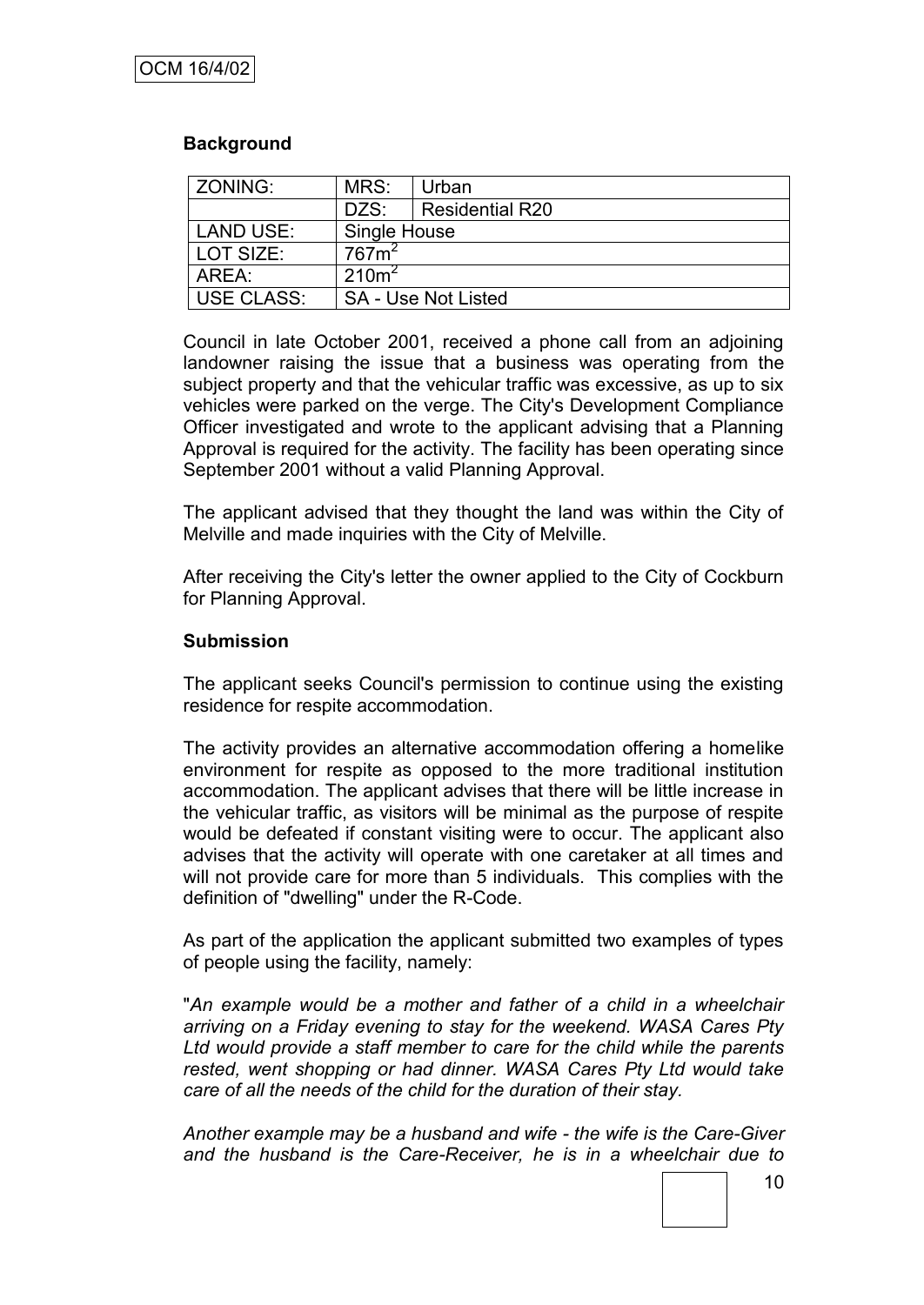*having a stroke and can no longer walk. They have arrived for a stay of 2 weeks - WASA Cares Pty Ltd takes care of the husband, while his wife visits her sister for the 2 weeks. The wife comes and collects her husband after two week."*

Further information is contained in the Agenda attachment.

#### **Report**

The proposal is a "Use Not Listed" in District Zoning Scheme No. 2 (DZS2) for which City officers do not have delegated authority to either approve or refuse the application. The Council must determine by absolute majority if the proposed use is consistent with the objectives and purpose of the zone. The property is currently zoned "Residential R20" under the District Zoning Scheme No. 2. The purpose of the facility is consistent with the orderly and proper planning of the locality and the preservation of the residential amenity of the locality. Furthermore, the proposed activity will not have any adverse effect upon the surrounding neighbourhood. Therefore, the proposal is consistent with the purpose of the zone.

The affected landowners comprising all landowners within Green Croft Gardens cul-de-sac and the owners of property on Brandwood Gardens that abut the rear of the property were notified in accordance with scheme requirements of the application and given the opportunity to comment within a period of 21 days. A total of 17 landowners were notified.

The applicant also erected a sign on site for 21 days in accordance with clause 6.2.3(c) of the scheme as requested by the City. At the close of the advertising period, only two objections were received. One from a resident landowner which was concerned with vehicle movements increase and location of carparking areas, but would be prepared to support the application if Council controls could be imposed. The other submission was from a non-resident landowner concerned with additional parking, concerns regarding the health requirements of patrons and that the use should be located in a commercial area. Refer to the attached schedule of submissions for further details.

The concerns regarding the parking of vehicles and the increase of vehicle movements can be overcome, as Council can ensure that the vehicle movements to the premises are restricted to a maximum of 5 vehicles per day and any vehicle must be parked within the property behind the gates. This was further agreed by the applicant in writing. The facility accommodates 4 carparking bays within the lot, 2 within the carport and 2 behind. One vehicle will be parked in the carport at all times (ie: caretakers vehicle) allowing 3 other bays to be used for visitor parking or the setting down and picking up of patients. As the facility will be restricted to a maximum of 5 individuals at one time and the vehicles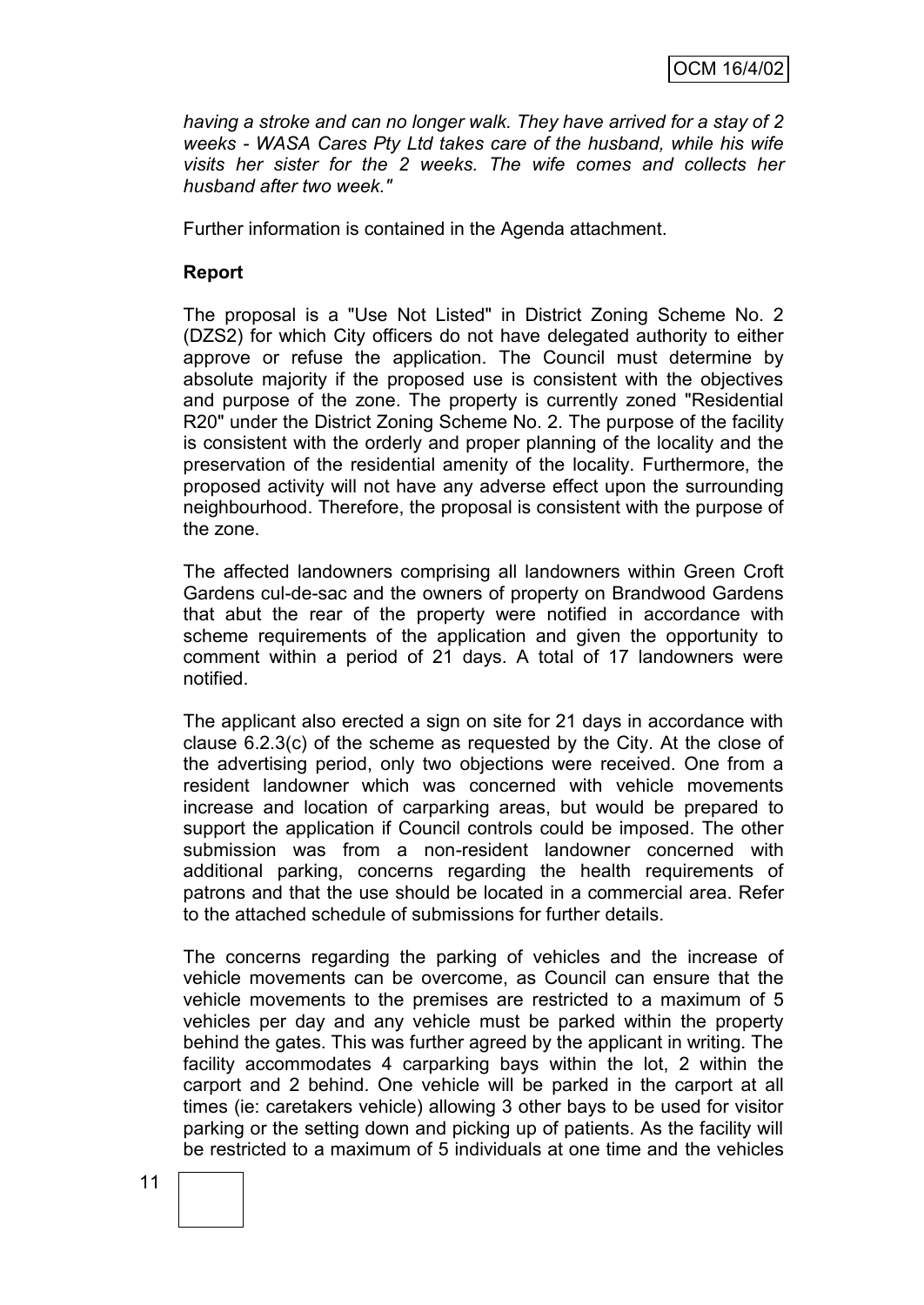will be parked screened from the street, it is considered that the car movements and parking originated from the facility will not adversely affect the adjoining landowners.

The objectors concerns regarding the erection of signage will be addressed as a condition of Planning Approval.

The issue raised regarding the lowering of property values cannot be substantiated, and is not a valid planning consideration.

Objectors concerns regarding wheelchair access and preparation of food have been investigated. The City requested further information regarding the food preparation aspect of the proposal, which was provided by the applicant as part of the application (Refer attachment to Agenda). This information was assessed and is in accordance with the City Health Services requirements.

With regards to the wheelchair access, the proposal as part of a condition of approval is required to comply with the Building Code of Australia Residential Building Class 3 requirements. To achieve this alterations to the toilets, bathroom and the ramps are required. This will be subject to a separate building licence application to the City.

Issues raised by objectors regarding the use of the property by unknown people or the need for doctors or ambulances to the premises is not considered valid.

In summary the issues raised by the landowner objecting to the proposal can be addressed and controlled by the City as conditions of Planning Approval.

#### **Strategic Plan/Policy Implications**

The Corporate Strategic Plan Key Result Areas which apply to this item are:-

Planning Your City

 *"To ensure that the planning of the City is based on an approach which has the potential to achieve high levels of convenience for its citizens."*

Facilitating the needs of Your Community

*"To facilitate and provide an optimum range of community services."*

#### **Budget/Financial Implications**

N/A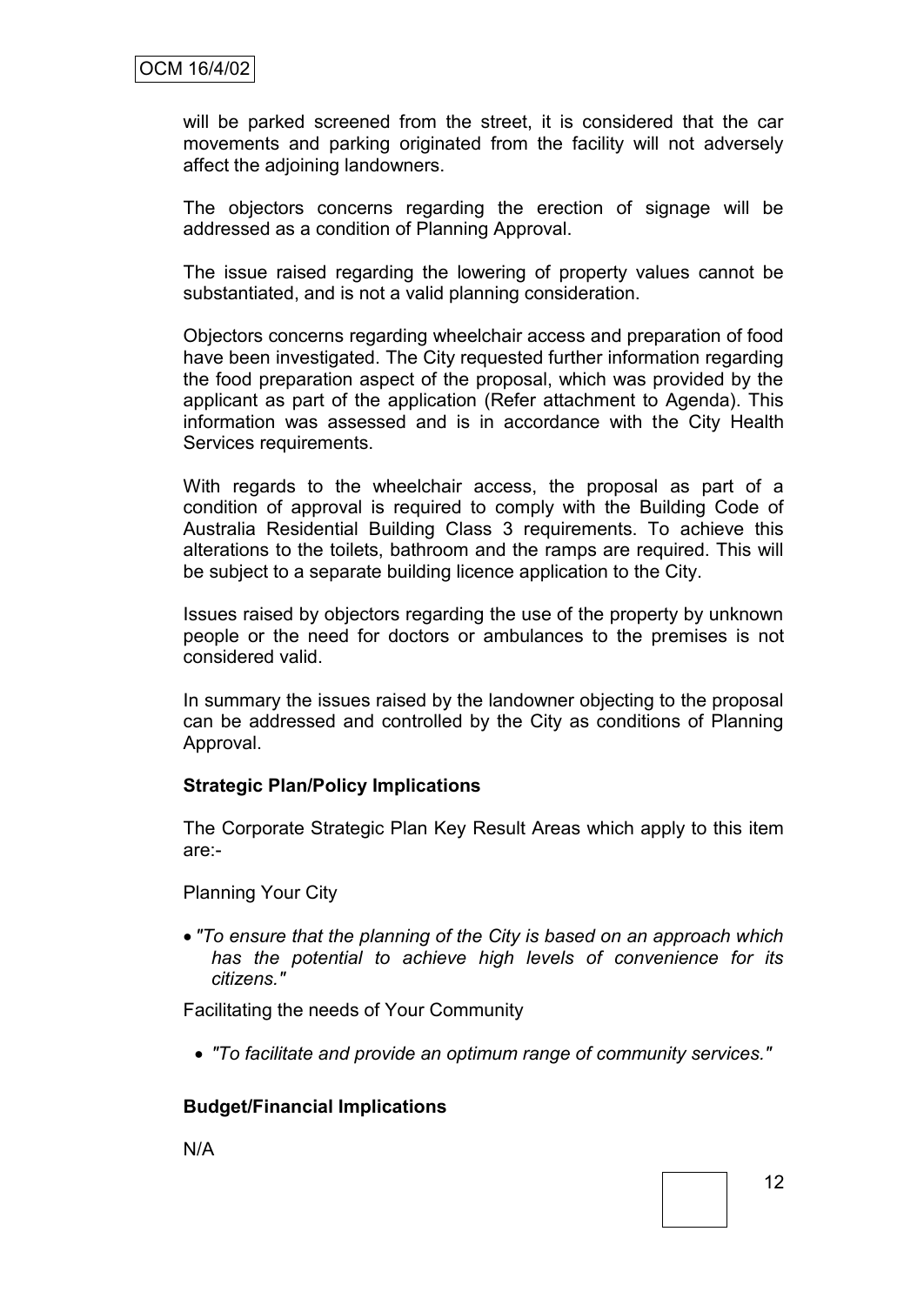# **Implications of Section 3.18(3) Local Government Act, 1995**

Nil.

# **1526. (AG Item 14.3) (OCM1\_4\_2002) - NEW ADMINISTRATION POLICY - ANCILLARY ACCOMMODATION ON RESIDENTIAL ZONED LAND - DEVELOPMENT GUIDELINES (9003) (SC) (ATTACH)**

#### **RECOMMENDATION** That Council:

- (1) adopt the proposed Policy "Ancillary Accommodation on Residential Zoned Land – Development Guidelines" for the purpose of advertising it under Clause 11.1.1 of the City of Cockburn District Zoning Scheme No. 2; and
- (2) in the interim;
	- 1. adopt the proposed Policy "Ancillary Accommodation on Residential Zoned Land – Development Guidelines" attached to the Agenda as a guideline; and
	- 2. delegate to the Principal Planner the authority to apply the "Ancillary Accommodation on Residential Zoned Land – Development Guidelines".

# **TO BE CARRIED BY ABSOLUTE MAJORITY OF COUNCIL**

#### **COUNCIL DECISION**

MOVED Clr Humphreys SECONDED Clr Waters that the recommendation be adopted.

# **CARRIED BY ABSOLUTE MAJORITY OF COUNCIL 8/0**

# **Background**

Ancillary Accommodation in the residential areas has become increasingly popular in the past few years. Ancillary Accommodation is often a desirable option for family members who want to live in close proximity to each other.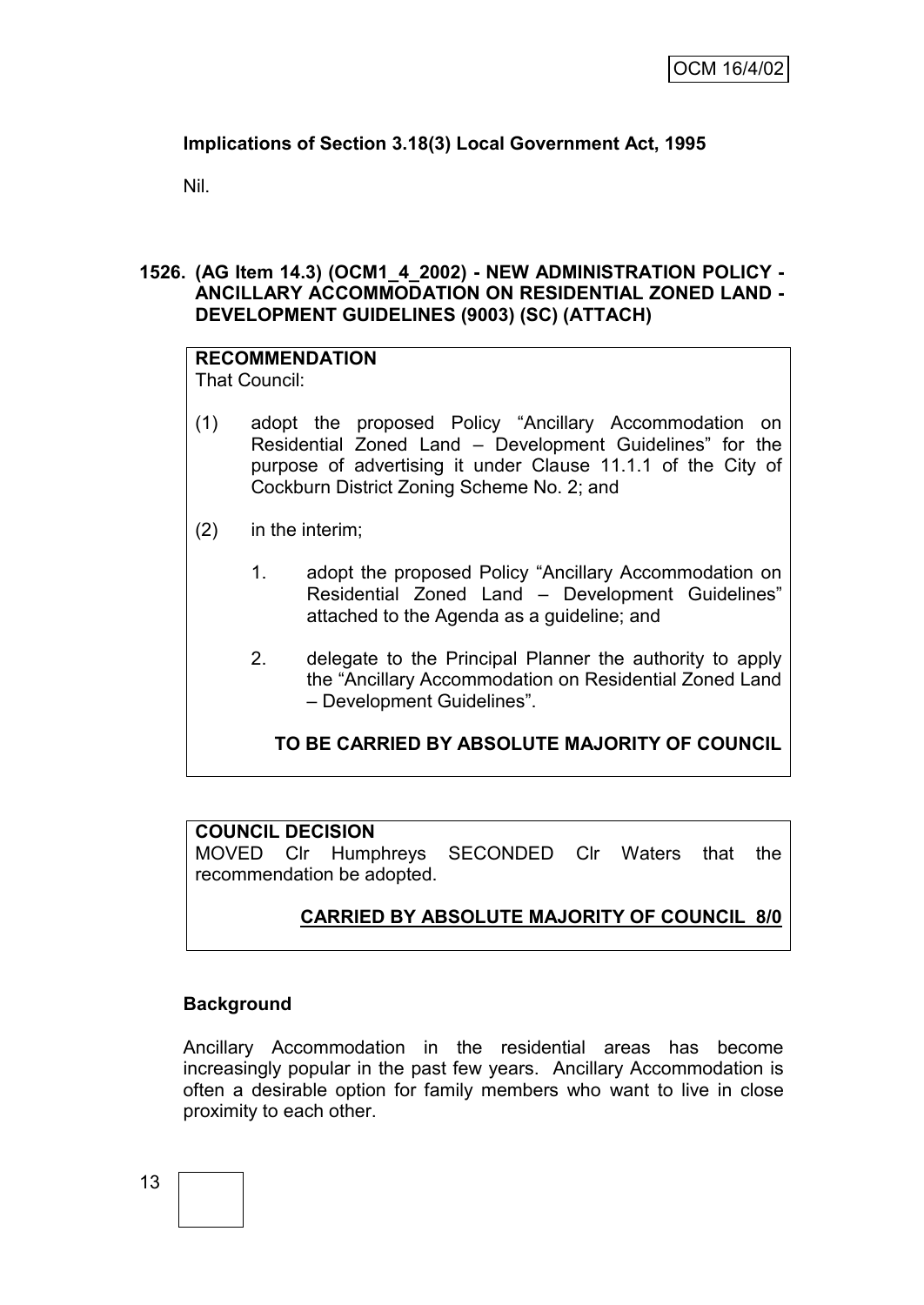This policy has been prepared to assist in the assessment of Ancillary Accommodation proposals on residential zoned lots. There have been several applications for Ancillary Accommodations on residential zoned lots, where there was no policy direction available to assess such proposals.

The current practice is to ensure that the Section 70A Notification was placed on the Certificate of Title to advise future purchasers of the condition involved in using Ancillary Accommodation. An M.R.S. Form 1 Approval to Commence Development is requested from all applicants and the City assesses each application on its merits. Town Planning Scheme No. 3 will further reaffirm the requirement for planning approval.

#### **Submission**

The draft Policy sets out Development Guidelines relating to car parking requirements, size limits, setbacks and future use.

#### **Report**

The purpose of this report is to seek adoption of the proposed Policy APD – "Ancillary Accommodation on Residential zoned lots – Development Guidelines" to proceed to advertise pursuant to District Zoning Scheme No. 2. In the interim the Council"s endorsement of the policy when assessing Ancillary Accommodation is recommended as a means of testing the Policy requirements.

The policy is self-explanatory and a copy is attached. (Refer to Agenda attachment).

Following the close of the 21 day Public advertising period, the policy will be reviewed as necessary, and submitted to Council for final adoption and included in the Policy manual and Delegated Authority Register.

It is pointed out that ancillary accommodation on residential zoned lots only applies to those properties which are too small to allow the construction of more than one additional dwelling unit.

#### **Strategic Plan/Policy Implications**

The Corporate Strategic Plan Key Result Areas which apply to this item are:-

- 1. Planning Your City
	- *"To ensure that the development will enhance the levels of amenity currently enjoyed by the community."*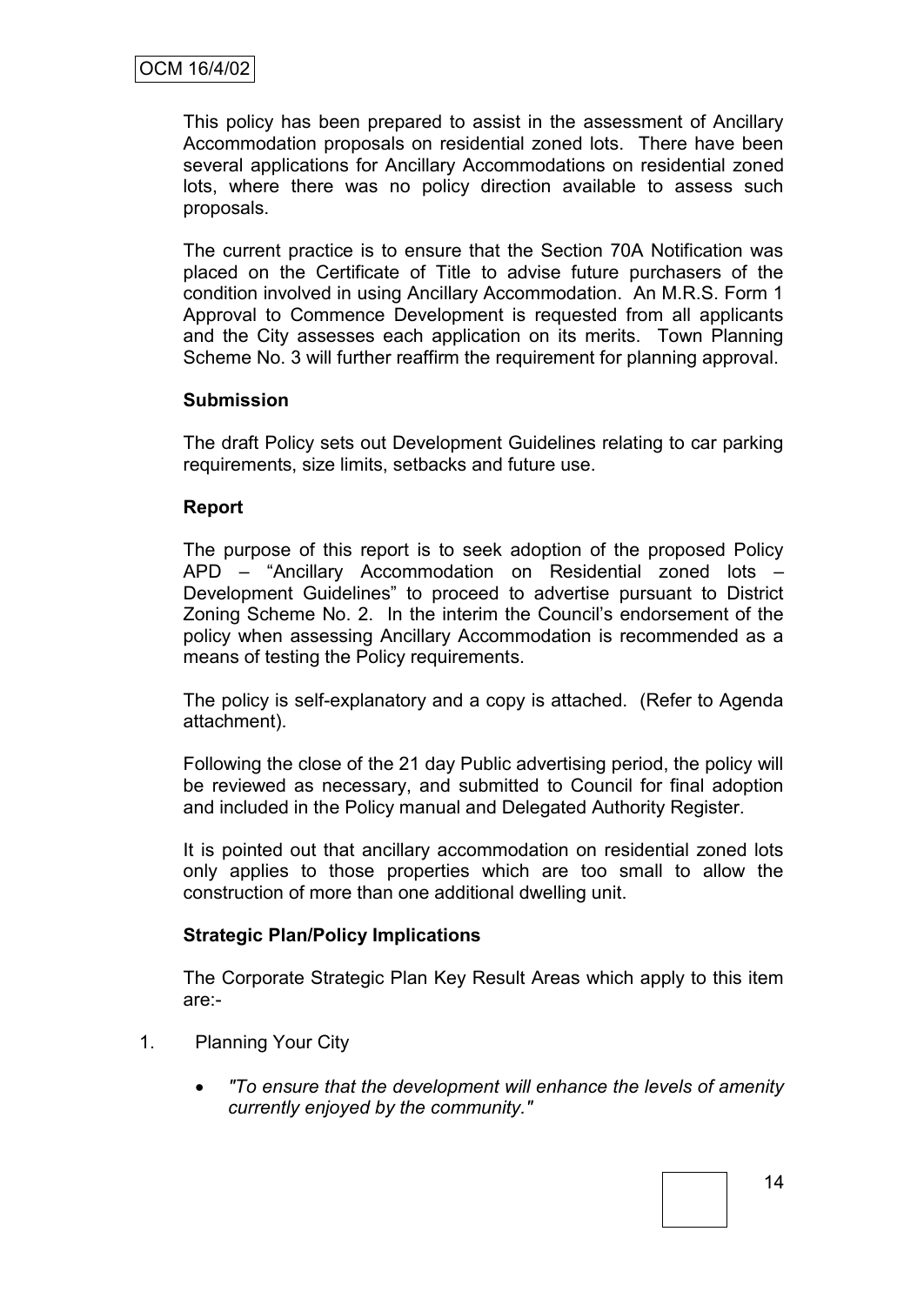## **Budget/Financial Implications**

N/A

**Implications of Section 3.18(3) Local Government Act, 1995**

Nil

#### **1527. (AG Item 14.4) (OCM1\_4\_2002) - FINAL ADOPTION - AMENDMENT NO. 205 - DISTRICT ZONING SCHEME NO. 2 (92205) (MR) (ATTACH)**

#### **RECOMMENDATION** That Council:

(1) adopt Amendment 205 and the following modifications to clause 3 as outlined below:-

TOWN PLANNING AND DEVELOPMENT ACT 1928 (AS AMENDED) RESOLUTION DECIDING TO AMEND CITY OF COCKBURN TOWN PLANNING SCHEME - DISTRICT ZONING SCHEME NO. 2.

AMENDMENT NO. 205

Resolved that Council, in pursuance of section 7 of the Town Planning and Development Act 1928 (as amended) amend the above Town Planning Scheme as follows:-

|                   | <b>NINTH SCHEDULE</b>    |                                                                                                                                                        |  |  |  |  |
|-------------------|--------------------------|--------------------------------------------------------------------------------------------------------------------------------------------------------|--|--|--|--|
|                   | <b>DEVELOPMENT AREAS</b> |                                                                                                                                                        |  |  |  |  |
| <b>REF</b><br>NO. | <b>AREA</b>              | <b>PROVISIONS</b>                                                                                                                                      |  |  |  |  |
| <b>DA1</b>        | <b>PACKHAM</b>           | 1. An approved Structure Plan<br>together with all approved<br>amendments shall apply to the land<br>in order to guide subdivision and<br>development. |  |  |  |  |
|                   |                          | 2. Not less than seventy-five percent<br>(75%) of all land within the<br>Residential Zone shall be developed<br>for the purpose of single houses.      |  |  |  |  |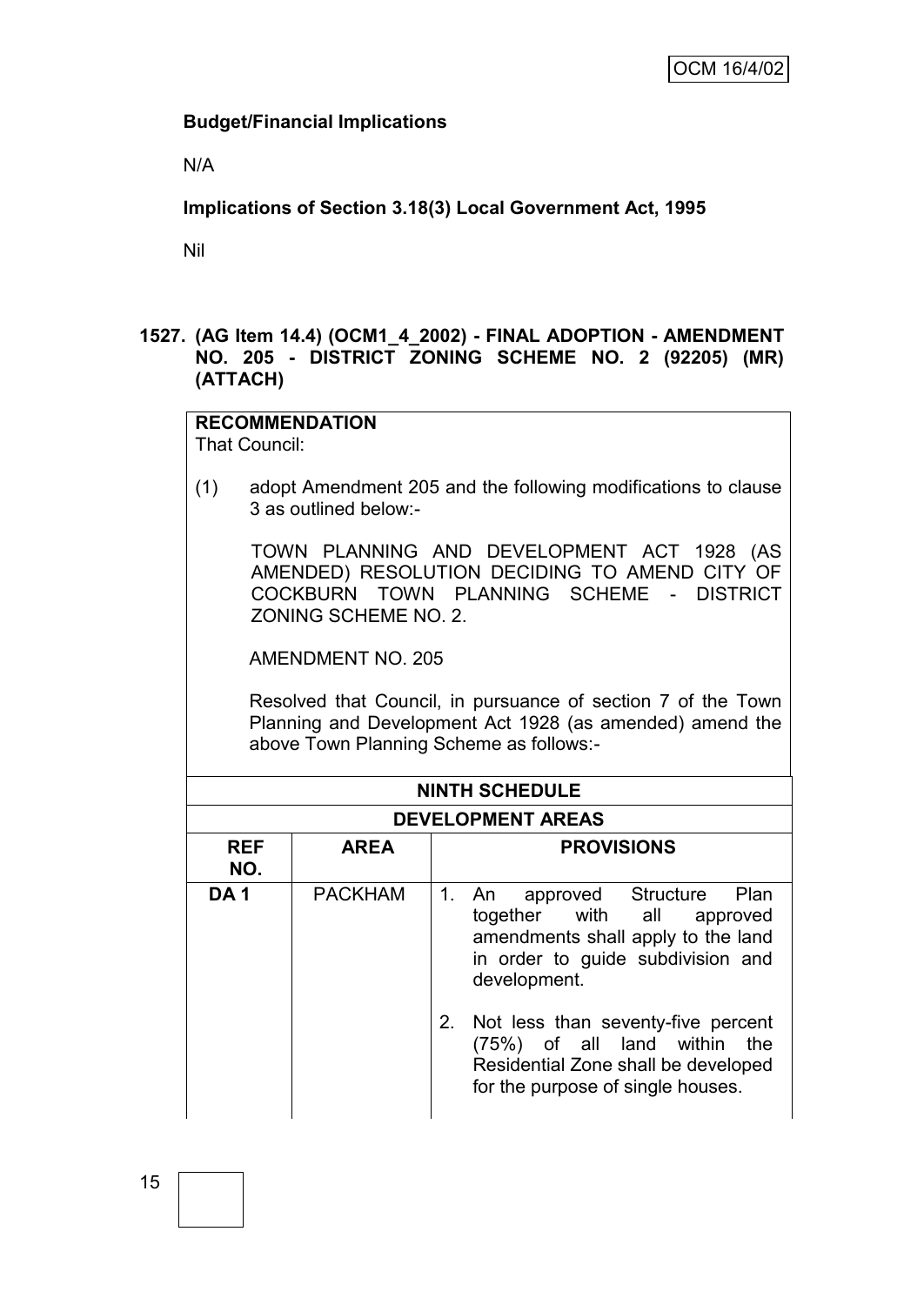3. To provide for residential development (except within the odour buffer surrounding Watsons or buffer to the Woodman Point WWTP, Munster Pump Station) and other appropriate land uses. Dated this Tuesday 16<sup>th</sup> day of April 2002 Chief Executive Officer (2) forward the Council decision to the Western Australian Planning Commission requesting that the Hon. Minister for Planning and Infrastructure grant final approval under Town Planning Regulation 21; (3) in anticipation of the Hon. Minister for Planning and Infrastructure granting final approval; instruct the applicant to modify the amendment documents in accordance with Council"secision and the documentation be signed by the Mayor and the Chief Executive Officer; and (4) adopt the comments on submissions and advise each person who made an individual submission accordingly.

# **COUNCIL DECISION**

MOVED Clr Whitfield SECONDED Clr Tilbury that the recommendation be adopted.

**CARRIED 8/0**

# **Background**

| ZONING:                        | MRS:                      | Urban                                            |  |  |
|--------------------------------|---------------------------|--------------------------------------------------|--|--|
|                                |                           | DZS2: Rural and Local reserve - Public Purpose - |  |  |
|                                |                           | <b>Primary School</b>                            |  |  |
| LAND USE:                      | Market Gardens and houses |                                                  |  |  |
| <b>APPLICANT   Urban Focus</b> |                           |                                                  |  |  |
|                                |                           |                                                  |  |  |
| OWNER:                         | Various                   |                                                  |  |  |

The various lots subject of the scheme amendment are located within the Packham Development Area. The land is zoned Urban in the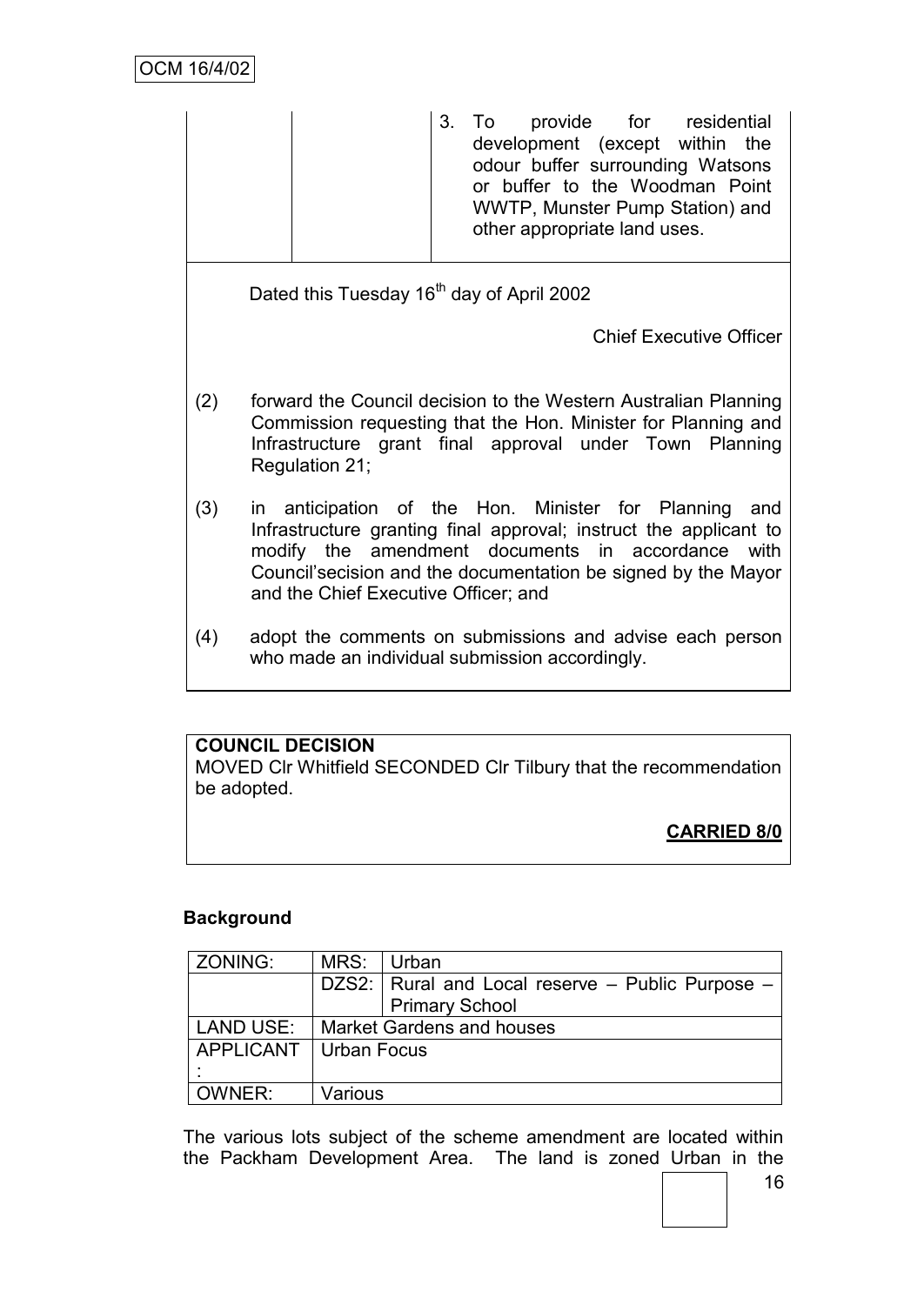Metropolitan Region Scheme. There is still land identified for a Primary School within portion of lots that is no longer required by the Education Department (eg Lot 24 Mell Road).

This amendment is similar to Amendment No 121 where several landowners in the Watsons Odour Buffer wanted to rezone their land from "Rural" to "Residential R30". The outcome of this amendment was that Council and the Hon. Minister refused final approval of the amendment on the grounds that the odour Buffer and modelling issue was not resolved, resulting in an interim Odour Buffer. Council was advised that the Department of Environmental Protection opposed any further residential development within the interim buffer distance of 500 metres from the Watsons Plant.

Council at its Ordinary Meeting in March 2000, resolved to initiate Amendment No 205 to rezone land bounded by Mell Road, Rigby and Rockingham Road from Rural, Local Reserve – Public Purpose to "Residential R30". The amendment was referred to the Environmental Protection Authority for assessment under Section 7A2 of the Town Planning and Development Act.

A portion of the subject land included in the proposed amendment was subject to the interim 500 metre Watsons Odour Buffer prescribed by the Environmental Protection Authority. Notwithstanding the buffer matter, Council accepted there were sufficient reasons for the amendment to proceed to advertising. These are outlined below:-

- A significant portion of the amendment land lies outside the Watsons Odour Buffer and the portion that lies inside the buffer has substantial existing residential development on the land;
- The amendment land is an isolated development cell within the Packham Development Area, adopting the amendment will not set an undesirable planning precedent for other land within the Odour buffer. The proposed structure plan can be assessed independently of the other land in the buffer;
- The proposed amendment is to be referred to the Department of Environmental Protection ("DEP") as part of the amendment process, and the DEP will be able to fully assess the impact of the Odour Buffer on the proposed amendment;
- Based on the precedent of Amendment No 121 the Amendment will not be finalised until such time as the Watsons Odour Buffer has been redefined to the satisfaction of the DEP.

The DEP advised Council that no formal assessment of the scheme amendment was required, however advice was given on the Odour buffer around Watson"s, and the impact of market gardens.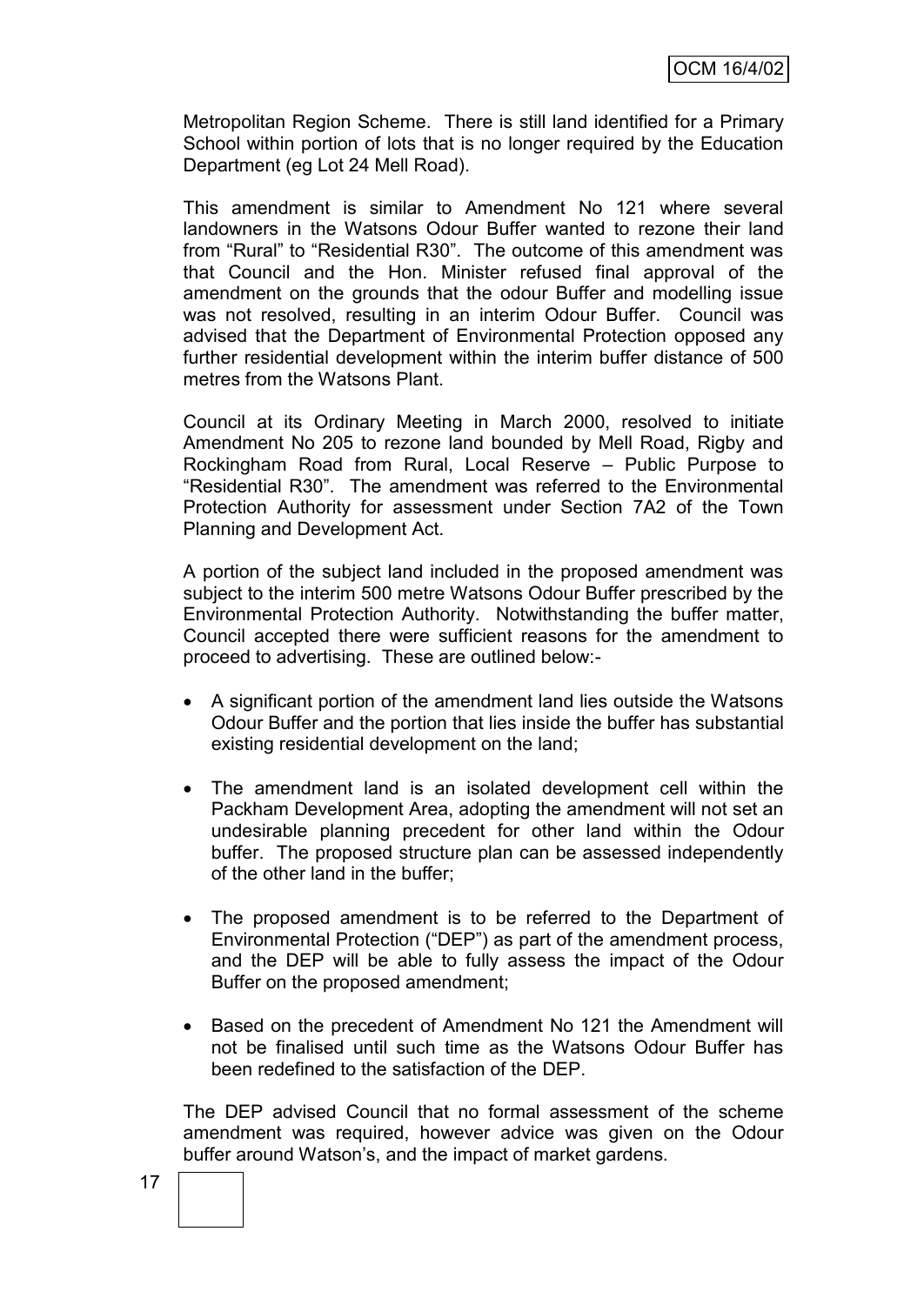Council at its Ordinary Meeting on 18 July 2000 resolved as follows:-

- *(1) Forward a copy of the signed document and a copy of Council"s report to the Western Australian Planning Commission with a request to advertise the amendment;*
- *(2) Modify Part 8 of District Zoning Scheme No 2 Clause 8.11 "Packham Urban Development Area" to include the following provisions:*
	- *"2. No subdivision or development of incompatible uses will be permitted within the 500m generic buffer prescribed by the rendering plant at Watsons which is located within the "Special Industry B" Zone, until the buffer is scientifically determined and approved by the Department of Environmental Protection, and*
	- *3. No subdivision or development of incompatible uses will be permitted within the 500m generic buffer associated with the operation of market gardens located within the Packham Urban Development Area, until the buffer is scientifically determined and approved by the Department of Environmental Protection or the use ceases."*

Council at its Ordinary Meeting on 16 January 2001, resolved to carry out the following additional changes requested by the WAPC to the Ninth Schedule of DZS2 as follows:-

#### *"Provisions*

*An approved Structure Plan together with all approved amendments shall apply to the land in order to guide subdivision and development.*

*Not less than seventy-five percent (75%) of all land within the Residential Zone shall be developed for the purpose of single houses.*

*No subdivision will be supported or any residential uses or such other uses deemed inappropriate by the Department of Environmental Protection will be approved for land within the 500 metre generic buffer prescribed for the rendering plant at Watsons which is located within the "Special Industry B" zone, until the buffer is scientifically determined and approved by the Department of Environmental Protection."*

The WAPC acknowledged that Council would proceed to advertise the Amendment on 15 January 2002.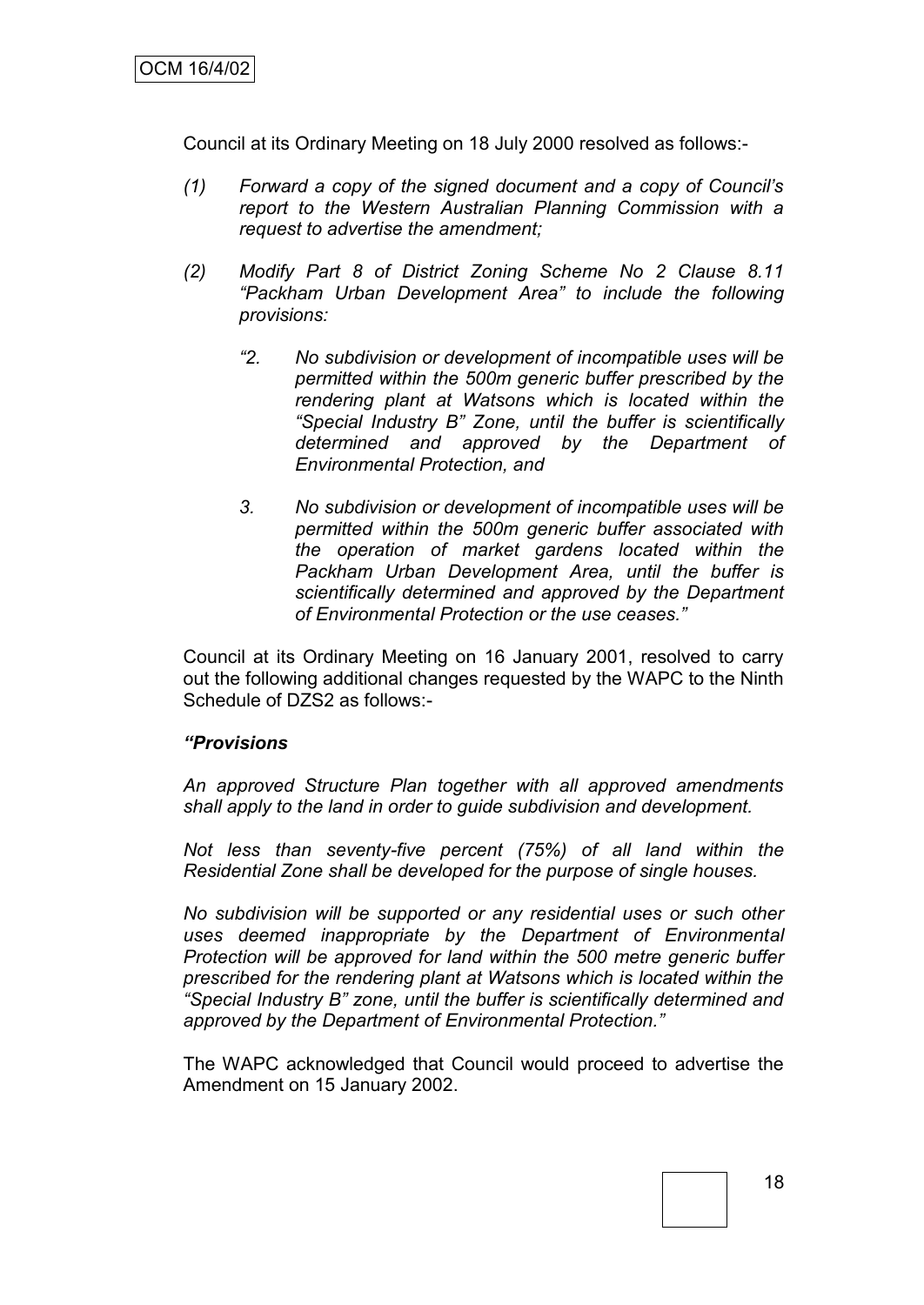#### **Submission**

The applicant seeks Council"s final adoption of the scheme amendment.

#### **Report**

The proposal was recently advertised in accordance with the Regulations for a period of 42 days. At the close of the submission period 13 submissions were received. An earlier letter from Watsons was included within the schedule of public submissions summarised in Schedule 1 in the agenda attachments.

An important issue in relation to this scheme amendment is retaining an appropriate reference to a Watsons buffer area in the scheme text. The Special Industry B zoning reflects the use of Watsons as an abattoir and food processing plant. The premises create noise and odour impacts, which unavoidably affect land outside the property boundaries. The current buffer is 500m although the process of redefining and reducing the buffer around the site is continuing. The proposed modifications outlined below will not impede the operational integrity of Watsons.

The Minister for Planning and Infrastructure on Town Planning Scheme No 3 (re-advertised) required Council to modify the Scheme Text and Maps to provide for the rezoning of land bounded by Mell Road, Rigby Avenue and Rockingham Road for consistency with Amendment 205 to DZS2. This includes the replacement of point 3 with the following point:-

*"3. To provide for residential development (except within the odour buffer surrounding Watsons or buffer to the Woodman Point WWTP, Munster Pump Station) and other appropriate land uses."*

The Department of Environmental Protection have not expressed a concern in relation to the rezoning of land bounded by Mell Road, Rigby Avenue and Rockingham Road, the subject of this scheme amendment. This is despite the fact that the north-western portion of land occurs within the 500m odour distance and a lesser portion within the 5OU/m<sup>3</sup>. The actual encroachment was considered to be minor.

Council previously accepted the amendment on the basis that most of the land is outside the Odour Buffer and the portion of land that lies within the buffer has substantial existing residential development on the land. There is no undesirable planning precedent for other land within the odour buffer to be similarly rezoned. The scheme amendment was scrutinised by the DEP as part of the environmental process.

It is recommended that Council proceed to adopt the scheme amendment subject to changes to the proposed scheme text to ensure consistency with Town Planning Scheme No 3.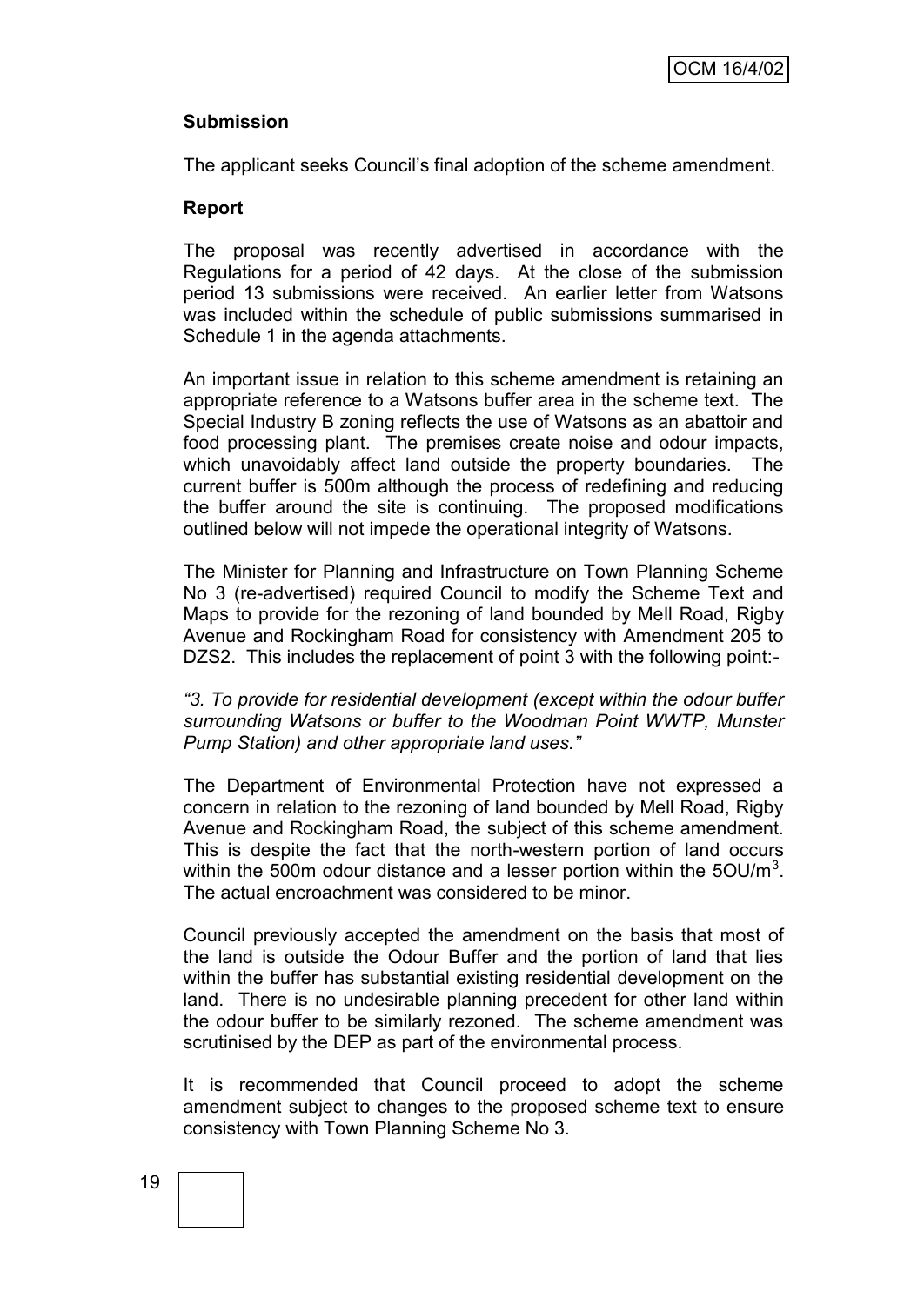# **Strategic Plan/Policy Implications**

The Corporate Strategic Plan Key Result Areas which apply to this item are:-

- 2. Planning Your City
	- *"To ensure that the planning of the City is based on an approach which has the potential to achieve high levels of convenience for its citizens."*

# **Budget/Financial Implications**

Nil

**Implications of Section 3.18(3) Local Government Act, 1995**

Nil

**1528. (AG Item 14.5) (OCM1\_4\_2002) - UNAUTHORISED STRUCTURE - LOT 60; 3 WINCHESTER ROAD, BIBRA LAKE - OWNER: SUPERB CEILINGS PTY LTD - APPLICANT DESIGN EXPRESSIONS (4309805) (DB) (ATTACH)**

**RECOMMENDATION** That Council:

- (1) receive the report; and
- (2) initiate legal proceedings for a breach of section  $10.4(a)(i)$  of the Town Planning & Development Act against the owner of 3 (Lot 60) Winchester Road, Bibra Lake, for the substantial construction of an office prior to applying for a planning approval pursuant to the City of Cockburn District Zoning Scheme No. 2

#### **COUNCIL DECISION**

MOVED Clr Whitfield SECONDED Clr Tilbury that the recommendation be adopted.

**CARRIED 8/0**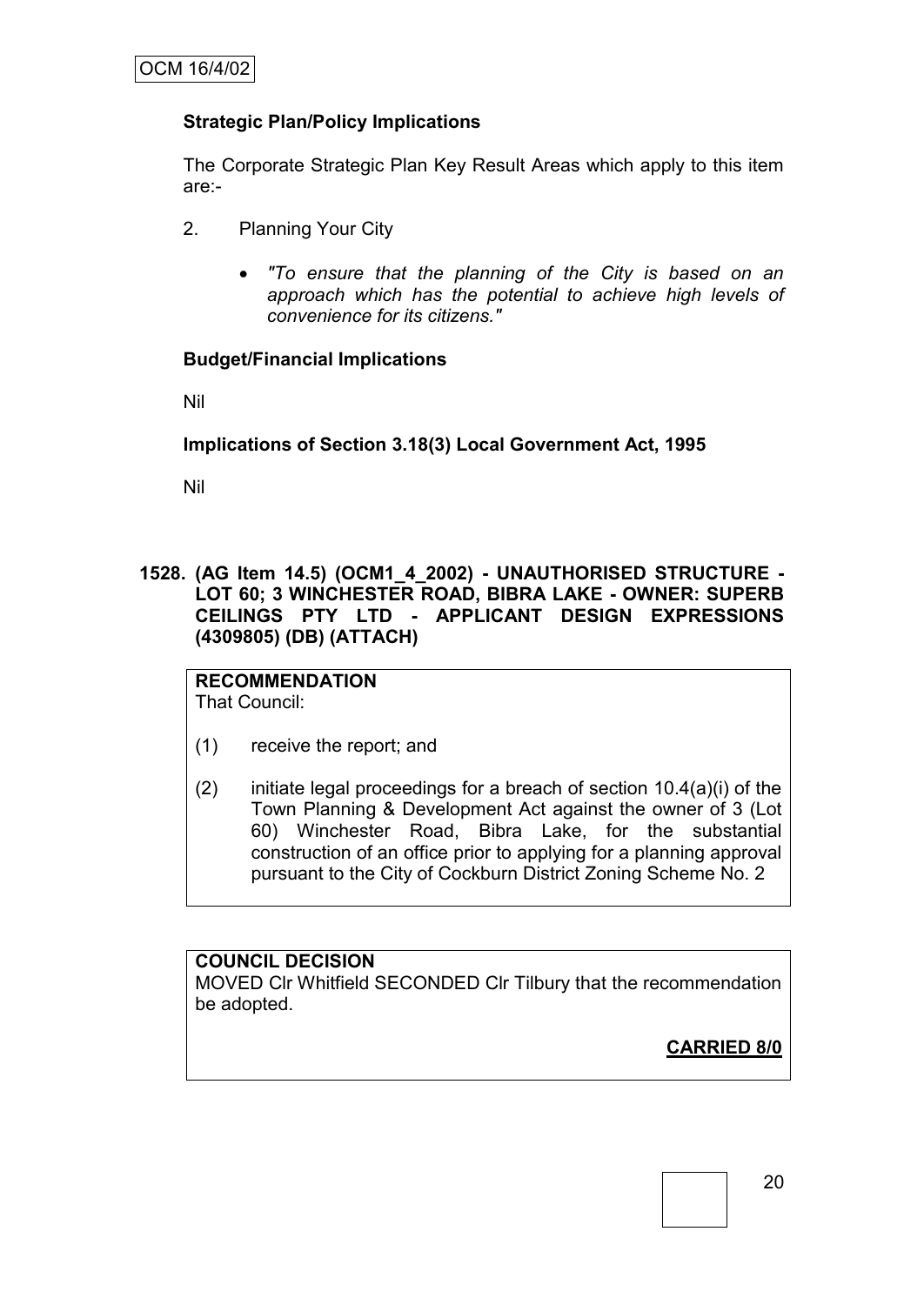#### **Background**

| ZONING:           | MRS:           | Industrial              |
|-------------------|----------------|-------------------------|
|                   | DZS:           | <b>General Industry</b> |
| LAND USE:         | Factory        |                         |
| LOT SIZE:         | 0.8683 ha      |                         |
| AREA:             |                |                         |
| <b>USE CLASS:</b> | $P$ – "office" |                         |

The owners of the property, through their designer, lodged an application for planning consent to the City to construct a masonry and iron office building.

The application was lodged on 7 February 2002. Similarly, a Building Licence application for the same development was lodged with the City on 25 February 2002.

It was brought to the attention of the City on 5 March 2002, that the development had been substantially commenced, almost finished, without the issuance of either a planning approval or a building licence.

#### **Report**

A notice was issued on 5 March 2002, notifying the property owner of the building licence breach and the requirement to remove the structure within 28 days. The Principal Building Surveyor has the power to pursue prosecution under the Local Government (Miscellaneous Provisions) Act 1960, under delegated authority.

A delegated refusal was also issued on the same day for the development application, on the grounds that the development had already been substantially commenced and that approval could not be issued retrospectively.

It is likely that the development was commenced at around the same time as the application was made to the City. It appears that the owner of the property was not prepared to wait for the issuance of either a Development Approval or a Building Licence and took the risk by proceeding with the development.

It is important that Council take a strong stand on this matter, by sending a message to the building industry and land owners, that it is unacceptable for development to be commenced in the absence of proper approvals.

The estimated cost of the works carried out to date is \$100,000. Despite the notice served by the Principal Building Surveyor on 5 March 2002, it is unlikely that the owner will remove the building in order to obtain the required approvals due to the substantial costs involved. The only option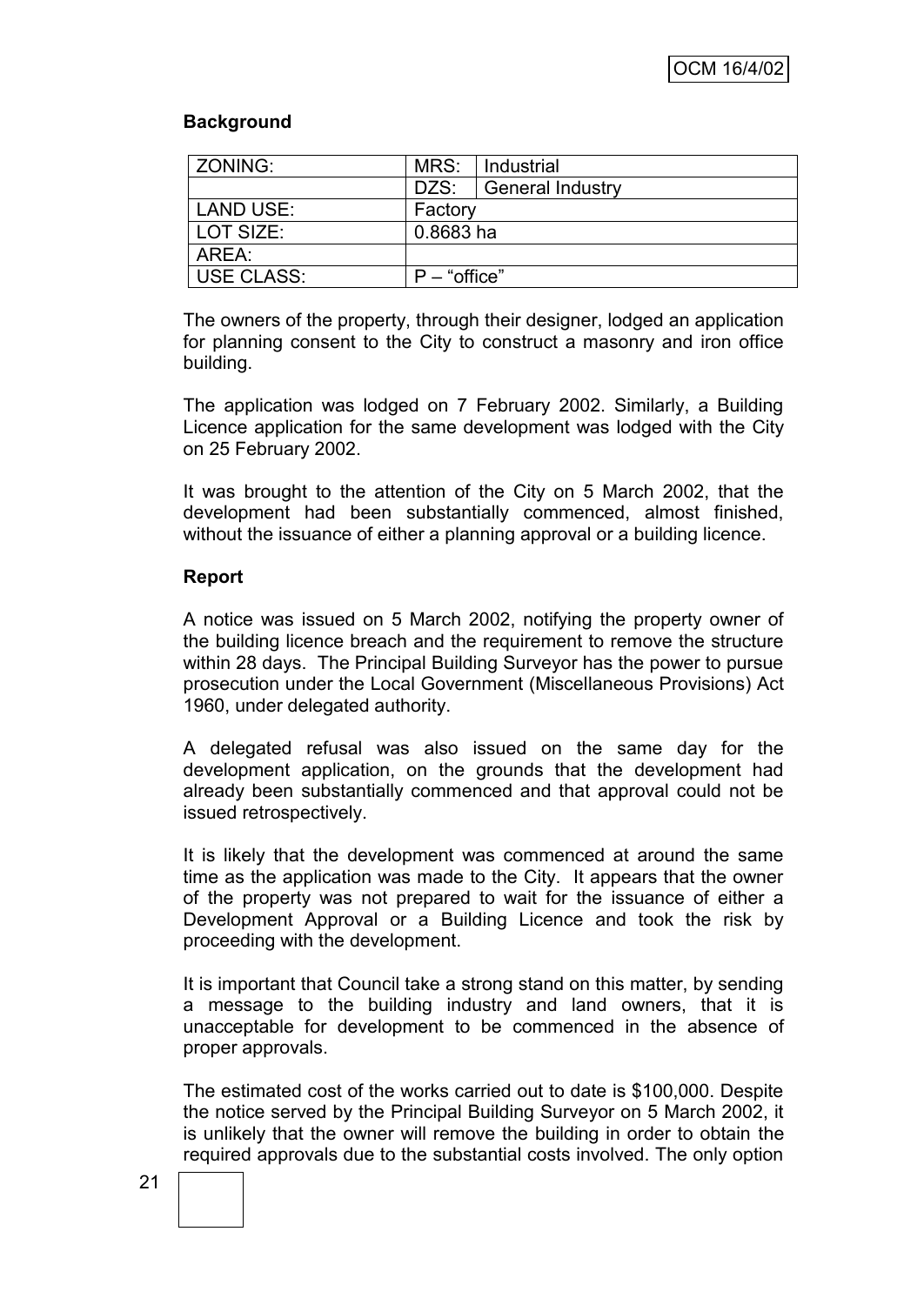available to the Council is to formally recognise this breach of scheme by commencing legal proceedings without delay.

# **Strategic Plan/Policy Implications**

The Corporate Strategic Plan Key Result Areas which apply to this item are:-

- 1. Managing Your City
	- *"To deliver services and to manage resources in a way that is cost competitive without compromising quality."*
	- *"To conduct Council business in open public forums and to manage Council affairs by employing publicly accountable practices."*
- 2. Planning Your City
	- *"To ensure that the planning of the City is based on an approach which has the potential to achieve high levels of convenience for its citizens."*
	- *"To ensure that the development will enhance the levels of amenity currently enjoyed by the community."*

The Planning Policies which apply to this item are:-

APD29 Development Compliance Process

Under the circumstances it would be appropriate for the Council to waive the Development Compliance Policy with a view to pursuing legal action immediately, as the building in question has nearly been completed.

#### **Budget/Financial Implications**

Initiating legal proceedings will require the use of funds from the City"s legal expenses budget.

#### **Implications of Section 3.18(3) Local Government Act, 1995**

Nil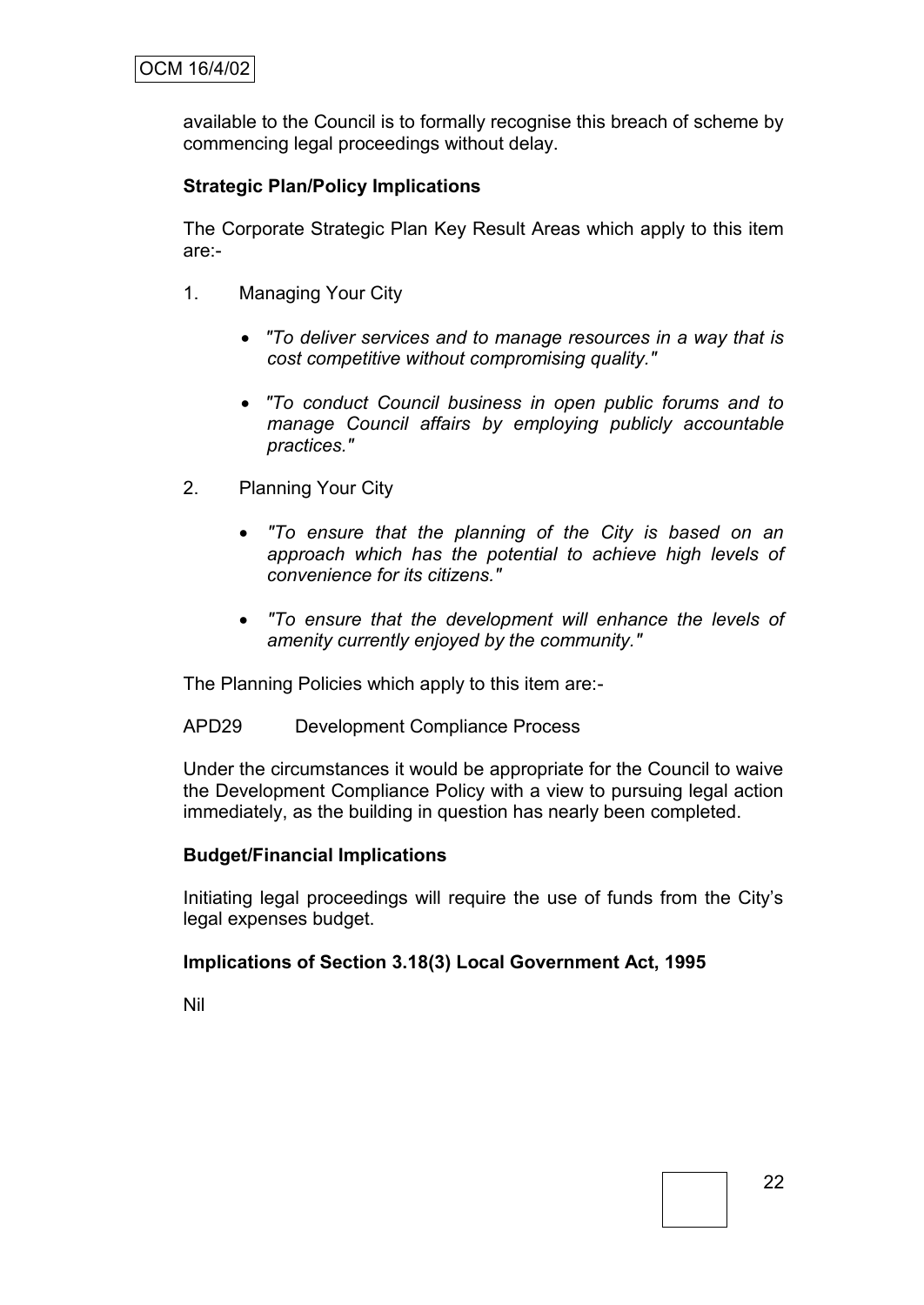#### **1529. (AG Item 14.6) (OCM1\_4\_2002) - CONTAINER REFRIGERATION PTY LTD - LOT 121 O'CONNOR CLOSE, HAMILTON HILL - ILLEGAL CONTAINER STORAGE (2213440) (SMH)**

## **RECOMMENDATION**

That Council:

- (1) receive the report;
- (2) advise the appellant that if:-
	- 1. a formal response is not received by Friday 3 May 2002 to the Council's offer to settle the appeal as set out in the letter dated 30 August 2001 to Phillips Fox, from McLeods on behalf of the City of Cockburn, the Council will withdraw its offer and terminate mediation in respect to Town Planning Appeal Tribunal Appeal No. 40 of 2001;
	- 2. a response is received by the date stipulated which is not acceptable to the Chief Executive Officer, the Chief Executive Officer on behalf of the Council shall formally withdraw from the mediation of the appeal;
	- 3. evidence cannot be produced clearly demonstrating that the owner of Lot 121 O'Connor Close has a current and lawful approval to use the land for the storage and repair of containers, then the Council will initiate legal action against the owners of Lot 121 for using the land without approval;
- (3) subject to 3. above:-
	- 1. instruct Council's solicitors, McLeods, to initiate legal action against the owners and operators of Lot 121 O'Connor Close, Hamilton Hill; and
	- 2. request the WAPC to join the Council in taking legal action against the owners and operators of Lot 121 O'Connor Close, Hamilton Hill, for using the land for the storage and repair of containers without the approval of the Commission.

#### **COUNCIL DECISION**

MOVED Clr Humphreys SECONDED Clr Waters that Council defer this matter to the next meeting of Council, prior to which, the owners and operators of Lot 121 O"Connor Close be afforded the opportunity to present informally to the Elected Members and appropriate staff, their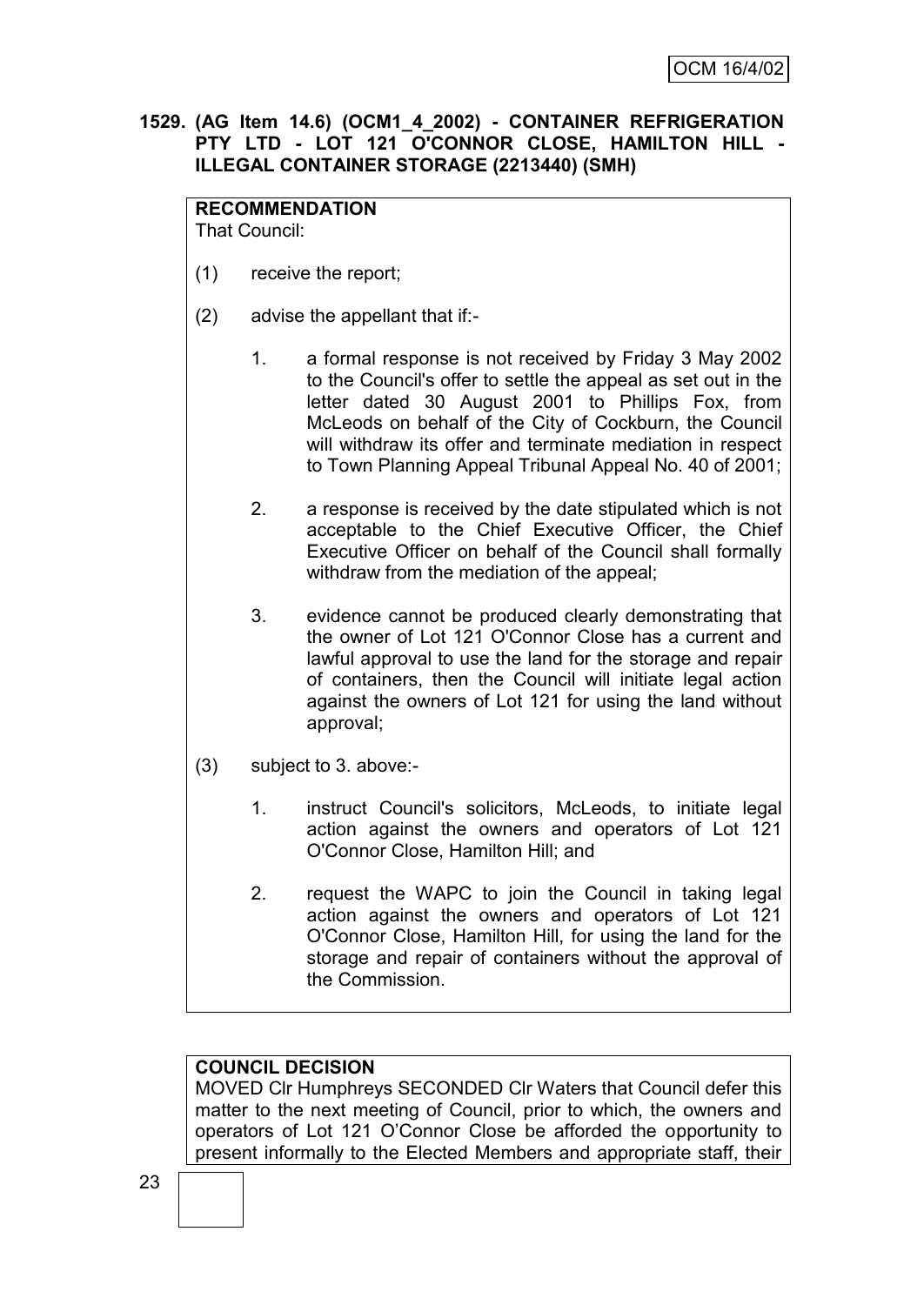evidence to support the assertion that the business is operating with appropriate Council approval.

**CARRIED 7/1**

# **Explanation**

The owner/operators have maintained in representation to various Elected Members that they have the appropriate approvals. This differs from the application advice. Deferral will afford the opportunity for the owner operators to present their position and enable areas of doubt to be clarified.

# **Background**

Council at its meeting held on 19 March 2002, resolved that:-

"*the matter be deferred to the next Council meeting to allow Elected Members and staff to receive further documentation."*

The explanation was that:-

*"Council should give Container Refrigeration Pty Ltd one month to provide documentation that has been repeatedly requested. This will give Elected Members time to receive further information before making a decision."*

The Council solicitor wrote to Phillips Fox on the 30th August 2001, stating:-

"*The City is not prepared to settle the appeal on the basis proposed by your client, but on 21 August resolved in the following terms:*

- *1. Require the Appellant, Container Refrigeration Pty Ltd, to enter into an agreement with the City of Cockburn that the company will cease using Lot 121 O'Connor Close, Hamilton Hill for the storage, repair and painting of containers by a predetermined date and in the event that the Appellant (owner) does not vacate the site by the predetermined date then a significant penalty will apply and that the entering into the agreement will be a prerequisite to the Council agreeing to any compromise to enable a planning approval to be issued for the land;*
- *2. Subject to the execution of the agreement referred to in 1. above the Council is prepared to issue a time limited approval of a maximum of three years from the date the Consent Order issued by the Tribunal, for the storage and repair of containers on Lot 121 O'Connor Close, Hamilton Hill subject to conditions."*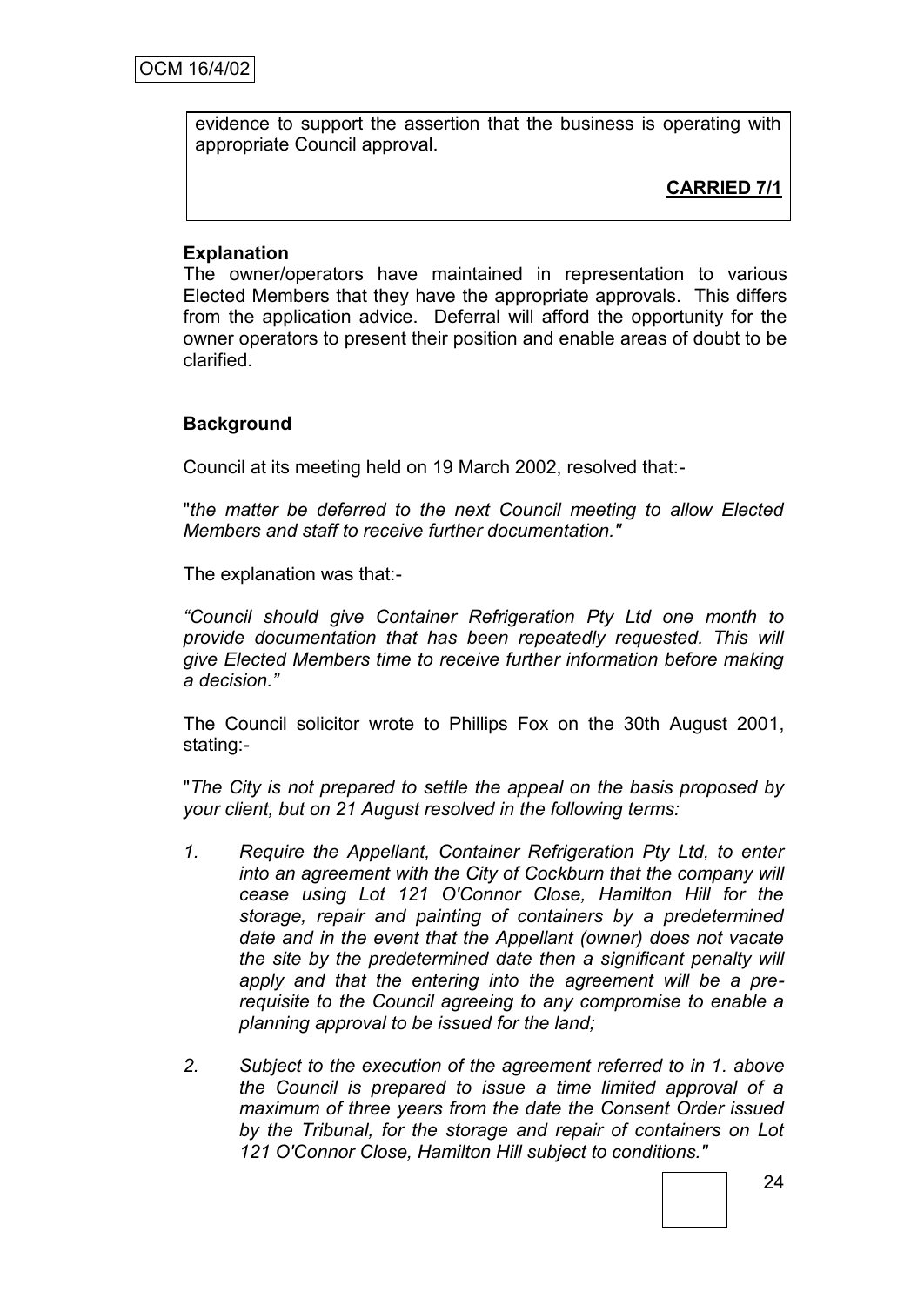On 25 March 2002, a mediation hearing was held between the Appellant and their representatives and the Respondents comprising representatives from the Council and the DPI.

The mediation was conducted by two members of the Tribunal and ran for about 1½ hours.

The mediation did not result in any measurable outcome, except that the Appellant undertook to consider the matter further and get back to the Respondents. Overall, the mediation was disappointing and the scope for achieving a successfully negotiated outcome appears remote.

#### **Submission**

At the Council meeting held on 19 March 2002, the owner of Lot 121 together with their legal advisor and planning consultant, made a deputation to the Council in relation to the recommendation on the agenda for Council to consider initiating legal action against the owner of Lot 121 for operating a container storage and repair business without approval.

The Appellant claimed that they had found documents which may indicate that the owner had an approval issued in July 1995.

The Council staff had been unable to locate any past land use approval for the land.

Based on this advice the Council decided to defer the matter until its meeting in April 2002.

At the time of writing this report, the owners of Lot 121 had not provided any information about any previous approval to the Council on which a report could be prepared.

However, at the mediation on 25 March, the lawyer representing the owner of Lot 121, did show a copy of a Council record dated 28 February 1995 which purportedly was a Council approval and also showed a copy of an MRS approval issued by the WAPC at about the same time. Copies of these documents were not made available. Copies were requested by the Council and WAPC representatives.

#### **Report**

On return to the Council offices following the mediation, a search of the Council's Minutes for February/March 1995 was undertaken which revealed that the Council had adopted the following:-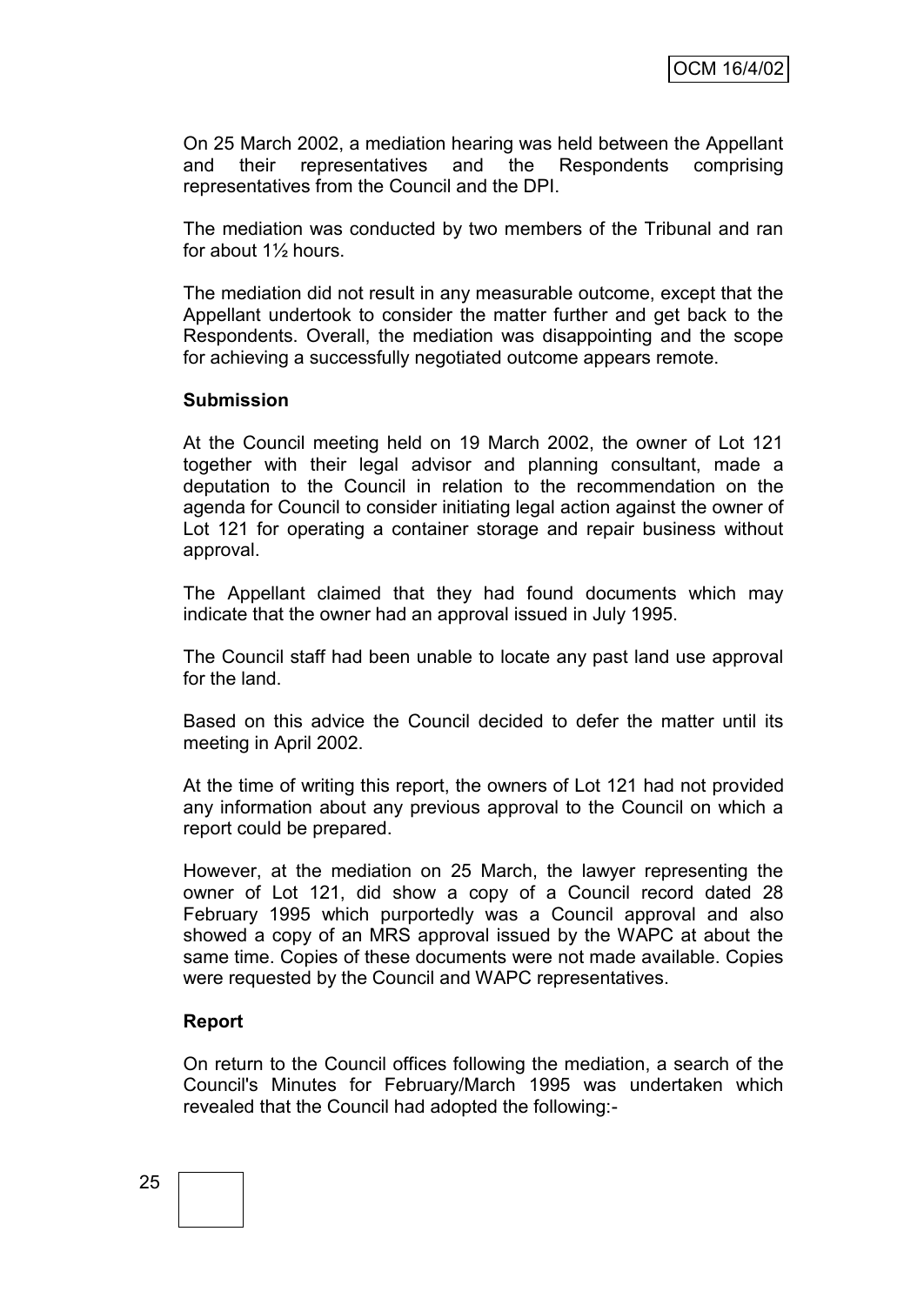*"4184 CLAUSE 27: APPLICATIONS APPROVED BY THE DIRECTOR, PLANNING AND DEVELOPMENT (JA) Moved Councillor Waters seconded Councillor Elpitelli that the following delegated approvals by the Director, Planning and Development be noted and confirmed:-*

*1. Temporary Use of Railway Reserve for Storage and Repair of Sea Containers - FTS 1593 and 2706 Rollinson Road, Hamilton Hill - Department of Planning and Urban Development (2210828)"*

The Director of Planning and Development upon receipt of an application from the Engineering Section of Westrail to use the land for the temporary storage and repair of sea containers on the Railway Reserve under the MRS forwarded the application to the WAPC for its decision. Only an approval from the WAPC was required. The Director's letter stated:-

"*PROPOSED TEMPORARY USE OF RAILWAY RESERVE FOR STORAGE AND REPAIR OF SEA CONTAINERS, SALES AND SERVICE, FTS F1593 AND 2706 ROLLINSON ROAD, HAMILTON HILL - APPLICANT: CONTAINER REFRIGERATION*

*Enclosed is Application No.23/620 and two plans.*

*The proposed use is on land within a Railway Reserve and therefore determination by your Department is required.*

*Council has no objection to the development."*

The reason the Director referred the matter to Council as a delegated decision was because he had stated on behalf of the Council that it had "no objection". No approval was issued.

The WAPC on 9 March 1995 issued a Form 2 Notice of Approval for "Container and Refrigeration Servicing Operations" which was not the same as the application. The application was for "Temporary use of Railway Reserve for storage and repair of sea containers, sales and service (approx. 12 months)".

The conditional approval issued by the WAPC stated:-

*"APPROVAL TO COMMENCE DEVELOPMENT*

*Name and Address of Owner and Land on which Development Proposed:*

| <b>OWNER</b> | : Westrail Engineering Section Westrail |  |
|--------------|-----------------------------------------|--|
|              | Centre WEST PERTH WA 6005               |  |
| LOT          | : Railway Reserve                       |  |
|              |                                         |  |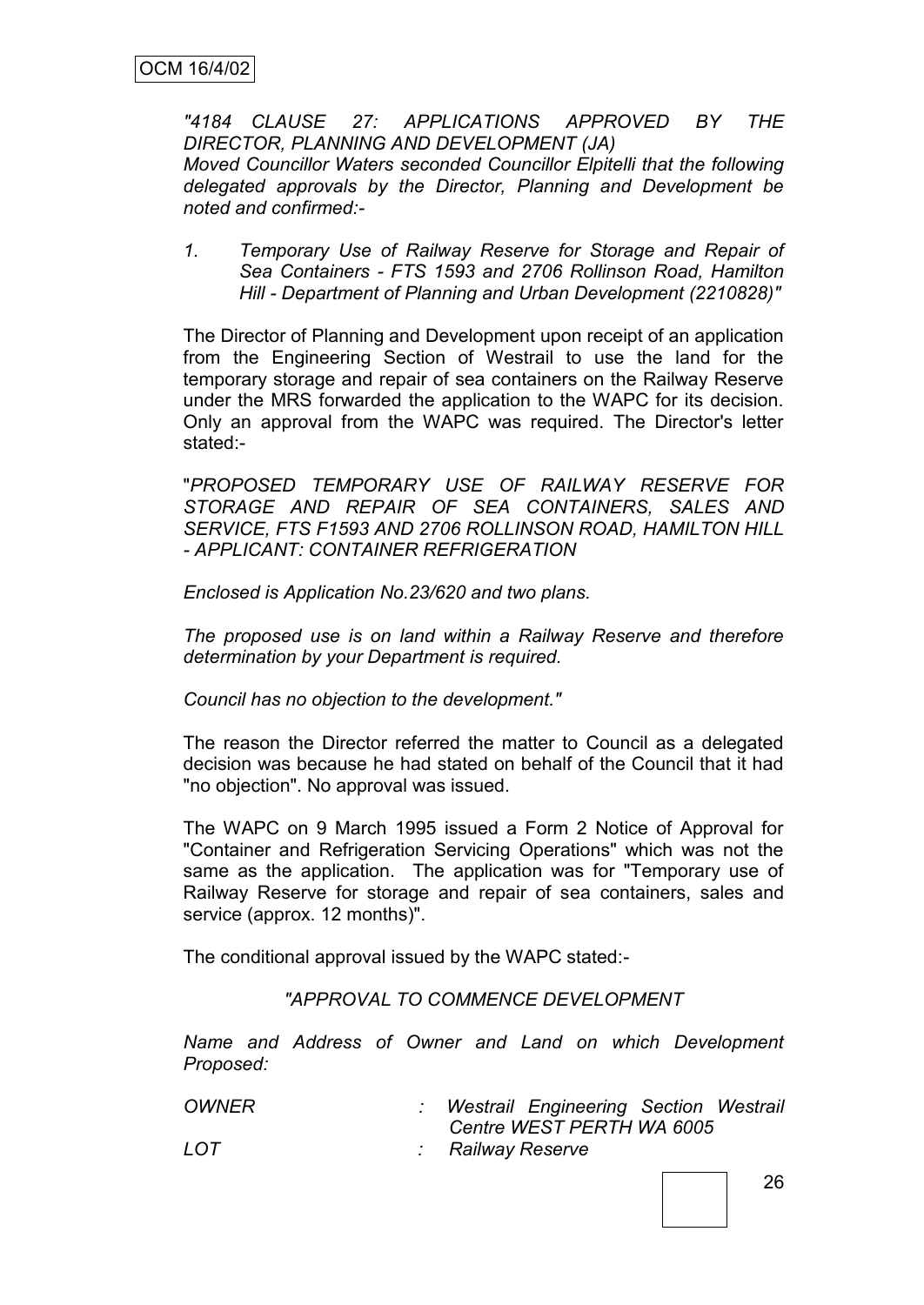| <b>LOCATION</b>          |                            | 2706 1593                                                          |
|--------------------------|----------------------------|--------------------------------------------------------------------|
| <b>PLAN/DIAGRAM</b>      | ٠                          |                                                                    |
| <b>VOLUME/FOLIO</b>      | ٠                          |                                                                    |
| <b>LOCALITY</b>          |                            | <b>Rollinson Road, Hamilton Hill</b>                               |
| <b>APPLICATION DATE</b>  | $\mathcal{L}^{\text{max}}$ | 10 February 1995                                                   |
| <b>APPLICATION REC'D</b> | $\sim 10^{-10}$            | 14 February 1995                                                   |
| <b>DEVELOPMENT</b>       |                            |                                                                    |
| <b>DESCRIPTION</b>       |                            | <b>Container and Refrigeration Servicing</b><br><b>Operations.</b> |

*The application for approval to commence development is granted subject to the following condition(s):*

- *1. The approval is valid for a period of 12 months only after which time all structures and equipment are to be removed at the applicant's expense.*
- *2. Arrangements being made to the satisfaction of the Water Authority and Health Department (WA) to ensure adequate servicing of the development.*
- *3. Compliance with the specifications and requirements of the local authority town planning scheme.*

*SARAH ARTHUR FOR SECRETARY WESTERN AUSTRALIAN PLANNING COMMISSION"*

The approval was only for 12 months and therefore expired on 9 March 1996. Thereafter there was no approval, according to Council records.

In relation to timing after 9 March 1996 the creation of Lot 121 was briefly as follows:-

- 9 March 1996 WAPC temporary approval to use the railway reserve expired.
- 24 December 1996 The Railway Reserve was reclassified to Light Industry (Amt 148) under DZS No. 2.
- 6 January 1998 The subdivision clearance for Lot 121 was issued by the Council.
- 13 July 1998 O'Connor Close Pty Ltd purchased Lot 121 O'Connor Close from Landcorp.
- 3 August 1998 The Council under delegated authority issued a conditional approval for an office/workshop on Lot 121.

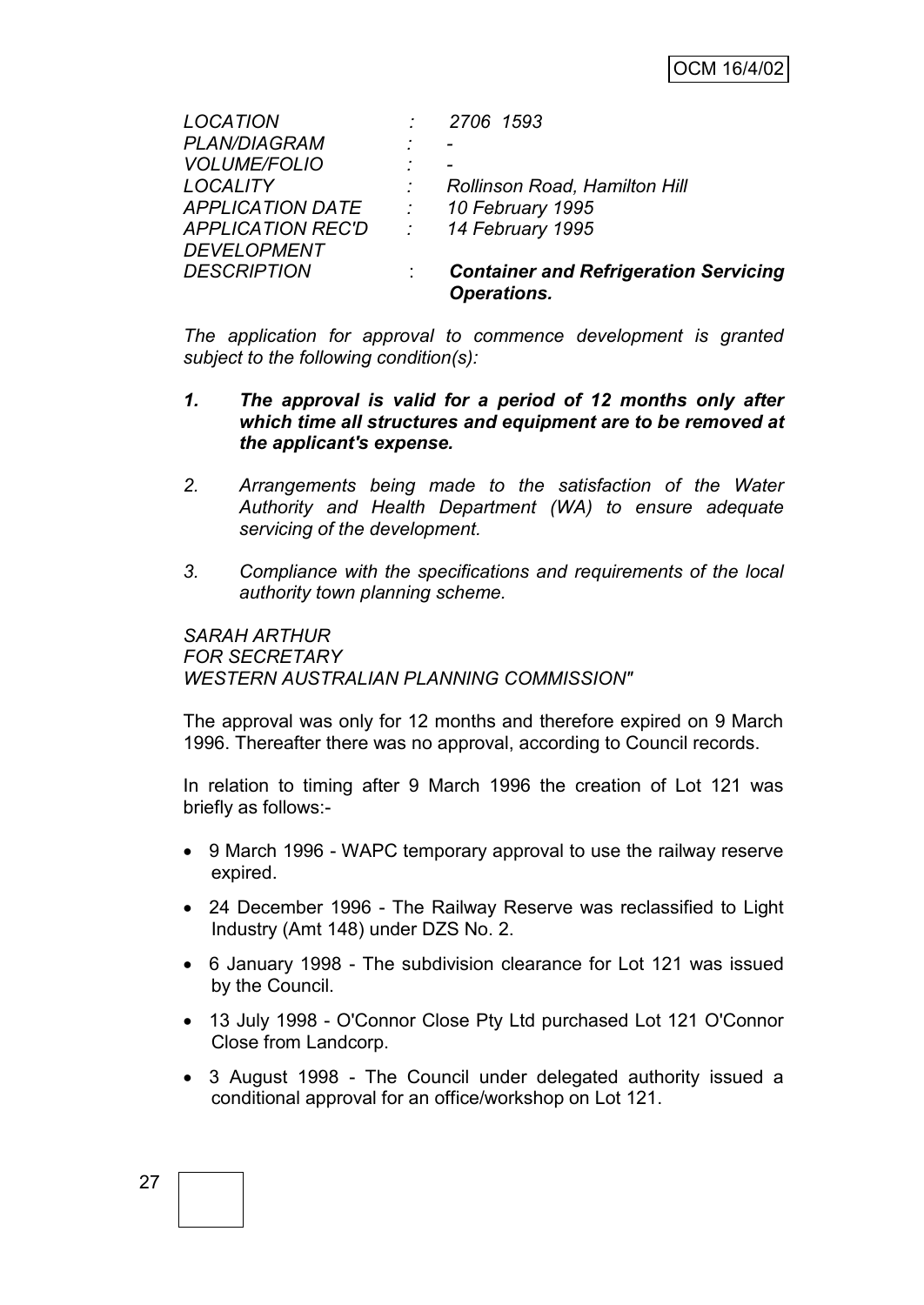- 5 October 2000 Container Refrigeration was requested to provide copies of any existing approval to store and repair containers on Lot 121 to the Council, as no approval for the use could be located.
- 28 November 2000 Container Refrigeration was once again requested to provide evidence of any existing approvals to store and repair containers on Lot 121.
- 21 February 2001 An application from Container Refrigeration to relocate an undercover storage area and store containers was refused by the WAPC and was followed by Council refusal (delegated as per Council position on Clause 32 in the North Coogee Area).
- 19 March 2001 Container Refrigeration was requested yet again to provide evidence of previous land use approvals.
- 27 April 2001 Container Refrigeration lodged an appeal with the Town Planning Tribunal.

Except for an informal meeting to discuss a possible negotiated outcome, there had been no mediation of this appeal up until 25 March 2002, almost 12 months after the appeal was lodged.

Based on the outcome of the formal mediation conducted at the office of the Town Planning Tribunal on 25 March 2002, it appears that the parties are no closer to reaching a settlement. In addition, the method identified by the Appellant to arrive at an acceptable period for a time limited approval has the potential to become protracted.

Given this, the Council should request the Appellant to provide a formal response to its offer of 30 August 2001, by a given date so that the matter can proceed to a hearing without further delay. The date set should be in time for a subsequent report to the Council meeting in May. In addition the Council should initiate legal action for using land without approval, in anticipation that no current approvals can be produced by the owner of Lot 121 to store and repair sea containers on the land.

#### **Strategic Plan/Policy Implications**

The Corporate Strategic Plan Key Result Areas which apply to this item are:-

- 2. Planning Your City
	- *"To ensure that the planning of the City is based on an approach which has the potential to achieve high levels of convenience for its citizens."*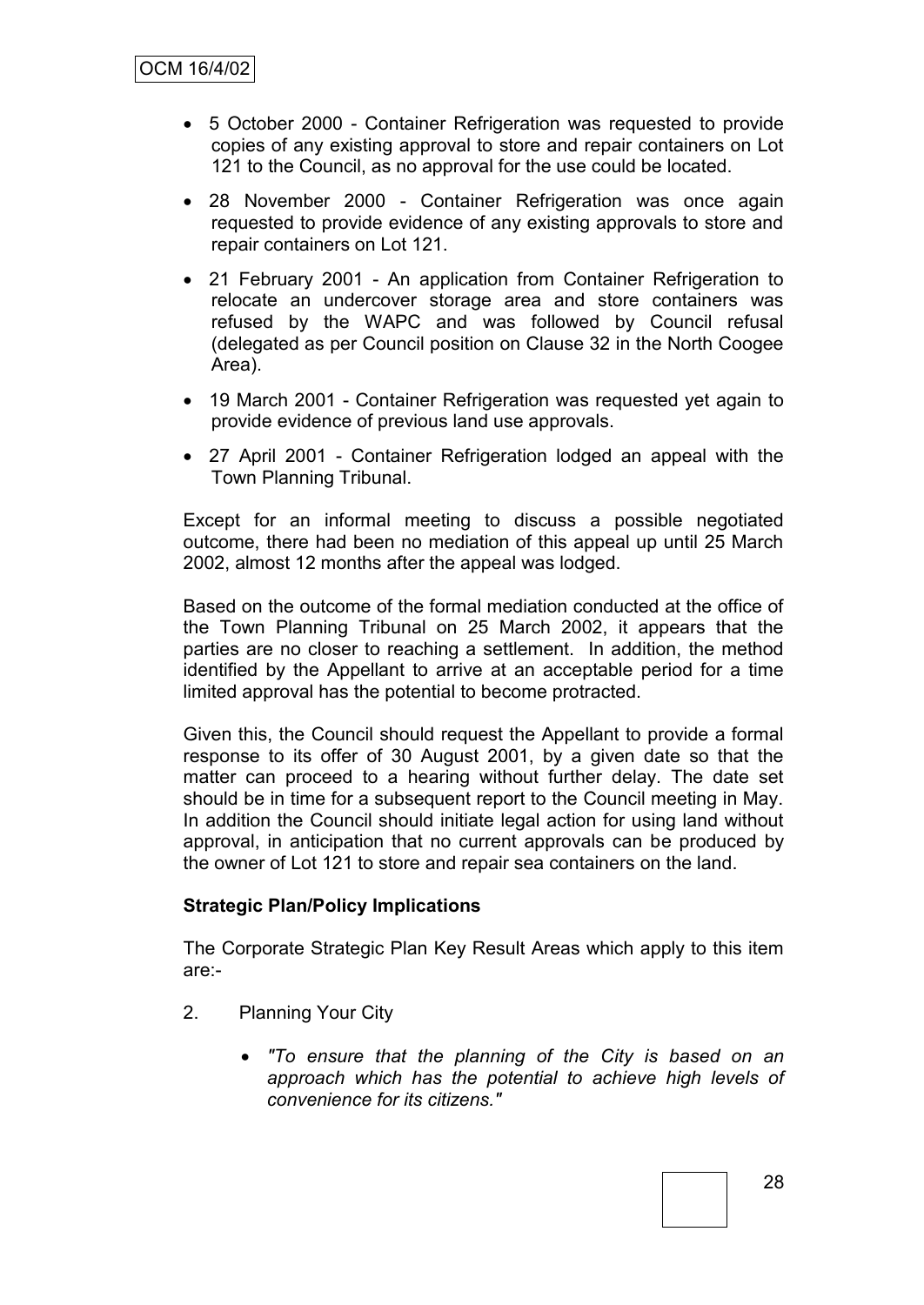The Planning Policies which apply to this item are:-

APD29 Development Compliance Process

Under the circumstances, it is considered appropriate that the process set out in Policy APD29 be set aside and legal action be initiated.

#### **Budget/Financial Implications**

Legal costs will be incurred. Depending on how far the legal action proceeds, costs could be awarded against the Council in the event that it discontinues the action and the respondent incurs costs or if the Council is unsuccessful, the court may award costs against it.

Based on informal legal advice and the information contained on the Council file a successful prosecution may be likely.

#### **Implications of Section 3.18(3) Local Government Act, 1995**

Nil

**1530. (AG Item 14.7) (OCM1\_4\_2002) - NON COMPLIANCE WITH CONDITIONS OF APPROVAL - VULCAN ENGINEERING - LOT 169; 95 QUILL WAY, HENDERSON - OWNER: KATOP PTY LTD (T/AS VULCAN ENGINEERING) - APPLICANT: GORDON VUKUSICH (3316799) (DB) (ATTACH)**

# **RECOMMENDATION**

That Council:

- (1) receive the submission from Vulcan Engineering; and
- (2) reject the submission from Vulcan Engineering and continue with legal action in accordance with its resolution of 15 January 2002.

**COUNCIL DECISION** MOVED Clr Humphreys SECONDED Clr Whitfield that the recommendation be adopted.

**CARRIED 8/0**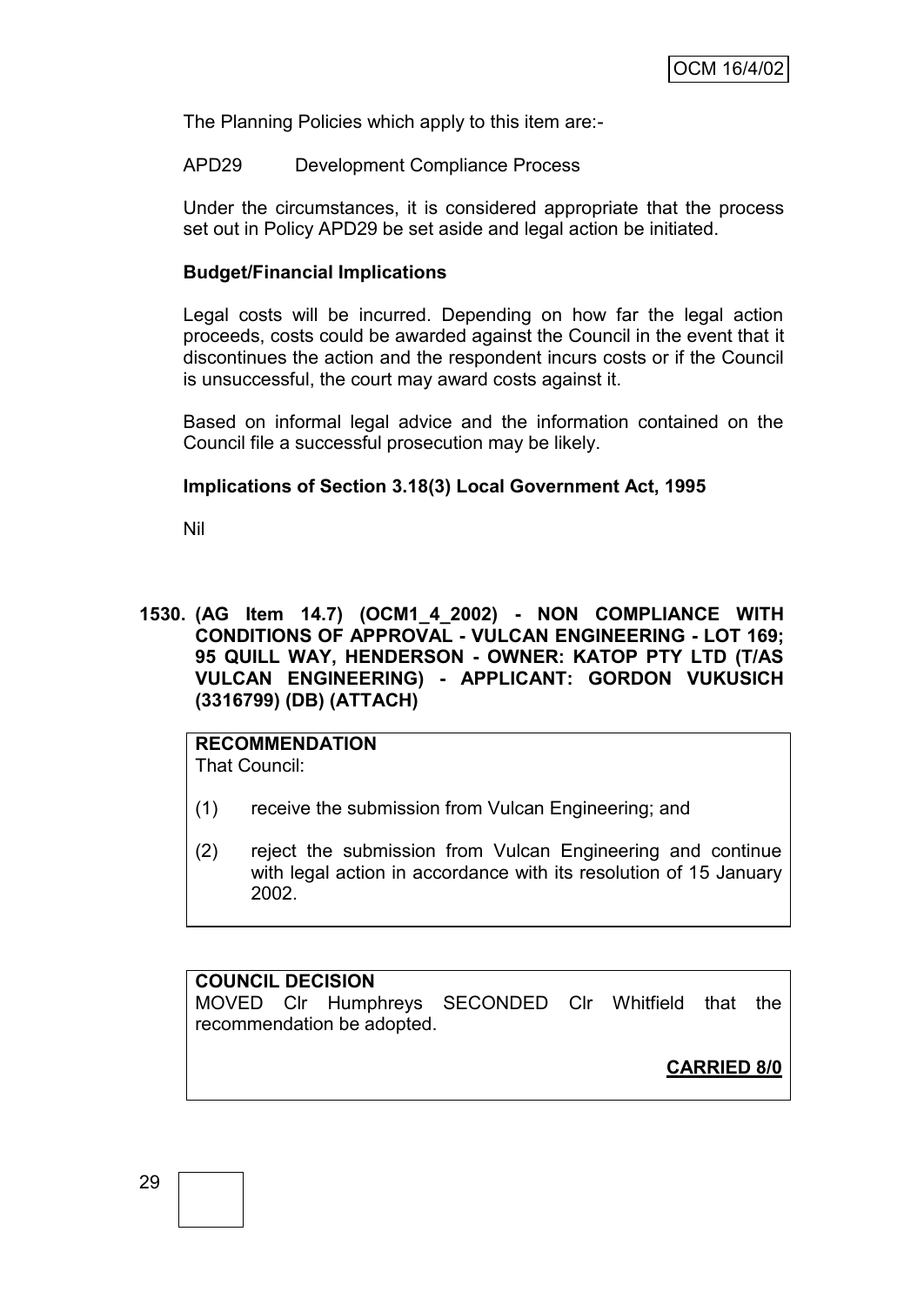#### **Background**

| ZONING:           | MRS:                         | Industrial              |
|-------------------|------------------------------|-------------------------|
|                   | DZS:                         | <b>General Industry</b> |
| <b>LAND USE:</b>  | Workshop & Heavy fabrication |                         |
| LOT SIZE:         | 0.8743                       |                         |
| AREA:             |                              |                         |
| <b>USE CLASS:</b> | Industry - General           |                         |

Council resolved at its Ordinary Meeting of 15 January 2002, to prosecute Katop Pty Ltd for non-compliance with conditions of approval.

The resolution has been implemented, with the execution of complaints and the issuance of summonses for a breach of Section 10.4(a)(i) of the Town Planning & Development Act 1928.

#### **Submission**

Mr Vukusich has made a submission to the Council on behalf of his company, Katop Pty Ltd (trading as Vulcan Engineering). The letter reads as follows:

#### *"Attention: The Chief Executive Officer*

#### *NON COMPLIANCE WITH BUILDING REQUIREMENTS*

*Dear Sir,*

*As you may be aware, our company has been summoned to appear in Court for non-compliance with The City of Cockburn- district zoning scheme requirements. We kindly request your intervention in this action, as we believe a better solution exists than to prosecute, further adding to our demise.*

*The City of Cockburn have been advised on several occasions of the hardships confronting our line of business. i.e. Steel Fabrication and Construction. This hardship has prevailed throughout the Kwinana and Cockburn area for the past three or four years, forcing many long established workshops to close their doors or go into liquidation.*

*We do not intend to do either, but we will need this extra time so that we can complete this project to the satisfaction of all involved.*

*Your assistance would be greatly appreciated.*

*Yours Sincerely*

*Gordon Vukusich VULCAN ENGINEERING"*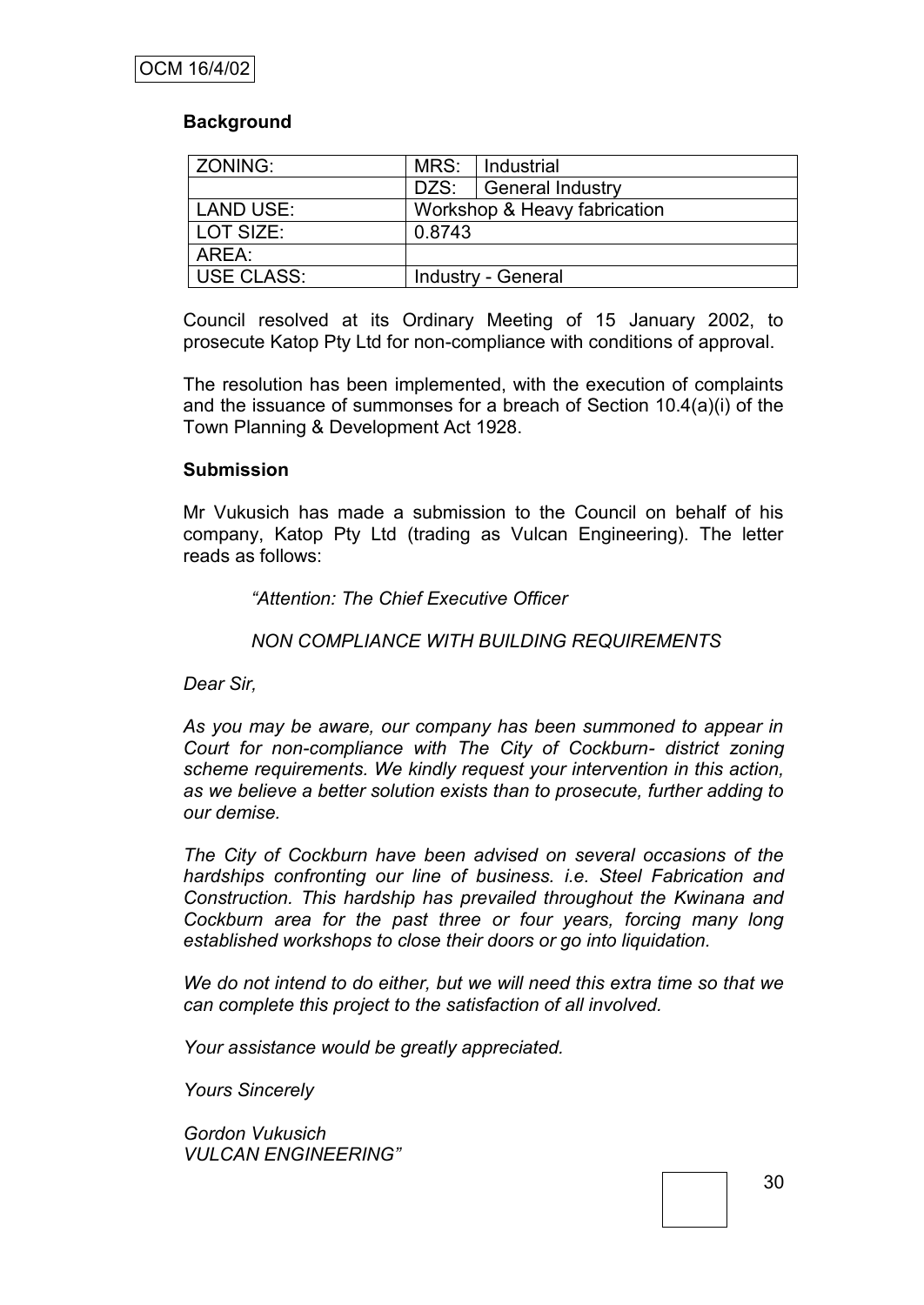#### **Report**

It would be unreasonable to grant Mr Vukusich an extension of time to comply with the conditions of planning approval, as he has effectively had the 2 years provided by the approval, plus a year prior to when the breach was first discovered. During that time no attempt has been made to satisfy the conditions. The site remains generally unchanged, apart from building additions.

It was noted at the time that Mr Vukusich had recently made an application to the City for a building licence, to construct the second work shed which was approved in September 2000. The approximate cost of this construction was stated on the application as \$100,000. It is therefore difficult to accept that the company lacked the funds needed to complete the conditions of previous approval on the land. The conditions imposed on Vulcan Engineering are common to other landowners in the industrial estate.

It should be noted that the City has had a similar issue with Mr Vukusich at another property, where in June 1994, unlawful development occurred. The property was 7 Possner Way Henderson, and the issue at the time was unauthorised development. According to Council"s records, construction started on a 2,808 square metre shed without the issuance of a building licence. The shed was also 1,404 square metres larger than what had been approved by Planning Services. A section 401 stop work order was issued by the Town Clerk and Mr Vukusich was requested to apply for planning consent for the larger work shed, and no legal action was taken.

At another property in 9 Egmont Rd Henderson, owned by Mr Vukusich, Council resolved in April 1989 to prosecute over noncompliance with conditions of approval for an industrial workshed that was built on the lot. The prosecution was successful and the Magistrate imposed a fine of \$100 and awarded costs of \$750 to the City.

In the circumstances, the Council should continue with the legal action already initiated against the owner of Lot 169 Quill Way, Henderson.

The Council has the power under Clause 6.3.5 to revoke a planning consent, where the conditions of approval have not been fulfilled.

#### **Strategic Plan/Policy Implications**

The Corporate Strategic Plan Key Result Areas which apply to this item are:-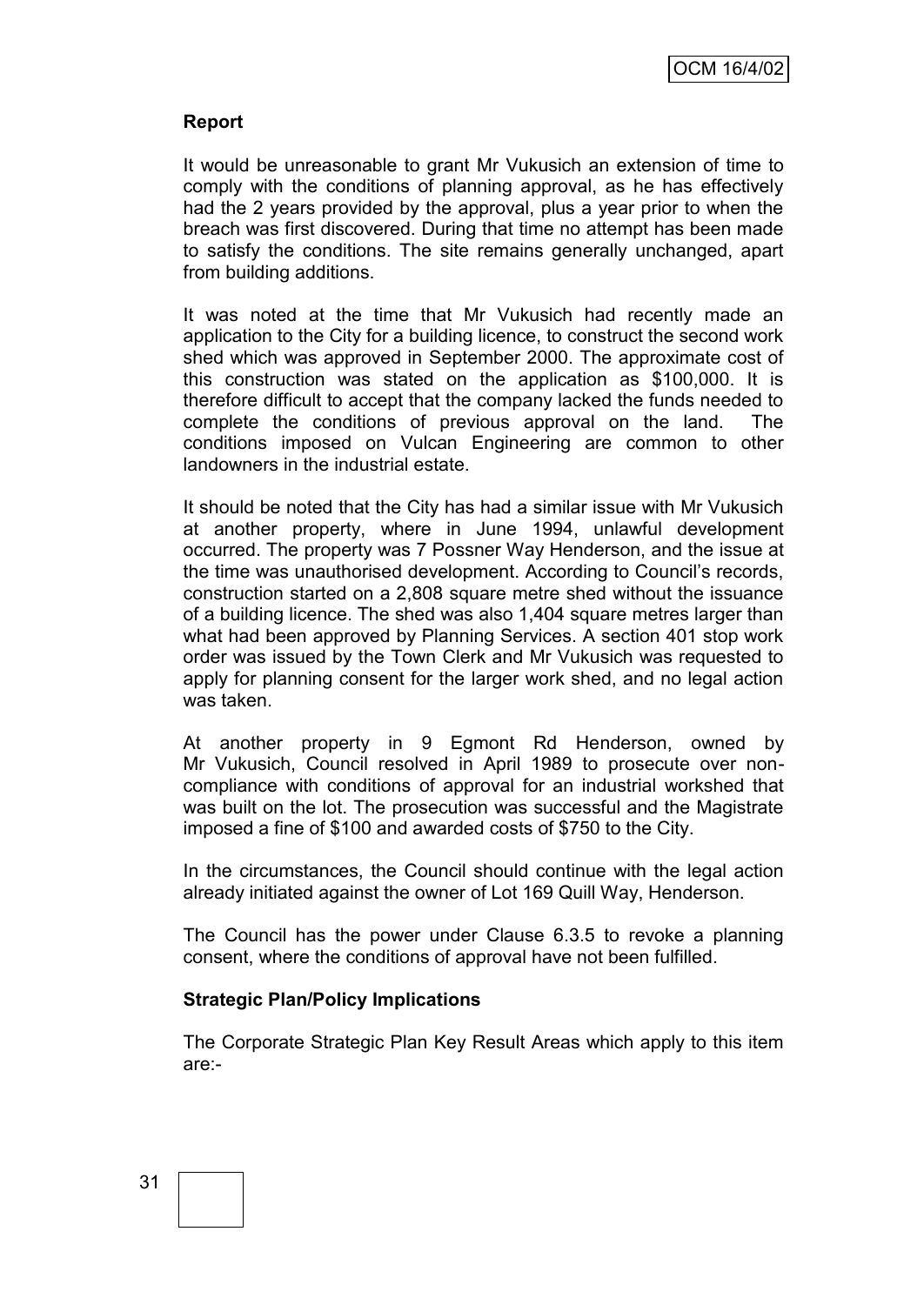- 1. Managing Your City
- 2.
- *"To conduct Council business in open public forums and to manage Council affairs by employing publicly accountable practices."*
- 3. Planning Your City
	- *"To ensure that the planning of the City is based on an approach which has the potential to achieve high levels of convenience for its citizens."*
	- *"To ensure that the development will enhance the levels of amenity currently enjoyed by the community."*

The Planning Policies which apply to this item are:-

- APD19 North Coogee, Robb Jetty And Henderson Industrial Area Development Control
- APD29 Development Compliance Process

# **Budget/Financial Implications**

Legal proceedings have commenced which will require the use of funds from the City"s legal expenses budget.

#### **Implications of Section 3.18(3) Local Government Act, 1995**

Nil

#### **1531. (AG Item 14.8) (OCM1\_4\_2002) - COOGEE BEACH - ESTABLISHMENT OF CAFE/KIOSK - RESERVE 46664 (3319158) (KJS)**

# **RECOMMENDATION**

That Council:

- (1) pursue the possibility of constructing, owning and leasing out a café/kiosk at Coogee Beach based on the same lines which was foreshadowed in the proposal considered by Council on 15 May 2001;
- (2) write to the Department of Planning and Infrastructure, Department of Environmental Protection and Conservation and Land Management, advising of the proposal and seeking a preliminary response as to the level of support that such a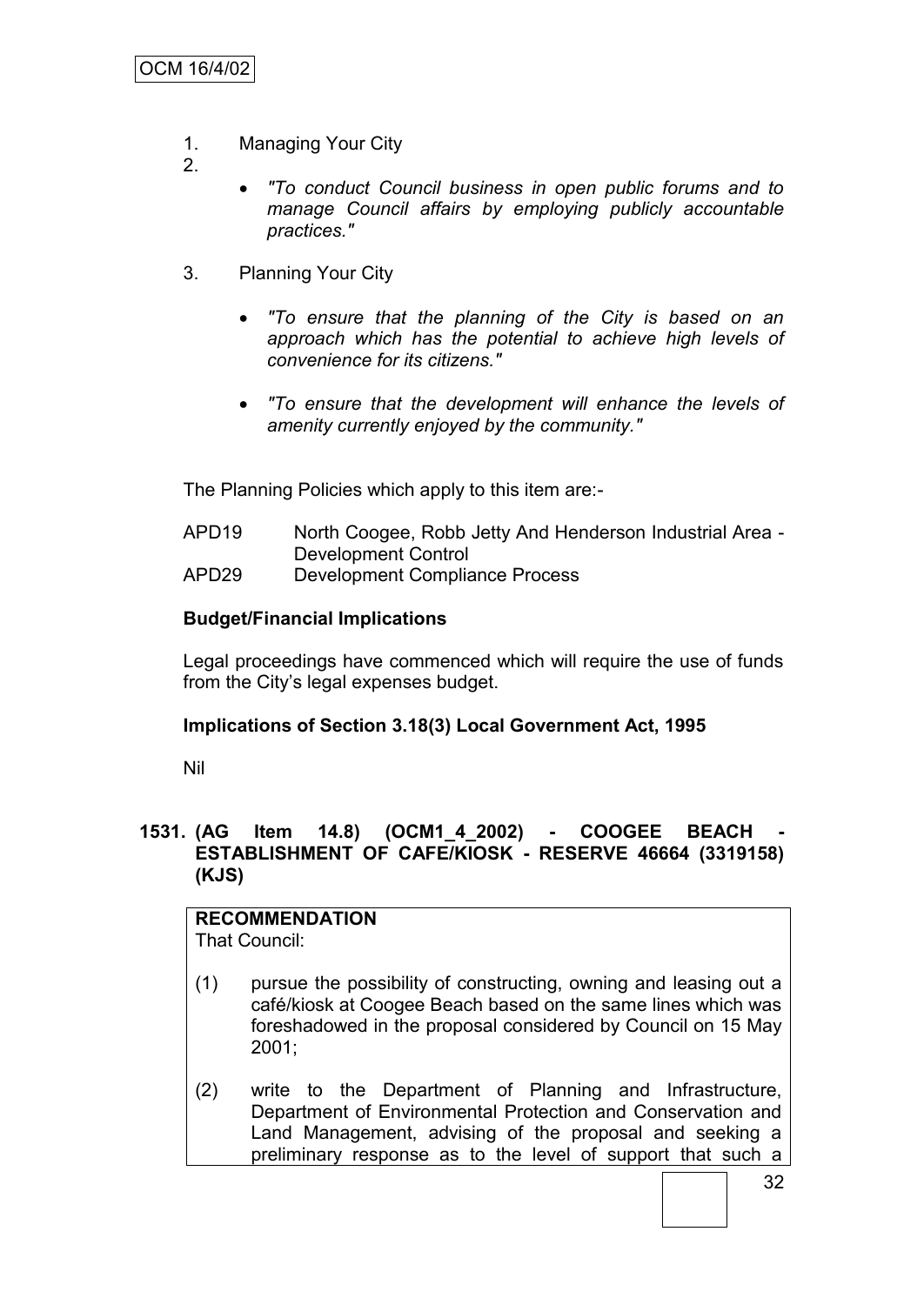proposal is likely to receive should a formal application be lodged;

- (3) subject to supportive responses being received from (2) above, the Chief Executive Officer is to commission a suitably qualified financial consultant to provide advice on the economic viability and risk in proceeding with the construction of a café/kiosk at Coogee Beach; and
- (4) upon receipt of the advice from the financial consultant, determine if a business plan is to be prepared to progress the matter further.

| <b>COUNCIL DECISION</b> |                            |                                                     |  |                    |  |
|-------------------------|----------------------------|-----------------------------------------------------|--|--------------------|--|
|                         |                            | MOVED CIr Humphreys SECONDED CIr Whitfield that the |  |                    |  |
|                         | recommendation be adopted. |                                                     |  |                    |  |
|                         |                            |                                                     |  |                    |  |
|                         |                            |                                                     |  | <b>CARRIED 8/0</b> |  |
|                         |                            |                                                     |  |                    |  |

# **Background**

Council at its meeting of 15 May 2001, resolved that:-

- *"(1) close portion of Powell Road and request the Department of Land Administration to revest that portion as recreation with a power to lease for periods of up to 21 years;*
- *(2) subject to the closure of portion of Powell Road, commission Hoffman Architects to design a Kiosk/Shop and associated paths and vehicular access to be located in a portion of road reserve Powell Road, Coogee;*
- *(3) call for Expressions of Interest to construct and enter into a lease for the Kiosk/Shop at Coogee Beach based on the architects design or other approved by Council;*
- *(4) on completion of the Kiosk/Shop undertake the demolition of the current shop and construct pathways and modified roads as outlined in the architectural drawings with funds for the project being drawn from the Land Development Reserve Fund; and*
- *(5) advise the current Lessee of the Coogee Beach Shop of the above decisions."*

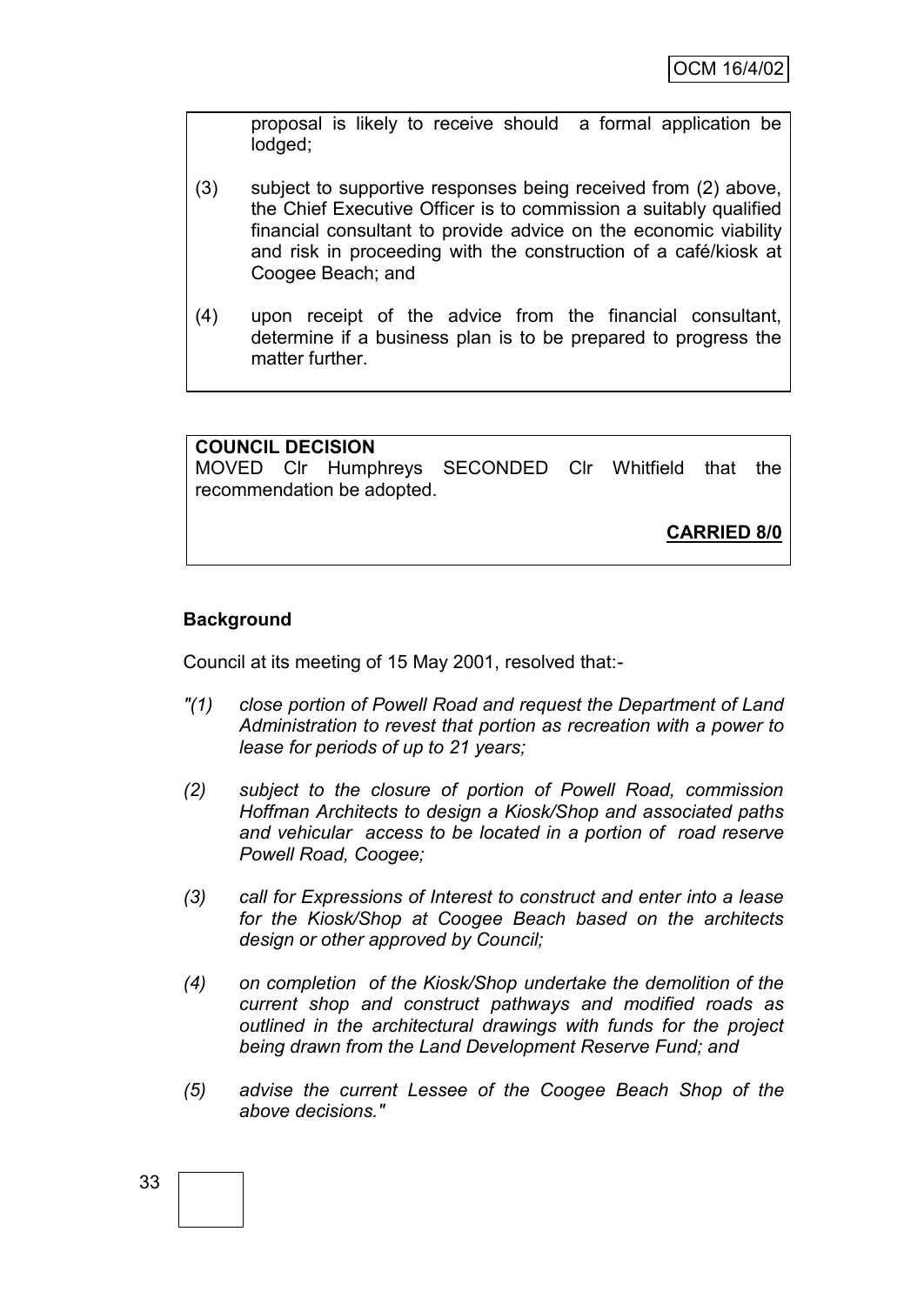An Expression of Interest document was prepared and advertised by the Department of Housing and Construction acting as a consultant to the City.

At the conclusion of the submission period, there were no complying submissions.

Contact was made with several companies that picked up the documents but did not follow through with submissions. The general feeling was that they were not prepared to outlay a substantial amount of money constructing a building on land that they did not own freehold. It was further stated that several parties would be interested in leasing the proposed facility if the City constructed the building, connected all of the services and undertook landscaping to tie the facility into the recreation area, car parks and paths.

### **Submission**

The section of Powell Road was closed and Reserve 46664 created in its stead. This recreation reserve has a purpose of recreation and has a power to lease for periods up to 21 years.

The establishment of a facility that is ancillary to the recreation purpose of the reserve is acceptable to the Department of Land Administration. Any lease entered into by the City has to be approved by DOLA.

#### **Report**

Council has previously resolved that the project proceed on the basis of a successful tenderer constructing and operating the café/kiosk (kiosk/shop).

Following advertising, no tenders were received. Interest was expressed on leasing a built facility.

Council needs to determine if it wishes to pursue the appropriateness of Council constructing the facility for lease.

Having made that decision, it is important to ascertain the level of support likely to be forthcoming from the relevant approval agencies.

If the approval agencies do not raise issues which will prevent the establishment of the café/kiosk, advice should be sought from a financial consultant so that the likely financial viability of the proposal can be understood. Advice to be sought will be the optimum size of the facility, probable turnover and rent potential. The cost of construction and ancillary costs would also be established.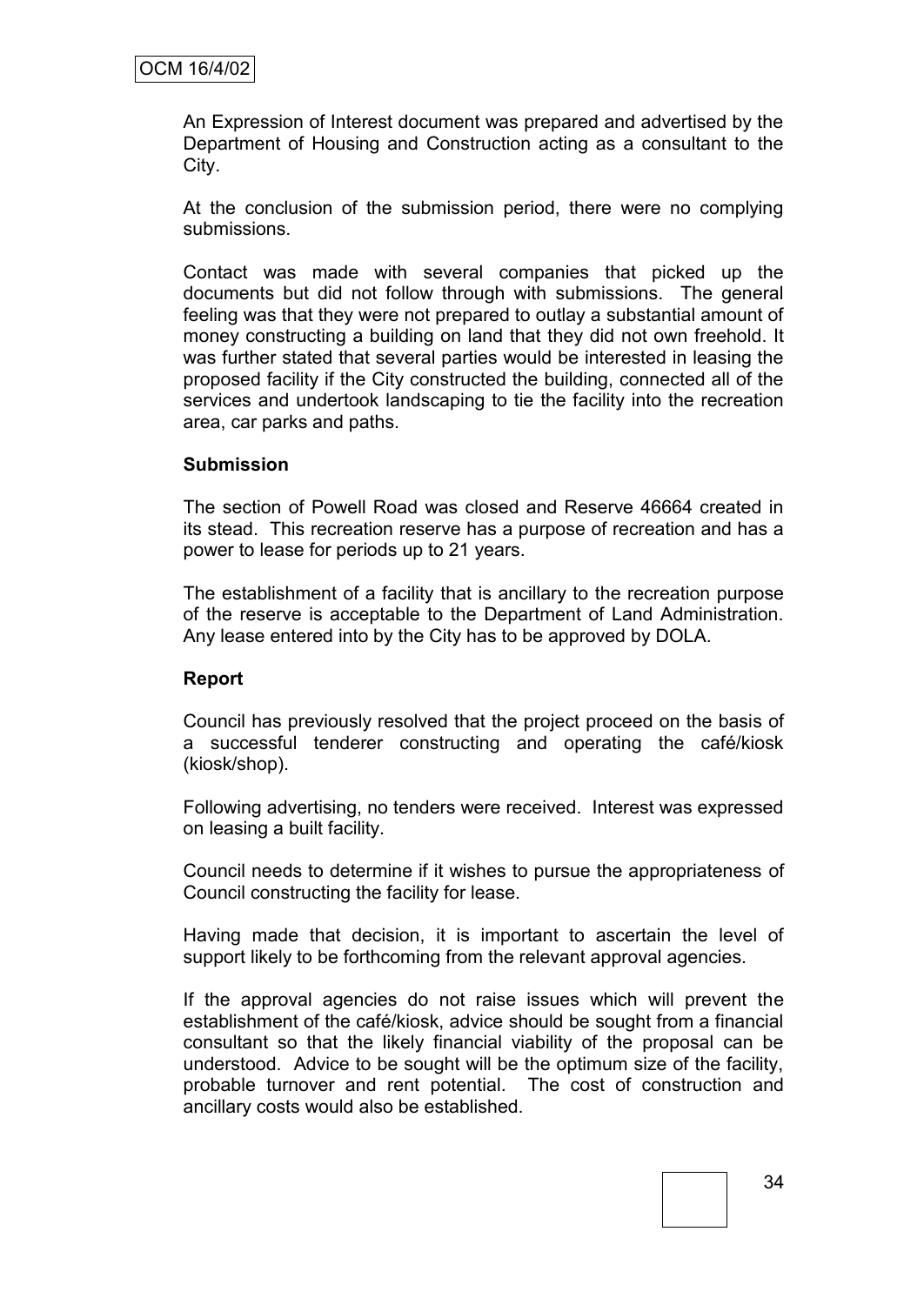This advice would form the basis of a report to Council. If Council subsequently decides to proceed further, then a business plan would be prepared for consideration.

After the business plan process has been completed, Council could then decide to call tenders for the lease and operation of the yet to be constructed facility.

If Council accepted a proposal to lease, an architect would be appointed to finalise concept plans for Council"s approval, prior to detailed design workings being undertaken.

Formal approval from the approving agencies would then be required prior to calling tenders for the construction of the facility.

The acceptance of the tender to lease the premises would need to be made subject to Council formally proceeding with the construction.

### **Strategic Plan/Policy Implications**

The Corporate Strategic Plan Key Result Areas which apply to this item are:-

- 4. Facilitating the needs of Your Community
	- *"To facilitate and provide an optimum range of community services."*

# **Budget/Financial Implications**

There are sufficient consultancy funds on the current budget to undertake the processes as contained in the recommendation.

If the project were to proceed, Council will need to provide funds for the design and construction of the facility.

#### **Implications of Section 3.18(3) Local Government Act, 1995**

Nil

### **1532. (AG Item 14.9) (OCM1\_4\_2002) - APPLICATION TO ESTABLISH AN EXPORT FRUIT AND VEGETABLE PACKING FACILITY AT LOT 81 WATTLEUP ROAD, WATTLEUP - OWNER/APPLICANT: POWERWIDE CORPORATION PTY LTD (4411477) (CP)**

**RECOMMENDATION** That Council: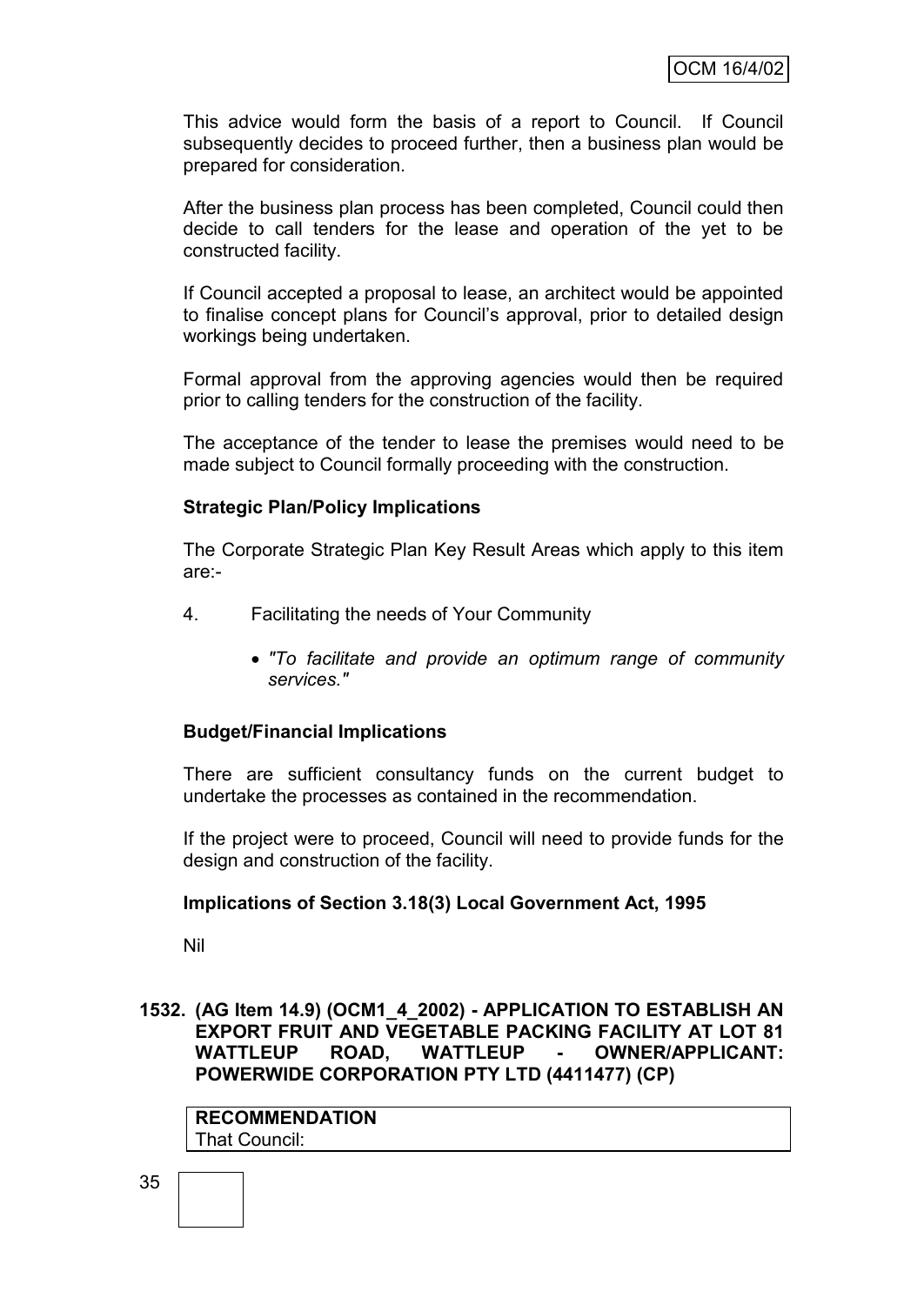- (1) approve the application for a fruit and vegetable packaging facility at Lot 81 Wattleup Road, Wattleup subject to the following:
	- 1. Standard conditions and footnotes as contained in Council Policy APD 17 as determined appropriate to this application by delegated officer, under clause 7.6 of Council's District Zoning Scheme No. 2;

Special Conditions

- 1. No fruit and vegetables from outside the locality are to be handled, processed or packaged on site unless otherwise allowed for in the future, by an amendment to the City of Cockburn Town Planning Scheme.
- 2. The floor area of the building being reduced by  $70m^2$  to that approved by Council at its Ordinary Meeting of 18 January 2000.
- 3. An operational management plan be prepared and submitted for approval for the treatment of spoiled, decaying produce and vermin control to the satisfaction of the Principal Environmental Health Officer.
- 4. The building design being certified by a suitably qualified acoustical engineer that the noise expected from the operations within the building will not exceed the Environmental Protection (Noise) Regulations 1997.
- 5. No deliveries or activities causing noise and/or inconvenience to neighbours being carried out on Saturday or Sunday or before 9am or after 5pm Monday to Friday.

Dated this day of 2002. Chief Executive Officer

- (2) issue a MRS Form 2 Notice of Approval valid for 24 months to the applicant; and
- (3) advise those who made submission of the Council's decision

# **COUNCIL DECISION**

MOVED Mayor Lee SECONDED Clr Edwards that Council: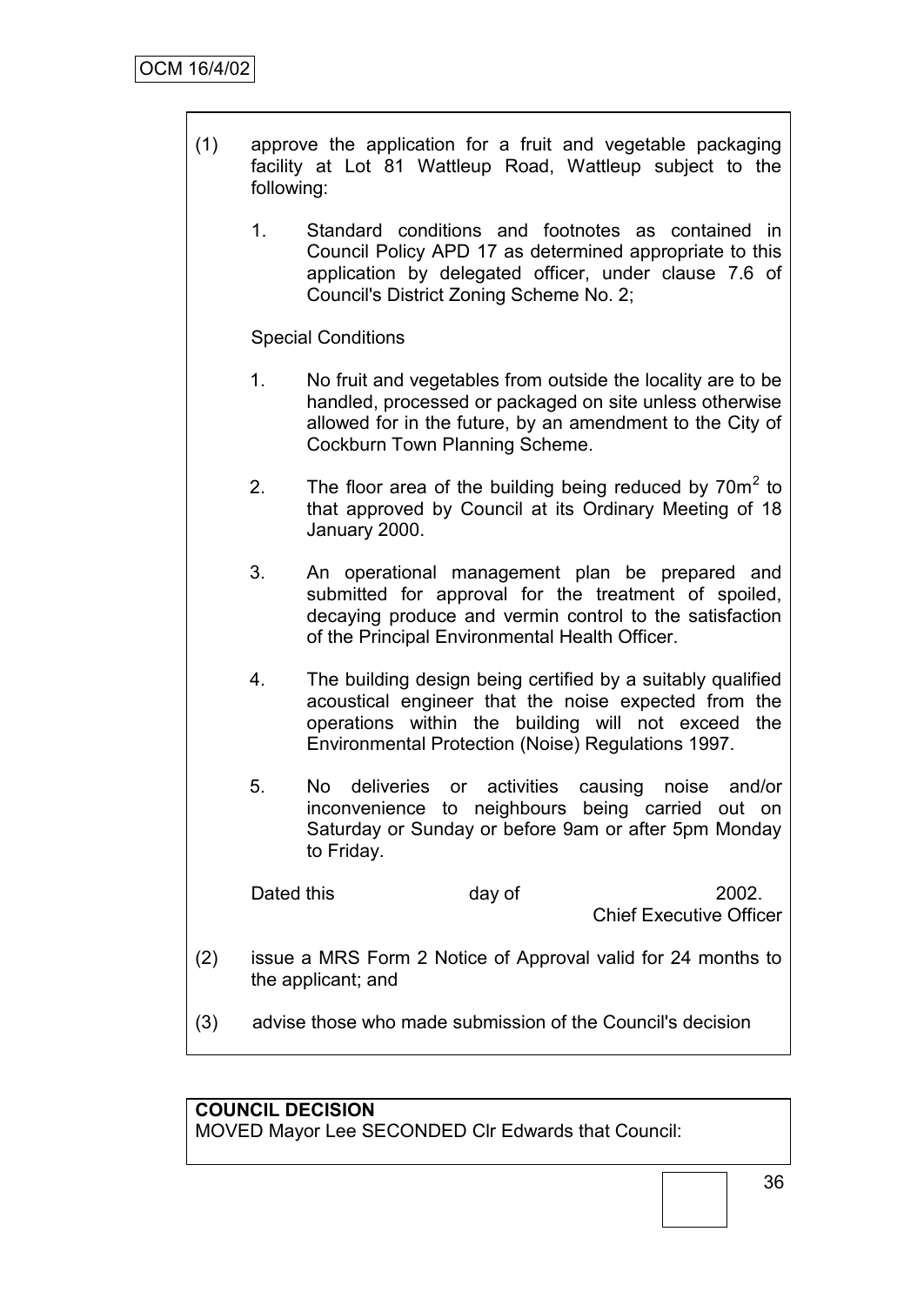- (1) approve the application for a fruit and vegetable packaging facility at Lot 81 Wattleup Road, Wattleup subject to the following:
	- 1. Standard conditions and footnotes as contained in Council Policy APD 17 as determined appropriate to this application by delegated officer, under clause 7.6 of Council"s District Zoning Scheme No. 2;

# **Special Conditions**

- 1. No fruit and vegetables from outside the locality of Wattleup are allowed to be stored, handled, processed or packaged on site.
- 2. The floor area of the building being reduced by  $70m^2$  to that approved by Council at its Ordinary Meeting of 18th January 2000.
- 3. An operational management plan be prepared and submitted for approval for the treatment of spoiled, decaying produce and vermin control to the satisfaction of the Principal Environmental Health Officer.
- 4. The building design being certified by a suitably qualified acoustical engineer that the noise expected from the operations within the building will not exceed the Environmental Protection (Noise) Regulations 1997.
- 5. No deliveries or activities causing noise and/or inconvenience to neighbours being carried out on Saturday or Sunday or before 9am or after 5pm Monday to Friday.
- 6. That the setback from Wattleup Road be increased to balance the distance between dwellings on the adjoining property (Lot 82) and maximise the retention of vegetation at the front of the property.
- 7. A landscape plan must be submitted to the Council and approved, prior to applying for building licence and shall show the following:
	- (1) Additional landscape plantings within a strip of no less than 2 metres width along the inside edge of a 3 metre firebreak extending back from the existing Banksia/Jarra bushland along the eastern and western property boundaries and linking across the site to the south of the proposed buildings with a 5 metre wide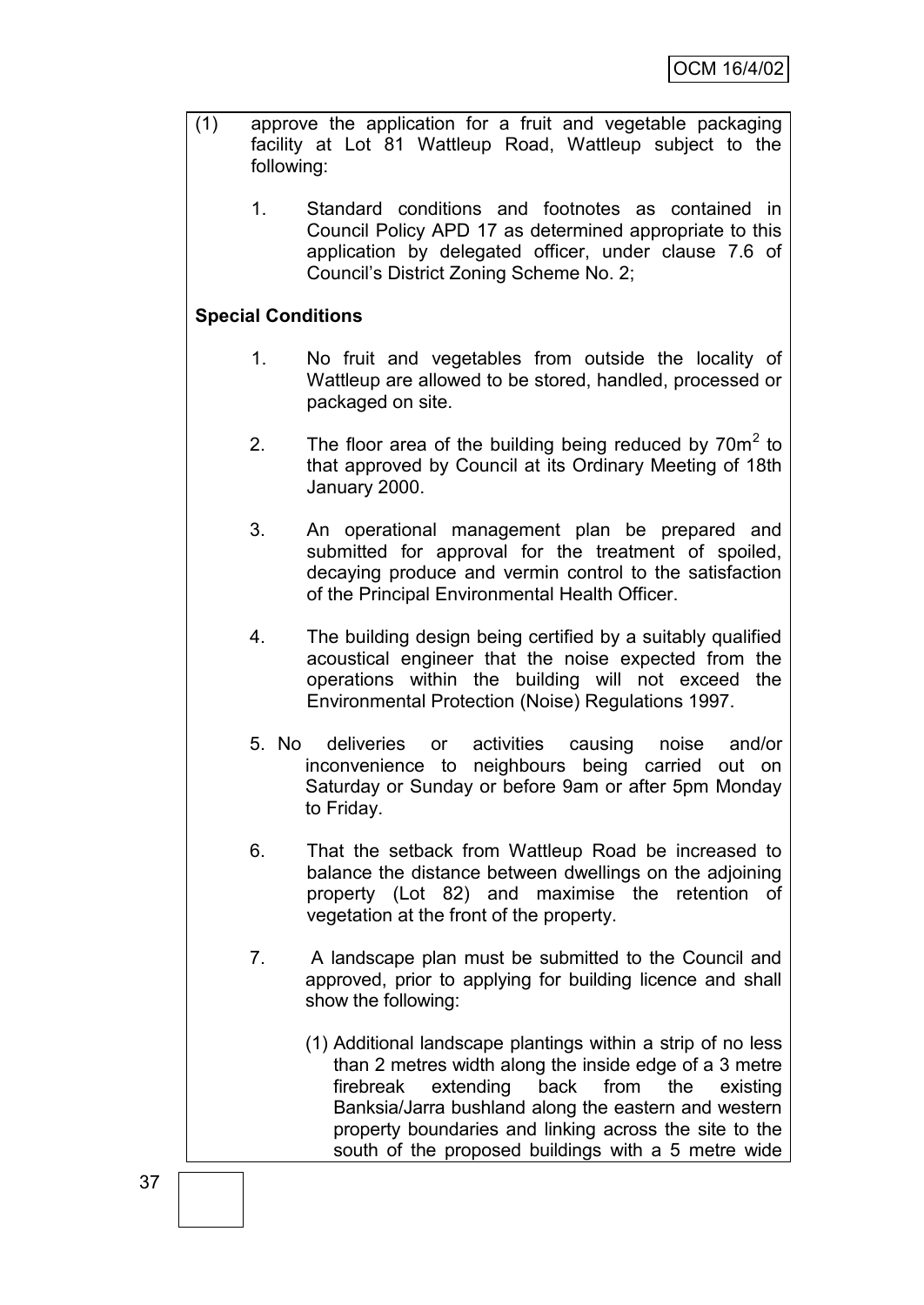| landscaped strip. |  |
|-------------------|--|
|-------------------|--|

- (2) the location, number and type of existing and proposed trees and shrubs, including calculations for the landscaping area. The plantings shall where practical utilise endemic species.
- (3) Species type, planting density and placement shall be such that provide an effective visual screen between the proposed buildings and adjoining land.
- 8. The landscaping, in accordance with the approved detailed landscape plan, must be reticulated or irrigated and maintained to the satisfaction of the Council.

Dated this day of 2002. Chief Executive Officer

- (2) issue a MRS Form 2 Notice of Approval valid for 24 months to the applicant; and
- (3) advise those who made submission of the Council's decision.

# **CARRIED 6/2**

# **Explanation**

In order to provide absolute certainty to the applicant, the public and Council, it is appropriate to specifically refer to the locality of Wattleup in Special Condition No. 1 above.

An additional recommended "Special Condition 6" is intended to provide a balanced separation between the proposed buildings and the existing dwellings on Lot 82 Wattleup Road within the constraints of the site area prescribed by proposed Amendment 219, while maximising the retention of trees at the front of the site.

Given the concerns of the adjoining landowners, it is appropriate to include landscaping requirements as Special Conditions 7 and 8 (rather than include as Standard Conditions) to provide certainty to the applicant and submitters regarding Council"s expectations for an effective vegetative screen to be provided around the proposed activity.

# **Background**

| <sup>7</sup> ONING: | MRS:               | Rural |
|---------------------|--------------------|-------|
|                     | $7^\circ$<br>ັບ∠⊂. | Rural |
|                     |                    |       |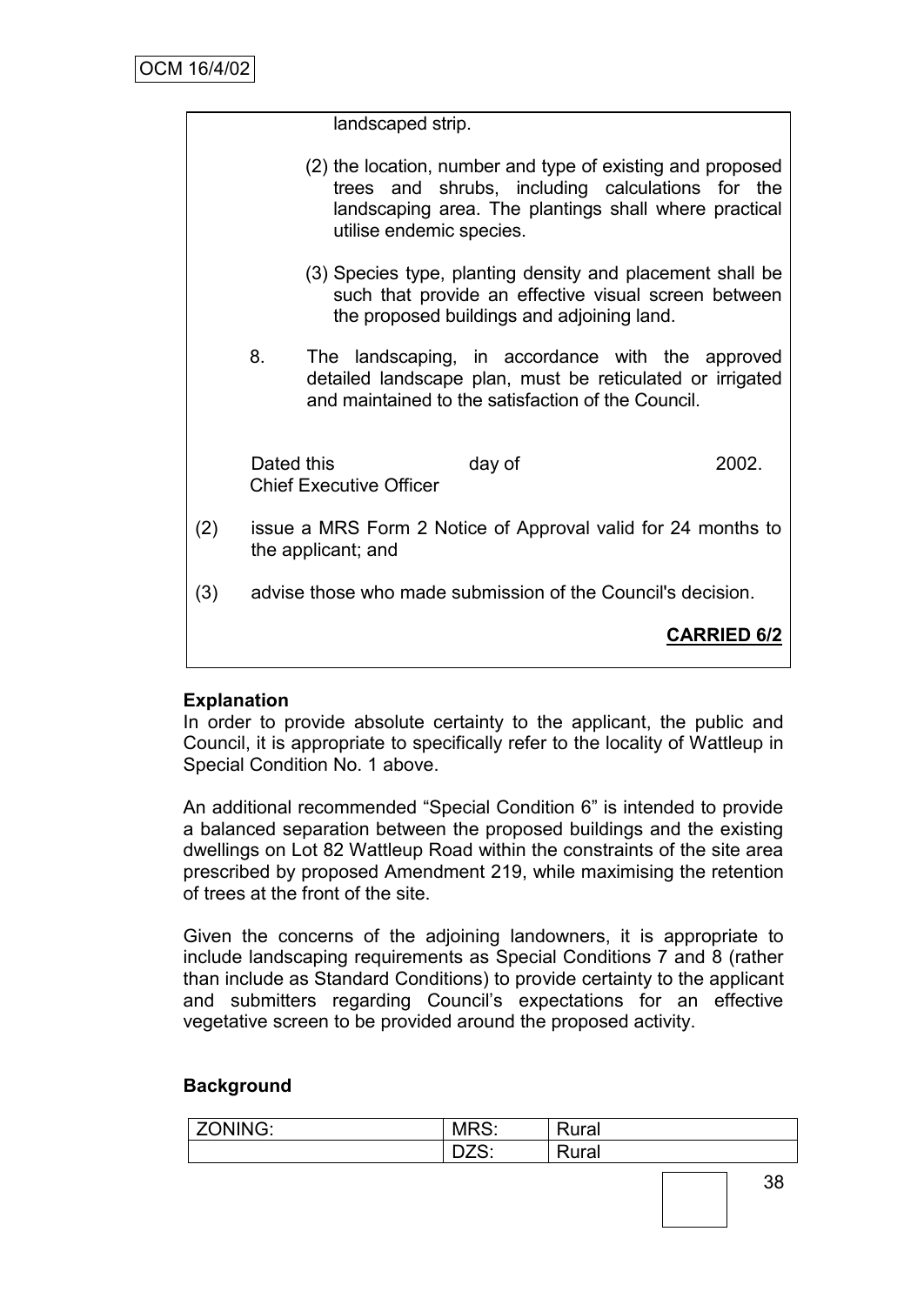| LAND USE:  | Vacant rural land               |
|------------|---------------------------------|
| LOT SIZE:  | $2.67$ ha                       |
| AREA:      | 893m2                           |
| USE CLASS: | Use Class "SA" - Rural Industry |

At its Ordinary Meeting of 18 January 2000, Council resolved to conditionally approve a fruit and vegetable export packaging facility on Lot 81 Wattleup Road. Approval was subject to a number of standard and special conditions including a requirement that only locally grown produce is to be handled, processed or packaged onsite.

As a result of the owner"s intention to provide for the packaging of produce sourced from outside the Wattleup locality for export, Council at its Ordinary Meeting of 18 April 2000, resolved to adopt Amendment 219 to District Zoning Scheme No. 2 for advertising for an Additional Use of Fruit and Vegetable Warehouse and Distribution Centre on the site.

After considering submissions received, the Council at its Ordinary Meeting of 21 November 2000 resolved to adopt Amendment 219 subject to modified wording which limited the floor area of the development to that in the plans approved by Council on 18 January 2000. A copy of Council"s resolution and the approved site plan is contained in the Attachment to the Agenda.

The adopted, modified amendment was referred to the Western Australian Planning Commission ("WAPC") in order to obtain final approval from the Minister for Planning. The WAPC recently responded to the Council requesting further modifications to the amendment. The further modifications were adopted by Council at its Ordinary Meeting of 19 March 2002.

In the time it has taken for the amendment modifications to be finalised, the approved development has not proceeded and the development approval has consequently lapsed.

# **Submission**

On 15 February 2002, the applicant made a fresh development application which was circulated to the neighbours for comment. The closing date was 18 March 2002.

The proposed activity involves:

- packaging for export, fruit and vegetables either grown on the subject land or within the locality of Wattleup;
- up to 3 fulltime and 6 part-time staff;
- an average of 2-3 (with a maximum of 4 to 5) truck movements per week delivering produce to and from the site;
- operating hours between 9am to 5pm Mondays to Fridays.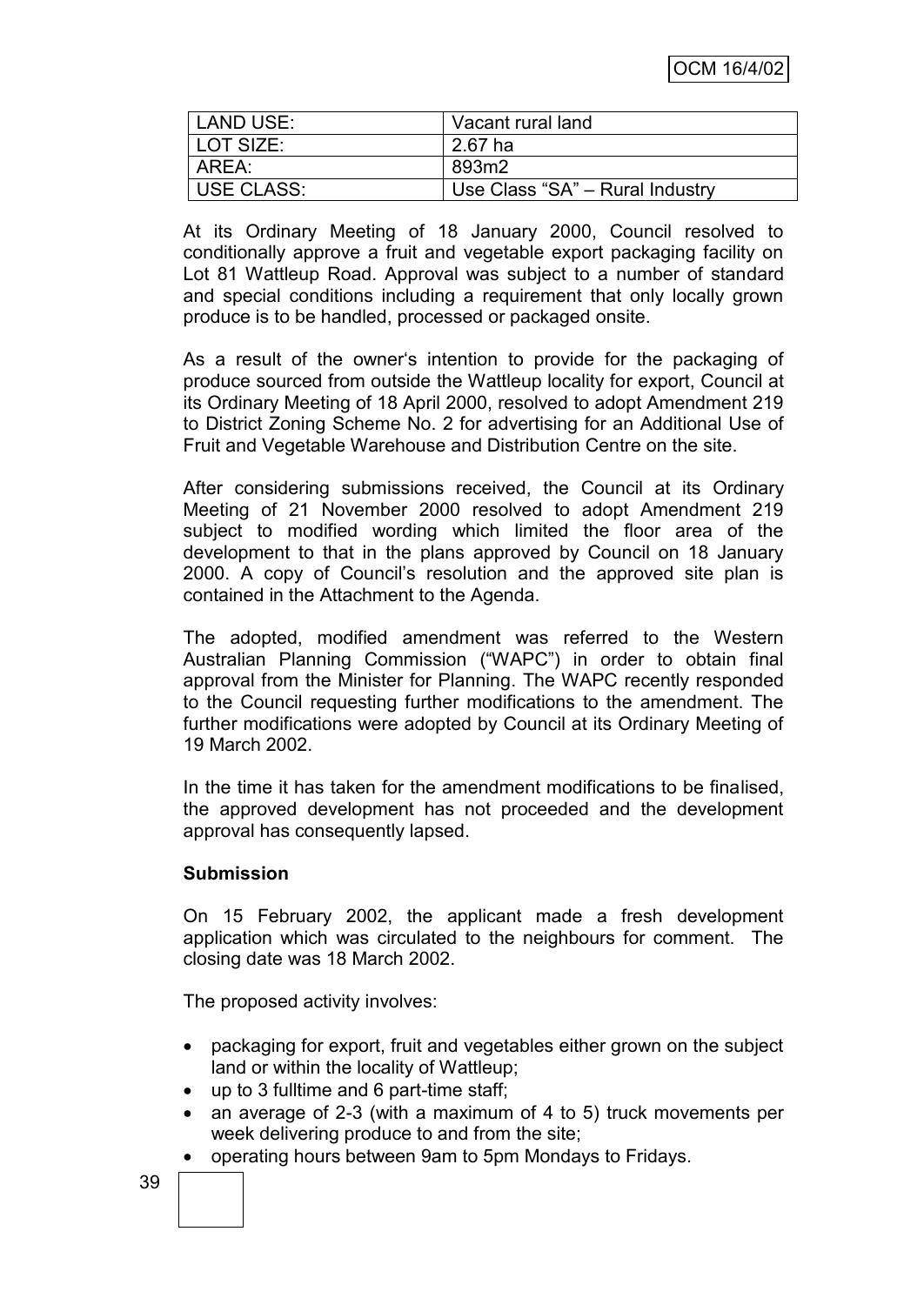The plans submitted with the current application provide for:

- a packing shed of 717m<sup>2</sup> floor area;
- an amenities building of 122m<sup>2</sup> floor area;
- 23 car parking bays and a truck loading bay located to the rear of the proposed building;
- retention of a 32 metre strip of existing natural bushland (Jarrah and Banksia) along the front of the site;
- disposal of stormwater and septic waste onsite.

The proposed building comprises of a packing area and cool room, while the amenities area incorporates a lunchroom, ablution facilities and office space. Maximum height of the building is 7.02 metres at the apex of the roof.

Vehicular access onto/from the site via a proposed driveway parallel to the eastern property boundary.

The application documents and plans are contained in the Agenda attachments.

### **Report**

Four (4) submissions were received from nearby and adjoining landowners by 18 March 2002 (closing date for comment), objecting on the grounds (amongst others) of property devaluation, noise from trucks and machinery and increased traffic. See Agenda attachments for copies of the submissions.

The activity the subject of this application is essentially the same as that approved for the site by Council on 18 January 2000. However, the floor area of the building currently proposed is approximately 70m² greater than that permitted for the previous development approval as well as that provided for in Amendment 219.

The issues considered by Council in relation to the previous application are considered to be equally applicable to the current application.

Adequate sight distance exists along Wattleup Road at the entrance of the site to ensure traffic safety will not be compromised. In addition, Wattleup Road is constructed to a high standard which can easily absorb the additional traffic generated by the application.

The retention of the natural vegetation along the property frontage will significantly mitigate visual effects of the proposed buildings when viewed from the road. Landscape plantings can be required along the side boundaries to ensure the visual effects on adjoining properties are minimised.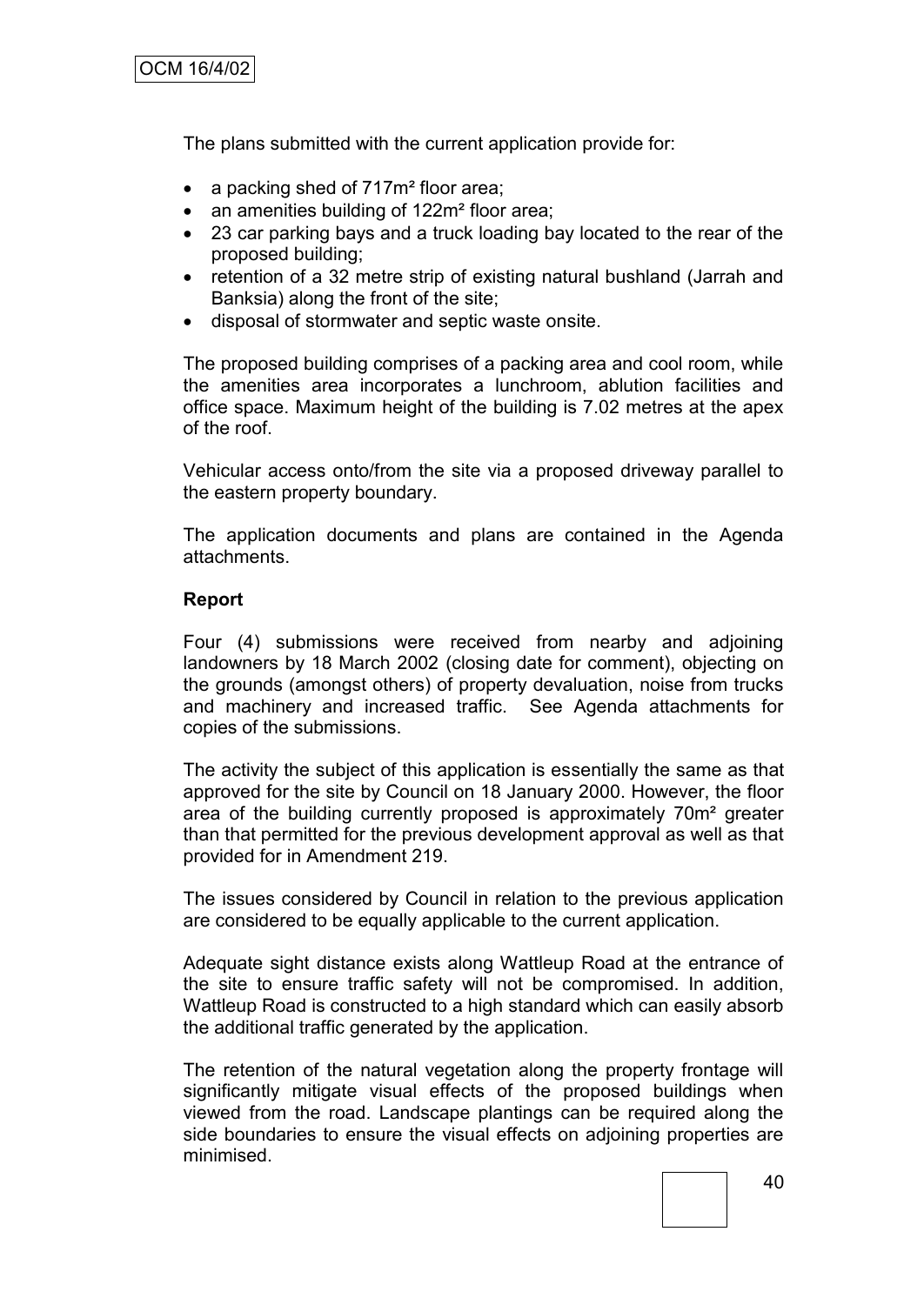Building orientation and layout is such that noise from the activity should not have any significant effect on neighbours. Unloading and packing will be undertaken within the proposed buildings, while container loading will occur for  $1 - 2$  hours per week on the loading bay to the rear of the building. Other noise will be generated from thermostatically controlled cool-room fans. A condition may be imposed in the event of granting approval, requiring the building to be acoustically designed to ensure that no noise nuisance will be generated from the operation.

Potential dust effects of the activity can be mitigated by ensuring the driveway and parking areas are constructed to a suitable dust free standard. As nearly all other aspects of the operation are to be contained within the building there is little potential for dust nuisance to occur.

Odour and vermin are potential effects that could arise through inadequate handling of decaying produce. Any potential nuisance arising from this can be mitigated by the requirement for a Management Plan to be prepared to specifically address these issues, submitted and complied with as a condition of any consent granted. In any event, compliance would be required with the provisions of the Health (Food Hygiene) Regulations 1993 and Chapter 3 of the Australia New Zealand Food Standards Code (Australia Only).

In terms of the appropriateness of the use in the rural zone, it is noted that:

- the proposed building is similar in nature to other sheds and buildings in the locality;
- development approval has been granted previously by the Council for the same use to establish on the site;
- the proposal as presented complies with the definition for Rural Industry which is a class "SA" use in this zone;
- Scheme Amendment 219 which provides for the development but at a greater scale has recently been adopted by Council and is being forwarded to the Minister for Planning and Infrastructure for final approval.

On balance, it is considered that the proposal is consistent with the intent of the Rural zone. The proponent should be required however, to reduce the floor area of the building to that of the building plan previously approved by Council at its Ordinary meeting of 18 January 2000

# **Strategic Plan/Policy Implications**

Planning Your City

 *"To ensure that the development will enhance the levels of amenity currently enjoyed by the community."*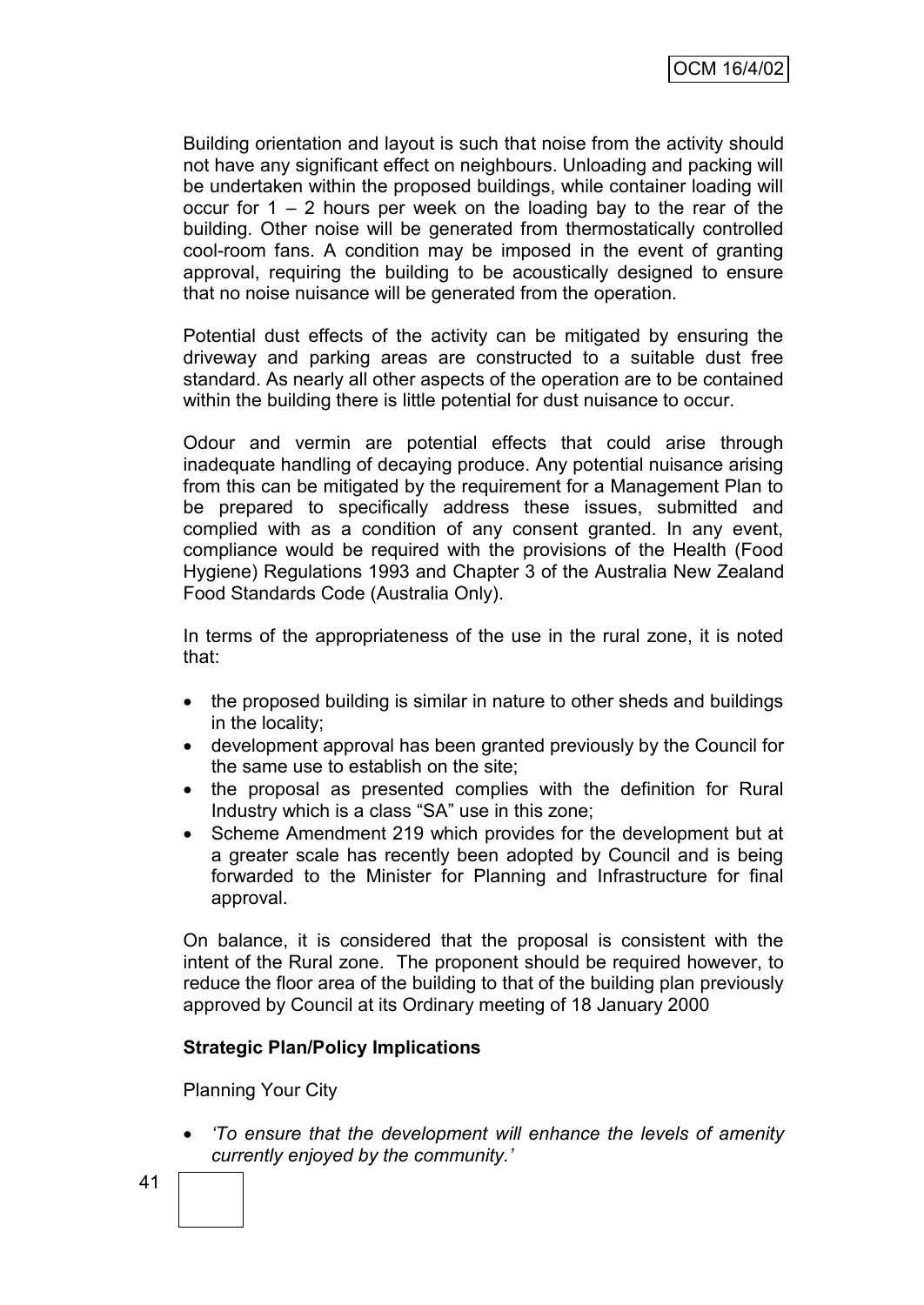# **Budget/Financial Implications**

N/A

# **Implications of Section 3.18(3) Local Government Act, 1995**

Nil.

**1533. (AG Item 14.10) (OCM1\_4\_2002) - MINOR REVISIONS TO STRUCTURE PLAN - ATWELL SOUTH - LOTS 210 & 211 LYON ROAD, ATWELL - OWNER: LANDCORP - APPLICANT: ROBERTS DAY GROUP (9644) (SOS) (ATTACH)**

**RECOMMENDATION** That Council:

- (1) adopt the revised structure plan for Lots 210 and 211 Lyon Road (Atwell South) as contained in the Agenda attachments;
- (2) advise the applicant that:-
	- 1. the detailed requirements for the land covered by the structure plan for the first stage of development are now outlined through conditions applied on the relevant subdivision approval;
	- 2. liaison between the City and Landcorp"s consultants on the satisfaction of these conditions is ongoing;
	- 3. requirements applying to future development stages for the remainder of the structure plan area will be detailed on subsequent subdivision approvals; and
- (3) advise the Western Australian Planning Commission and Roberts Day Group of Council"s decision.

# **COUNCIL DECISION**

MOVED Clr Humphreys SECONDED Clr Tilbury that the recommendation be adopted.

**CARRIED 8/0**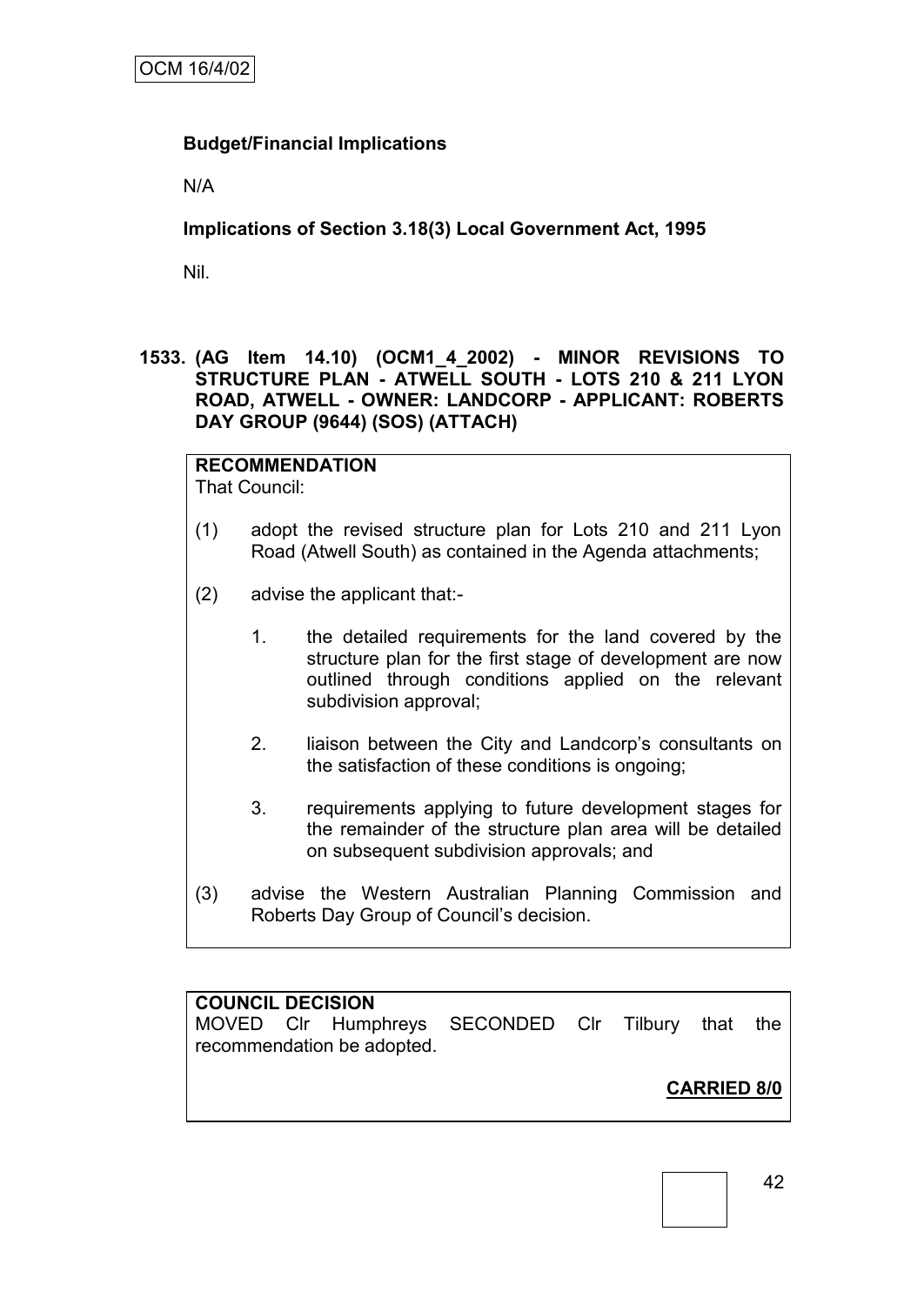# **Background**

Council, at its meeting held on 21 November 2000, adopted a structure plan for the development of a residential estate on Landcorp"s landholdings at Lots 210 and 211 Lyon Road, Atwell. Lots 210 and 211 form part of the Atwell South Development area and the adopted structure plan provides for the development of approximately 900 lots in addition to land set aside for commercial, educational, open space and community uses.

The Western Australian Planning Commission, in August 2001, conditionally endorsed Landcorp"s Atwell South structure plan and approved the first stage of subdivision for approximately 250 lots. Earthworks in preparation for subdivision are currently being undertaken. Liaison between the applicant and the City"s Officers on the satisfaction of the various subdivision conditions relating to stage one is ongoing.

# **Submission**

To address several of the Commission"s structure plan approval conditions, the Roberts Day Group on behalf of Landcorp, has made several modifications to the Atwell South Structure Plan. Modifications have also been made as a result of further work completed on the location and design of the future Success railway station and an update of several minor detailed design changes instigated by the landowner.

The modifications generally relate to those areas of the structure plan that are not covered by the stage one subdivision approval and include:

- Minor reorientation of the road layout to provide more direct access to the future Success railway station to be located within the Kwinana Freeway median, approximately 300 metres north of the Russell Road flyover;
- Creation of a community focal point, including a Community Purpose Site to be vested in the City of Cockburn, adjacent to the southern lake public open space area;
- Minor road layout adjustments for several roads adjacent to Gibbs Road;
- Provision of additional "cottage" lots  $(R30 -$  around 350m2) in the small lot precinct adjacent to Beenyup Road;
- Identification of several 900m2 corner lots that are able to contain two dwellings on each lot. In anticipation of the draft Residential Design Codes likely to be formalised later this year, these lots require re-coding from R20 to R25 on the structure plan to ensure their development potential for two grouped dwellings is maintained;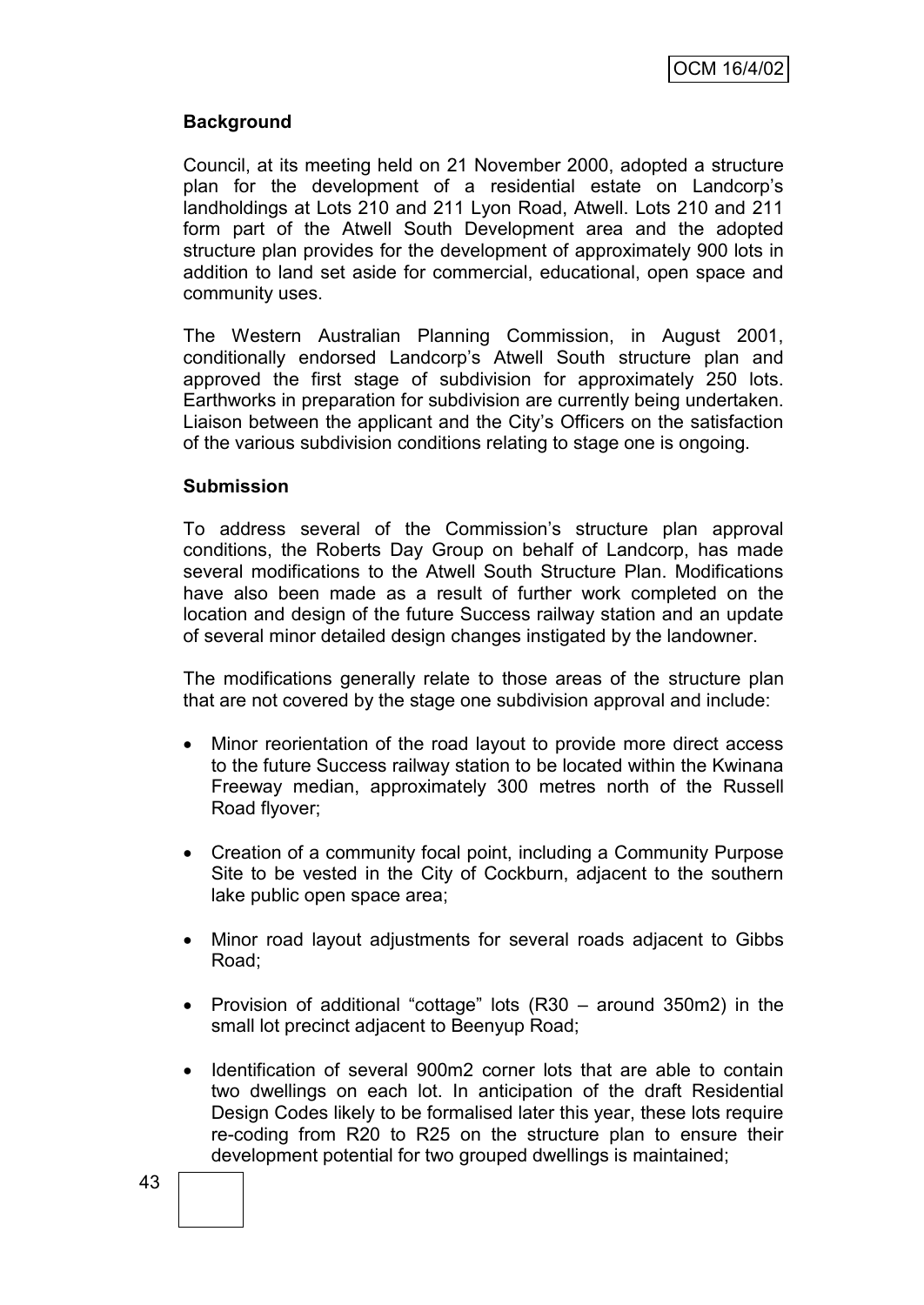# **Report**

The revised Atwell South structure plan represents only a minor variation to the plan previously adopted by Council. The modifications do not have any effect on any adjoining landholdings, nor do they materially alter the intent of the structure plan. Accordingly, in line with Clause 8.2.15.1 of District Zoning Scheme No. 2, it is has not been considered necessary to re-advertise the revised structure plan for public comment.

The modifications are considered acceptable and it is recommended that Council adopt the revised structure plan.

The updated plan will be included in Council"s inventory of adopted structure plans, which is available for public viewing.

Detailed requirements applicable to the development of the structure plan area are to be addressed through subdivision approvals.

# **Strategic Plan/Policy Implications**

The Corporate Strategic Plan Key Result Areas which apply to this item are:-

- 2. Planning Your City
	- *"To ensure that the planning of the City is based on an approach which has the potential to achieve high levels of convenience for its citizens."*
	- *"To ensure that the development will enhance the levels of amenity currently enjoyed by the community."*
	- *"To foster a sense of community within the district generally and neighbourhoods in particular."*

# **Budget/Financial Implications**

N/A

# **Implications of Section 3.18(3) Local Government Act, 1995**

Nil

# **1534. (AG Item 14.11) (OCM1\_4\_2002) - PT LOT 7; 302 BEENYUP ROAD, BANJUP - OWNER: JOHN LAWS NOMINEES PTY LTD - ILLEGAL CLEARING (118596) (VM) (ATTACH)**

**RECOMMENDATION** That Council: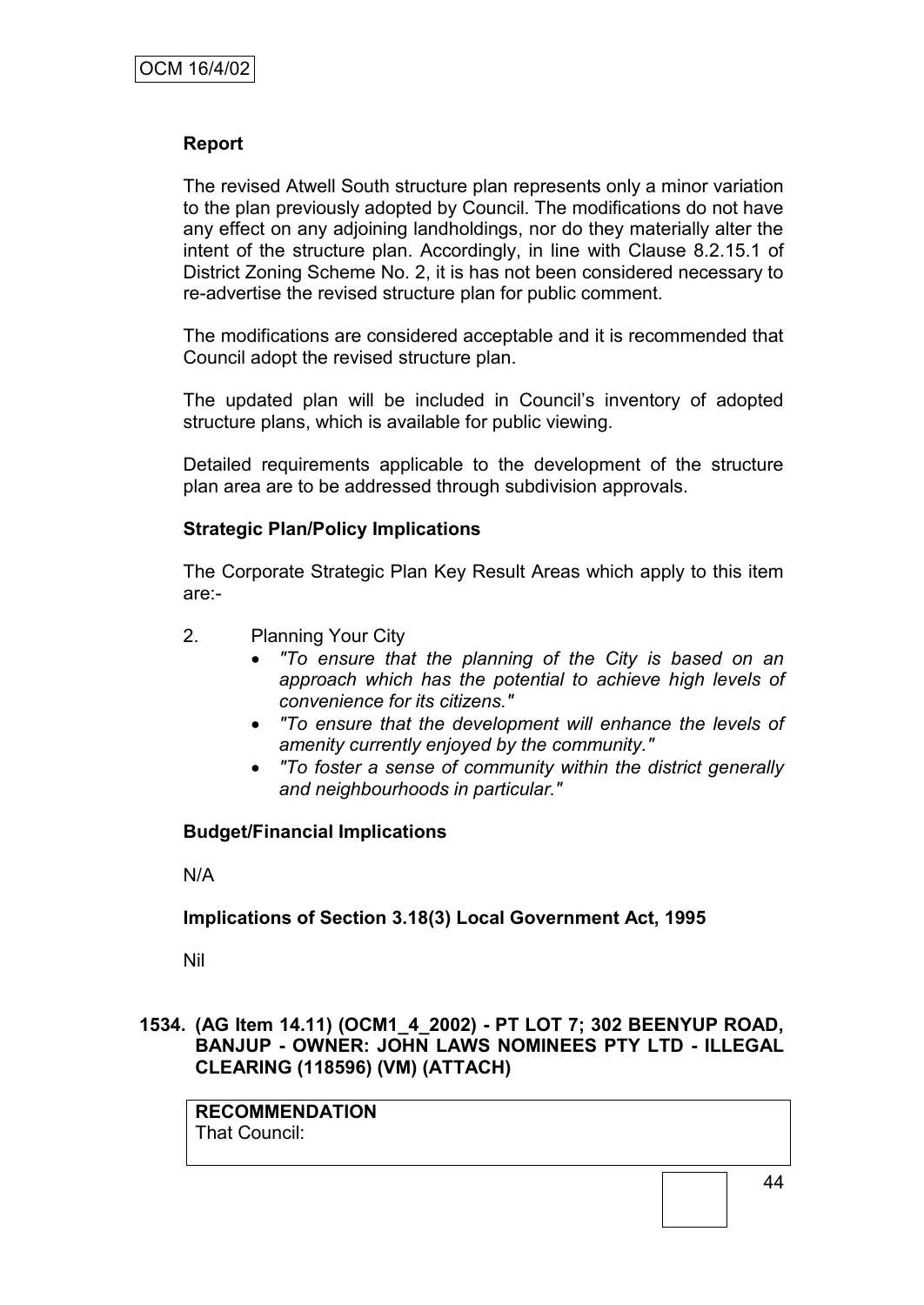- (1) receive the report;
- (2) initiate legal action against the owner of Pt Lot 7 Beenyup Road, Banjup for clearing land within the Resource Zone without Council approval;
- (3) advise the Western Australian Planning Commission that it does not support the subdivision of Pt Lot 7 Beenyup Road, Banjup for the following reasons:-
	- 1. wetland preservation which should have been protected as part of a possible subdivision has already been cleared without the approval of the local government;
	- 2. there is no justification for the subdivision provided by the applicant;
	- 3. not in accordance with the principles contained in SPP No. 6 - Jandakot Groundwater Protection Policy.
- (4) advise the applicant that Council will not support any future application to subdivide or develop the cleared portion of Lot 7 (302) Beenyup Road until such time as the native vegetation is regenerated to the Council's satisfaction.

# **COUNCIL DECISION**

MOVED Clr Tilbury SECONDED Clr Humphreys that:

- (1) Council defer consideration of proposed legal action and the application to subdivide Pt Lot 7, 302 Beenyup Road, Banjup to allow for negotiations between Council officers and the proponents for the revegetation of the cleared wetland area to be undertaken prior to Council"s consideration;
- (2) a report be prepared on the revegetation and subdivision to be presented to the Ordinary Council Meeting on 21 May 2002; and
- (3) Council advise the applicant and proposed purchasers accordingly.

# **CARRIED 8/0**

# **Explanation**

The proposed purchasers of the land have indicated a preparedness to enter into an arrangement for the revegetation of the cleared wetland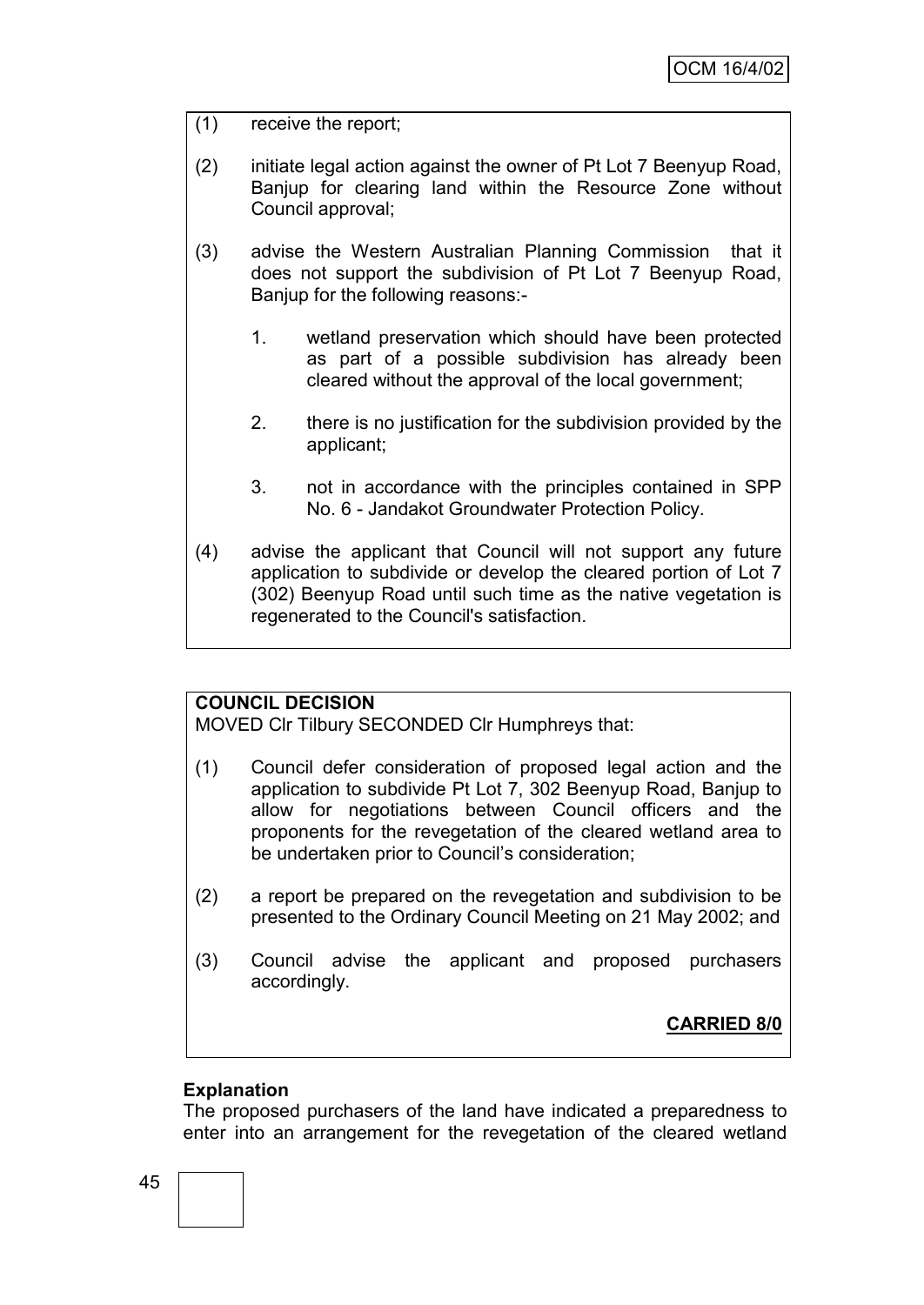area. It is considered appropriate to provide time for this course of action to be pursued in preference to initiating legal action.

# **Background**

Pt Lot 7 Beenyup Road (302) is proposed to be subdivided into two 2 hectare lots.

The front portion of the lot is currently used for market garden (ie: Floriculture Purposes) and the rear portion of the lot was pristine wetland of conservation and resource enhancement category as designated by the Water and Rivers Commission.

### **Submission**

A planning officer visited the site following the receipt of an application to subdivide the land referred to Council by the Western Australian Planning Commission for its consideration.

On arriving at the site, the officer found that the rear portion of the land had been fully cleared and the vegetation pushed into windrows. (Refer to photo in Agenda attachments)

# **Report**

Under the provisions of Council's District Zoning Scheme No. 2, clause 5.5.1 (4) a person is not permitted to clear any vegetation unless the Council has in its discretion granted planning consent. The owner, therefore, is in breach of the scheme and therefore Council should initiate legal action accordingly.

Council's Resource Zone Guidelines for landuse states that removal of vegetation is not permitted, except in the following circumstances:-

- To build a house and any associated outbuildings or other approved structures;
- To construct a driveway;
- To remove vegetation that is dead, diseased or dangerous; or
- To install a three metre firebreak around the perimeter of the property.

In addition, Council should oppose the proposed subdivision on the basis that the land has been cleared without approval and the clearing of this pristine wetland vegetation could cause the water table to rise. Moreover, the applicant does not provide any justification in support of the application and under the provisions of the Statement of Planning Policy No. 6 - Jandakot Groundwater Protection Policy, the subdivision of existing rural lots into 2 hectare properties is not generally supported.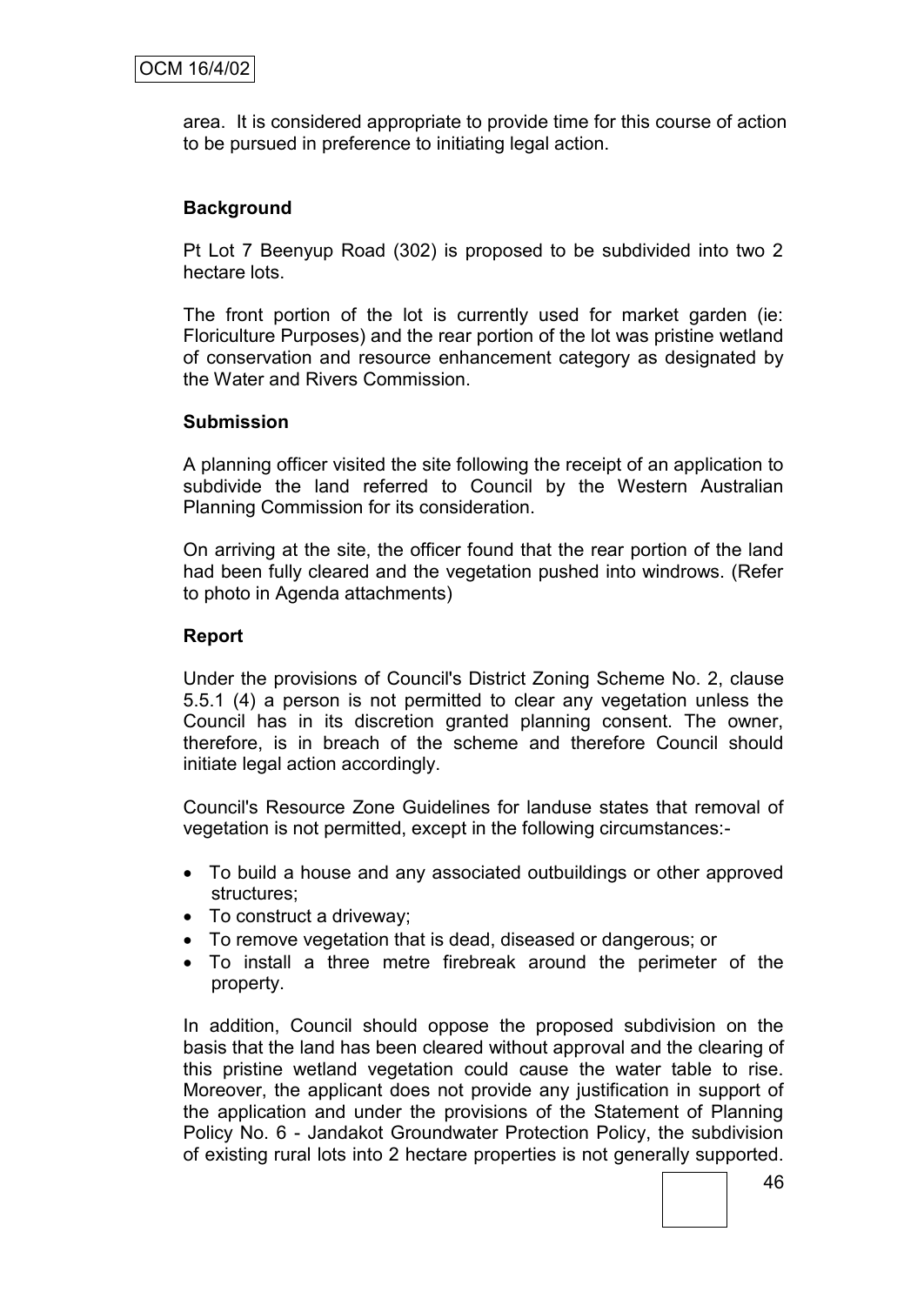The SPP No. 6 under section 10 - Subdivision states that subdivision of lots into a minimum lot size of 2 hectares should be based upon a detailed assessment of land capability and suitability. This has not been done.

The land includes a wetland designated as conservation and resource enhancement category (as indicated in the map provided in the Agenda attachments). As a land capability assessment has not been undertaken, the subdivision cannot be supported.

However, Council should not consider any future application for subdivision or development until such time as the natural vegetation on the lot has been regenerated to Council's satisfaction.

# **Strategic Plan/Policy Implications**

The Corporate Strategic Plan Key Result Areas which apply to this item are:-

- 3. Conserving and Improving Your Environment
- *"To conserve the quality, extent and uniqueness of the natural environment that exists within the district."*
- *"To conserve the character and historic value of the human and built environment."*
- *"To ensure that the development of the district is undertaken in such a way that the balance between the natural and human environment is maintained."*

# **Budget/Financial Implications**

N/A

**Implications of Section 3.18(3) Local Government Act, 1995**

Nil

# **1535. (AG Item 15.1) (OCM1\_4\_2002) - BUDGET REVIEW - PERIOD ENDING 28 FEBRUARY 2002 (5402) (ATC) (ATTACH)**

|           | <b>RECOMMENDATION</b><br>That Council amend the Municipal Budget 2001/02 as follows: |                          |                                  |
|-----------|--------------------------------------------------------------------------------------|--------------------------|----------------------------------|
| $A/c$ No. | <b>Description</b>                                                                   | Current<br><b>Budget</b> | <b>Proposed</b><br><b>Budget</b> |
|           |                                                                                      |                          |                                  |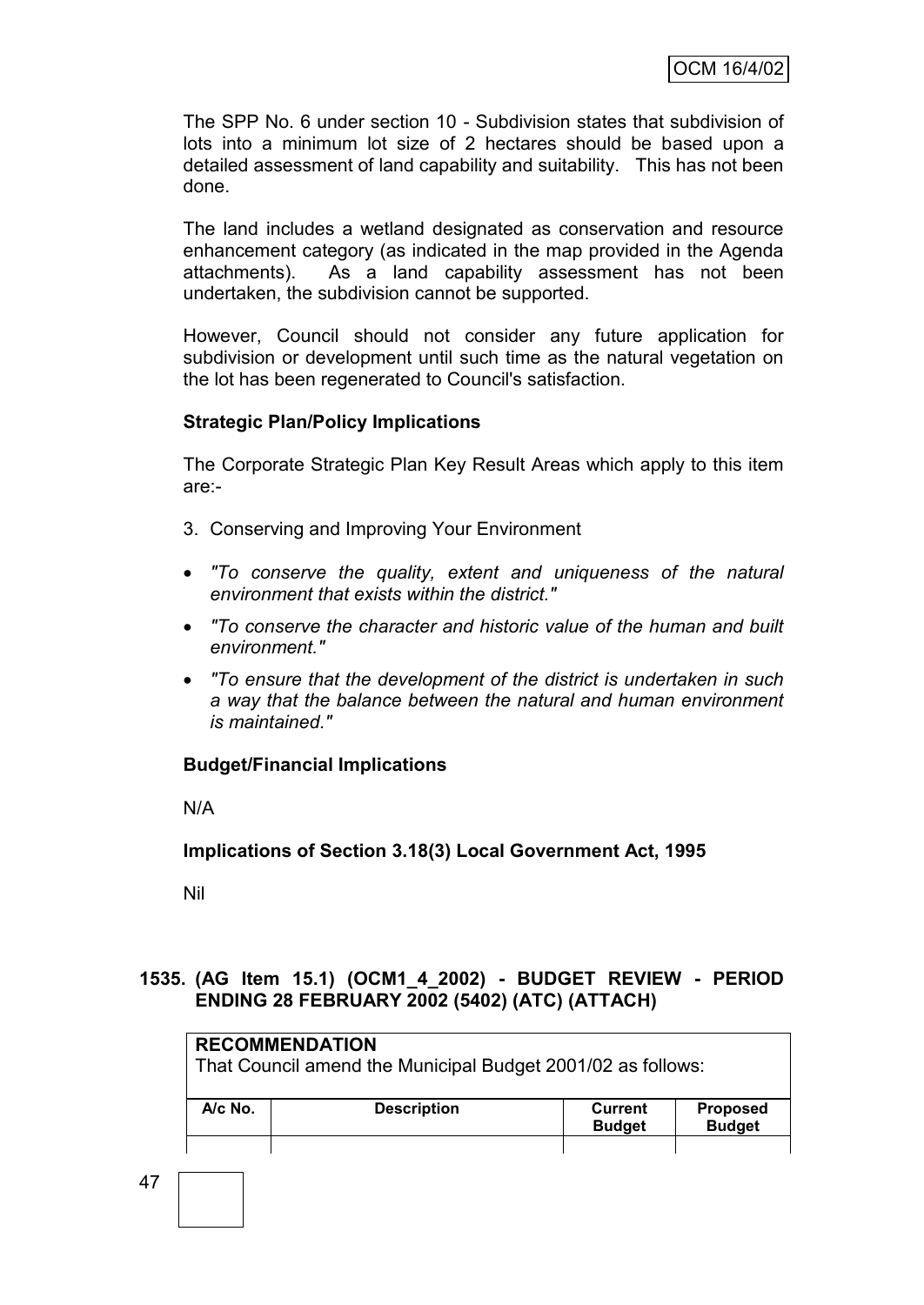| 695192<br>695111<br>(NEW) | <b>Transfer from Regional Road Reserve</b><br><b>Transfer from Restricted Trust - Beeliar</b><br><b>Drive Contributions</b> | $-200,000$<br>0 | $-515,000$<br>$-285,000$ |
|---------------------------|-----------------------------------------------------------------------------------------------------------------------------|-----------------|--------------------------|
| 652462                    | Drainage Maintenance                                                                                                        | 238,000         | 300,000                  |
| 652464                    | Verge - Engineering Maintenance                                                                                             | 336,967         | 274,967                  |
| 695518                    | Minor Drainage Works                                                                                                        | 10,000          | 20,000                   |
| 690404                    | Russell Road - Resurfacing                                                                                                  | 235,000         | 220,000                  |
| 690403                    | Liddelow Road - Resurfacing                                                                                                 | 115,200         | 120,000                  |
| 695340                    | Beeliar Drive [Spearwood/Watson]                                                                                            | 1,382,519       | 1,982,519                |
| 691500                    | Sudlow/Phoenix - Install Traffic Lights                                                                                     | 71,252          | 61,000                   |
| 691501                    | Armadale/Warton Road Intersection                                                                                           | 13,321          | 40,300                   |
| 691504                    | Rockingham Road/Lancaster Street<br>Intersection                                                                            | 173,452         | 156,725                  |
| 680313                    | Carrington Street. - Footpath                                                                                               | 17,000          | 21,200                   |
| 680320                    | Nineham Street - Footpath                                                                                                   | 17,400          | 15,000                   |
| 680322                    | Galsworthy Place - Footpath                                                                                                 | 9,000           | 10,300                   |
| 680323                    | Doolette Street - Footpath                                                                                                  | 10,000          | 7,600                    |
| 680404                    | Healy Road - Slab Replacement Path                                                                                          | 33,000          | 36,500                   |
| 680406                    | Balfern Way - Slab Replacement Path                                                                                         | 11,000          | 7,700                    |
| 680407                    | <b>Bullfinch Street - Slab Replacement</b><br>Path                                                                          | 52,300          | 40,600                   |
| 680408                    | Cobine Street - Slab Replacement Path                                                                                       | 17,800          | 14,900                   |
| 680409                    | Dubove Road - Slab Replacement Path                                                                                         | 27,800          | 25,000                   |
| 680410                    | Edeline Street - Slab Replacement Path                                                                                      | 40,000          | 47,800                   |
| 680411                    | Etherington Ave - Slab Replacement<br>Path                                                                                  | 12,000          | O                        |
| 680412                    | Galian Way - Slab Replacement Path                                                                                          | 8,900           | 11,600                   |
| 680413                    | Galian Way No. 17 to Lintott                                                                                                | 8,000           | 6,700                    |
| 680414                    | Goldsmith No. 3 to Reserve                                                                                                  | 14,200          | 11,000                   |
| 680314                    | Pilgrim Way                                                                                                                 | 5,800           | 32,000                   |
| 200105                    | <b>Administration Fees</b>                                                                                                  | $-3,600$        | $-5,000$                 |
| 200112                    | <b>Health Act Fines</b>                                                                                                     | $-1,500$        | $-4,850$                 |
| 205110                    | Sale Poisons & Insecticides                                                                                                 | $-6,600$        | $-5,000$                 |
| 200230                    | <b>Communication Costs</b>                                                                                                  | 10,900          | 6,000                    |
| 200320                    | <b>Legal Expenses</b>                                                                                                       | 6,500           | 7,500                    |
| 200700                    | Furniture and Equipment                                                                                                     | 0               | 5,000                    |
| 195460                    | <b>Immunisation Expenses</b>                                                                                                | 5,800           | 5,450                    |
| 130463                    | <b>Courier Services</b>                                                                                                     | 10,000          | 8,000                    |
| 130231                    | <b>Franking Machine Rental</b>                                                                                              | 3,200           | 4,400                    |
| 130370                    | Photocopier - Operating                                                                                                     | 32,000          | 30,000                   |
| 130360                    | Postage Expenses                                                                                                            | 40,000          | 42,000                   |
| 130461                    | Photocopier - Lease                                                                                                         | 36,713          | 46,713                   |
| 130280                    | <b>Printing &amp; Stationery</b>                                                                                            | 18,000          | 15,000                   |
| 500102                    | <b>Development Application Fees</b>                                                                                         | $-128,000$      | $-100,935$               |
| 500110                    | <b>Fines and Penalties</b>                                                                                                  | $-20,000$       | 0                        |
| 500061                    | <b>Legal Expenses Reimbursed</b>                                                                                            | $-1,000$        | 0                        |
| 500063                    | <b>Reimbursement LSL</b>                                                                                                    | 0               | $-11,565$                |
| 500105                    | <b>Zoning Amendment Fees</b>                                                                                                | $-8,000$        | $-1,150$                 |
| 500100                    | Zoning Statement Fees                                                                                                       | $-44,000$       | $-79,000$                |
| 8204C                     | 1ALR096- Magna Sedan                                                                                                        | 13,340          | 8,000                    |
| 8276                      | 1AWF199 Toyota Rav4 (Planning)                                                                                              | 12,171          | 8,000                    |
| 500350                    | Advertising                                                                                                                 | 10,000          | 7,500                    |
| 8204                      | Commodore Exec (Principal Plan)                                                                                             | 0               | 3,451                    |
| 500290                    | Conferences                                                                                                                 | 2,500           | 500                      |
| 500300                    | Insurance                                                                                                                   | 9,000           | 7,800                    |
| 500320                    | Legal Expenses                                                                                                              | 20,600          | 25,000                   |
| 500310                    | Review of Municipal Inventory                                                                                               | 6,000           | 4,000                    |
| 500200                    | <b>Salaries</b>                                                                                                             | 289,157         | 280,000                  |
| 500323                    | <b>Specialist Technical Advice</b>                                                                                          | 10,000          | 0                        |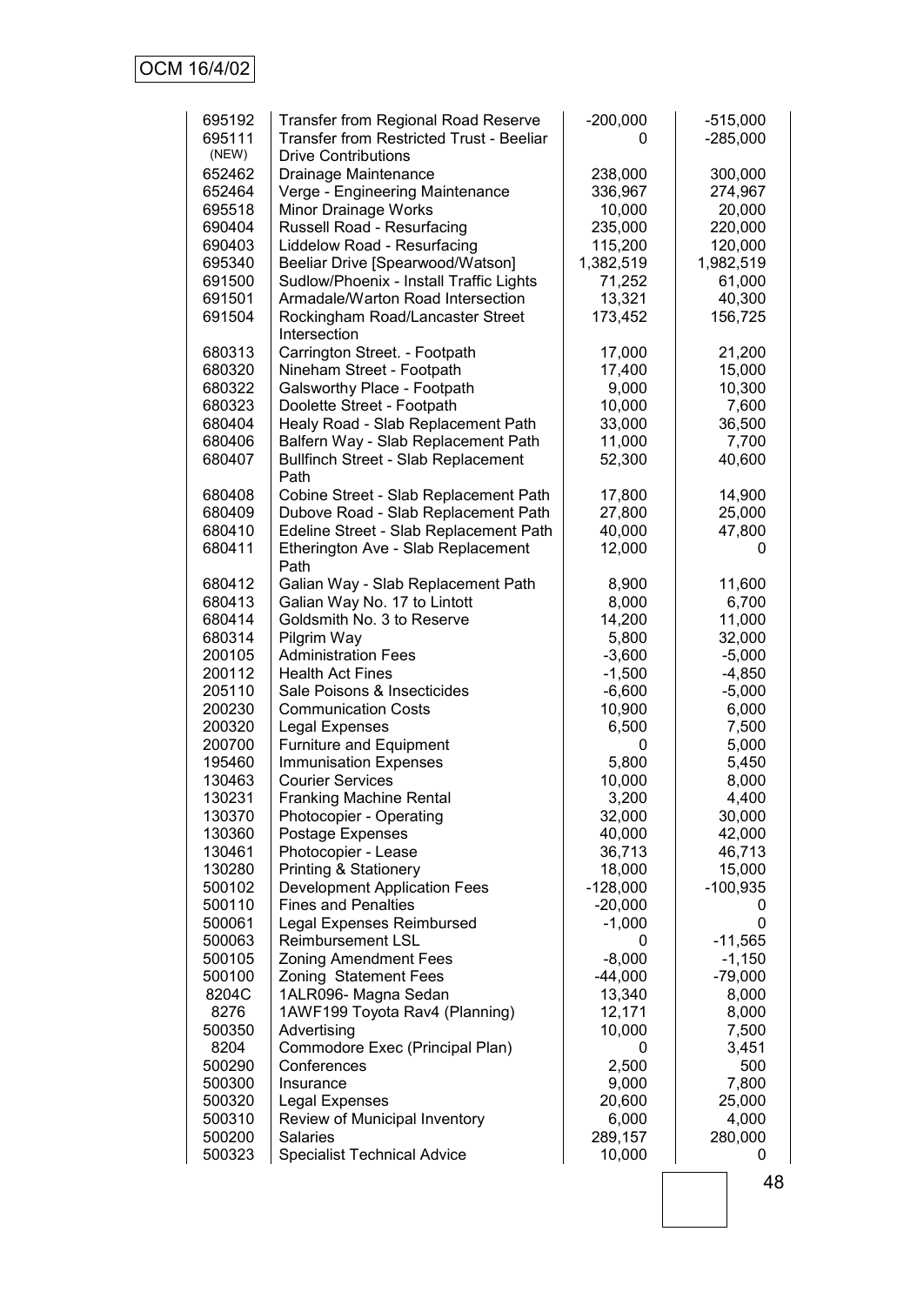# OCM 16/4/02

| 500460     | <b>Sundry Minor Expenses</b>                   | 2,350        | 1,300        |
|------------|------------------------------------------------|--------------|--------------|
| 500210     | Superannuation                                 | 28,181       | 25,000       |
| 500220     | <b>Workers' Compensation</b>                   | 5,303        | 6,500        |
| 500474     | Town Planning Scheme 3 Public                  |              | 25,000       |
|            |                                                | 38,755       |              |
|            | Consultation                                   |              |              |
| 580192     | <b>Catherine Point Ablution - Contribution</b> | 0            | $-8,000$     |
| 580642     | Naval Base Toilets - Disabled Access           | 30,000       | 22,800       |
| 580645     | Atwell Clubrooms - Safety Rail                 | 2,800        | 10,000       |
| 580820     | <b>Catherine Point Ablution Block</b>          |              | 80,000       |
|            |                                                | 97,164       |              |
| <b>NEW</b> | <b>Atwell Community Centre Shade</b>           | 0            | 6,000        |
|            | Shelter                                        |              |              |
| <b>NEW</b> | <b>Wellard Street. Operations Centre</b>       | 0            | 15,000       |
|            | - Plans For Increased Administration           |              |              |
|            | Offices                                        |              |              |
|            |                                                |              |              |
| 165350     | <b>Promotions Advertising</b>                  | 3,000        | 1,000        |
| 180420     | Rangers Sundry Minor Expenses                  | 1,000        | 2,000        |
| <b>NEW</b> | <b>Digital Cameras</b>                         | 0            | 2,000        |
| <b>NEW</b> | Two Way Radios                                 | 0            | 2,000        |
| 175041     | <b>Grant Lotteries Commission</b>              | 0            | $-10,000$    |
| 160460     | <b>Fire Prevention</b>                         | 22,246       | 27,546       |
|            |                                                |              |              |
| 160465     | <b>Fire Management Reserves</b>                | 38,212       | 20,000       |
| 110460     | <b>Election/Postal Voting Expenses</b>         | 80,000       | 50,000       |
| 110310     | <b>Community Consultation</b>                  | 72,274       | 30,000       |
| 110320     | <b>Legal Expenses</b>                          | 20,000       | 25,000       |
| 116315     | <b>Australian Quality Council</b>              | 19,740       | 15,000       |
| 100017     | Less Discount Allowed 5%                       | 580,000      | 530,000      |
|            |                                                |              |              |
| 100021     | Rate Interest                                  | $-35,000$    | $-60,000$    |
| 100020     | Rate Penalty                                   | $-66,477$    | $-80,000$    |
| 105131     | Interest on Municipal Investments              | $-800,000$   | $-679,294$   |
| 105032     | <b>National Competition Policy</b>             | $-12,500$    | Ü            |
| 730100     | <b>Build Strata Fee</b>                        | $-5,000$     | $-3,300$     |
| 730103     | Plan Copies / Building Stats                   | $-4,000$     | $-7,000$     |
|            |                                                |              |              |
| 730101     | Swimming Pool Inspection Fees                  | $-30,000$    | 0            |
| 730370     | <b>Scanning Expenses</b>                       | 26,742       | 23,000       |
| 730210     | Superannuation                                 | 27,715       | 25,000       |
| 730462     | <b>Swimming Pool Inspection Expenses</b>       | 30,000       | 0            |
| 325040     | <b>Grant Lotteries Commission</b>              | $-26,000$    | 0            |
| <b>NEW</b> | <b>Pineview Donation</b>                       | 0            | $-5,000$     |
| 625070     | Lakeside Cinema Fees                           | 0            | $-9,000$     |
|            |                                                |              |              |
| 555465     | <b>Recreation Events Initiatives</b>           | 0            | 10,000       |
| 325473     | <b>Youth Festival</b>                          | 12,191       | 10,000       |
| 625462     | Initiate Arts and Cultural activities          | 38,000       | 33,000       |
| 315577     | <b>EBA Donation</b>                            | 46,714       | 36,714       |
| 355200     | <b>Community Services Salaries</b>             | 67,052       | 70,219       |
| <b>NEW</b> | Pineview Playground Donation                   | 0            | 5,000        |
|            |                                                |              |              |
| 315516     | Quest International Program                    | 10,000       | 2,000        |
| 110421     | <b>Citizenship Expenses</b>                    | 13,000       | 16,000       |
| 110427     | <b>Sister City Expenses</b>                    | 20,000       | 10,000       |
| 480460     | <b>Mobile Rubbish Bins</b>                     | 121,922      | 100,000      |
| 480070     | <b>Rubbish Removal Charges</b>                 | $-4,206,500$ | $-4,242,500$ |
| 481501     | Entry fee for Greenwaste                       | 57,600       | 11,600       |
|            |                                                |              |              |
| 481468     | Greenwaste Bulk Pickup                         | 110,000      | 156,000      |
| <b>NEW</b> | <b>Transfer from Greenhouse Emissions</b>      | 0            | $-20,000$    |
|            | <b>Reduction Reserve</b>                       |              |              |
| <b>NEW</b> | <b>Greenhouse Emissions Reduction</b>          | 0            | 20,000       |
|            | Program                                        |              |              |
| 497970     | <b>Bibra Lake Environmental Works</b>          | 41,982       | 66,000       |
|            |                                                | 110,375      |              |
| 495476     | Management of Natural Area                     |              | 95,375       |
| 497962     | Market Garden Swamp                            | 68,441       | 64,441       |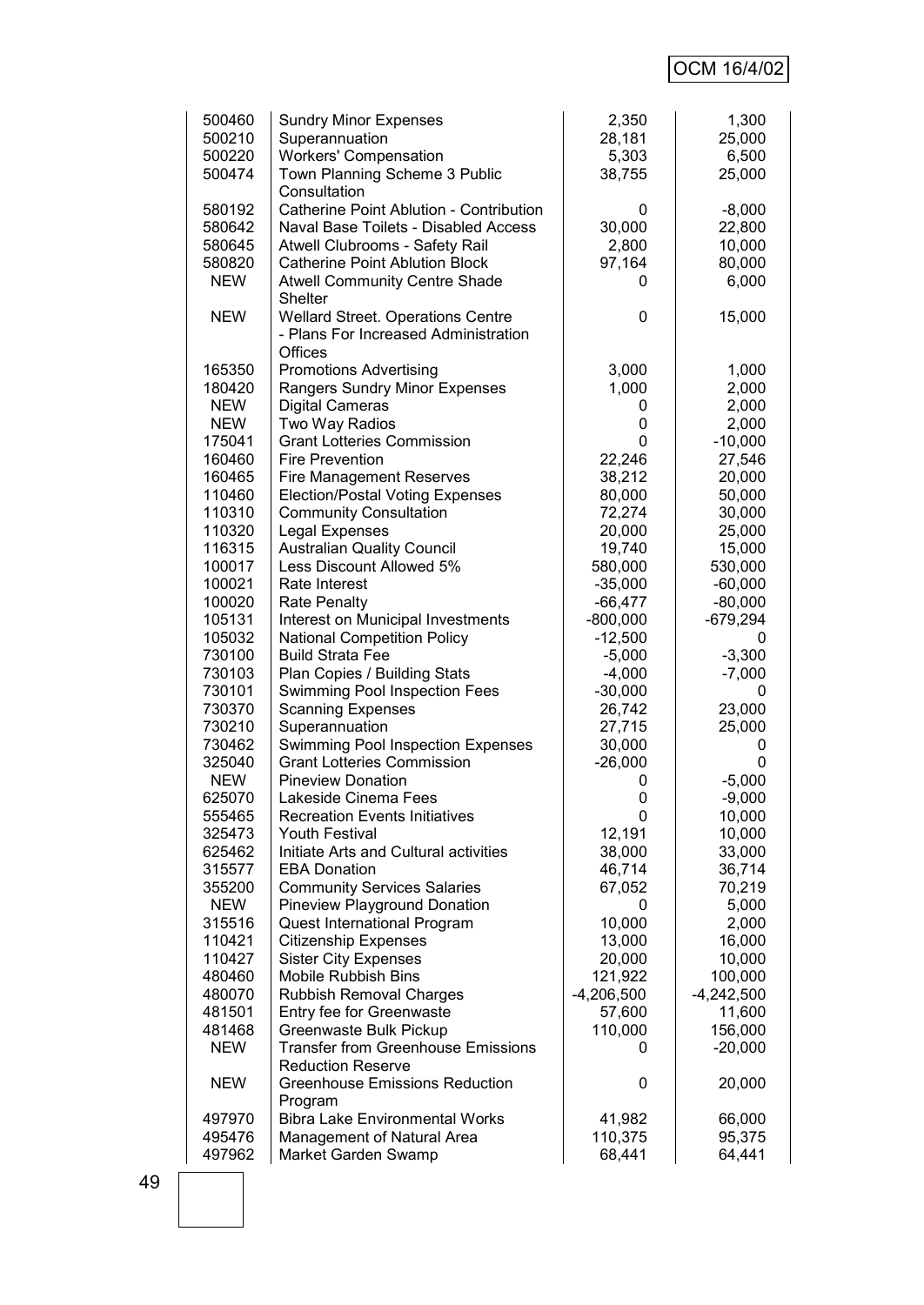| 497960<br><b>NEW</b> | <b>Freshwater Drive</b><br>Bibra Lake Water Quality Improvement<br>Works | 20,404<br>O         | 15,386<br>8,000       |
|----------------------|--------------------------------------------------------------------------|---------------------|-----------------------|
| 145060<br>120113     | Costs Imposed<br><b>BRB Levy</b>                                         | $-23,767$           | $-40,000$<br>$-8,000$ |
| 120310<br>120300     | <b>ABC Costing Project</b><br>Insurance                                  | 24,433<br>6,300     | 5,000<br>10,500       |
| 120280<br>592032     | <b>Printing &amp; Stationary</b><br><b>Swim School Courses</b>           | 11,500<br>$-56,720$ | 13,500<br>$-9,000$    |
| 590270               | Water                                                                    | 14,810              | 24,810                |
| 590271<br>590272     | Power<br>Gas                                                             | 84,000<br>70,000    | 100,800<br>85,400     |
| 873700               | Lease of A0 Colour Plotter<br>(Photographic Quality)-GIS                 | 0                   | 9,700                 |
| 573319               | Emergency Irrigation Maint - Interim<br>Reserve                          | 5,620               | 12,768                |
| 573319               | <b>Emergency Irrigation Maint - South</b><br>Coogee Reserve              | 12,768              | 17,069                |
| 573319               | <b>Emergency Irrigation Maint -</b><br><b>Broadwater Reserve</b>         | 17,069              | 25,425                |
| 573319               | <b>Emergency Irrigation Maint - Milgun</b>                               | 25,425              | 52,233                |
| 573319               | <b>Emergency Irrigation Maint - Perena</b><br>Rocchi                     | 52,233              | 60,957                |
| 573319               | <b>Emergency Irrigation Maint - Bishop</b><br>Reserve                    | 60,957              | 68,116                |
| 573319               | <b>Emergency Irrigation Maint - Hobbs</b><br>Park                        | 68,116              | 76,845                |
| 573319               | <b>Emergency Irrigation Maint - Dubove</b><br>Park                       | 76,845              | 77,962                |

# **TO BE CARRIED BY ABSOLUTE MAJORITY OF COUNCIL**

# **COUNCIL DECISION**

MOVED Clr Humphreys SECONDED Clr Oliver that the recommendation be adopted.

# **CARRIED BY ABSOLUTE MAJORITY OF COUNCIL 8/0**

# **Background**

Council reviews its Budget twice each year for the periods ending October and February.

#### **Submission**

N/A

**Report**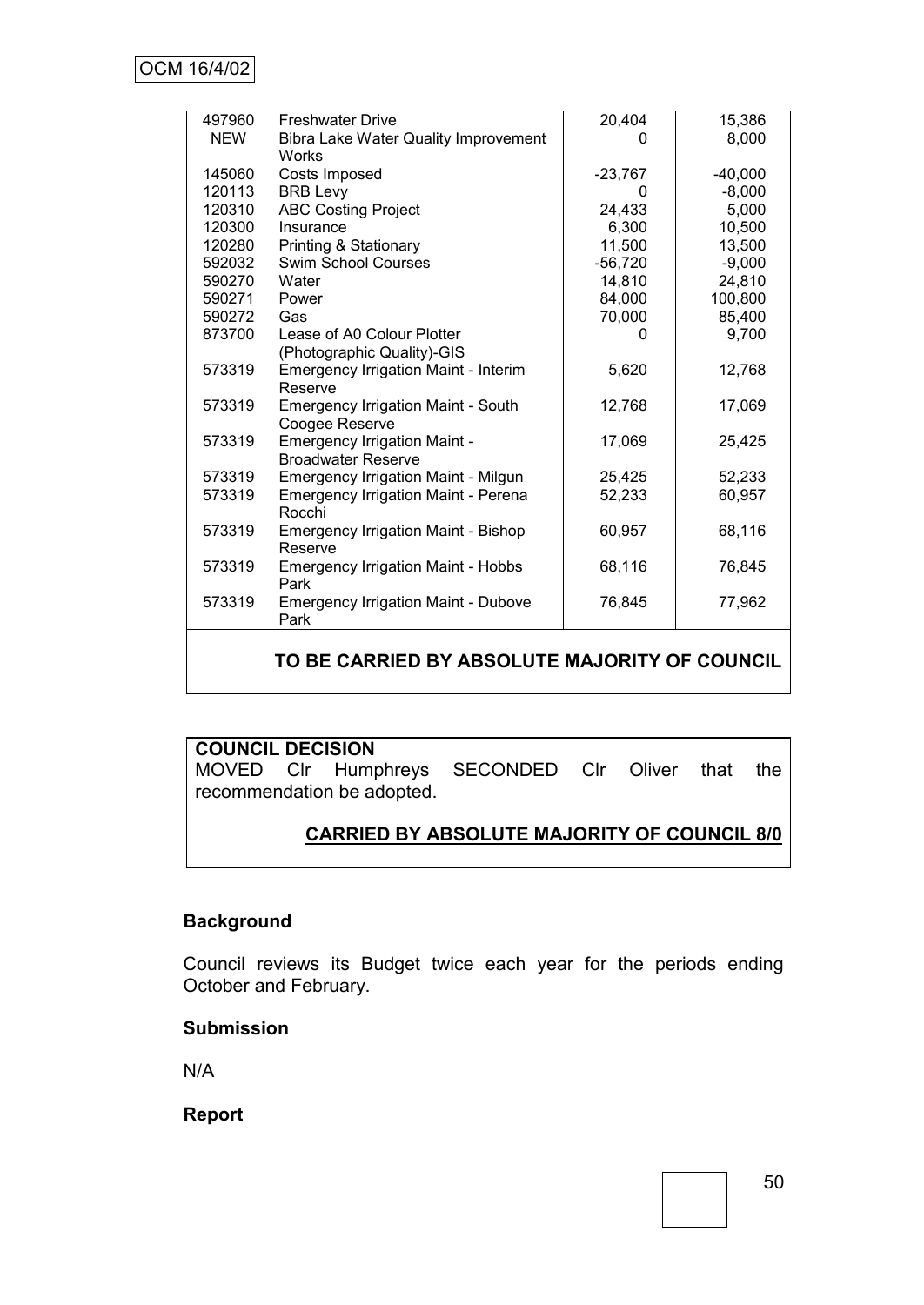A report on the review of the Municipal Budget for the period 1 November 2001 to 28 February 2002 is attached to the Agenda.

# **Strategic Plan/Policy Implications**

N/A

# **Budget/Financial Implications**

A number of amendments to the Budget are recommended.

# **Implications of Section 3.18(3) Local Government Act, 1995**

Nil.

# **1536. (AG Item 15.2) (OCM1\_4\_2002) - LIST OF CREDITORS PAID (5605) (KL) (ATTACH)**

#### **RECOMMENDATION**

That Council receive the List of Creditors Paid for March 2002, as attached to the Agenda.

#### **COUNCIL DECISION**

MOVED Clr Waters SECONDED Clr Oliver that the recommendation be adopted.

**CARRIED 8/0**

# **Background**

It is a requirement of the Local Government (Financial Management) Regulations 1996, that a List of Creditors be compiled each month and provided to Council.

#### **Submission**

N/A

**Report**

N/A

**Strategic Plan/Policy Implications**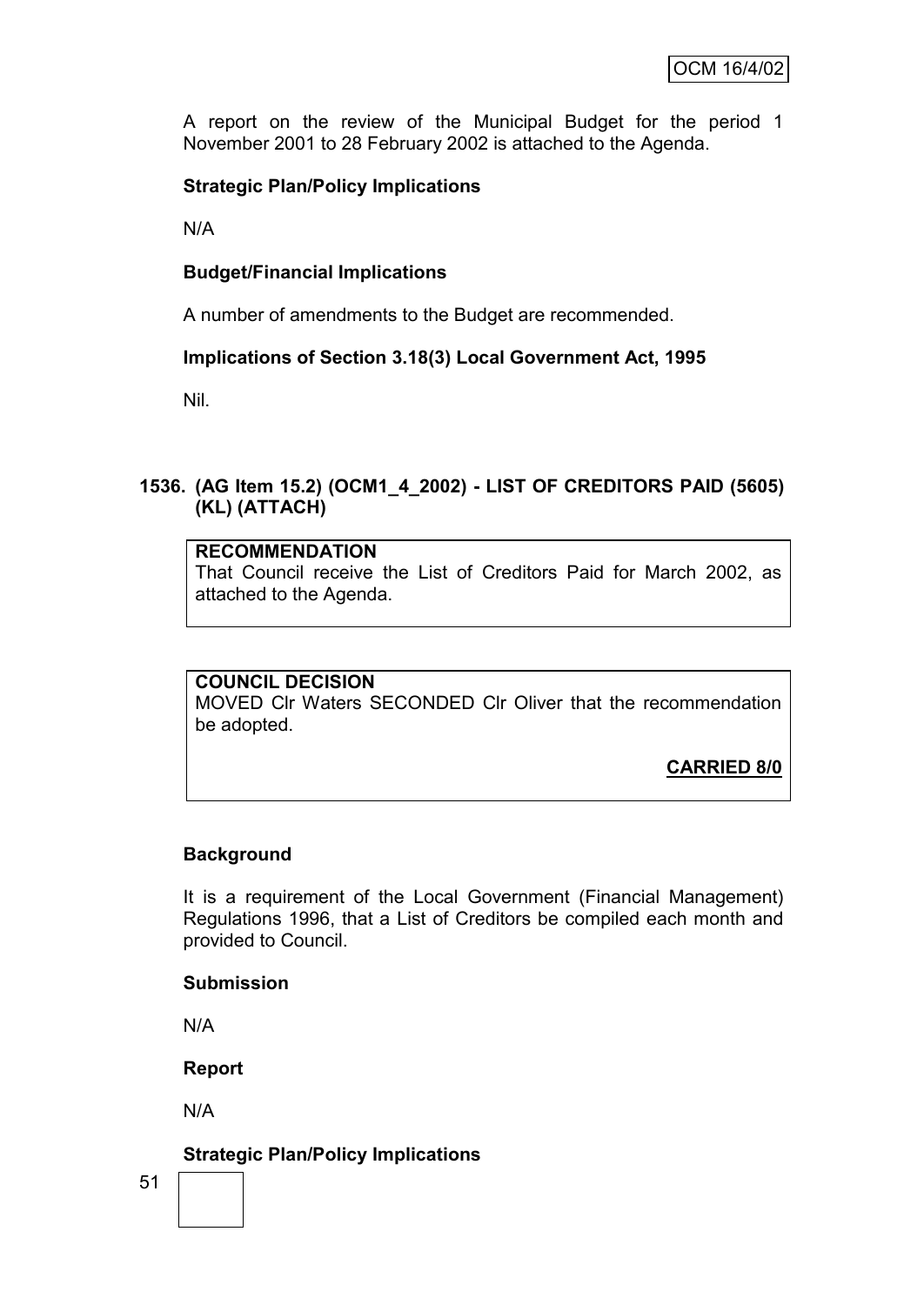N/A

# **Budget/Financial Implications**

N/A

# **Implications of Section 3.18(3) Local Government Act, 1995**

Nil.

# **1537. (AG Item 15.3) (OCM1\_4\_2002) - TENDER NO.70/2001 - LOCAL GOVERNMENT SOFTWARE SYSTEM (1412) (ATC) (ATTACH)**

**RECOMMENDATION** That Council:

- (1) accept the tender from Technology One Ltd for the supply of a Local Government Software System at a total cost of \$741,519 (excluding GST); and
- (2) transfer an additional amount of \$41,519 from the Computer Reserve Fund to cover the cost of the system.

**TO BE CARRIED BY ABSOLUTE MAJORITY OF COUNCIL**

# **COUNCIL DECISION** MOVED Clr Edwards SECONDED Clr Waters that the recommendation be adopted.

# **CARRIED BY ABSOLUTE MAJORITY OF COUNCIL 8/0**

# **Background**

The City of Cockburn has made a commitment to the use of Information Technology for the timely and cost effective administration of Council business activities and the provision of sustained quality customer service to its ratepayers.

Council has used the existing InfoLGS software for its local government functions for 14 years. The software was depreciated over the first five years of its life and funds set aside in a Reserve Fund for the purchase of new software when the occasion arose. The InfoLGS software is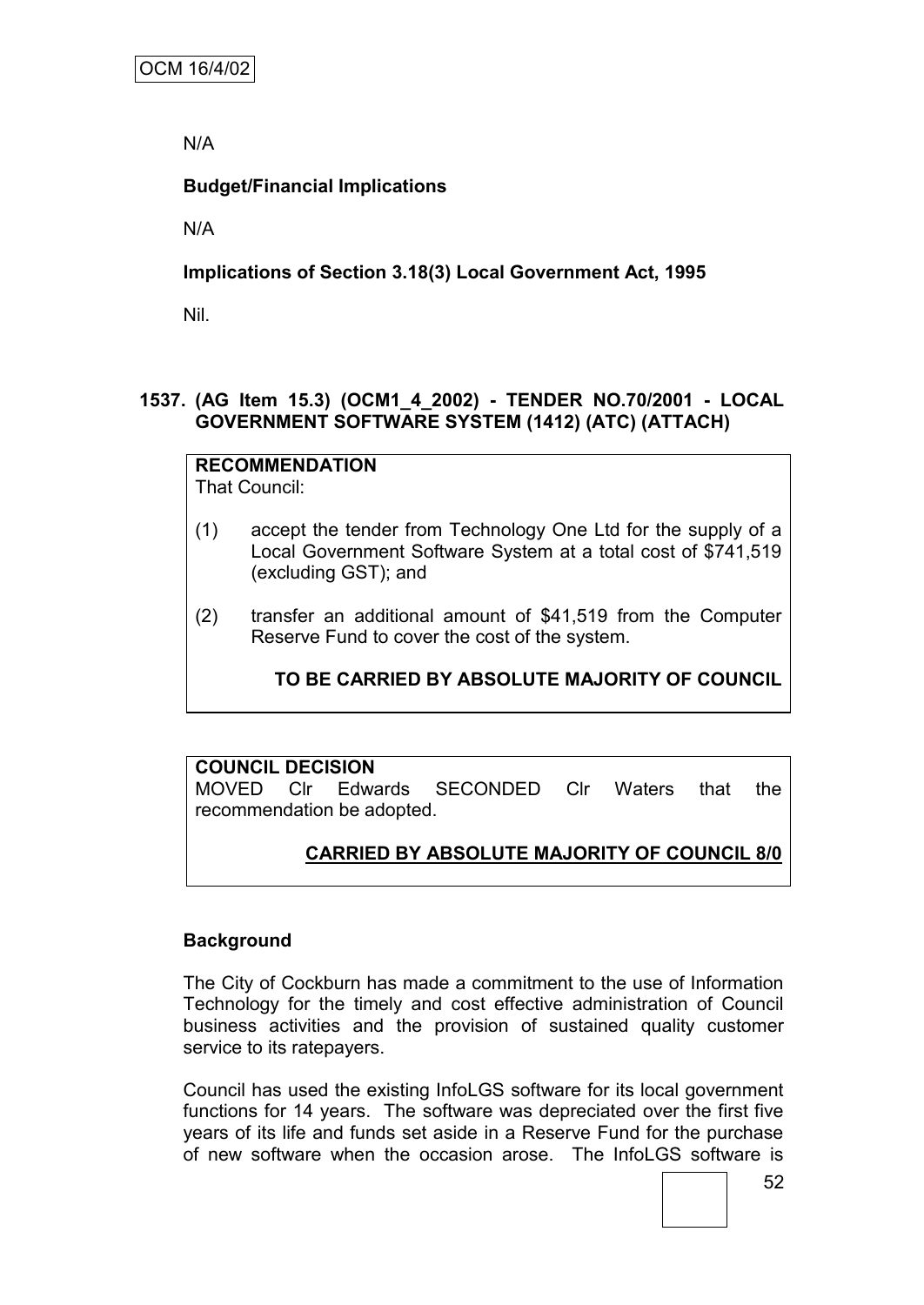outdated, does not meet the growing needs of the organisation, and will be retired in the near future at which date it will no longer be supported. The only enhancement to the software over the past few years has been those required by changes in statutory requirements.

In its budget, Council has provided an amount of \$700,000, using funds set aside in the Computer Reserve Fund, to provide a replacement for the existing software.

The purpose of this tender is to select and implement the "best" Local Government System solution to support the management, operational, information and community needs of Cockburn City Council.

This tender is for the:

- (a) Supply of the solution
- (b) Delivery of the solution
- (c) Installation of the solution
- (d) Data conversion of existing Council information systems
- (e) Integration with Council"s existing and remaining systems
- (f) Training of Council staff in the use of the delivered applications
- (g) Ongoing maintenance/support of the delivered solution

#### **Submission**

N/A

# **Report**

A detailed report on the processes used in selection of the recommended tenderer is attached to the Agenda.

# **Strategic Plan/Policy Implications**

The following commitments in Council"s Strategic Plan is relevant:

*"To deliver services and to manage resources in a way that is cost effective without compromising quality."*

# **Budget/Financial Implications**

An amount of \$700,000 is currently set aside in Council's budget for a new Local Government Software System, with funds being used from the Computer Reserve Fund. It is considered that a number of the options included in Technology One"s tender in regard to additional Training, Support and Conversion of information should be taken up which would increase the total cost to \$741,519. Transfer of additional funds from the Computer Reserve Fund is required.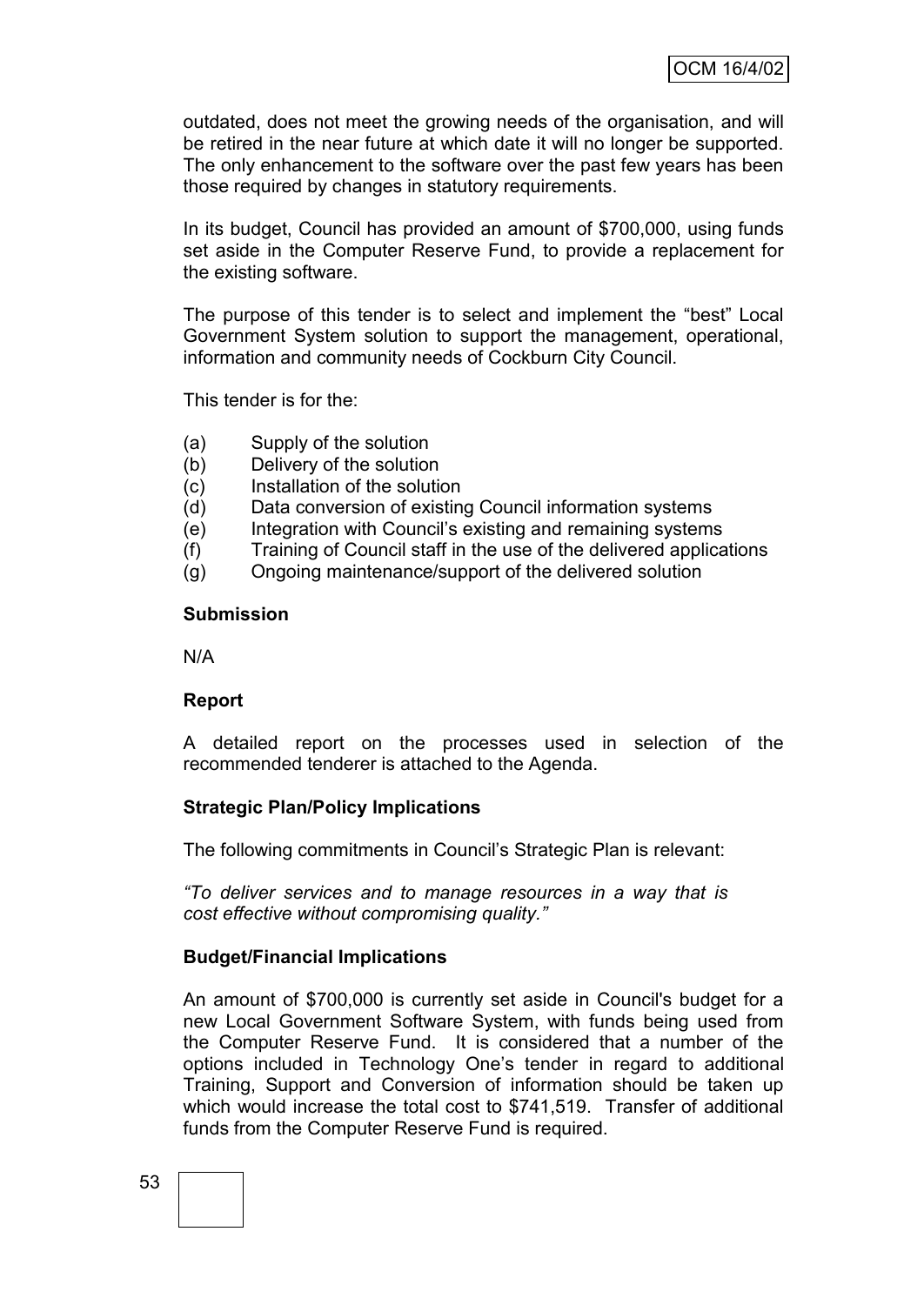All solutions tendered required Council to upgrade its central hardware in order to have the software operate satisfactorily. As part of the normal cycle it was already planned in 2002/03 to make improvements to the internal communications systems and to replace a number of old PC"s. These items will be the subject of a separate report.

# **Implications of Section 3.18(3) Local Government Act, 1995**

Nil.

# **1538. (AG Item 15.4) (OCM1\_4\_2002) - REPORT ON FINANCIAL STATEMENTS (5505) (NM) (ATTACH)**

# **RECOMMENDATION**

That Council receive the Report on the Financial Statements for the second triennial period ending 28 February 2002.

# **COUNCIL DECISION**

MOVED Clr Oliver SECONDED Clr Waters that the recommendation be adopted.

**CARRIED 8/0**

# **Background**

Section 6.4 of the Local Government Act 1995 requires the City to prepare financial reports as are prescribed. Regulation 34 (1) (b) of the Local Government (Financial Management) Regulations 1996, prescribes that a local government is to prepare either quarterly or triennial financial reports. Council has elected to receive triennial financial reports, which are due for periods ending 31 October, 28 February and 30 June.

Further, Regulation 34 (1a) allows councils to resolve not to receive a report for the period ending 30 June. Council has previously resolved not to receive this report as it is deemed unnecessary due to the preparation and presentation of annual financial statements.

#### **Submission**

N/A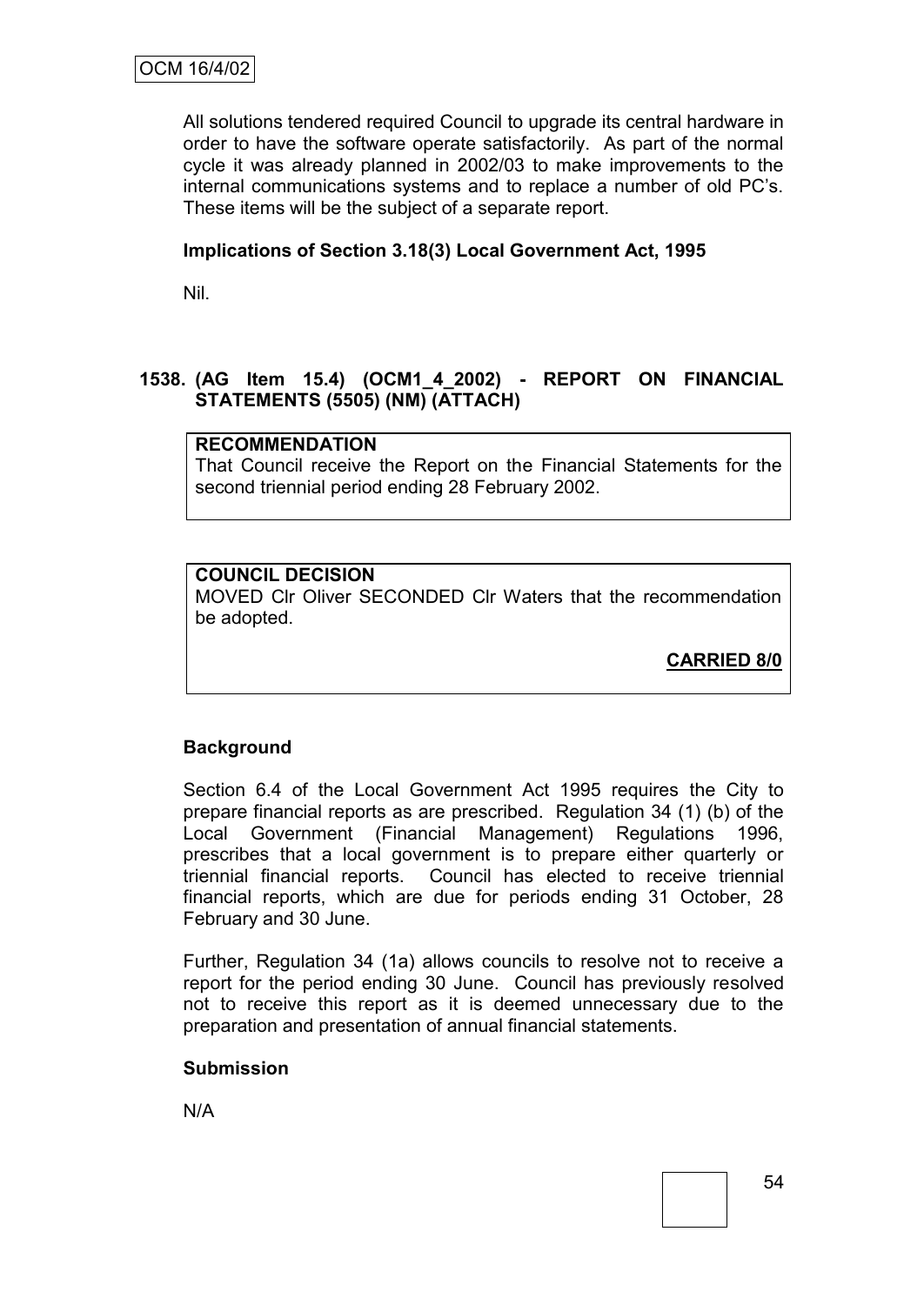# **Report**

Attached to the Agenda are the following financial reports for the period ending 28 February 2002:

#### Operating Statement

The Operating Statement details income and expenditure by program and compares it to the adopted budget on a pro-rata basis. As at 28 February, income and expenditure to date should approximate 67% of budget (ie. 8 out of 12 months), except where it is raised or incurred in a seasonal pattern eg. rates, dog registrations etc.

### **Expenditure**

Overall, Council's expenditure is slightly better than target (at 65% vs. forecast 67%), with variations of a permanent nature addressed in the budget review subject of Item 15.2 of this agenda (February Budget Review).

#### **Income**

Overall, Council's income is well ahead of the pro-rata budget (at 83% vs. forecast 67%), which is traditionally the case due to the skewing effect of raising rates income at the start of the year. However, some significant variations of a permanent nature have been identified and addressed in the February Budget Review.

#### Municipal Summary

The Municipal Summary reports both operating and capital income and expenditure and reconciles these back to a net current position. As at the reporting date, Council"s net current position (excluding reserve funds) was \$16,046,039.

Also included in this Statement is a 'Projected Budget' column that factors in the changes proposed in the February Budget Review. This addresses the requirement of Regulation 35(1)(e) of the Local Government (Financial Management) Regulations, to provide financial projections that factor in the effects of any permanent significant variations.

The Capital Works Budget is generally on target however, several significant variations were identified and addressed in the February Budget Review. The overall variation to the pro-rata budget (37% vs. 67%) is due to the timing and programming of the works.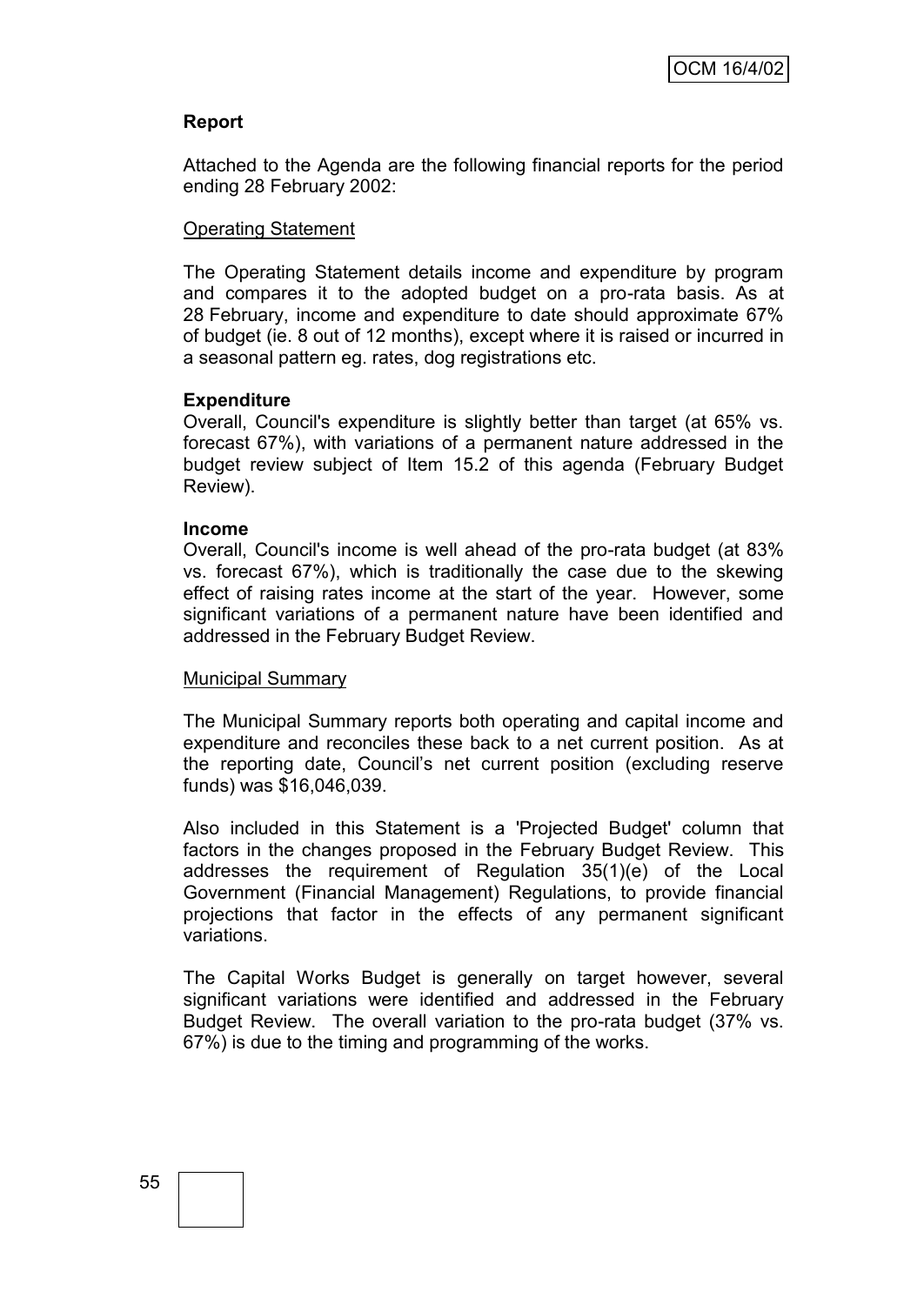# Statement of Reserve Funds

This Statement reports the current balance for all reserve funds and provides details of interest earnings and of transfers in and out of each reserve as at the reporting date.

### Restricted Trust Analysis

This Statement summarises bonds and deposits held by Council as at the reporting date. These funds are deemed restricted in accordance with Accounting Standard AAS27.

#### Investments Report

Council's investments policy (Corporate Policy No.CFCS1) requires a report to be submitted to Council with details of the investment portfolio including performance figures and the extent of exposure to categories restricted by the policy.

#### **Strategic Plan/Policy Implications**

N/A

### **Budget/Financial Implications**

The February Budget Review addresses all significant variations of a permanent nature identified as at 28 February 2002.

#### **Implications of Section 3.18(3) Local Government Act, 1995**

Nil.

# **1539. (AG Item 16.1) (OCM1\_4\_2002) - PAINTED 50KPH ROAD SURFACE SIGNS (4524) (BKG) (ATTACH)**

### **RECOMMENDATION**

That Council receive the information from Main Roads WA advising that it does not agree with painting 50kph signs on the road surface and does not authorise local governments to do the work.

# **COUNCIL DECISION**

MOVED Clr Oliver SECONDED Clr Waters that the recommendation be adopted.

# **CARRIED 8/0**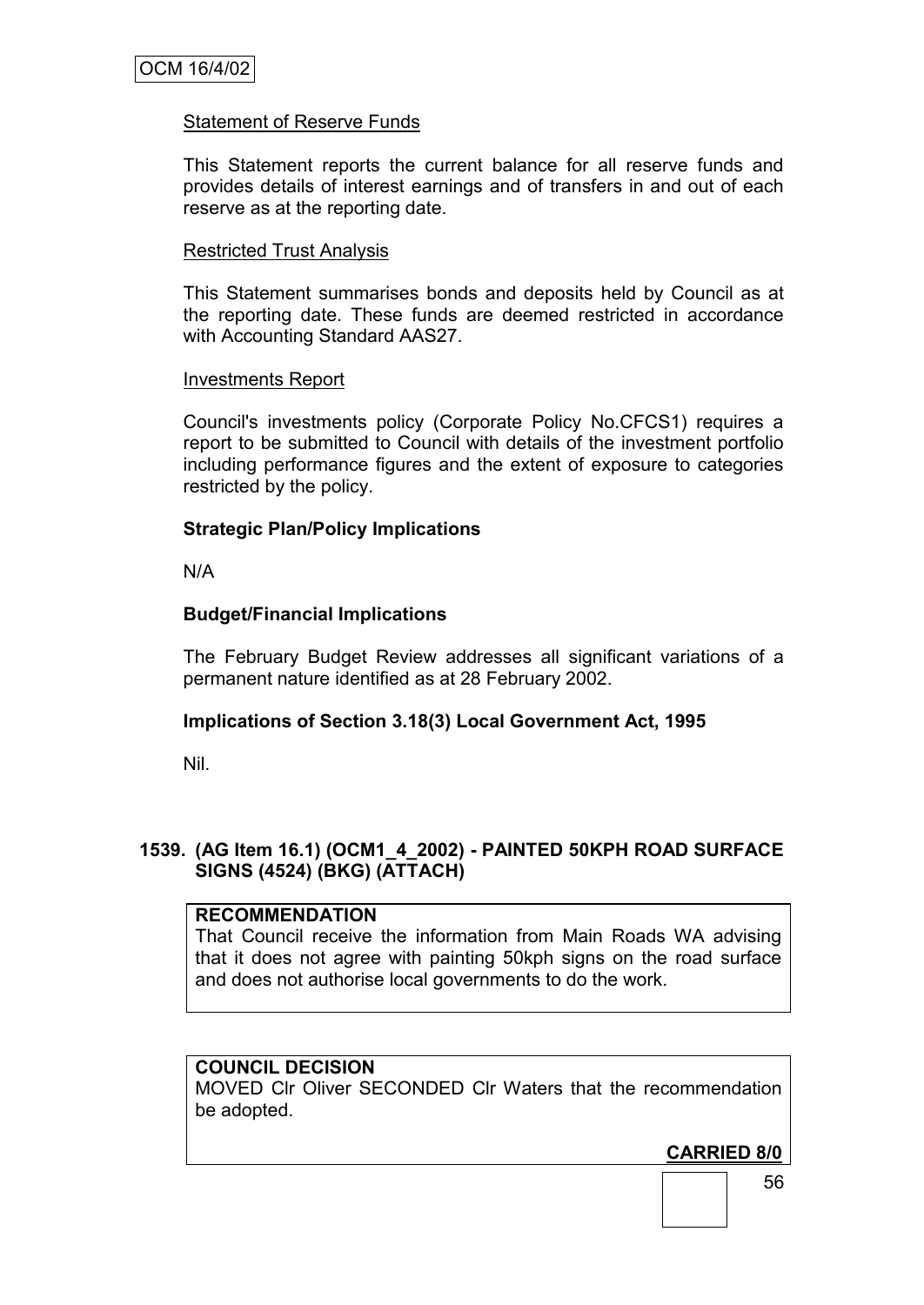# **Background**

At the Ordinary Meeting of Council held on 19 February 2002, Mayor Lee requested that the Engineering Department investigate the possibility of the Main Roads and Council painting large 50 kph signs on the road surface of all applicable roads within the district.

#### **Submission**

N/A

# **Report**

All local roads in Western Australia (or residential streets) have a default speed of 50 kph unless otherwise signed.

Legislation was recently passed that reduced the 60 kph default speed to 50 kph.

Mayor Lee, on a trip to New South Wales, noticed that 50 kph signs were painted on the road surfaces and was impressed with its impact. He requested that the matter be investigated.

Main Road WA was contacted for their opinion of the proposal. They have advised they do not support the painting of 50 kph signs on the road as they considered it expensive and unnecessary.

They are the sole authority for the installation of signs and pavement markings and all such works are to be carried out through the Main Roads. (See e-mail attached dated 12/3/02).

They point out that Council has no authority to install signs or pavement markings on roads in Western Australia.

The WA Local Government Association advise they are not pursuing this issue at present with Main Roads WA on behalf of local government.

# **Strategic Plan/Policy Implications**

One of the objectives in the Corporate Plan is:

 To construct and maintain roads which are the responsibility of the Council in accordance with recognised standards and are convenient and safe for use by vehicles, cyclists and pedestrians.

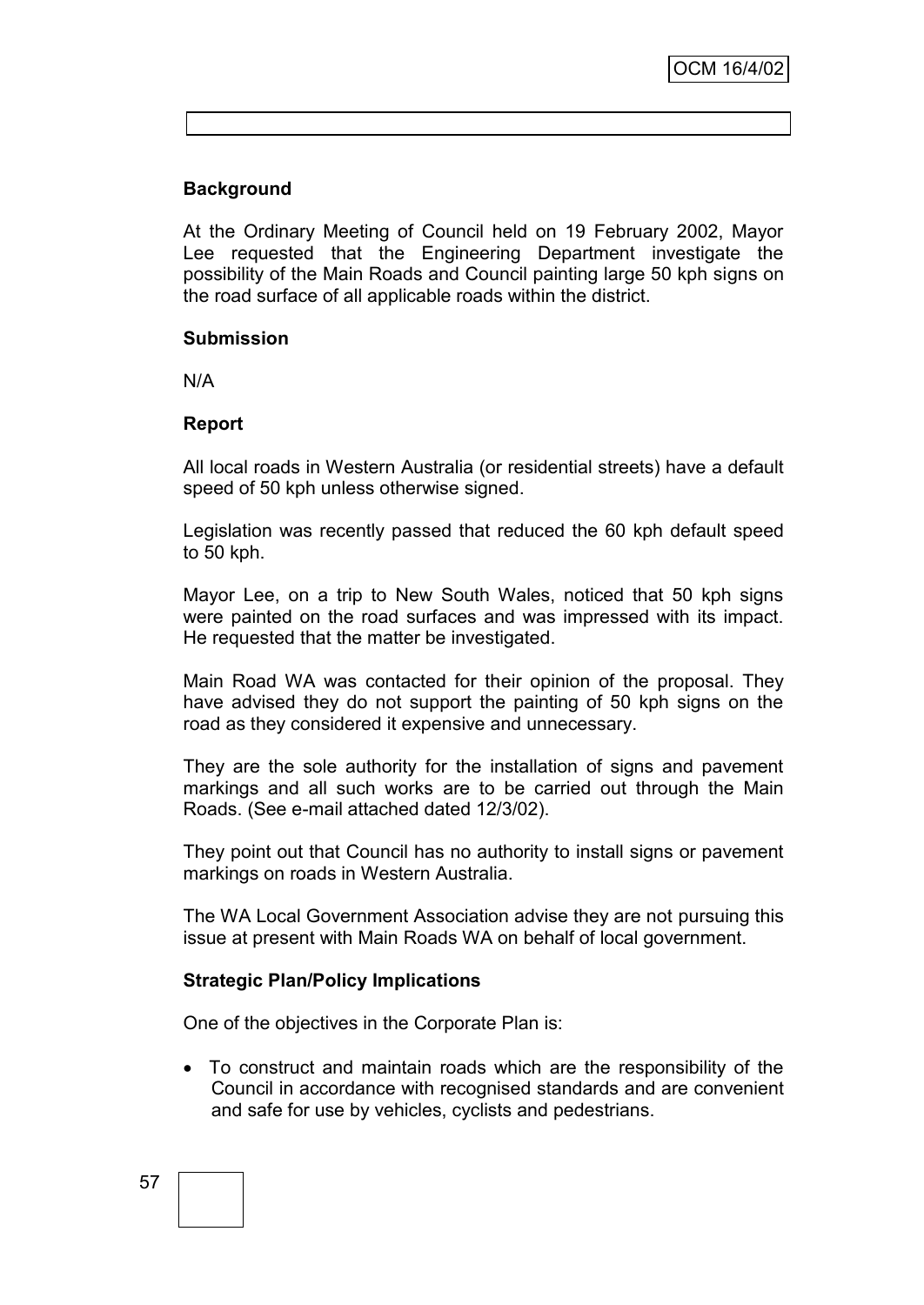# **Budget/Financial Implications**

There is currently no allocation within the roads budget for painting signs on roads. If Council were authorised to proceed with the proposal, quotations would have to be obtained and the funds allocated at the budget meeting.

# **Implications of Section 3.18(3) Local Government Act, 1995**

Nil.

# **1540. (AG Item 16.2) (OCM1\_4\_2002) - TENDER NO. 03/2002 - SUPPLY AND INSTALLATION OF CAPPING SYSTEM TO HENDERSON LANDFILL (RNJ) (4900)**

# **RECOMMENDATION**

That Council accept the tender from Canning Vale Earthmoving for the Supply and Installation of Capping System to Henderson Landfill for the lump sum of \$790,251(GST included) including \$38,500 provisional sum.

# **COUNCIL DECISION**

MOVED Clr Oliver SECONDED Clr Waters that the recommendation be adopted.

**CARRIED 8/0**

# **Background**

Tenders were called for the supply and installation of a capping system for Cell 2 at Henderson Landfill, closing Tuesday 12 March 2002.

Cell 1 was successfully capped in June 1999 with a Compacted Clay Layer (CCL). This cell was subsequently drilled and methane management bores installed in April 2000. These bores have remained capped pending the completion of filling to Cell 2. Compacted waste levels in Cell 2 have now reached the design profiles in readiness for installation of an impermeable capping. The purpose of this capping is to exclude rainwater from entering the waste and to contain the methane generated by the natural degradation of the waste. Relatively minor settlements have been recorded in the finished surface levels of the 2 year old clay capping on Cell 1. (0.1-0.3m over a maximum depth of waste of 22m). As the waste in this cell is 8-12 years old, this suggests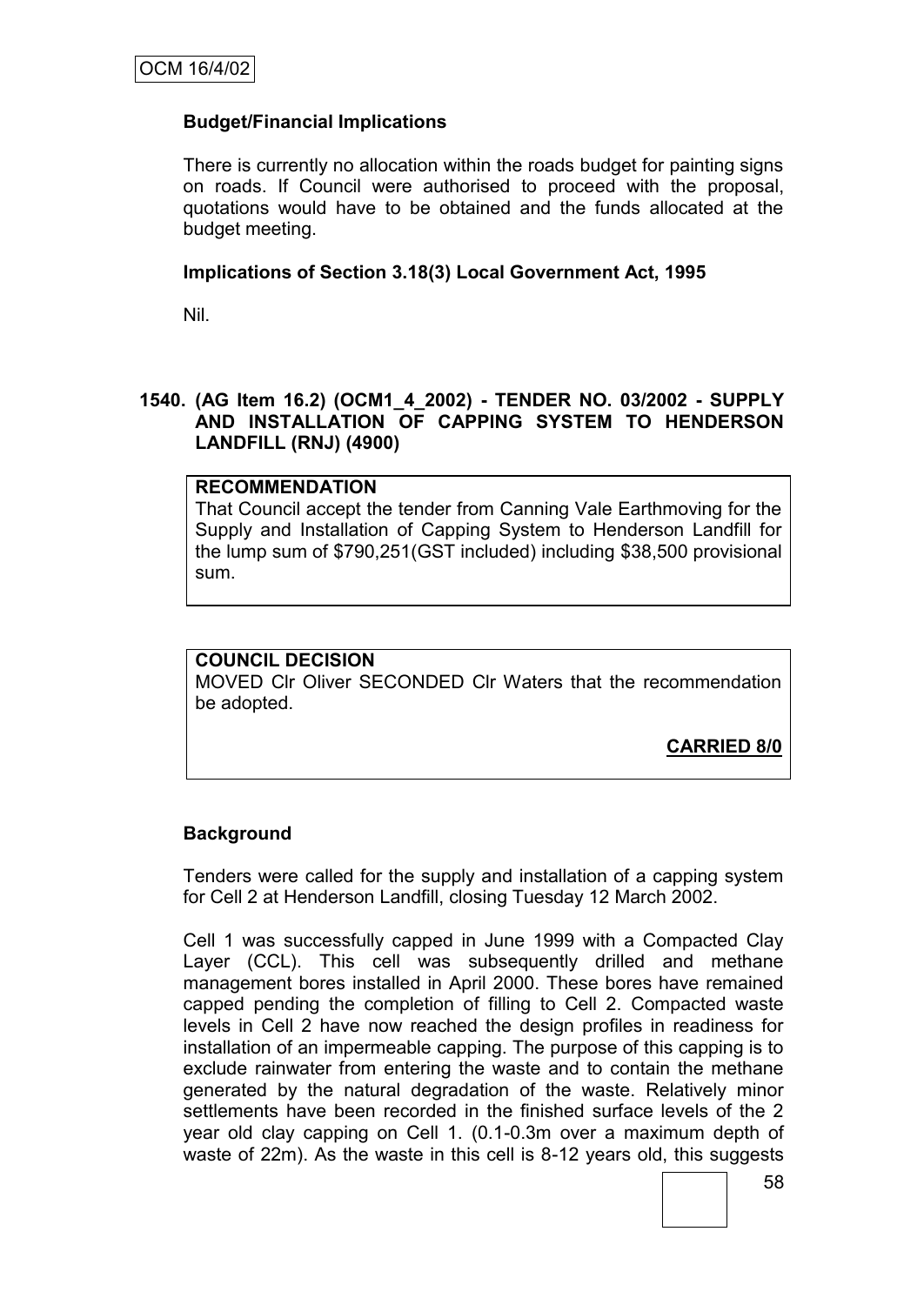that the relatively high level of waste compaction achieved on this site will probably minimise the degree of settlement experienced.

### **Submission**

Five tenderers submitted a total of 10 complying and one non-complying lump sum tender for the project.

ATA Construction submitted the non-complying tender for capping with a LDPE membrane.

### **Report**

| <b>Company Name</b>          | <b>Tendered Price</b><br><b>Inclusive of GST</b> | <b>Type of Capping</b>   | <b>Score</b> |
|------------------------------|--------------------------------------------------|--------------------------|--------------|
| Canning Vale                 | \$790,251                                        | <b>Compacted Clay</b>    | 97%          |
| Earthmoving                  | \$834,251                                        | Geosynthetic Clay        |              |
| <b>ATA Construction</b>      | \$816,841                                        | Low Density Polyethylene | 94%          |
|                              | \$873,491                                        | Compacted Clay           |              |
|                              | \$977,331                                        | Geosynthetic Clay        |              |
| <b>Goldfield Contractors</b> | \$962,786                                        | Geosynthetic Clay        | 94%          |
|                              | \$1,080,266                                      | Compacted Clay           |              |
| <b>NK Contractors</b>        | \$988,050                                        | Geosynthetic Clay        | 92%          |
|                              | \$1,242,450                                      | Compacted Clay           |              |
| Ertech                       | \$1,207,087                                      | Compacted Clay           | 94%          |
|                              | \$1,267,351                                      | Geosynthetic Clay        |              |

# **Tender Summary Sheet**

Tender documentation required that each tenderer submitted a lump sum price for the supply and installation of a compacted clay capping (CCL) and an alternate price for the supply and installation of a Geosynthetic Clay Layer (GCL).

#### Tender Evaluation

The scores were based on the evaluation criteria set out in the tender covering price (60%), technical conformance (10%), safety management (5%), quality management (5%), experience (15%) and references (5%).

Any of the 10 complying tenders submitted, could be accepted on the basis of the tenderer's competency, experience with these materials and proven performance in the construction industry. Consequently, only the two lowest tenderers were interviewed to confirm that their lump sum prices allowed sufficiently for all the works specified.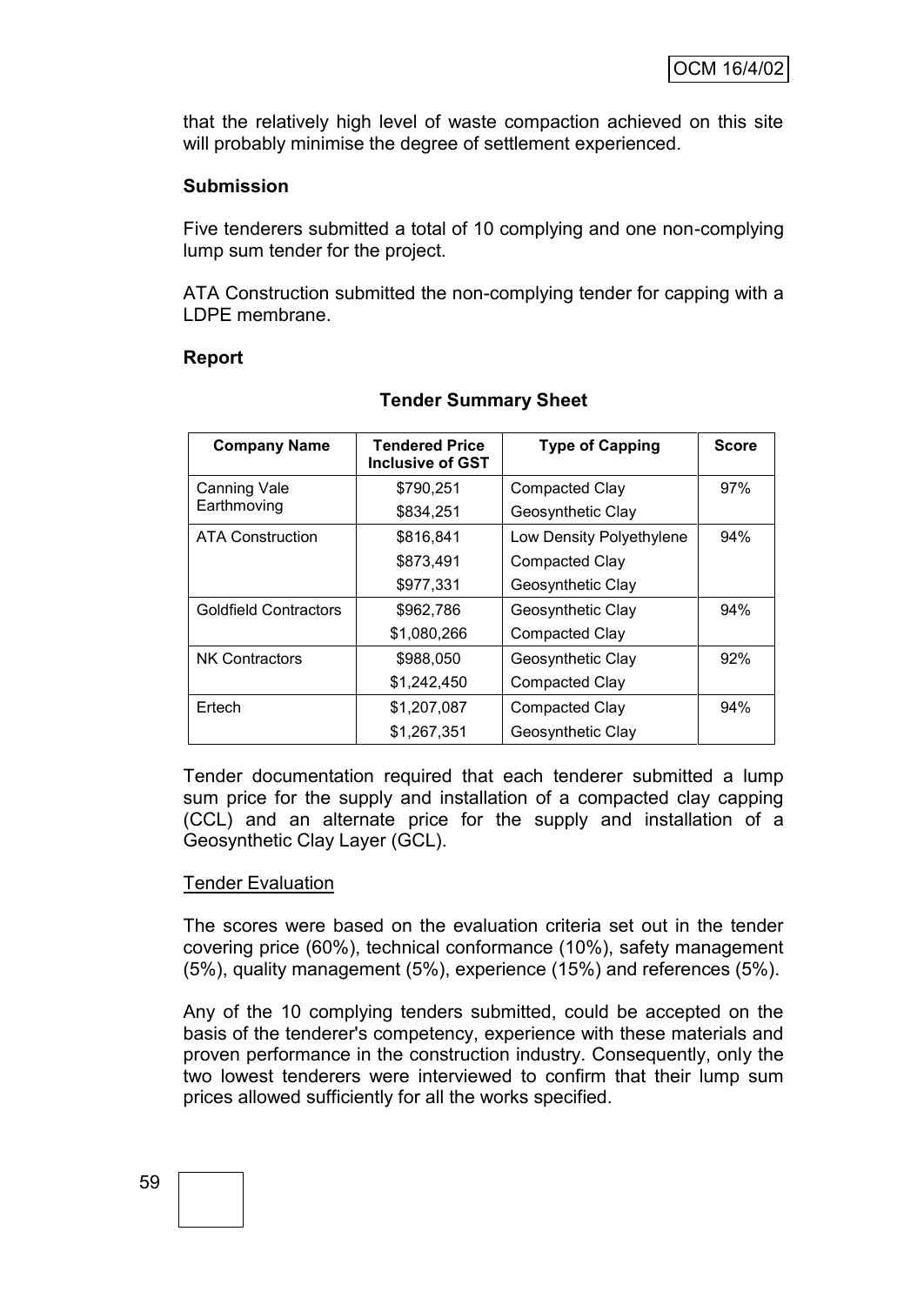Both ATA and Canning Vale Earthmoving made similar provision for preliminary earthworking of the waste. The main difference in their pricing came in the supply and installation of the capping. Clay capping in Canning Vale's case was the cheapest option at a total cost of \$790,251.

As mentioned earlier in this report, the clay capping on Cell 1 has performed well to date, with no evidence of cracking or scouring of the protection layer however, the main test will come when the methane gas evacuation commences.

ATA's cheapest option of \$816,841 was for a Low Density Polyethylene (LDPE) capping. While synthetic materials have been used in capping of landfill in recent years, LDPE was not specified for this tender because of the lack of historic information available on their long term performance. The LDPE capping system proposed would have similar flexibility and greater impermeability than a clay cap. Synthetic caps also generally require a shorter installation period which could be of benefit at this time of the year.

However, a half metre thick clay liner is still the industry standard capping detail and considering the \$26,500 price differential with the synthetic product are the best options for Cell 2.

Waste Services currently manage all leachate generated from this site with a combination of recirculation and treatment. When Cell 2 and Cell 3 (at the end of the year) are capped, there will be an anticipated decrease in the amount of leachate requiring treatment, due to the exclusion of rainfall from these waste cells.

Methane is programmed to be extracted and flared from Cells 1 and 2 by October 2002, again reducing the loss of waste bi-products to acceptable levels. Given these management regimes and the predicted reduction to the stabilisation period for closed cells with leachate recirculation, these cells could expect to be landscaped inert mounds in 10 years time.

Consequently, the lowest tender, submitted by Canning Vale Earthmoving is recommended to be accepted, as it provides an industry standard treatment offering adequate levels of security for the risks outlined above.

# **Strategic Plan/Policy Implications**

One of the objectives of the Strategic Plan is to have an environmentally sound management strategy of the Council controlled waste system.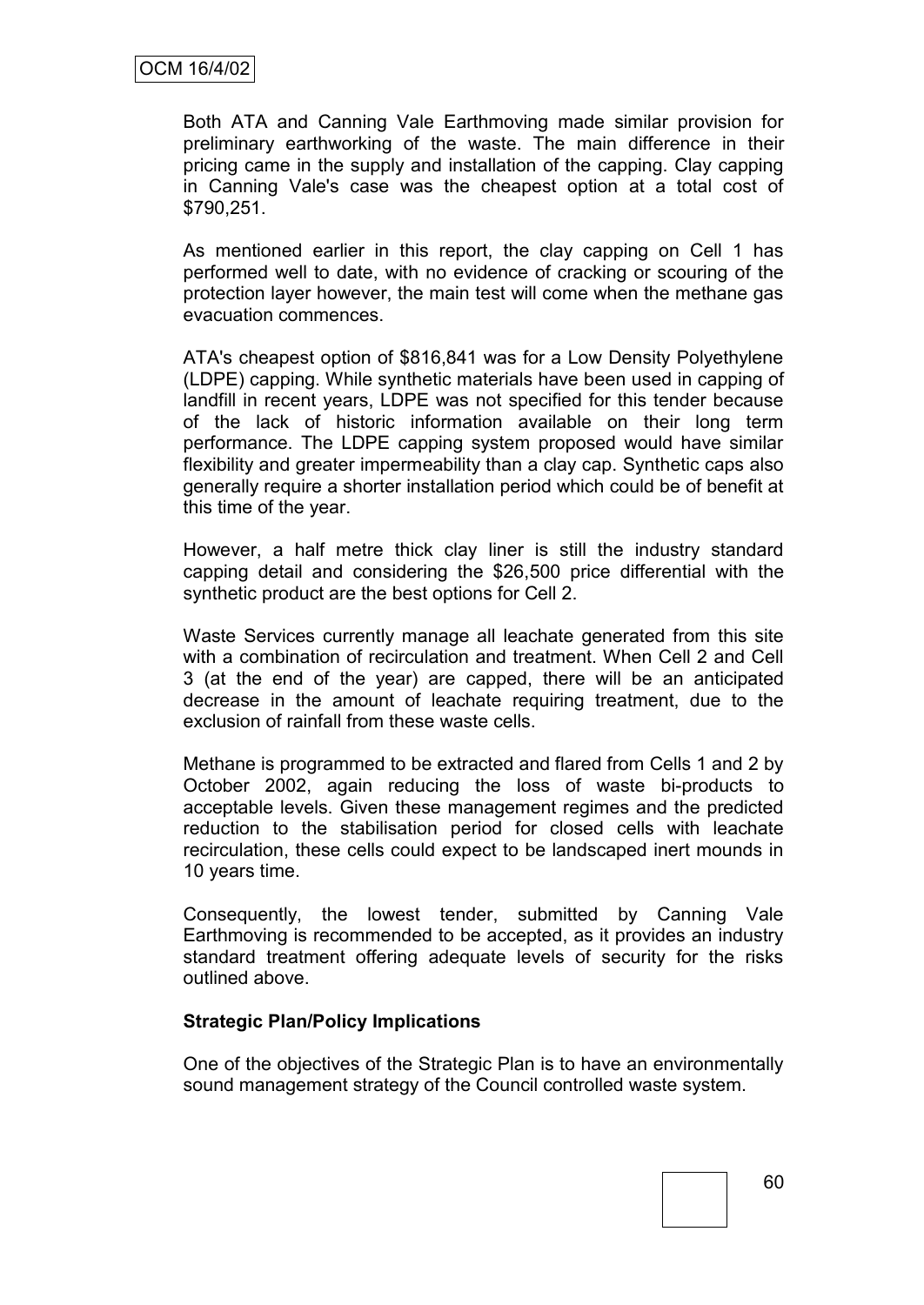# **Budget/Financial Implications**

There is an allocation of \$750,000 for the covering of Cells in this year's budget. These funds have been allocated from the Rubbish/Development Reserve Fund.

# **Implications of Section 3.18(3) Local Government Act, 1995**

Nil.

# **1541. (AG Item 16.3) (OCM1\_4\_2002) - TENDER NO. 01/02 - CLEANING OF PUBLIC BUILDINGS (4435) (GG) (ATTACH)**

### **RECOMMENDATION**

That Council accept the tenders from Dominant Property Services and Delron Cleaning Pty Ltd for Tender No. 01/02 - Cleaning of Public Buildings for the period March 2002 to February 2004 (with two extension options of 12 months each), for the following variable sums:-

- (1) Group 1 Recreation Facilities Dominant Property Services at \$42,416 per annum;
- (2) Group 2 Community Facilities Delron Cleaning Pty Ltd at their alternative tender of \$38,673 per annum plus the various rates indicated in their tender submission for the Civic Centre Halls; and Community Halls; and
- (3) Group 3 Administration Facilities Delron Cleaning Pty Ltd at their alternative tender at \$60,157 per annum.

#### **COUNCIL DECISION**

MOVED Clr Oliver SECONDED Clr Waters that the recommendation be adopted.

# **CARRIED 8/0**

# **Background**

The current 2 year contract with an option of a 12 month extension for the cleaning of Council's various building facilities was not extended for that 12 month option. Consequently, a tender has been called to clean any or all of the following groups of public facilities: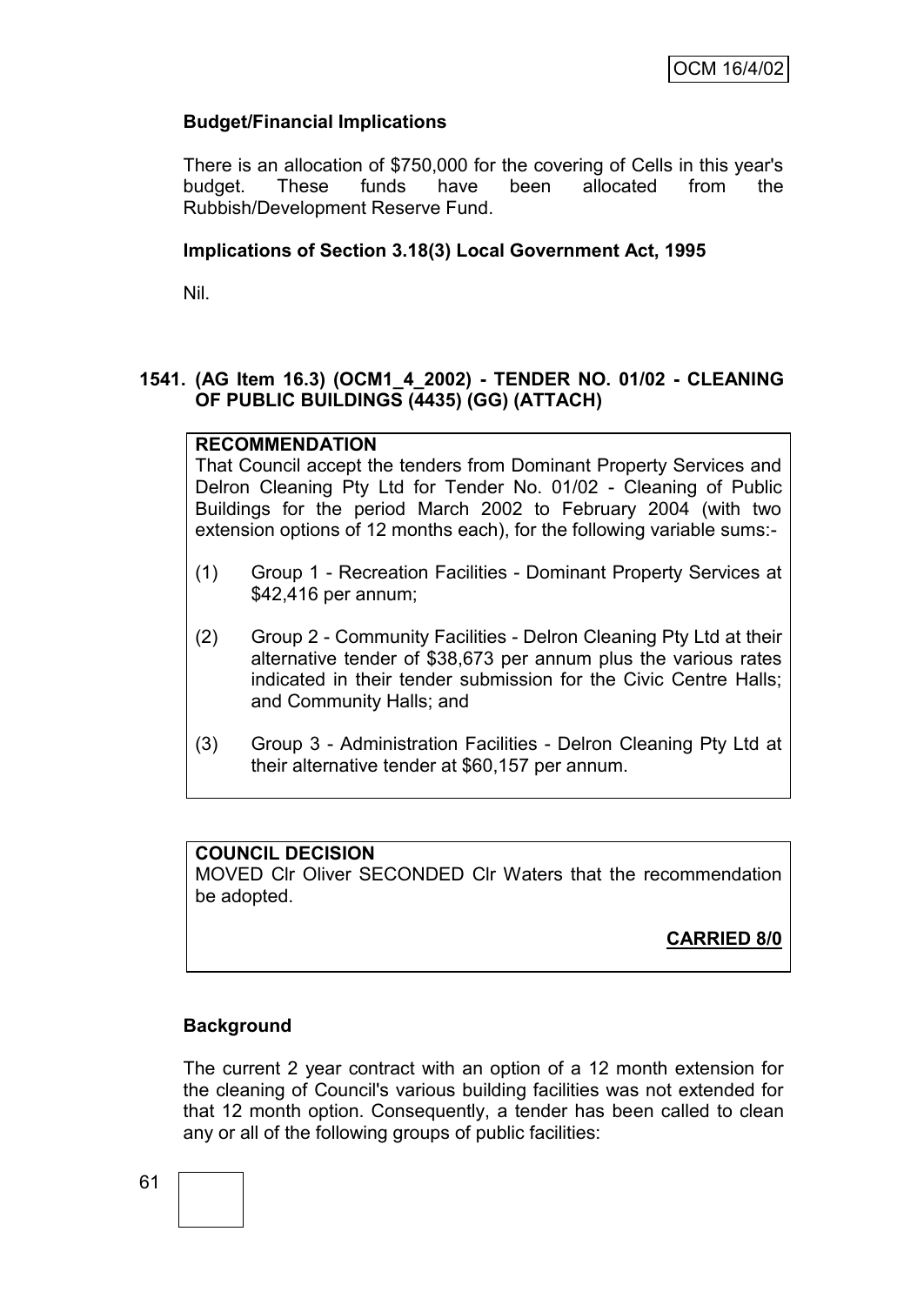- Group 1 Recreation Facilities
- Group 2 Community Facilities
- Group 3 Administration Facilities

The tender is for the period March 2002 - February 2004 with two extension options of 12 months each.

### **Submission**

Eleven (11) submissions were received, details of which are attached to the Agenda. All submissions complied with the tender requirements, all tenderers having also attended a mandatory briefing/site inspection to clarify any uncertainties with the proposed contract/s prior to the closing of the Tender.

For the purposes of this tender, tenderers submitted segregated prices into three main Groups, with Council reserving the right to split the tender and award separate contracts for individual or combined Groups, whichever constitutes the best overall value for money.

# **Report**

The tenders have been assessed by an independent consultant, Total Contracting Services, under the following criteria as outlined in the tender documents:- Weighting

|     |                                              | <u>vveignumg</u> |
|-----|----------------------------------------------|------------------|
| (a) | Price                                        | 50%              |
| (b) | Experience of firm in this type of work      | 15%              |
| (c) | Ability to manage the contract, staff and    |                  |
|     | performance requirements                     | 15%              |
| (d) | Evidence of company stability and experience | 15%              |
| (e) | Achievement of, or progress toward, Quality  |                  |
|     | Assurance certification                      | 5%               |

The top five assessments under these criteria as determined by Council's consultant, are as follows:

| Group 1 - Recreation Facilities:<br>• Dominant Property Services<br>• Delron (Alternative)<br>$\bullet$ Delron<br>• MP Cleaning Contractors<br>$\bullet$ Lists |              |
|----------------------------------------------------------------------------------------------------------------------------------------------------------------|--------------|
| Group 2 - Community Facilities:<br>Delron (Alternative)<br>$\blacksquare$<br>Delron                                                                            | 84%<br>78.3% |

**Dominant Property Services** 70%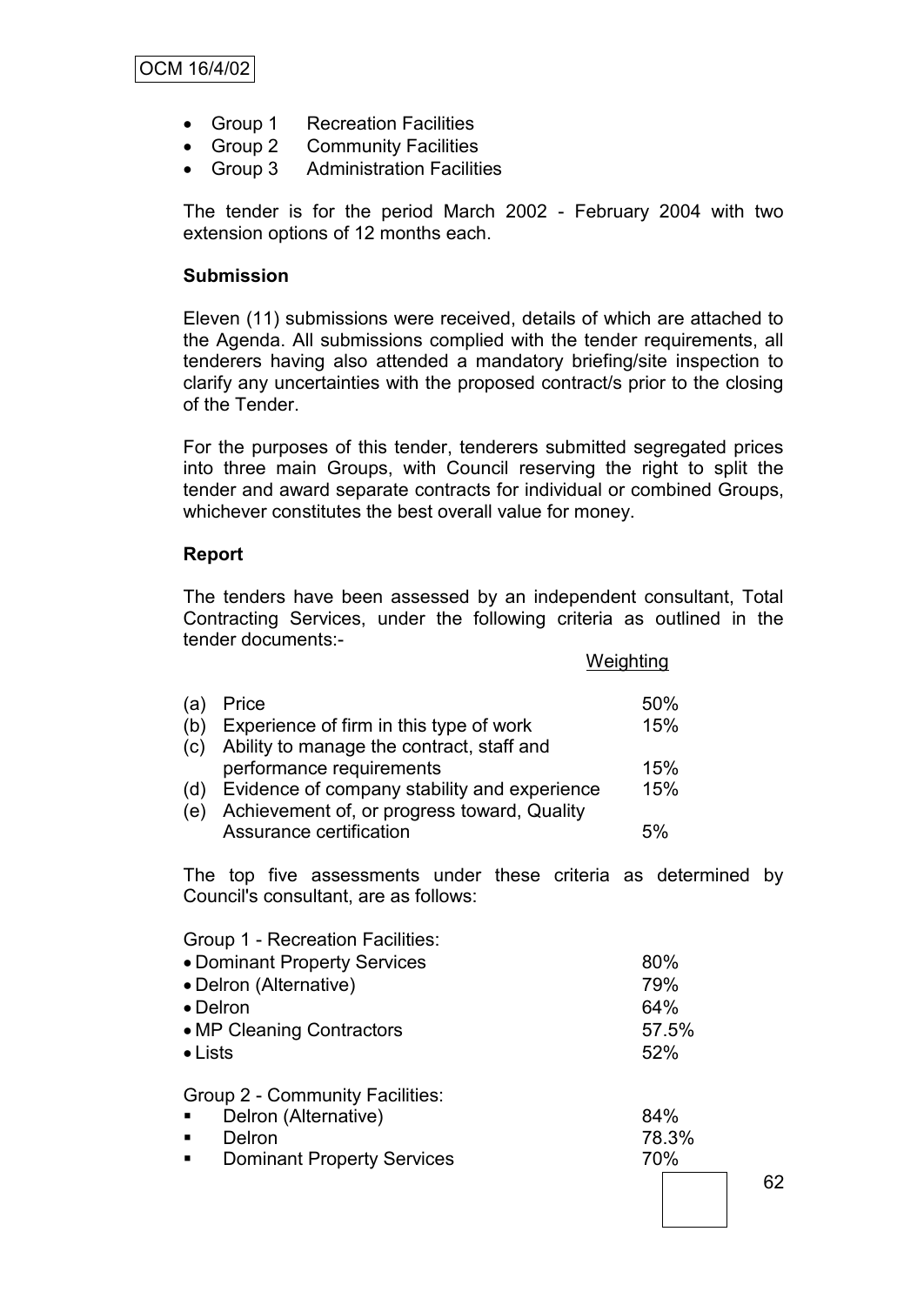|                | <b>MP Cleaning Contractors</b><br>Lists | 37.5%<br>No Tender |
|----------------|-----------------------------------------|--------------------|
|                | Group 3 - Administration Facilities:    |                    |
| $\blacksquare$ | Delron (Alternative)                    | 84%                |
|                | Delron                                  | 74%                |
| $\blacksquare$ | <b>Dominant Property Services</b>       | 70%                |
| $\blacksquare$ | <b>MP Cleaning Contractors</b>          | 62.5%              |
|                | _ists                                   | No Tender          |

Based on the information that was made available it is recommended that the contract for cleaning for Groups 1, 2 and 3 be awarded as follows:

- Group 1 Dominant
- Group 2 Delron (Alternative)
- Group 3 Delron (Alternative)

Dominant achieved the highest weighted score for Group 1; this recommendation provides the best overall value for money.

Delron were clearly the best overall value for money for Groups 2 and 3 with both their compliant bid and alternate bid. Delron stated in their offer that consumable quantities (estimated usage figures) provided by the City of Cockburn are questionable and have offered to operate the contract on a cost plus 5% basis. Delron would produce invoices for inspection. The difference in prices is approximately \$18,000 difference for Group 3 and 8,000 difference for Group 2 (without the costs of consumables included.

It is recommended the City of Cockburn liaise with Delron prior to formal award of the contract to gain an estimate of proposed usage as a guide for monitoring purposes.

The tender documents allow for annual review of prices in accordance with a formula linked to Statutory Award Rates.

# **Strategic Plan/Policy Implications**

One of the strategic plan objectives is to construct and maintain community buildings which are owned and managed by the Council and the other relevant objective is to deliver services and to manage resources cost effectively without compromising quality.

# **Budget/Financial Implications**

The total of the previous cleaning contract was approximately \$150,000 per year, whilst the recommendation for the new contract combined is about \$170,000. However, it should be noted that the scope of works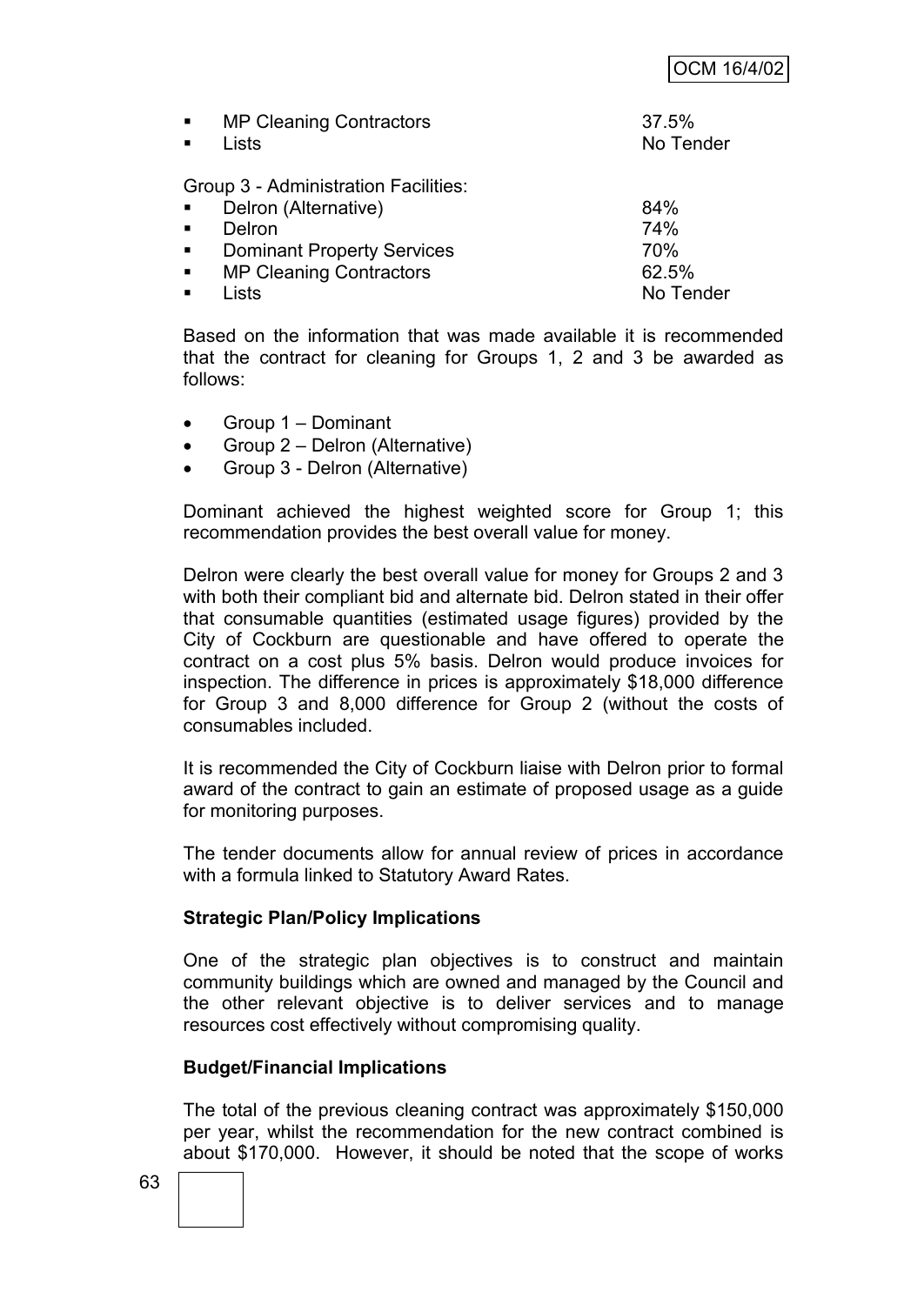has been completely reviewed with more facilities being included in the tender. Cleaning costs under the recommended tender are adequately catered for in the Building Maintenance Budget.

# **Implications of Section 3.18(3) Local Government Act, 1995**

Nil

# **1542. (AG Item 16.4) (OCM1\_4\_2002) - CONSTRUCTION OF WASTE TRANSFER STATION FOR USE BY TRAILERS (4900) (BKG)**

# **RECOMMENDATION**

That Council defer the decision to construct a trailer transfer station until after the workshop on the landfill site is held in May/June 2002.

# **COUNCIL DECISION**

MOVED Clr Oliver SECONDED Clr Waters that the recommendation be adopted.

**CARRIED 8/0**

# **Background**

At the Ordinary Meeting of Council held on 20 November 2001, it was resolved that Council:-

- *(1) defer the construction of a waste transfer station for use by trailers at Henderson until Lot 4 (No. 900) Rockingham Road is purchased by the City of Cockburn; and*
- *(2) review the decision to construct a trailer transfer station in April 2002 if the land has not been acquired by that date.*

#### **Submission**

N/A

# **Report**

There is a need for the Council to construct a transfer station to take waste from residents.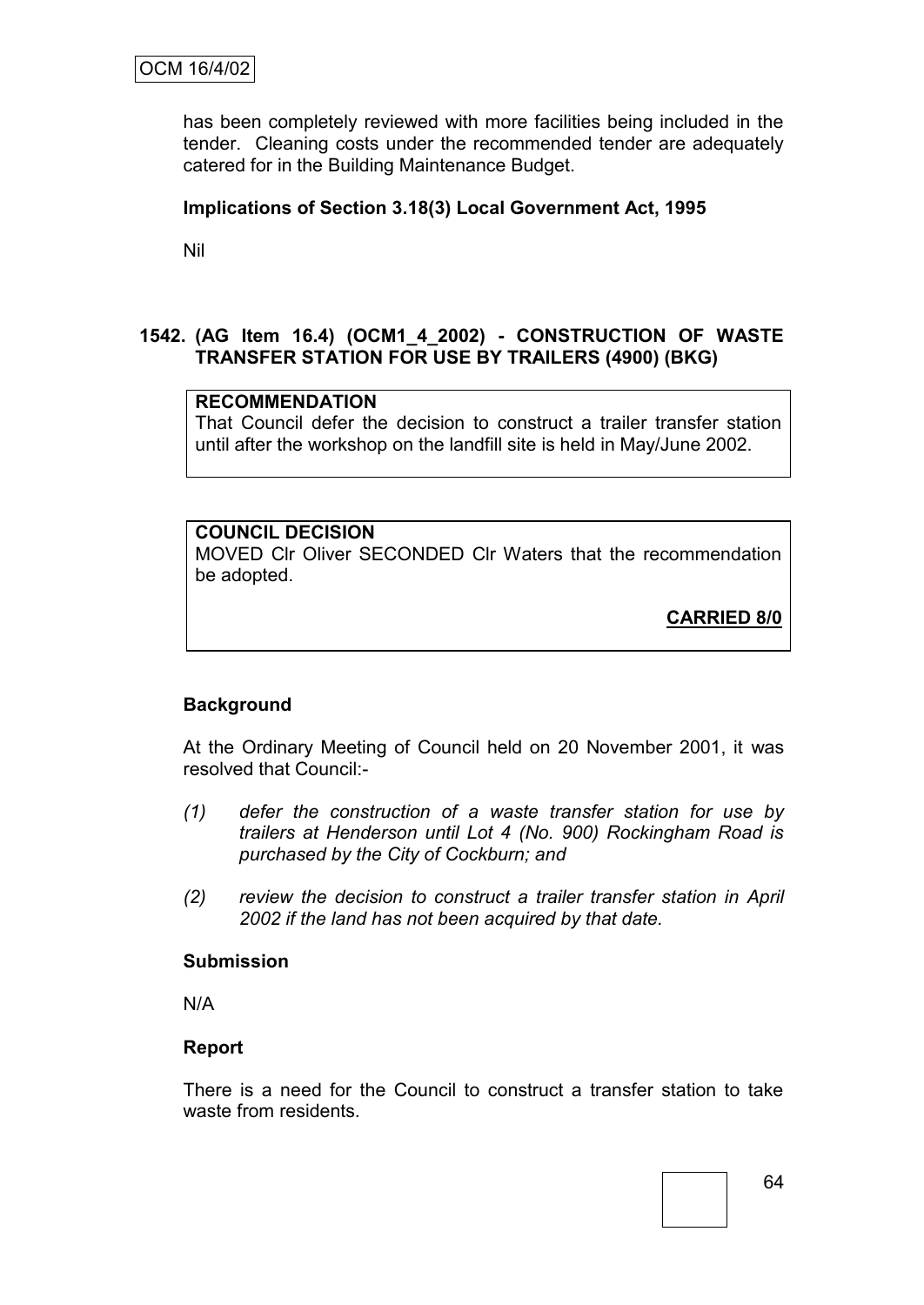With the imminent rezoning of the land where the Henderson landfill site is located to industrial, the location of a transfer station needs further investigation.

The Chief Executive Officer has proposed a workshop be held with Elected Members to discuss the various options for future waste management in Cockburn.

### **Strategic Plan/Policy Implications**

One of the objectives of the Strategic Plan states there is an environmentally sound management strategy of Council controlled waste.

### **Budget/Financial Implications**

A transfer station to collect the waste from residents is required. If Council constructs one it will cost in the vicinity of \$500,000. There is also an operating cost of approximately \$300,000.

There are currently \$400,000 allocated for the construction of a transfer station.

### **Implications of Section 3.18(3) Local Government Act, 1995**

Nil.

# **1543. (AG Item 17.1) (OCM1\_4\_2002) - PROPOSED DENTAL CLINIC - CIVIC CENTRE SITE, SPEARWOOD (2201726) (RA) (ATTACH)**

# **RECOMMENDATION**

That Council:

- (1) create a new lot of up to 1200 $m<sup>2</sup>$  on the site as identified in the master plan as attached to the agenda for sale to the Health Department for usage as a dental health clinic; and
- (2) require the Chief Executive Officer to obtain a sworn valuation and negotiate a sale price for the land with the Health Department, for future consideration by Council.

#### **COUNCIL DECISION**

MOVED Clr Oliver SECONDED Clr Waters that the recommendation be adopted.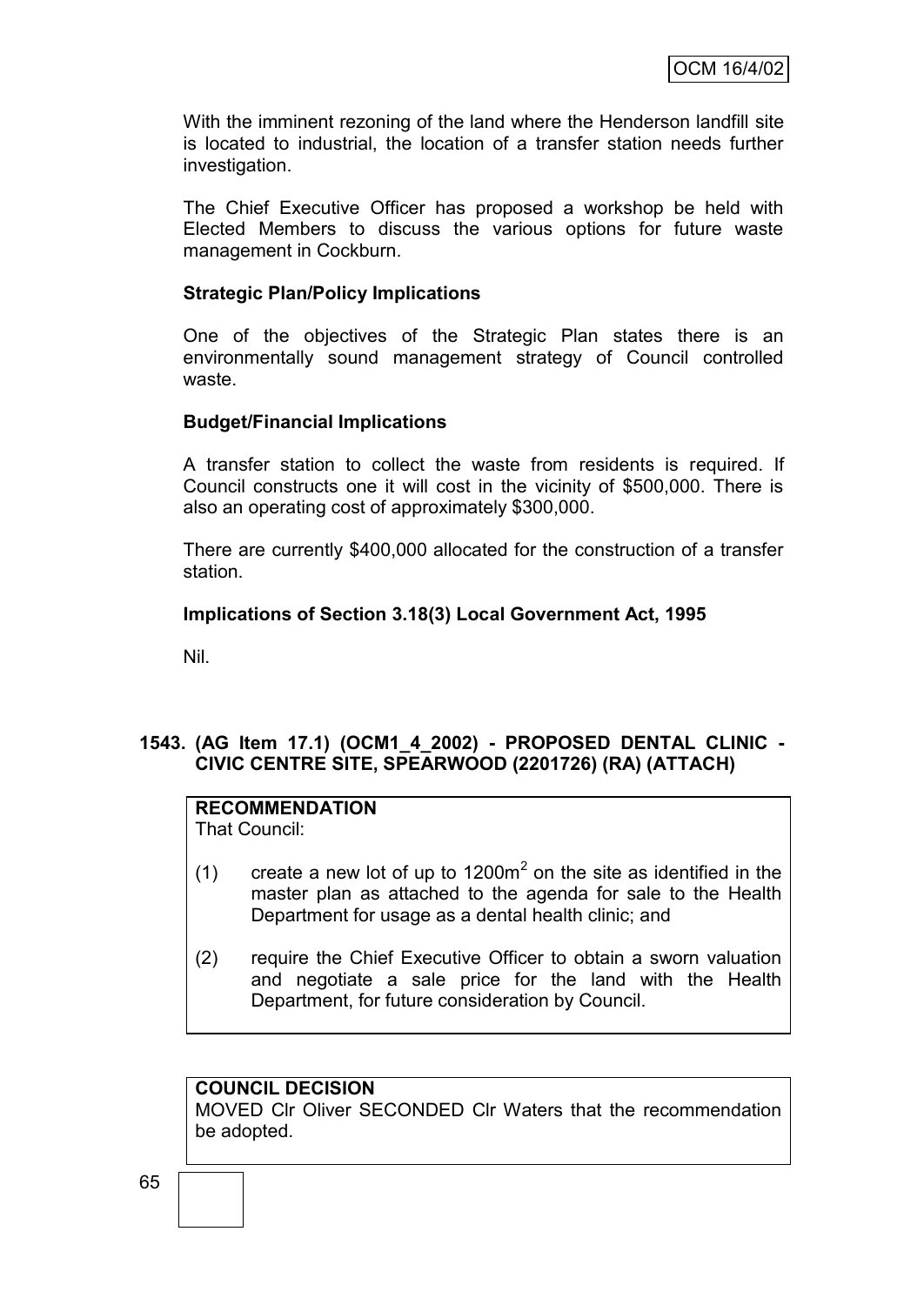# **Background**

Council at its Ordinary Meeting of 15 January 2002, resolved to sell an area of up to  $2000m^2$  to the Health Department for the construction of a Dental Health Clinic. The Council resolution included the requirement to develop a master plan for the site to allow for the clinic to be located on the site to contribute to the civic precinct and to keep open options for future community infrastructure.

### **Submission**

N/A

# **Report**

The master plan identified the major constraints for the Civic Centre Site and worked on the basis that the existing facilities would be retained. The area of land available for the Dental Health Clinic is on the car park area on the north west quadrant of the site. It is proposed that this be offered to the Health Department provided that the car parking space is available to Council on a share basis. This requirement can be managed through the Development Approval Process.

An investigation has been made into the availability of services to the site. Sewerage connection is the only matter of significant cost. Independent advice is that the cost of providing a connection to a new lot created for the sale of the land would be \$61,000.

A preliminary estimate of the value of the land has been gained which puts the value at between \$200 and \$250/square metre. The attached site plan allows for the sale of land of  $1140m<sup>2</sup>$  which equates to an estimated sale value of between \$228,000 and \$285,000.

It is proposed that the sale of the land be conditional on reaching agreement with the Health Department on joint use of car parking areas for Councillors and Council vehicles. It is anticipated that there will be at least 35 car parking bays available for shared use. The land sold will also require a right of carriageway easement on the current roadway.

It is anticipated that the Health Department will pay for the construction of the building, car park, landscaping and additional pathways and steps to allow for people using public transport to access the facilities.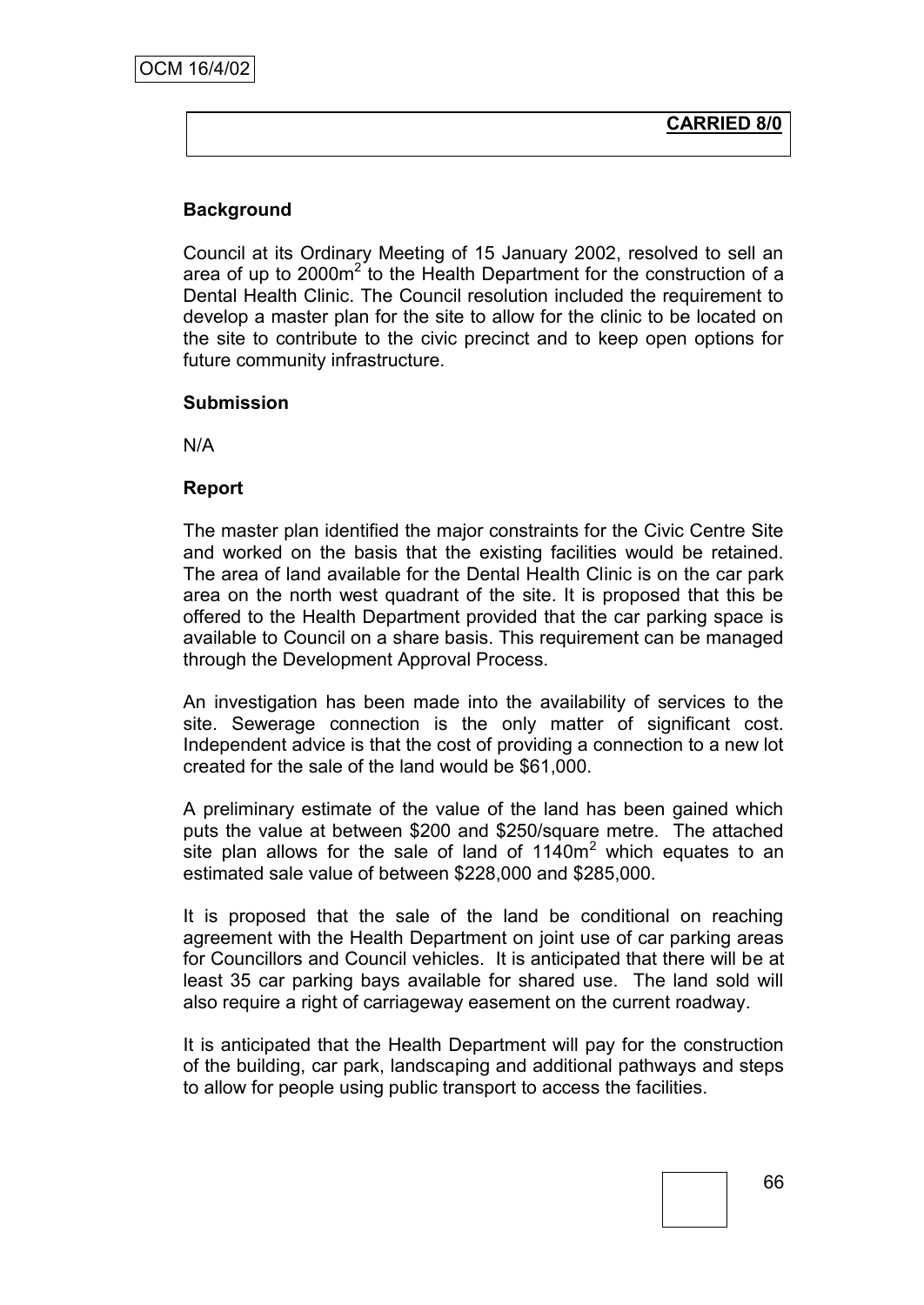# **Strategic Plan/Policy Implications**

To facilitate and provide an optimum range of Community Services.

# **Budget/Financial Implications**

Income generated from the sale has previously been resolved by Council to go to the Land Development Reserve Fund.

# **Implications of Section 3.18(3) Local Government Act, 1995**

Land sold to a State Government department to provide a public service.

# **1544. (AG Item 17.2) (OCM1\_4\_2002) - LEASE - LOT 22 PROGRESS DRIVE, BIBRA LAKE - CITY OF COCKBURN TO WA CROATIAN ASSOCIATION (INC) (1117891) (LCD)**

# **RECOMMENDATION**

That Council:-

- (1) forward a copy of the Lease to the WA Croatian Association (Inc.); and
- (2) inform the WA Croatian Association (Inc.) that the Association has until 31 July 2002, to acknowledge its acceptance of the Lease by returning the Lease duly signed and sealed to Council.

# **COUNCIL DECISION**

MOVED Clr Oliver SECONDED Clr Waters that the recommendation be adopted.

**CARRIED 8/0**

# **Background**

The initial decision regarding this matter dates back to June 1998 and neither that decision nor the subsequent decisions, set a time line upon which the WA Croatian Association (Inc.) was to take up a Lease for Lot 22 Progress Drive, Bibra Lake. In such circumstances, Lot 22 Progress Drive could remain unleased and vacant until the Association decides to implement its plans to build the soccer pitch on Lot 22. That is, an application to commence development could be submitted by the Association at any time it wishes in the future. The objective of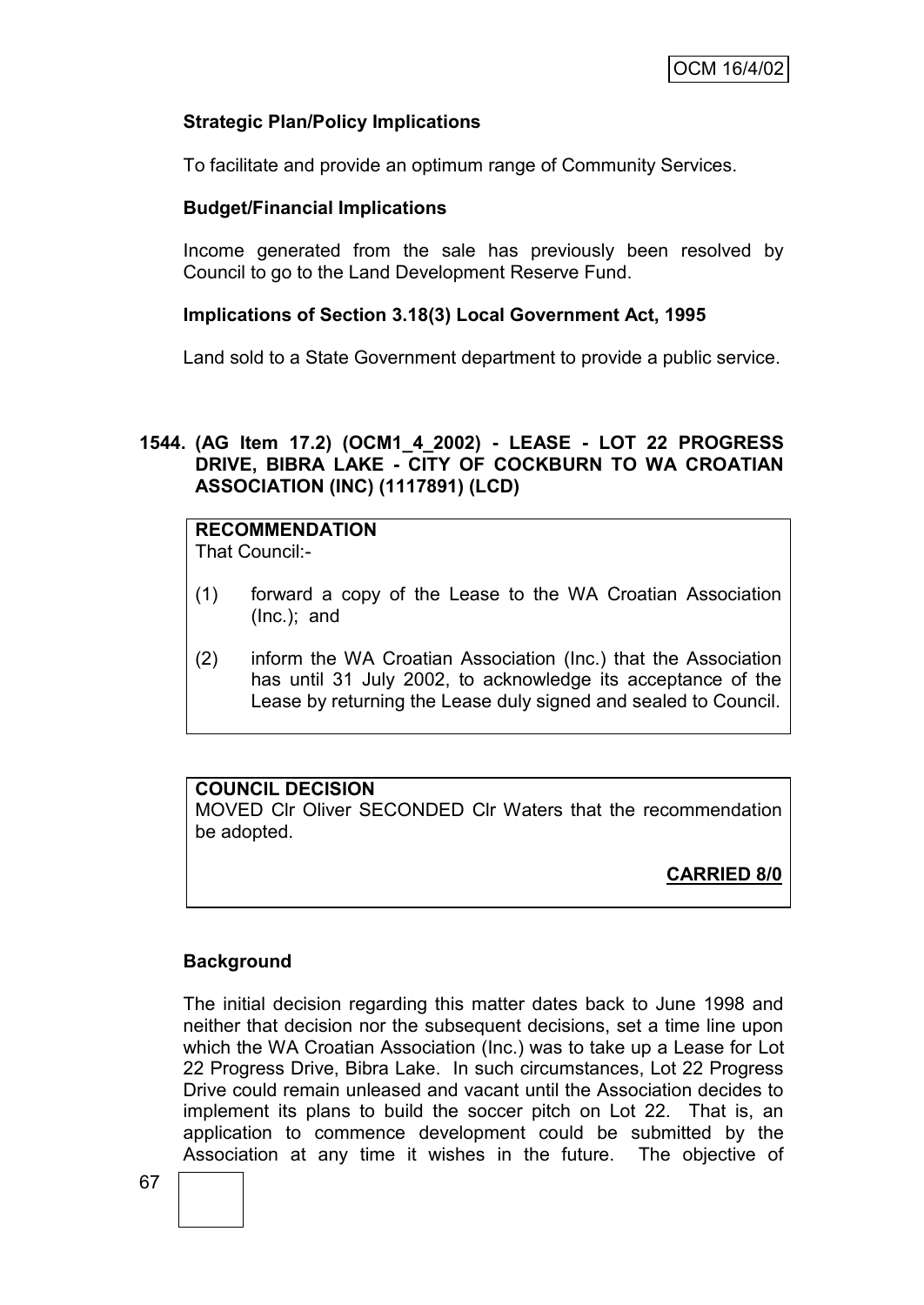presenting the Lease to the Association is to bring this matter to a conclusion, by seeking its commitment to constructing the pitch within a known time period.

# **Submission**

N/A

# **Report**

The Lease contains the usual clauses in relation to the leasing of land to another for the purposes of development. There are the issues of Quiet Enjoyment, Rent and Other Payments, Special Conditions, Insurance, Indemnity and Limit of Lessor's Liability.

A special note should be taken of "Annexure 1", which sets out the Special Conditions. In clause (1) thereof it specially states if the requirements of the clause are not satisfied the Lease is then terminated unless the Lessor advises the Lessee otherwise in writing.

The Lease places the responsibility on the WA Croatian Association (Inc.) to perform within the criteria established. This onus placed on the Association will enable the proposal to be closely monitored to ensure full compliance with the requirements contained in the Agreement.

If the recommendation is accepted by Council the WA Croatian Association (Inc.) will be informed of Council's decision and required to sign and seal the document in preparation for final execution.

# **Strategic Plan/Policy Implications**

Key Result Area "Facilitating the Needs of Your Community" refers.

# **Budget/Financial Implications**

As contained in the Business Plan adopted by Council, in relation to the development.

# **Implications of Section 3.18(3) Local Government Act, 1995**

The Association is a separately incorporated body with which Council has no other binding arrangements, apart from the land dealings associated with the subdivision of the land, previously know as Lot 14 Progress Drive, the bulk of which remains in Council's ownership. While it is unlikely that Council would enter into this type of dealing again, the original commitment was provided by a previous Council, the consequences of which have been left for the current Council to manage. Accordingly, this has necessitated a prolonged and complex process involving the subdivision of freehold Council land, the sale of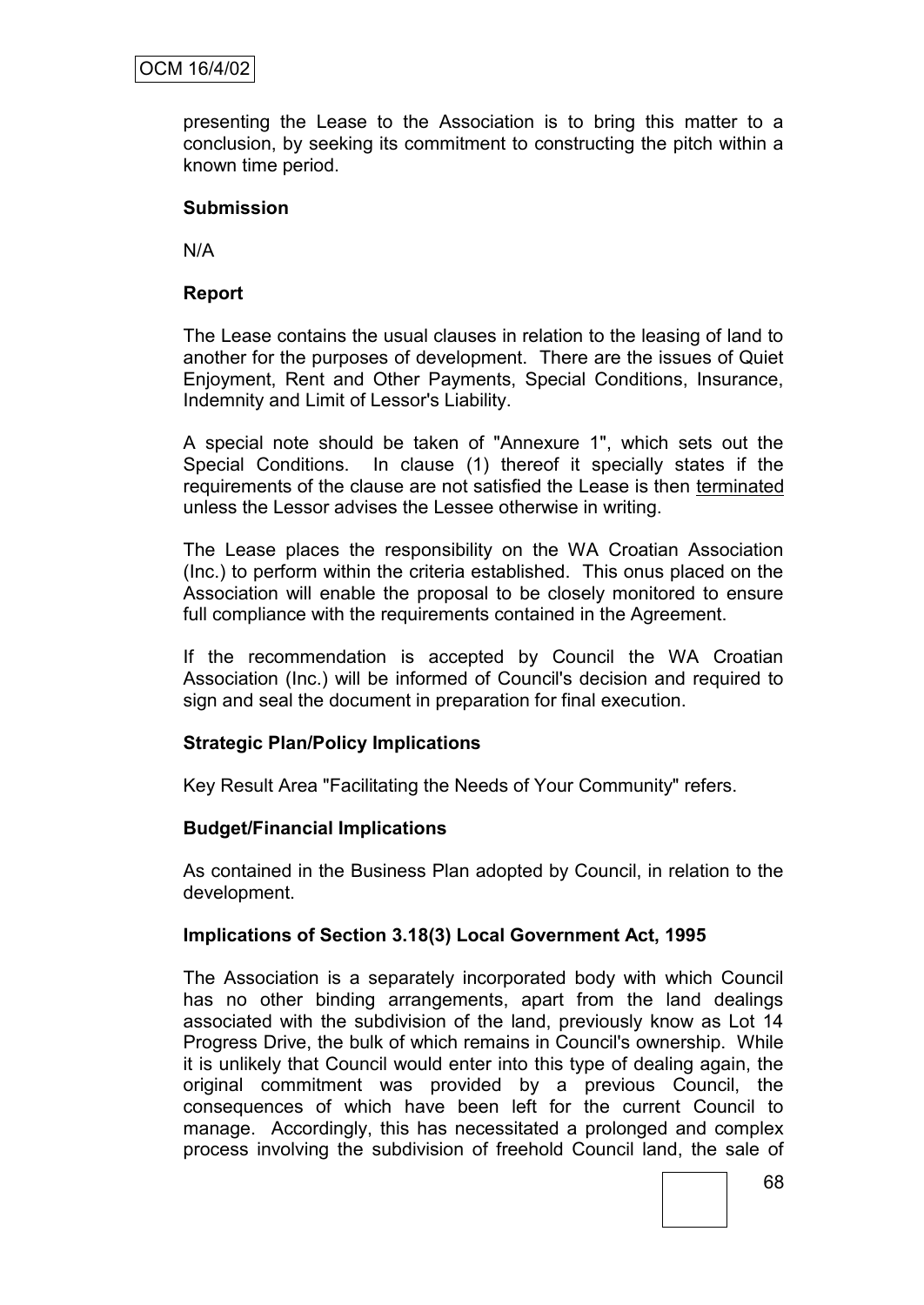part to the Association, the retention of part by Council and the creation of a third lot  $-$  Lot 22 – to be offered for lease by the Association to construct a soccer pitch.

### **1545. (AG Item 17.3) (OCM1\_4\_2002) - REVISED POSITION STATEMENT PSCS15 "GRAFFITI RESPONSE - NON COUNCIL OWNED PROPERTY" (1054) (RA) (ATTACH)**

# **RECOMMENDATION**

That Council:

- (1) adopt revised "Graffiti Response Non Council Owned Property" position statement PSCS15; and
- (2) review the operation of PSCS15 after three (3) months and subject to it being operationally effective and costs are maintained within the budget, retain it as the mechanism by which Council will address Graffiti to non-Council owned property.

#### **COUNCIL DECISION** MOVED Clr Oliver SECONDED Clr Waters that the recommendation be adopted.

**CARRIED 8/0**

# **Background**

At its meeting of August 2001, Council adopted new position statements in relation to the removal of graffiti within the district in response to the Community Needs Survey and the understanding Elected Members had of the importance of the issue to residents. The sum of \$50,000 was placed on the 2001/02 budget to address the issue of graffiti on non-Council owned public property. This was in addition to Council's Position Statement PSEW10 to remove Graffiti from its own property (eg. toilet blocks, public halls etc).

In September 2001, a contract was entered with The Pressure King to remove graffiti in accordance with the Position Statement. In October 2001, a graffiti hot line was established which allowed for residents to report graffiti to Council to ensure that steps were taken to remove graffiti from sites.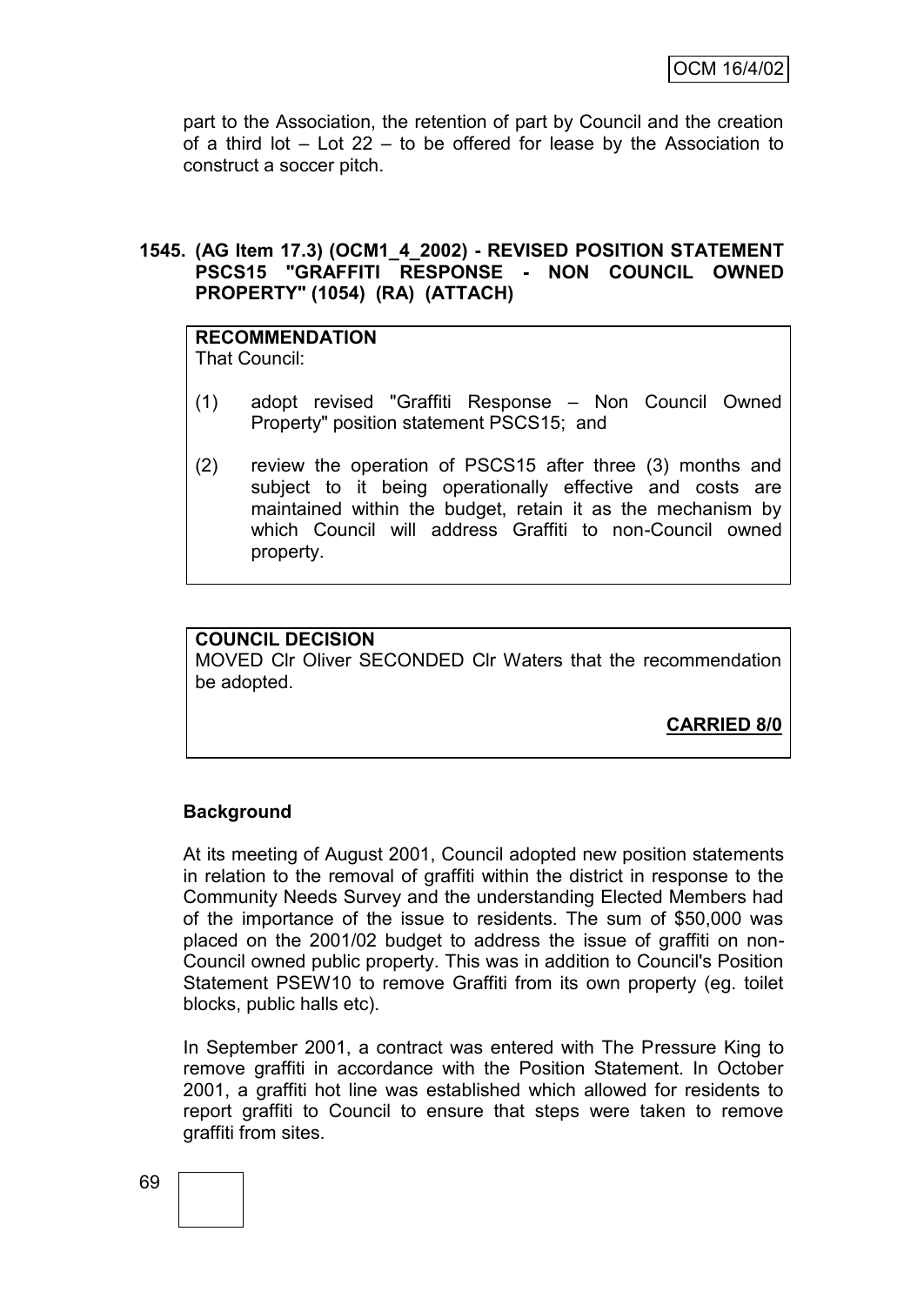# **Submission**

N/A

#### **Report**

Whilst the Position Statement PSCS15 has provided guidance to the removal of graffiti across the City, there are some areas of concern with the statement that have been difficult to implement to ensure that the objective of having graffiti removed promptly is met.

There are a number of churches that have walls and fences that are subject to graffiti and under the current policy, it is the responsibility of the church to remove. Given the limited financial resources of the churches and the moral question of taking legal action against them, the City has sought to give them additional time to remove the graffiti. In some cases the graffiti still remains.

In other circumstances, commercial premises ownership can be somewhat complex. In the case of a strata title property, there is a managing agent for the body corporate. Contacting these agents and getting them to respond in time is difficult and complex to pursue legally.

Some other metropolitan councils have adopted a policy of removing graffiti from private property in public view that has generated a great deal of goodwill with property owners and has ensured a rapid response to graffiti removal. There is still a requirement for the owner to sign the waiver and authorise the City to be able to report graffiti to Police on their behalf.

It is proposed that the revised Position Statement is implemented on a trial basis for 3 months which, in essence, allows Council to remove graffiti on private property which is in public view. Should this prove to be operationally effective and the costs remain within the budget, it be continued.

It should be noted that the proposed amended Position Statement removes any responsibility for Council to address vandalism damage to non-Council owned property (i.e. Government Utilities). However, that is not expected to cause any problems, because current practice is to refer any reports of vandalism to the relevant Government Agency.

### **Strategic Plan/Policy Implications**

Facilitating a range of services that are responsive to community needs.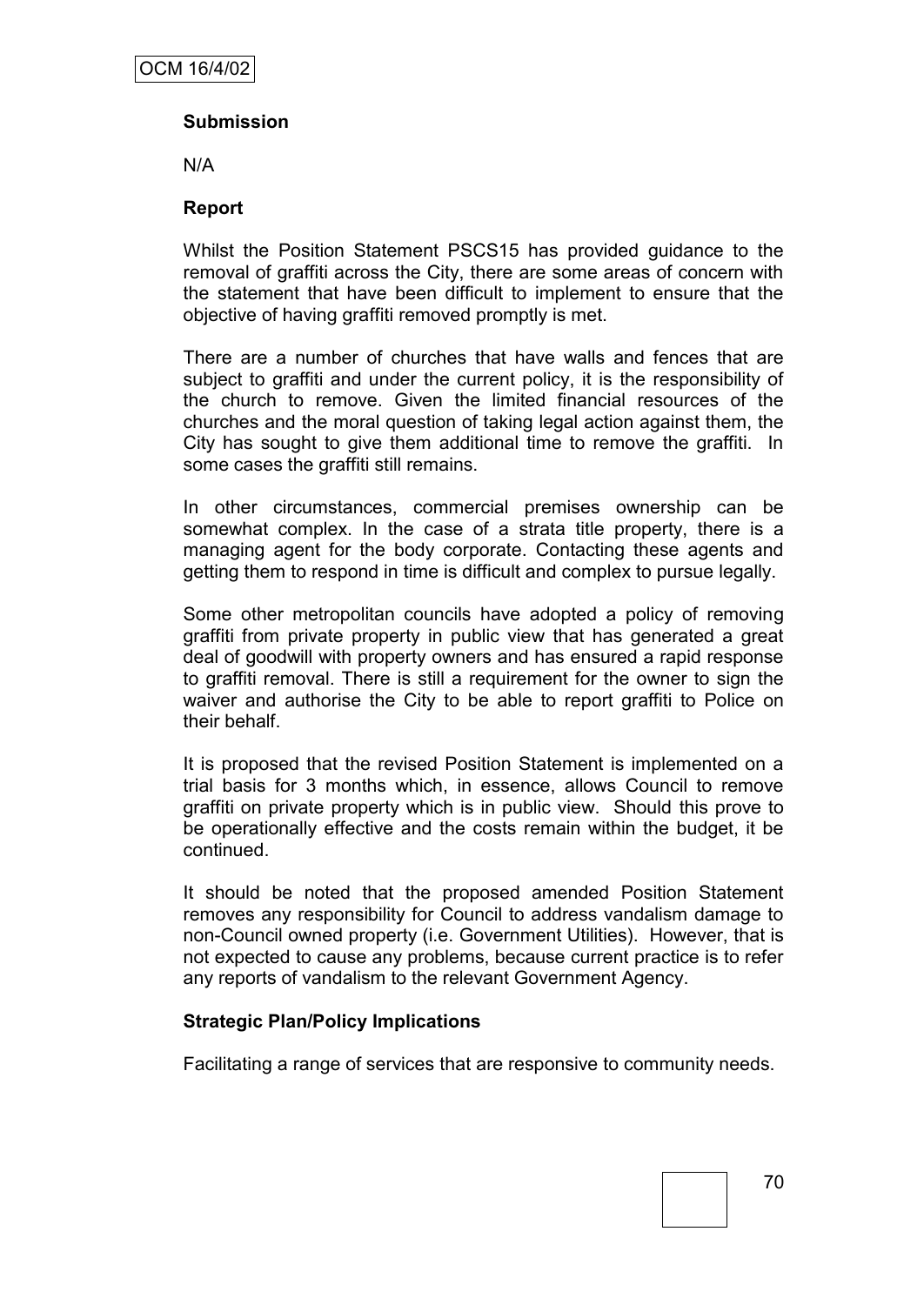### **Budget/Financial Implications**

There is a \$50,000 budget allocation for graffiti removal for 2001/02. The current cost of removing graffiti is \$1,736 per month and \$21,000 per year. It is anticipated that the total expenditure on graffiti removal under the new policy will be within budget.

#### **Implications of Section 3.18(3) Local Government Act, 1995**

Nil

### **1546. (AG Item 17.4) (OCM1\_4\_2002) - BEELIAR (PANORAMA GARDENS/BEELIAR HEIGHTS) SECURITY PATROLS (8957) (RA) (ATTACH)**

#### **RECOMMENDATION**

That Council discontinues the Beeliar Heights/Panorama Gardens security patrols as of 30 June 2002, as less than 50% of owners approved of their continuation.

### **COUNCIL DECISION**

MOVED Clr Waters SECONDED Clr Whitfield that Council defer the consideration of this matter to its Ordinary Council Meeting on 21 May 2002, pending the receipt of further information from the Minister for Housing and Works.

### **CARRIED 8/0**

#### **Explanation**

Verbal advice had been provided by officers of the Ministry of Housing and Works that approval would be provided for the Ministry to contribute toward the cost of security patrols for properties it owns, at the same rate as other land owners were required to pay. Officers prepared the report in anticipation of written confirmation of the Ministry's position. The current status is that the Minister for Housing and Works will consider the matter. The results of the survey have been forwarded to the Ministry for information. As the Ministry of Housing"s contribution is significant and will impact on the overall project, it is considered prudent for the Minister"s position to be known prior to the Council"s deliberations on the matter.

71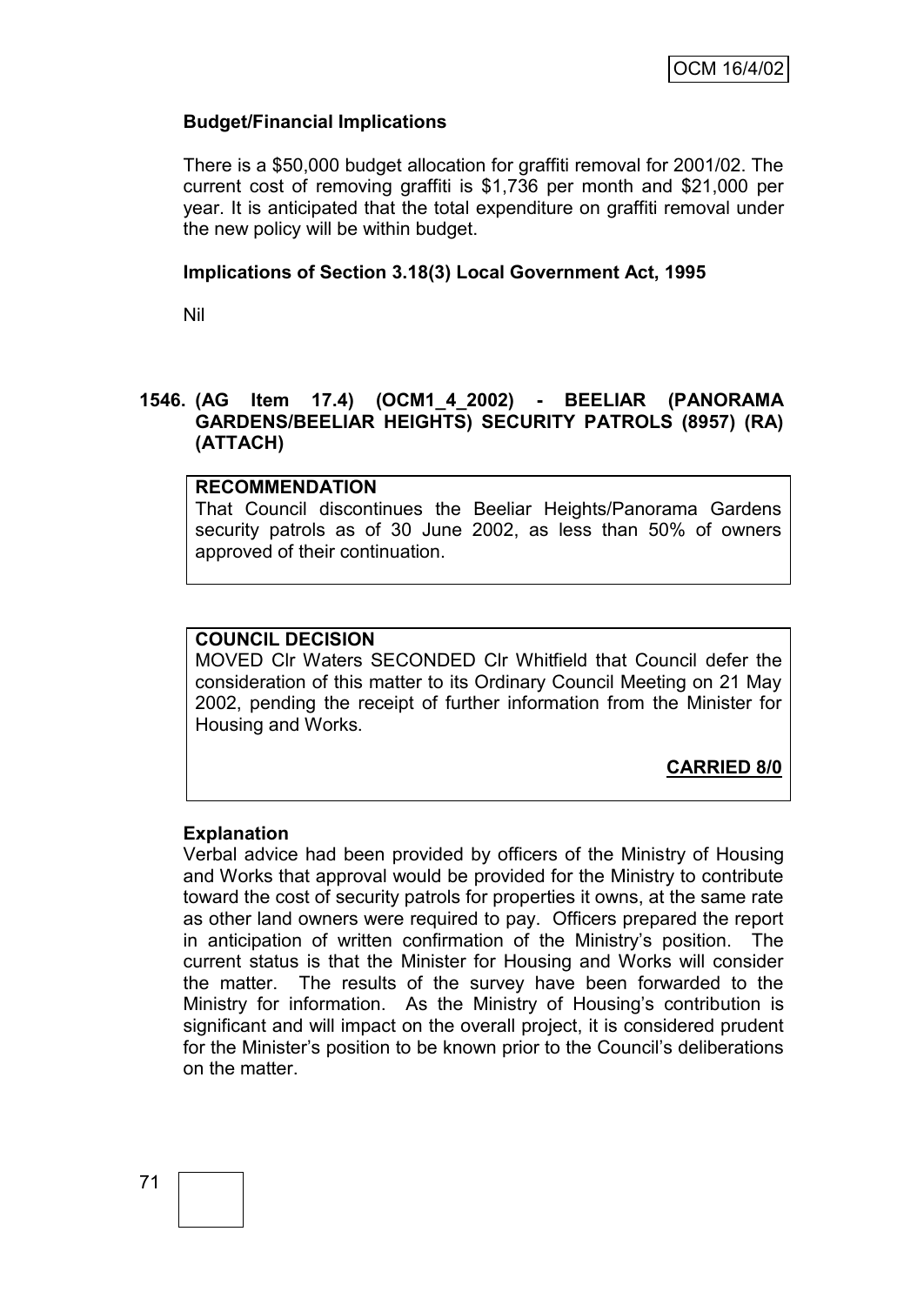# **Background**

Council at its meeting of 16 of January 2001, resolved to instigate security patrols for the Beeliar Heights/Panorama Gardens area with the provision of a service charge levy to cover the cost of the patrols. The patrols began on 1 July 2001 on a one-year trial basis. This matter is presented to Council now to ensure that sufficient time is available for consideration of the matter and to carry out the necessary administrative tasks for the patrols to be continued if Council so desires.

#### **Submission**

N/A

### **Report**

To assist Council in its deliberations on the question of the status of security patrols for the area, an individually addressed questionnaire was distributed to all landowners in the area currently served by the patrols. Advice of this was provided through the Information Newsletter. A copy of the questionnaire is attached for information. The questionnaire sought advice from property owners as to whether they would like to see security patrols extended for a further two years rather than for another one year.

Question: How much is the owner prepared to pay?

| E<br>TABL. |      |             |       |          |            |
|------------|------|-------------|-------|----------|------------|
| \$65       | \$85 | 0.400<br>۰D | \$285 | Nothing  | Incomplete |
| 98         | 66   | 39          | Δ     | 50<br>◡▵ | _          |

### **NOTE FOR THE FOLLOWING QUESTIONS ONE IS LOW FIVE HIGH**

Question: How do you perceive the level of crime and anti-social behaviour in Beeliar?

| <b>TABLE 2</b> |     |       |             |             |            |
|----------------|-----|-------|-------------|-------------|------------|
|                | TWC | THRFF | <b>FOUR</b> | <b>FIVE</b> | Incomplete |
| $-52$<br>◡∠    | 80  |       | 18          |             | 4.         |

Question: How do you feel about the quality of the existing security patrols in the area?

| TABLE 3   |          |       |             |             |            |
|-----------|----------|-------|-------------|-------------|------------|
|           | TWC      | THRFF | <b>FOUR</b> | <b>FIVE</b> | Incomplete |
| 10<br>، ب | റഠ<br>∠o | 94    | 59          | 50          | 30         |

Question: How do you rate your sense of personal safety since the patrols began?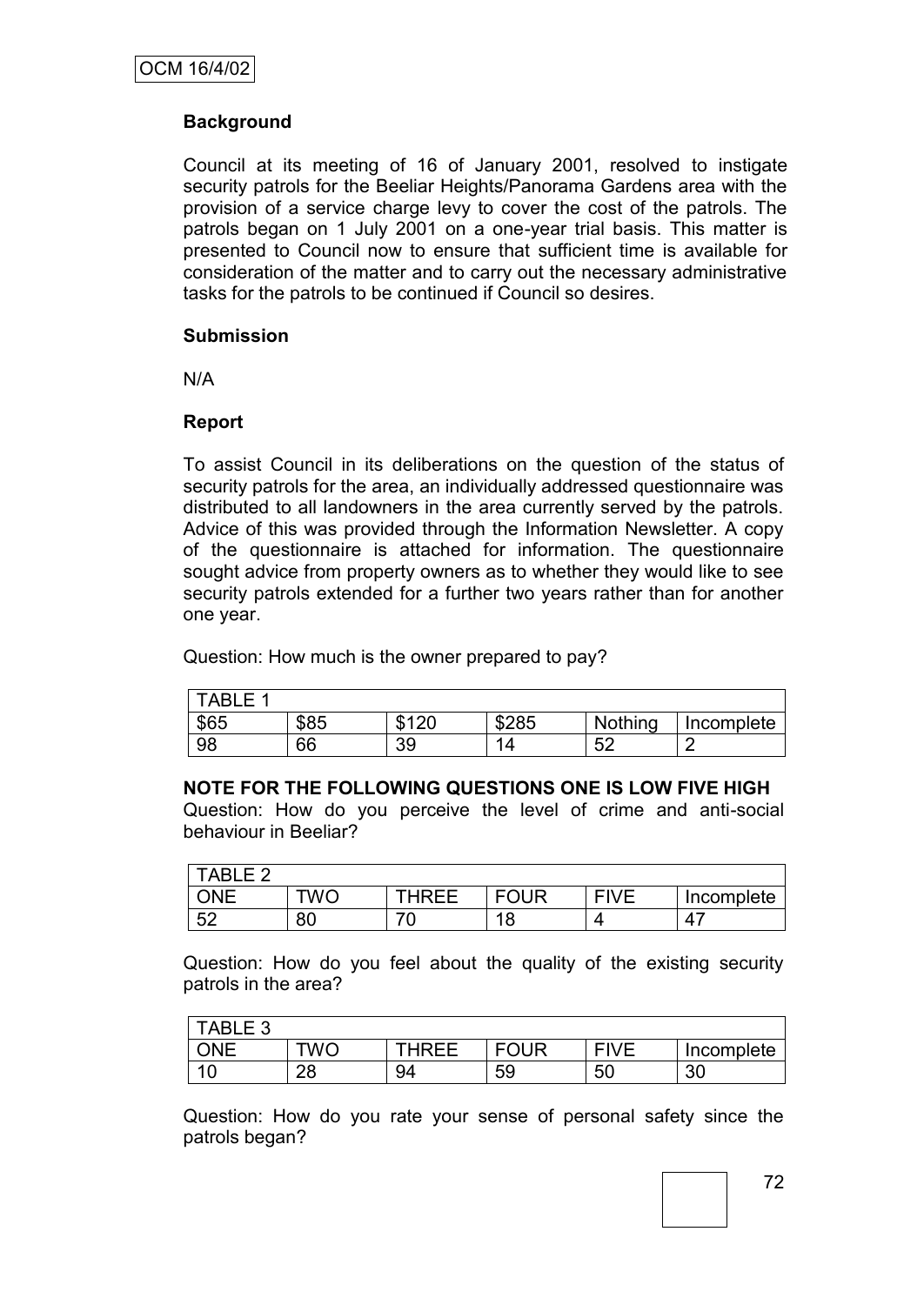| $TABLE$ 4 |     |              |             |             |            |
|-----------|-----|--------------|-------------|-------------|------------|
| NF        | TWC | <b>THRFF</b> | <b>FOUR</b> | <b>FIVE</b> | Incomplete |
|           |     | o٢           | 94          | 44          | 35         |

A total of 696 questionnaires sent out to property owners of which 70 were Ministry of Housing (Homeswest) properties. For the analysis the respondents are defined as those who returned the forms, excluding Ministry of Housing owned properties. There were a total of 271 responses and as can be seen in table 1, 80% of respondents were prepared to pay for patrols. Only 38% of respondents were prepared to pay \$85 per annum or more for patrols.

Table 2 shows 75% of owners to perceive crime and anti social behaviour in the area to be low to moderate. 75% of respondents saw the quality of the existing patrol service to be moderate to high, as indicated by table 3. On the question of personal safety, 85% rated their sense of personal safety to be moderate to high.

The Ministry of Housing position is that it will support the majority of other land owners position. On this basis, the vote for some level of service fee for security patrols is then 287 (217 plus 70) yes votes of a total of 696 questionnaires sent out or 40%. The issue remains as to whether the majority of votes should be based on the total number of questionnaires sent out or on the number of respondents. As Council's current position is that 50% of the total number of properties subject to the levy should approve its imposition, it is recommended that the patrols be discontinued.

BEELIAR HEIGHTS/PANORAMA GARDENS POLICE REPORTABLE CRIME STATISTICS FOR CORRESPONDING PERIODS JULY – FEB 2000/2001 & 2001/2002

| Feb 2001<br><b>Total</b>                 | 12<br>84 | Feb 2002<br><b>Total</b>                 | 7<br>84       |
|------------------------------------------|----------|------------------------------------------|---------------|
| Jan 2001                                 | 15       | Jan 2002                                 | 6             |
| Dec 2000                                 | 7        | Dec 2001                                 | 11            |
| <b>Nov 2000</b>                          | 11       | <b>Nov 2001</b>                          | 10            |
| Oct 2000                                 | 12       | Oct 2001                                 | 11            |
| <b>July 2000</b><br>Aug 2000<br>Sep 2000 | 8<br>12  | <b>July 2001</b><br>Aug 2001<br>Sep 2001 | 23<br>6<br>10 |

In every recent trial of security by Western Australian Local Governments, there has been a noticeable trend in the reportable crime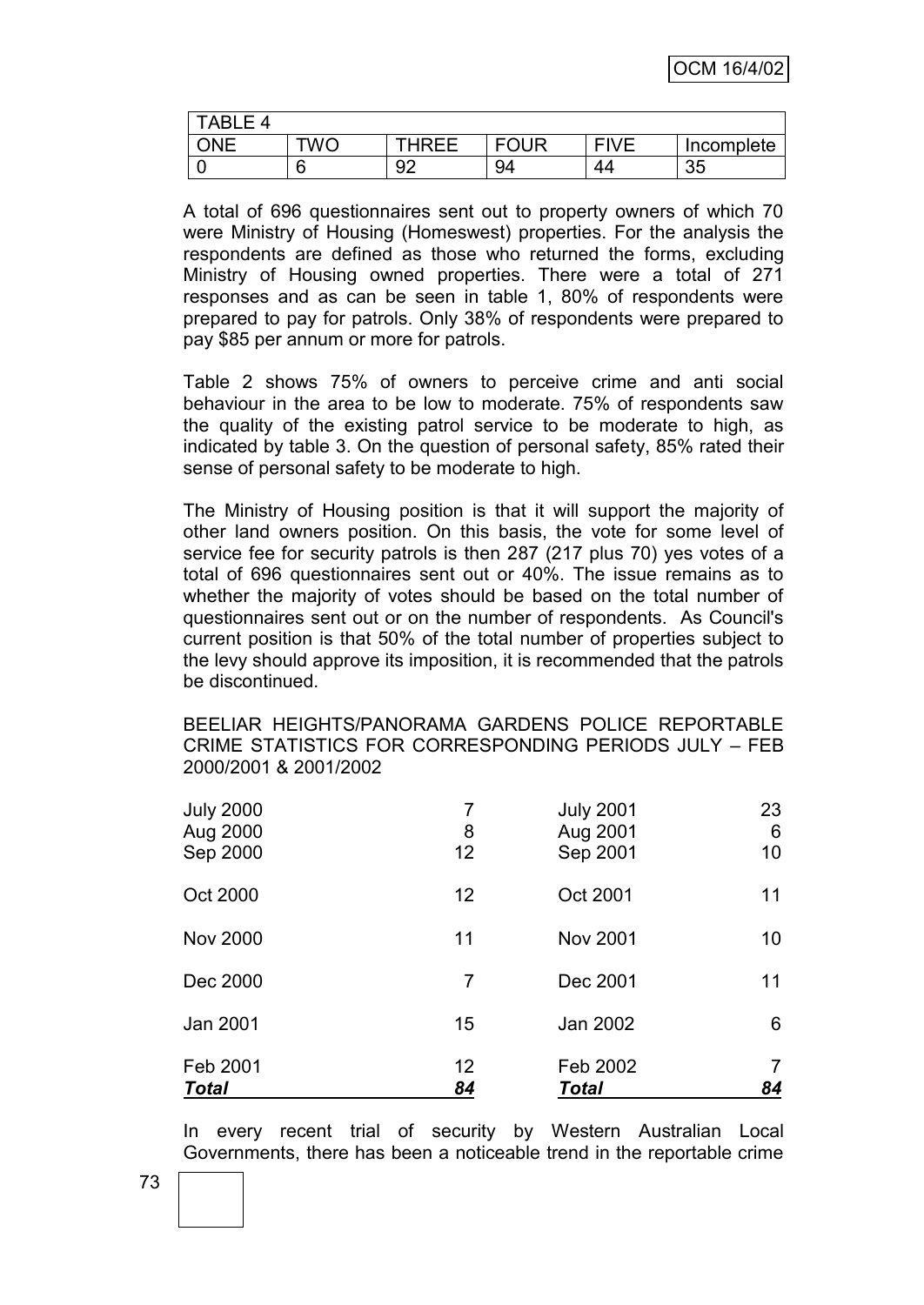figures. That is, initially after the commencement of the patrols, there is an increase in the reported crime by 25-50%, thought to be due to the public perception that because of the Security Patrols any crime reported will more likely be acted upon. Frequently after the first six months, the higher reported crimes steadies and a gradual reduction occurs that stabilises below general trends after approximately twelve months. As can be seen from the above statistics, the reduction appears to have commenced a little earlier, however it is expected that at the twelvemonth stage, more accurate figures would be available.

There is scope within the existing contract with Secureforce to extend the contract for a further year. Should Council decide to continue with the patrols, it is suggested that this option be continued as 75% were moderately to very satisfied with the level of service currently provided.

Secureforce have quoted the figure of \$40,040 plus GST to continue the service for a further year under the current terms and conditions.

## **Strategic Plan/Policy Implications**

Facilitating a range of services responsive to the community needs.

### **Budget/Financial Implications**

Should the patrols proceed, they will be funded by a service levy on landowners in the prescribed area.

### **Implications of Section 3.18(3) Local Government Act, 1995**

Nil

# **1547. (AG Item 17.5) (OCM1\_4\_2002) - MEMORIAL HALL REDEVELOPMENT (8406) (RA)**

### **RECOMMENDATION**

That Council approve the Memorial Hall Precinct Enhancement Schedule as outlined in the report, which provides for a coordinated approach to the upgrade of the Memorial Hall and its immediate environs with the potential urban renewal program for the land owned by the Western Australian Planning Commission (WAPC).

### **COUNCIL DECISION**

MOVED Clr Waters SECONDED Clr Oliver that the recommendation be adopted.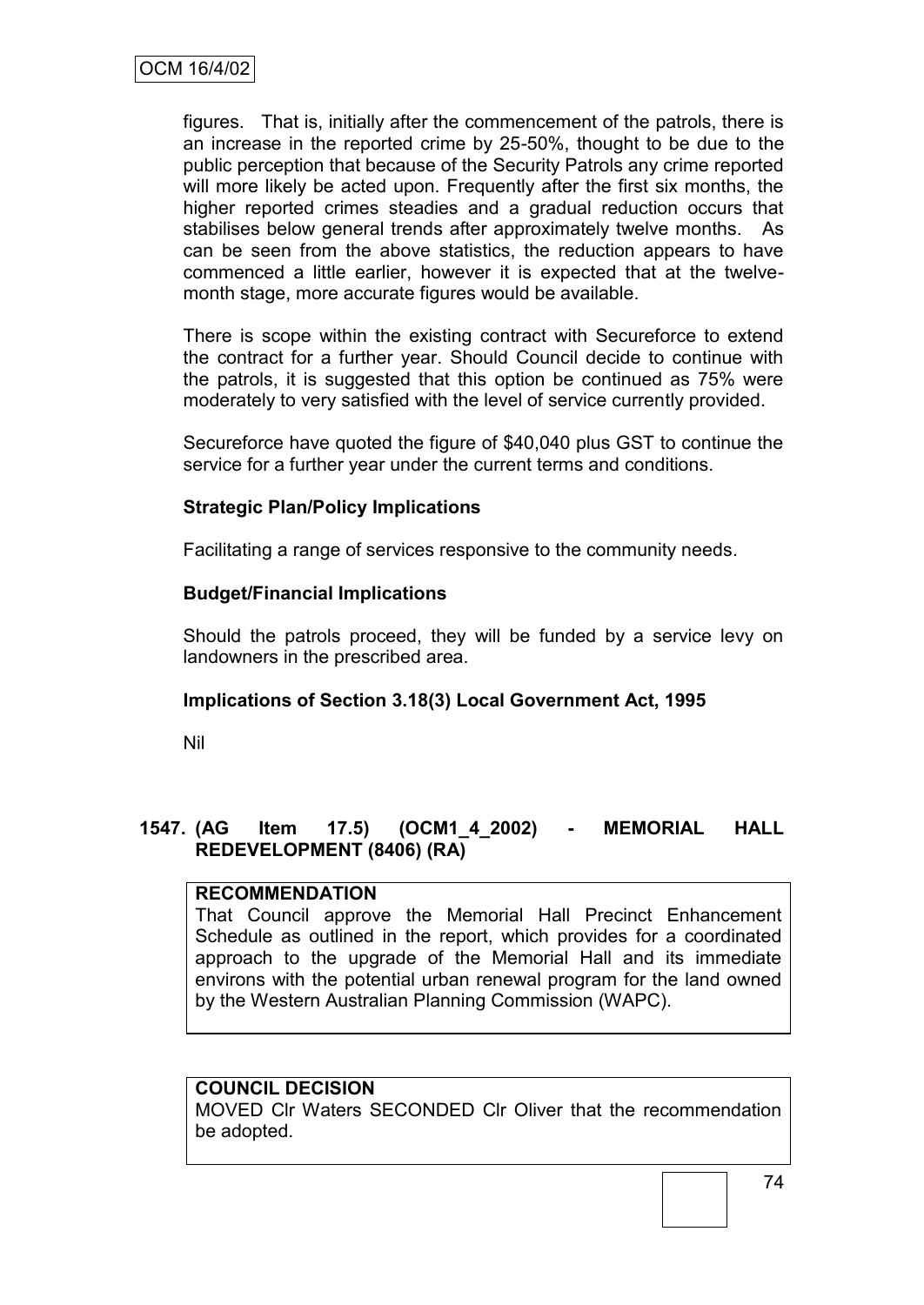#### **CARRIED 8/0**

## **Background**

At the Ordinary Council Meeting of 20 November 2001, Mayor Lee requested a report be prepared and presented to Council dealing with the possible restoration and beautification of the Memorial Hall and its surrounds. The report is to address issues such as the removal of paint and the exposure of the original stone work and possible rendering of the later additions to give the impression of stone work. The implications of the bus terminus and its impact on the level of vandalism is to be considered along with the scope to move the service. The report is to also give consideration to landscaping around the hall and the potential of leasing the hall to the Cockburn RSL.

#### **Submission**

N/A

#### **Report**

Any changes to the Memorial Hall and its surrounds need to be considered in the context of the surrounding area, in particular, those areas to the north which are under the control of the WAPC. This report firstly addresses the issue of the hall and its immediate surrounds and then the status and plans the Government has for the land it owns. These two matters are brought together and a strategy and time line developed to create a coordinated and coherent plan for the potential upgrade of the hall, its immediate surrounds and the area owned by the Department of Planning and Infrastructure (DPI).

A letter has been written to the Cockburn RSL who have responded advising that whilst they wish to continue to use the Memorial Hall for special occasions, they do not wish to take over the management of the hall through a lease.

Bernard Seeber Pty Ltd Architects, were contracted to provide specialist guidance on how the restoration of the Memorial Hall should proceed which would maximise its potential and the potential to achieve financial assistance from State and Commonwealth sources.

require that a suitably qualified and experienced consultant be appointed to develop in consultation with the Cockburn RSL a concept plan for the upgrading of the Memorial Hall surrounds including the war memorial in accordance with the adopted master concept plan. The consultant also be commissioned to develop options for the usage of Memorial Hall for consideration by Council prior to the development of concept plans for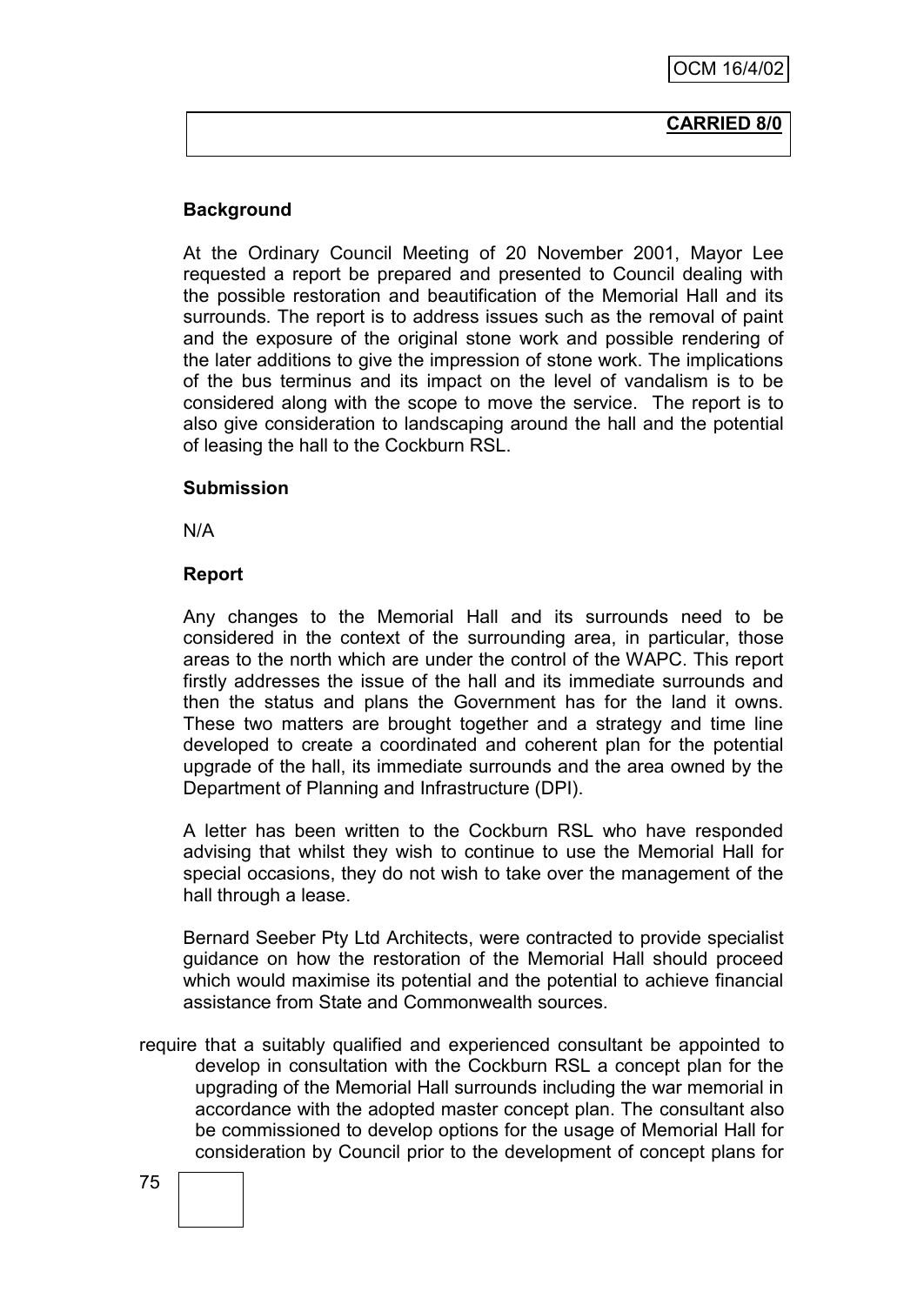the refurbishment of the Hall with consideration of potential external funding sources.

There has been some discussion over the years on options to lease the hall to a commercial operator for purposes such as a food hall or to a community group such as the RSL or a Theatre Group. It is evident that there is strong support by those with an interest in the hall for it to be retained for community purposes and available for use by community groups such as the RSL. Any proposal to lease the building or modify it in such a way as to compromise the level of public accessibility, would likely receive some resistance from community interest groups.

The proposed process presented by Bernard Seeber includes the development of a Project Plan, Works Plan and Conservation Plan. These steps will progressively investigate the utilisation of the hall, options for hall usage, community consultation, heritage values and conservation steps, heritage funding and a projected development proposal. To ensure that the hall redevelopment/refurbishment is in harmony with the development of the areas immediately around the hall and in turn the transport issues, power poles and the DPI development plans, it is proposed that the following process be followed.

The WAPC owns a significant area of land to the north of the site including the somewhat dilapidated shopping complex. They also have significant land holdings related to the Roe Highway extension. The DPI has, in consultation with the City, developed several concept plans for the area which will allow scope for residential development, commercial activity, a bus terminus/transfer station and passive park areas. They have also contracted consultants to investigate options for the bus terminus/transfer station and to underground the power lines that currently dissect the area. The consultant"s reports are due for completion by the end of April 02. Once these reports have been completed, there will be a revised structure plan for the area developed by the DPI which will then take the plan out for public comment. It is anticipated that the DPI"s plan will be available for formal Council consideration by July/August 2002.

Proposed Memorial Hall Enhancement Schedule:

- Department of Planning and Infrastructure Memorial Hall Precinct Draft Structure Plan to be considered by Council - May 2002 meeting.
- Public comment period on draft plan close 30 June 2002.
- Council budget consideration for Heritage/Landscape Architect Consultancy – July 2002.
- Council consideration of final plans August 2002 meeting.
- Consultant brief developed, tendered and appointment made October 2002.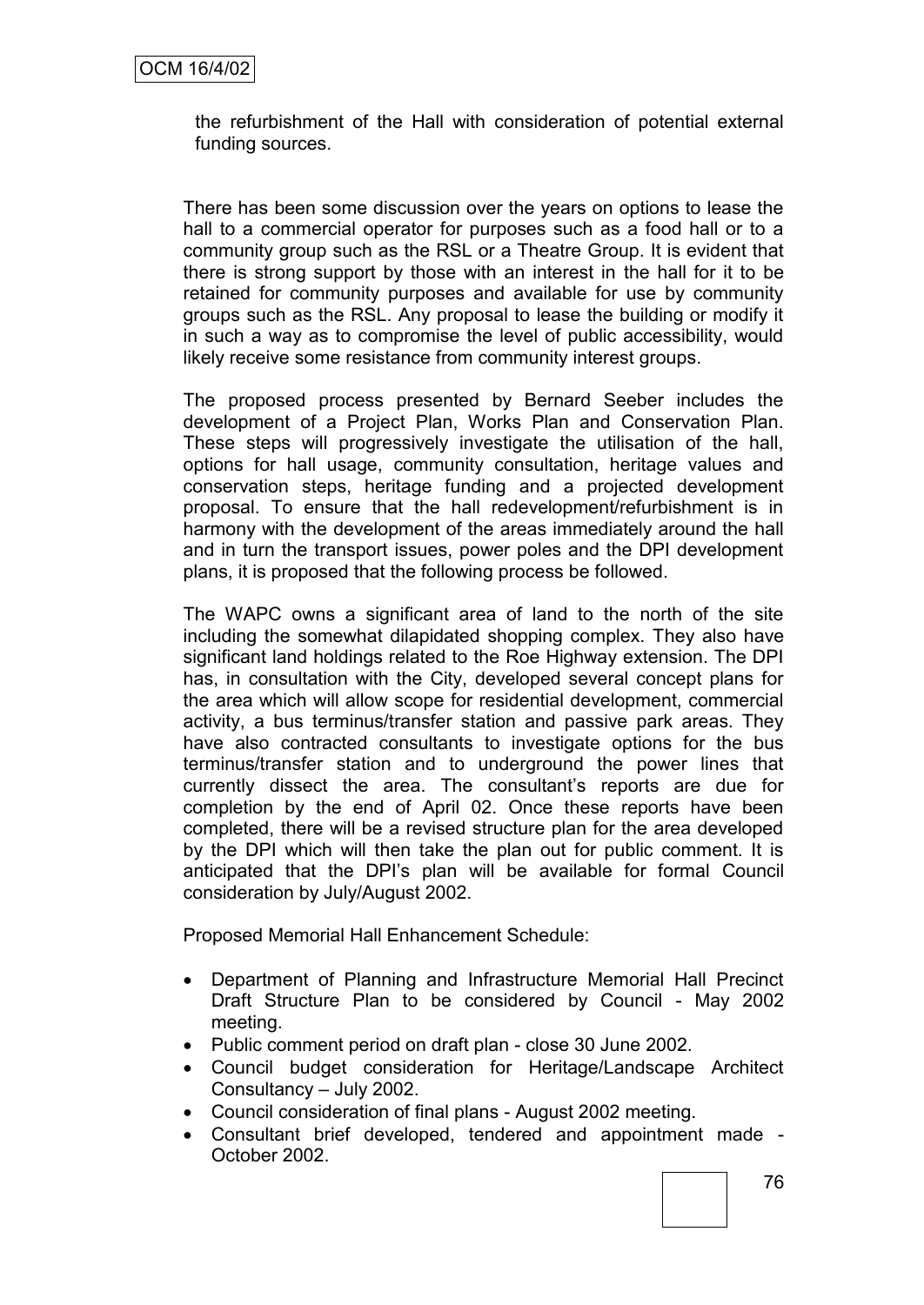- Community consultation on heritage values and significance of the site - December 2002.
- Draft Heritage/Conservation Plan considered by Council March 2003.
- Final project, works and conservation plans presented to Council for consideration – May 2003.

#### **Strategic Plan/Policy Implications**

To conserve the character and historic value of the human and built environment.

#### **Budget/Financial Implications**

Council"s contribution is likely to be considerable should the upgrade and refurbishment of the building and the area surrounding the building proceed. These costs may be offset by grants received from State and Commonwealth heritage sources. Given the scale of costs, the project will need to be included in a future Principal Activity Plan.

#### **Implications of Section 3.18(3) Local Government Act, 1995**

Nil.

# **DECLARATION OF CONFLICT OF INTEREST**

**Chief Executive Officer** declared a conflict of interest in agenda item 18.1. The nature being that he was the author of the report and that he resides within the West Ward.

**Clr Edwards** declared an interest in agenda item 18.1. The nature being the fact that he resides in the West Ward and represents the West Ward as a Councillor.

**Clr Humpheys** declared an interest in agenda item 18.1. The nature being that he represents the West Ward.

AT THIS POINT THE TIME BEING 8:15PM, THE CHIEF EXECUTIVE OFFICER, CLR EDWARDS AND CLR HUMPHREYS LEFT THE MEETING.

### **1548. (AG Item 18.1) (OCM1\_4\_2002) - NEWSPAPER HEADLINES - "WEST COCKBURN EYES FREMANTLE" - COUNCIL POSITION (RWB) (1035)**

#### **RECOMMENDATION**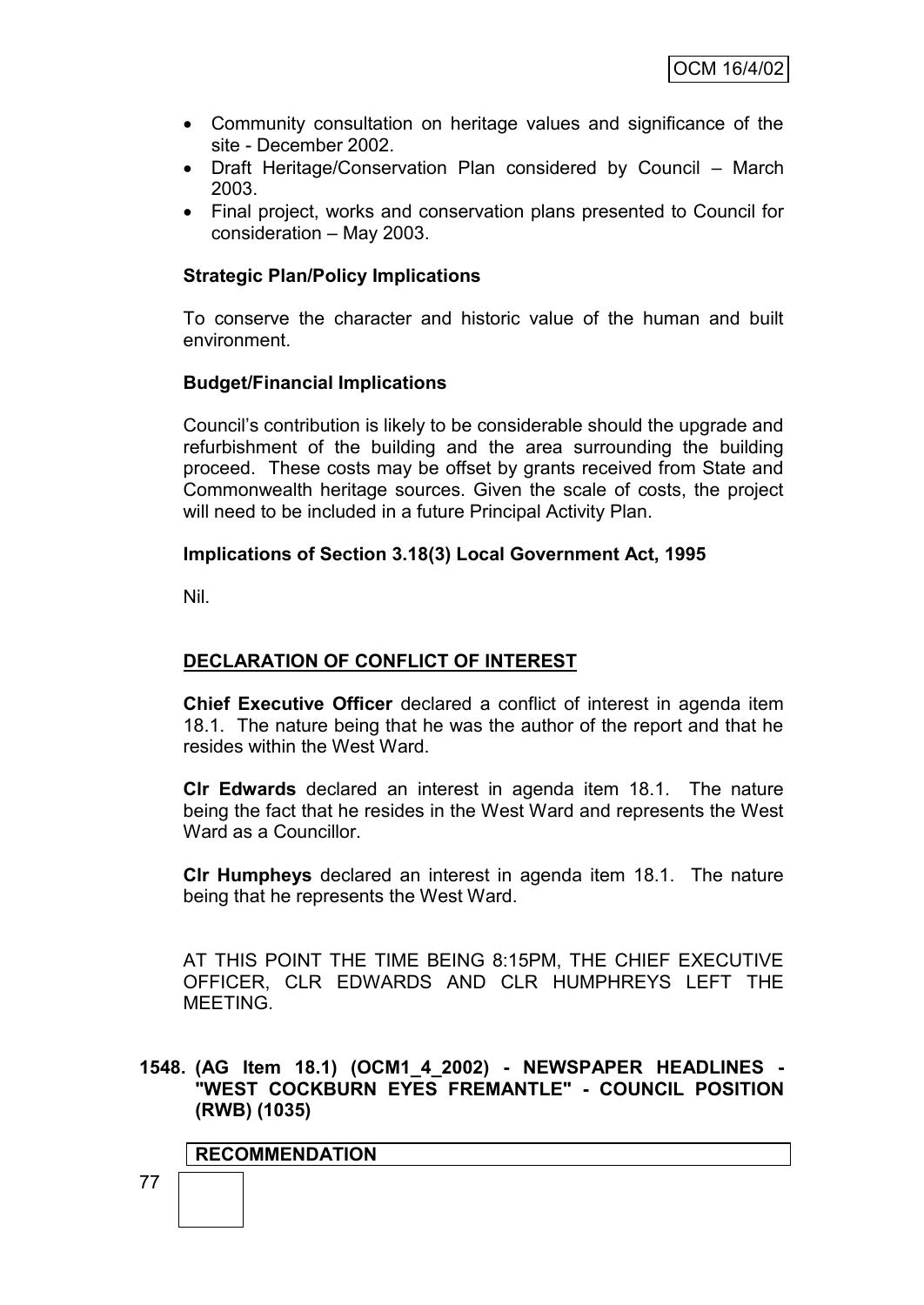That Council adopt as an official position, that it will vigorously oppose any proposal for a boundary amendment with the City of Fremantle, other than a minor amendment, provided such minor amendment is not detrimental to Cockburn.

### **COUNCIL DECISION**

MOVED Mayor Lee SECONDED Clr Waters that the recommendation be adopted.

# **CARRIED UNANIMOUSLY 6/0**

## **Background**

The Cockburn City Herald and Cockburn Gazette have recently reported a proposition from a former Mayoral Candidate, Mary Jenkins, for Cockburn West Ward to be included within the Local Government boundary of Fremantle.

#### **Submission**

N/A

### **Report**

Both the Herald and Gazette carried front page stories in February/ March 2002, raising the possibility of West Ward being ceded to the City of Fremantle.

The Gazette (March 12-18) reported that Mary Jenkins "*had been canvassing the issue in Hamilton Hill, Spearwood and Coogee for the past year*."

The Herald (February 16) reported that "*Mary Jenkins and a group of locals met Fremantle Mayor, Peter Tagliaferri, a few months ago*."

Interest in the issue has been fueled by misleading and blatantly wrongful propaganda that the Civic Administration Building will be relocating to Thomsons Lake (Cockburn Central).

Council has not made any such decision.

In addition, interest has been generated on the misconceived view that property values would increase if the suburbs were part of Fremantle. Shifting the local government boundary does not alter the suburbs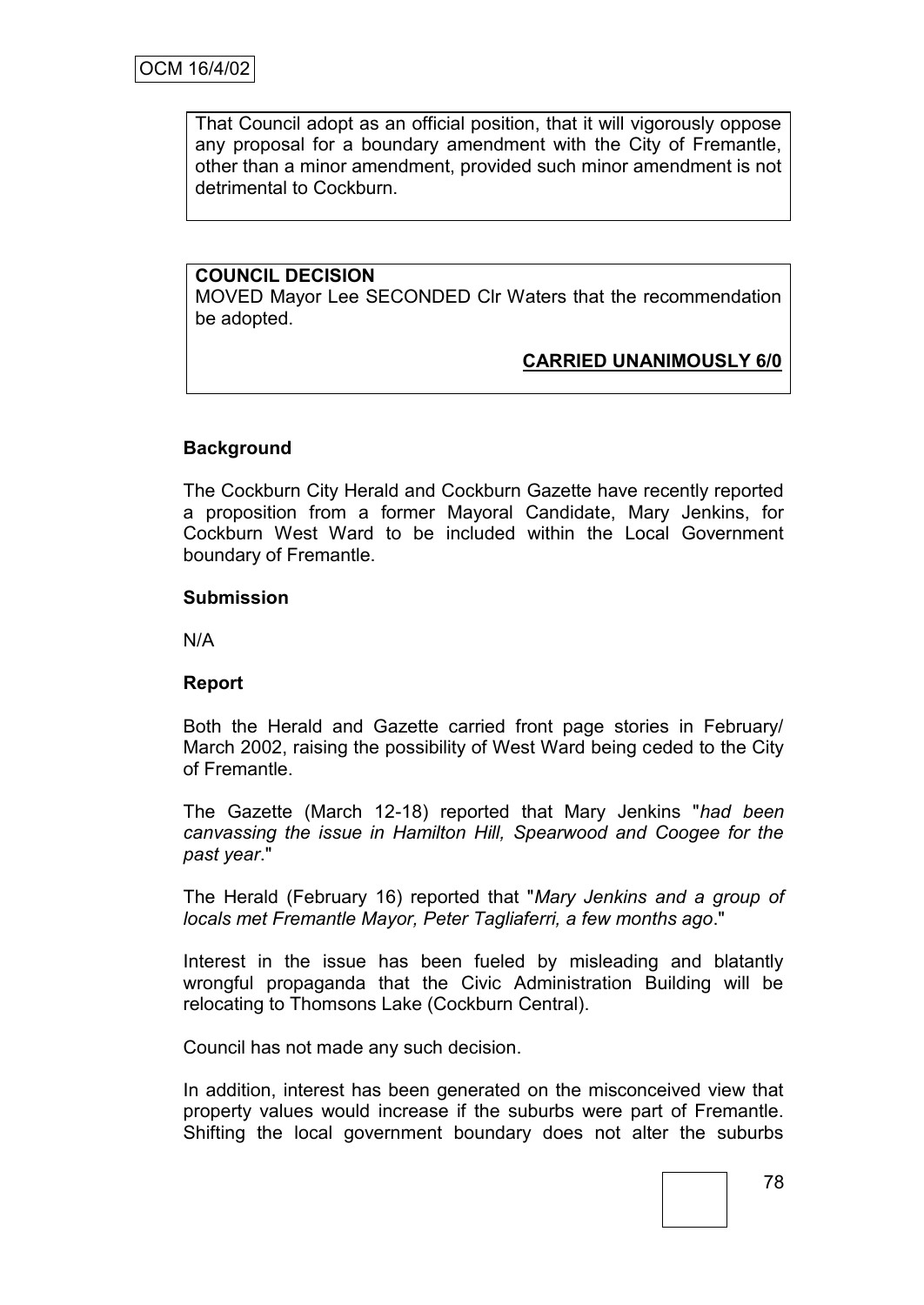boundary or name. It simply determines which local government will provide the services.

Increases in value occurs by circumstances surrounding desirability. Desirability often relates to location, service and affordability.

There is no evidence to support an argument of increased property values due to the local government in which a suburb is located.

West Ward is an essential part of Cockburn. It represents some 36% of the City's population. Any boundary adjustment other than very minor, would have a significant impact on the capacity of Council to provide services.

Given the press coverage, it is considered important that Council takes a position on the issue.

### **Strategic Plan/Policy Implications**

N/A

### **Budget/Financial Implications**

Council's budget would be severely impacted upon by the suggested boundary adjustment.

### **Implications of Section 3.18(3) Local Government Act, 1995**

Nil

AT THIS POINT, THE TIME BEING 8:17PM THE CEO, CLR EDWARDS AND CLR HUMPHREYS RETURNED TO THE MEETING.

## **1549. (AG Item 24.1) (OCM1\_4\_2002) - RESOLUTION OF COMPLIANCE (Section 3.18(3), Local Government Act 1995)**

### **RECOMMENDATION**

That Council is satisfied that resolutions carried at this Meeting and applicable to items concerning Council provided services and facilities, are:-

- (a) integrated and coordinated, so far as practicable, with any provided by the Commonwealth, the State or any public body;
- (b) not duplicated, to an extent Council considers inappropriate,